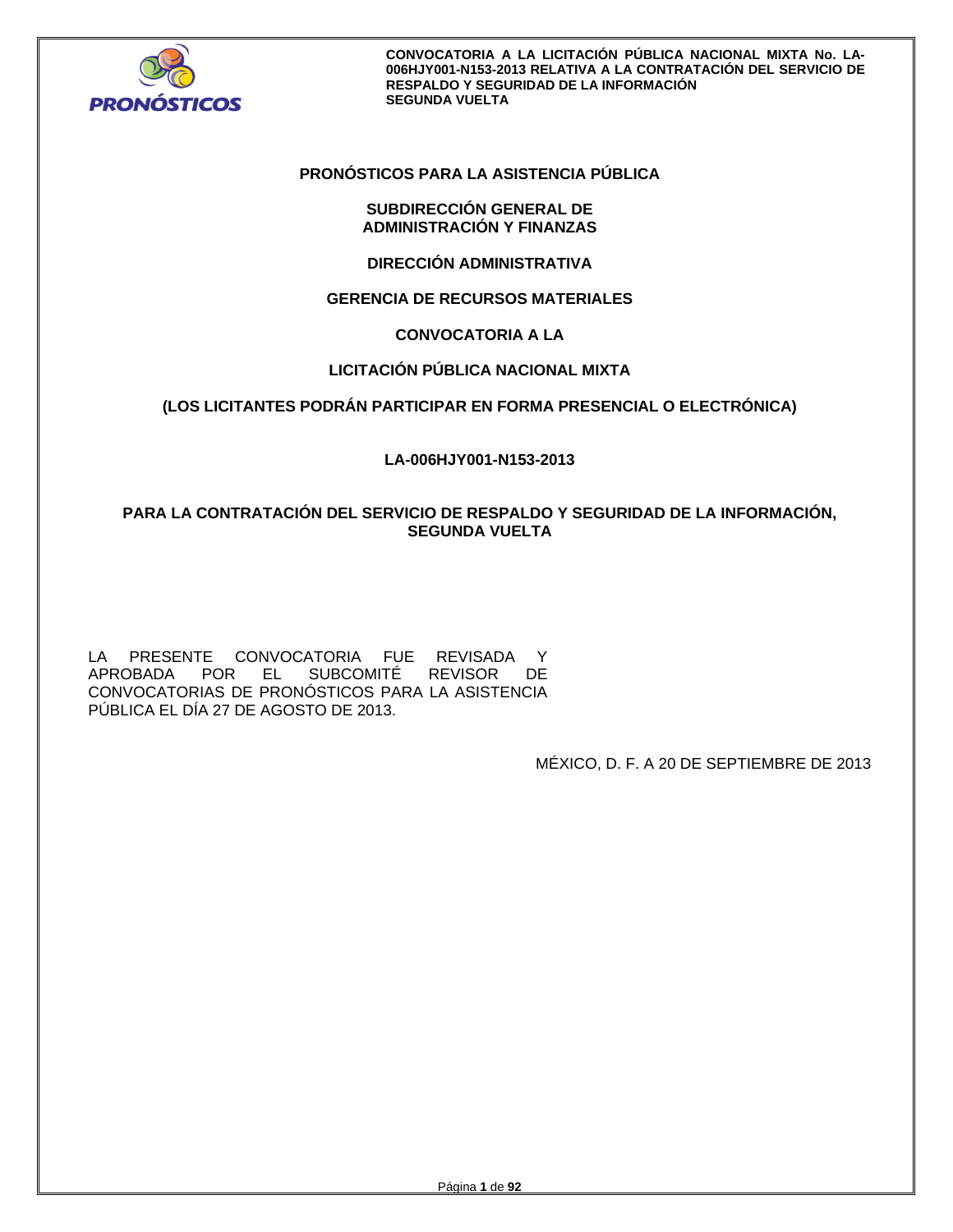

## **CONTENIDO**

| <b>GLOSARIO</b>                                                                      | 4                |
|--------------------------------------------------------------------------------------|------------------|
| PRESENTACIÓN                                                                         | 9                |
| 1. DATOS GENERALES O DE IDENTIFICACIÓN DE LA CONVOCATORIA                            | 9                |
| 1.1 CONVOCANTE                                                                       | $\overline{9}$   |
| 1.2 MEDIO Y CARÁCTER PARA LA PRESENTE CONVOCATORIA                                   | 9                |
| 1.3 NÚMERO DE IDENTIFICACIÓN DEL PROCEDIMIENTO                                       | $\boldsymbol{9}$ |
| 1.4 EJERCICIO FISCAL QUE ABARCARÁ LA CONTRATACIÓN QUE DERIVE DEL PRESENTE            | 9                |
| <b>PROCEDIMIENTO</b>                                                                 |                  |
| 1.5 IDIOMA                                                                           | 9                |
| 1.6 DISPONIBILIDAD PRESUPUESTARIA                                                    | 9                |
| 2. OBJETO Y ALCANCE DE LA CONVOCATORIA                                               | 9                |
| 2.1 DESCRIPCIÓN, UNIDAD DE MEDIDA Y CANTIDADES REQUERIDAS                            | 9                |
|                                                                                      |                  |
| 2.2 AGRUPAMIENTO DE PARTIDAS                                                         | 9                |
| 2.3 NORMAS                                                                           | $\overline{9}$   |
| 2.4 MÉTODO QUE SE UTILIZARÁ PARA REALIZAR LAS PRUEBAS                                | 10               |
| 2.5 CONTRATO ABIERTO                                                                 | 10               |
| 2.6 ABASTECIMIENTO SIMULTÁNEO                                                        | 10               |
| 2.7 MODELO DEL CONTRATO                                                              | 10               |
| 2.7.1 VIGENCIA DEL SERVICIO                                                          | 10               |
| 2.7.2 PARTIDA ÚNICA                                                                  | 10               |
| 2.7.3 DEDUCCIONES AL PAGO                                                            | 10               |
| 2.7.4 OBLIGACIÓN GARANTIZADA                                                         | 10               |
| 2.7.5 FIANZA GARANTÍA DE CUMPLIMIENTO                                                | 10               |
| 2.7.6 GARANTÍA DE RESPONSABILIDAD CIVIL                                              | 11               |
| 3. FORMA Y TÉRMINOS QUE REGIRÁN LOS ACTOS DEL PROCEDIMIENTO DE LA LICITACIÓN         | 11               |
| 3.1 REDUCCIÓN DE PLAZOS                                                              | 11               |
| 3.2 CALENDARIO Y LUGAR DE LOS ACTOS                                                  | 11               |
| 3.3 RETIRO DE PROPOSICIONES                                                          | 11               |
| 3.4 PROPOSICIONES                                                                    | 11               |
| 3.5 ACREDITACIÓN DE EXISTENCIA LEGAL Y PERSONALIDAD JURÍDICA                         | 12               |
| 3.6 RÚBRICA DE LAS PROPOSICIONES RECIBIDAS                                           | 12               |
| 3.7 INDICACIONES RELATIVAS AL FALLO Y FIRMA DEL CONTRATO                             | 12               |
| 4. REQUISITOS INDISPENSABLES QUE LOS LICITANTES DEBEN CUMPLIR PARA EVALUAR SU        | 13               |
| PROPOSICIÓN Y CAUSAS DE DESECHAMIENTO                                                |                  |
| 4.1 DOCUMENTACIÓN DISTINTA (LEGAL-ADMINISTRATIVA) A LA PROPUESTA TÉCNICA Y ECONÓMICA | 13               |
| 4.2 PROPUESTA CONJUNTA                                                               | 15               |
| 4.3 PROPUESTA TÉCNICA                                                                | 16               |
| 4.4 PROPUESTA ECONÓMICA                                                              | 16               |
| 4.5 MOTIVOS DE DESECHAMIENTO                                                         | 16               |
| 5. CRITERIOS QUE SE APLICARÁN PARA EVALUAR LAS PROPOSICIONES Y ADJUDICAR EL CONTRATO |                  |
| 5.1 EVALUACIÓN DE LAS PROPUESTAS TÉCNICAS                                            | 17               |
|                                                                                      | 17               |
| 5.2 EVALUACIÓN DE LA DOCUMENTACIÓN LEGAL Y ADMINISTRATIVA                            | $\overline{17}$  |
| 5.3 EVALUACIÓN DE LAS PROPUESTAS ECONÓMICAS                                          | 17               |
| 6. DOCUMENTOS Y DATOS QUE DEBEN PRESENTAR LOS LICITANTES                             | 18               |
| 7. DOMICILIO Y DIRECCIÓN ELECTRÓNICA DONDE PODRÁN PRESENTAR INCONFORMIDADES          | 18               |
| 8. FORMATOS                                                                          | 18               |
| 9. PLAZO Y LUGAR DE LA PRESTACIÓN DEL SERVICIO                                       | 19               |
| 9.1 CALIDAD                                                                          |                  |
|                                                                                      | 19               |
| 9.2 ADMINISTRACIÓN Y VERIFICACIÓN DEL CUMPLIMIENTO DEL CONTRATO                      | 19               |
| 9.3 CONDICIONES DE PAGO                                                              | 19               |
| 9.4 IMPUESTOS Y DERECHOS                                                             | 20               |
| 9.5 PATENTES Y MARCAS                                                                | 20               |
| 9.6 DEFECTOS Y VICIOS OCULTOS                                                        | 20               |
| 9.7 DESARROLLO DE LOS EVENTOS DE LA LICITACIÓN                                       | 20               |
| 9.7.1 SOLICITUDES DE ACLARACIÓN AL CONTENIDO DE LA CONVOCATORIA                      | 20               |
| 9.7.2 JUNTA PARA LA ACLARACIÓN DEL CONTENIDO DE LA CONVOCATORIA                      | $\overline{21}$  |
| 9.7.3 ACTO DE PRESENTACIÓN Y APERTURA DE PROPOSICIONES                               | 21               |
| 9.7.4 ACTO DE FALLO                                                                  | 22               |
|                                                                                      |                  |
| 9.8 SUSPENSIÓN TEMPORAL DE LA LICITACIÓN                                             | 22<br>23         |
| 9.9 CANCELACIÓN DE LA LICITACIÓN<br>9.10 DECLARACIÓN DE LICITACIÓN DESIERTA          | 23               |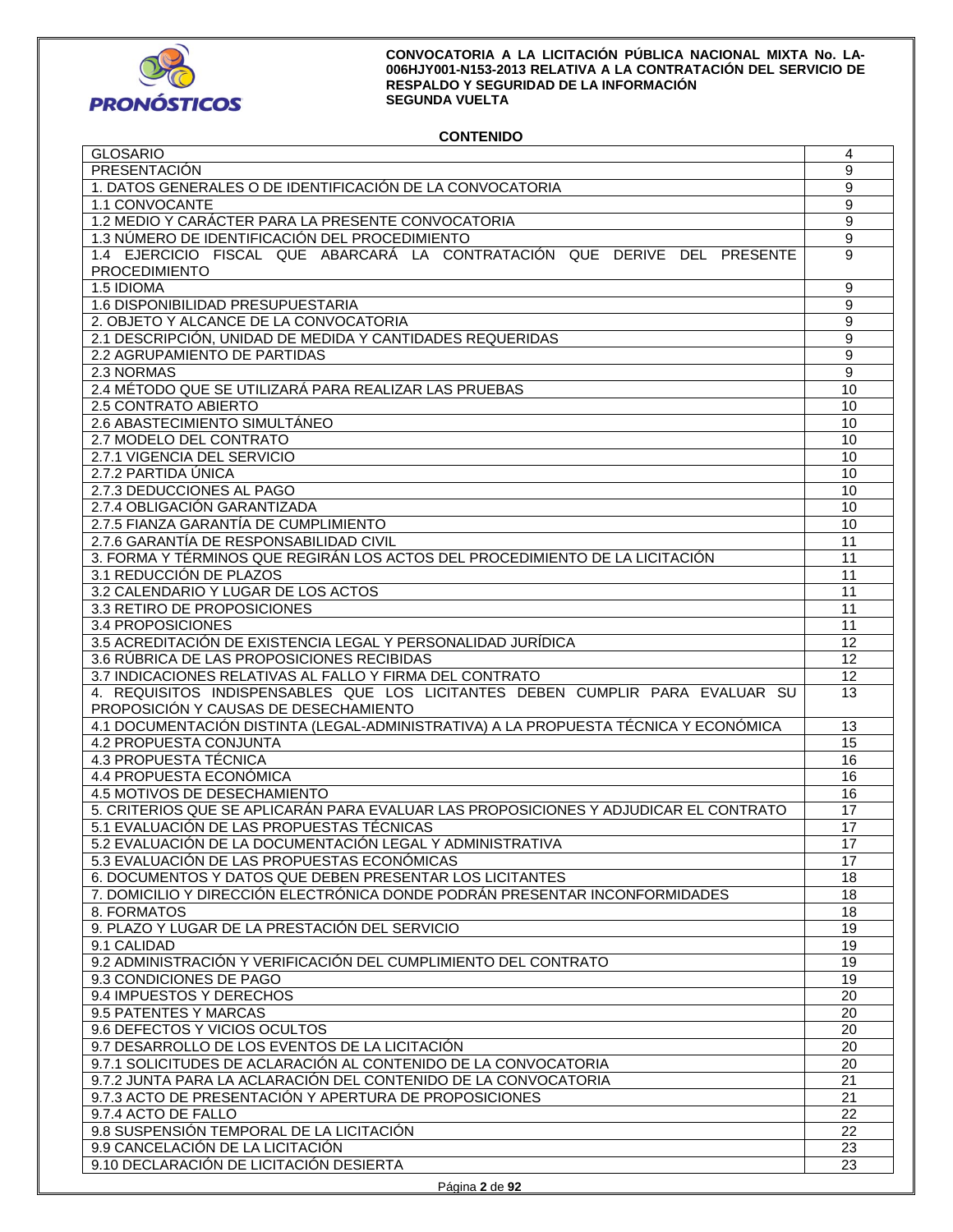

| 9.11 MODIFICACIONES QUE PODRÁN EFECTUARSE                                             | 23              |
|---------------------------------------------------------------------------------------|-----------------|
| 9.11.1 A LA CONVOCATORIA                                                              | $\overline{23}$ |
| 9.11.2 A LOS CONTRATOS                                                                | $\overline{23}$ |
| 9.12 INFRACCIONES Y SANCIONES                                                         | 23              |
| 9.13 PENA CONVENCIONAL                                                                | 23              |
| 9.14 RESCISIÓN DEL CONTRATO                                                           | $\overline{24}$ |
| 9.15 TERMINACIÓN ANTICIPADA DEL CONTRATO                                              | $\overline{25}$ |
| 9.16 SUSPENSIÓN DEL SERVICIO                                                          | $\overline{25}$ |
| 9.17 CONTROVERSIAS                                                                    | 25              |
| 9.18 NO NEGOCIACIÓN DE CONDICIONES                                                    | $\overline{25}$ |
| 9.19 SITUACIONES NO PREVISTAS EN LA CONVOCATORIA                                      | $\overline{25}$ |
| 9.20 TRANSPARENCIA Y COMBATE A LA CORRUPCIÓN                                          | 26              |
| 9.21 NOTA INFORMATIVA PARA PERSONAS DE PAÍSES MIEMBROS DE LA ORGANIZACIÓN PARA LA     | 26              |
| COOPERACIÓN Y EL DESARROLLO ECONÓMICO (OCDE)                                          |                 |
| 9.22 AFILIACIÓN A CADENAS PRODUCTIVAS                                                 | 26              |
| ANEXO 1 LISTA DE VERIFICACIÓN PARA REVISAR PROPOSICIONES                              | 27              |
| ANEXO 2 ESCRITO DE MANIFESTACIÓN DE INTERÉS                                           | $\overline{30}$ |
| ANEXO 3 SOLICITUD DE ACLARACIÓN AL CONTENIDO DE LA CONVOCATORIA.                      | $\overline{31}$ |
| ANEXO 4 ESCRITO DE FACULTADES                                                         | 32              |
| ANEXO 5-A FORMATO PARA LA ACREDITACIÓN DE LA PERSONALIDAD JURÍDICA (PERSONAS          | 33              |
| <b>MORALES)</b>                                                                       |                 |
| ANEXO 5-B FORMATO PARA LA ACREDITACIÓN DE LA PERSONALIDAD JURÍDICA (PERSONAS FÍSICAS) | $\overline{34}$ |
| ANEXO 6 ESCRITO DE NACIONALIDAD                                                       | $\overline{35}$ |
| ANEXO 6-A ESCRITO DE ORIGEN DEL SERVICIO                                              | 36              |
| ANEXO 7 ESCRITO BAJO PROTESTA DE DECIR VERDAD DE NO ENCONTRARSE EN ALGUNO DE LOS      | 37              |
| SUPUESTOS DE LOS ARTÍCULOS 50 Y 60 DE LA LEY                                          |                 |
| ANEXO 8 CORREO ELECTRÓNICO                                                            | 38              |
| ANEXO 9 ESCRITO DE INTEGRIDAD                                                         | 39              |
| ANEXO 10-A ESTRATIFICACIÓN DE MICRO, PEQUEÑA O MEDIANA EMPRESA (MIPYMES)              | 40              |
| ANEXO 10-B EN CASO DE NO SER MIPYME                                                   | 41              |
| ANEXO 11 DOMICILIO PARA RECIBIR NOTIFICACIONES                                        | 42              |
| ANEXO 12 ACEPTACIÓN DE LA CONVOCATORIA                                                | 43              |
| ANEXO 13 ANEXO TÉCNICO                                                                | 44              |
| ANEXO 13-A METODOLOGÍA PARA EVALUAR LAS PROPUESTAS TÉCNICAS                           | 70              |
| ANEXO 14 MODELO DE LA PROPUESTA ECONÓMICA                                             | $\overline{73}$ |
| ANEXO 15-A ENCUESTA DE TRANSPARENCIA JUNTA DE ACLARACIONES                            | 75              |
| ANEXO 15-B ENCUESTA DE TRANSPARENCIA PRESENTACIÓN Y APERTURA DE PROPOSICIONES         | 76              |
| ANEXO 15-C ENCUESTA DE TRANSPARENCIA FALLO                                            | 77              |
| ANEXO 16 MODELO DE CONTRATO                                                           | 78              |
| ANEXO 17 MODELO DE FIANZA GARANTÍA DE CUMPLIMIENTO                                    | 86              |
| ANEXO 18 NOTA INFORMATIVA PARA PERSONAS DE PAÍSES MIEMBROS DE LA ORGANIZACIÓN PARA    | 87              |
| LA COOPERACIÓN Y EL DESARROLLO ECONÓMICO (OCDE)                                       |                 |
| ANEXO 19 PROGRAMA DE CADENAS PRODUCTIVAS                                              | 89              |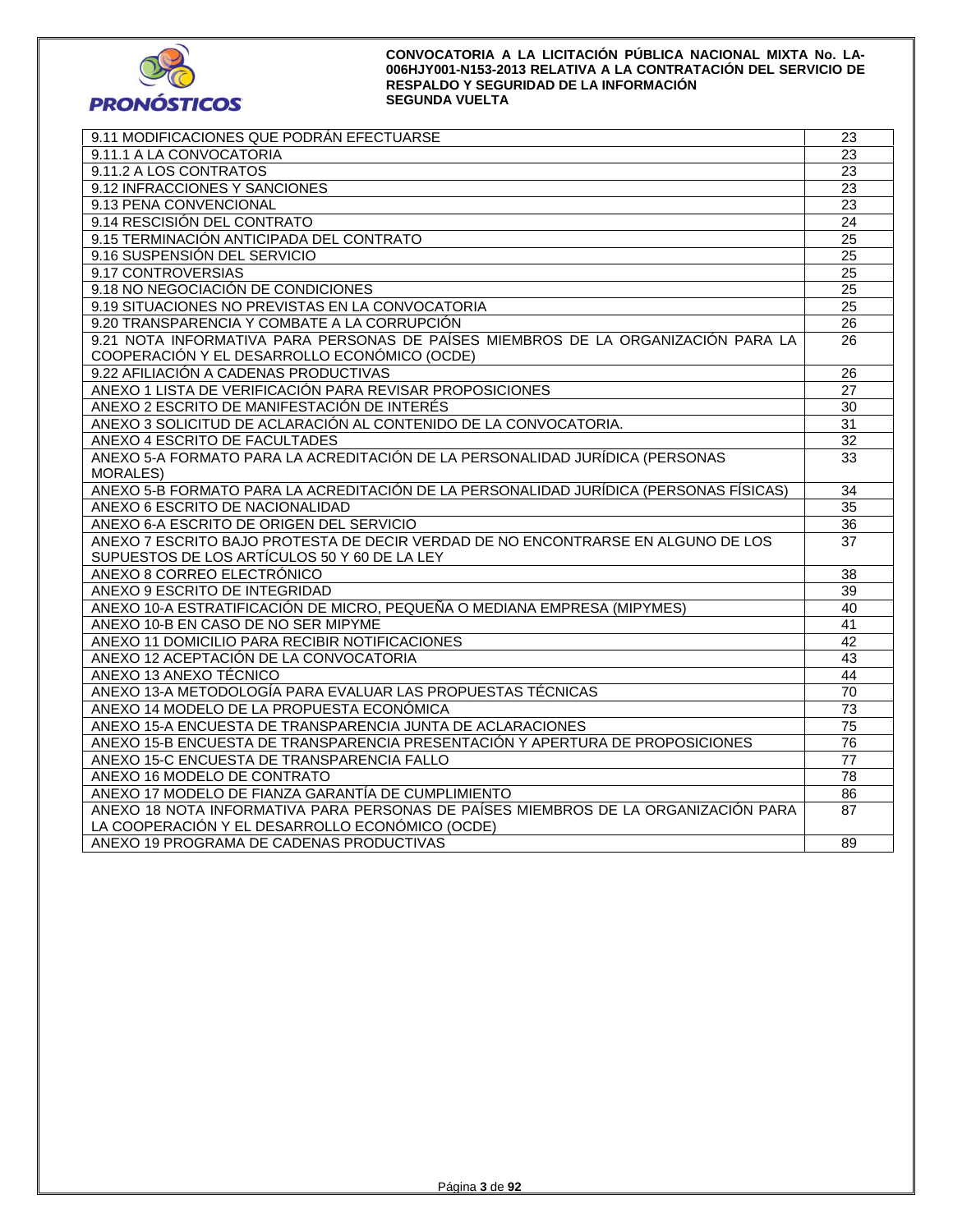

# **GLOSARIO**

PARA EFECTOS DE ESTA CONVOCATORIA, SE ENTENDERÁ POR:

| <b>3DES (3 DATA ENCRYPTION</b><br><b>STANDARD):</b>  | ES UN ALGORITMO DE CIFRADO QUE HACE TRIPLE CIFRADO DEL DES. TAMBIÉN ES<br>CONOCIDO COMO TDES, FUE DESARROLLADO POR IBM EN 1978.                                                                                                                                                                                                                                                                                                                                                                                                                                                                                                                                                                                                                                                                                                                    |  |  |
|------------------------------------------------------|----------------------------------------------------------------------------------------------------------------------------------------------------------------------------------------------------------------------------------------------------------------------------------------------------------------------------------------------------------------------------------------------------------------------------------------------------------------------------------------------------------------------------------------------------------------------------------------------------------------------------------------------------------------------------------------------------------------------------------------------------------------------------------------------------------------------------------------------------|--|--|
| <b>ACUERDO:</b>                                      | POR EL QUE SE ESTABLECEN LAS DISPOSICIONES QUE SE DEBERÁN OBSERVAR PARA LA<br>UTILIZACIÓN DEL SISTEMA ELECTRÓNICO DE INFORMACIÓN PÚBLICA GUBERNAMENTAL<br>DENOMINADO COMPRANET (PUBLICADO EN EL D.O.F. 28 DE JUNIO DE 2011)                                                                                                                                                                                                                                                                                                                                                                                                                                                                                                                                                                                                                        |  |  |
| <b>AES (ADVANCED ENCRYPTION</b><br><b>STANDARD):</b> | ES UN ESQUEMA DE CIFRADO POR BLOQUES ADOPTADO COMO UN ESTÁNDAR DE<br>CIFRADO. ESTRICTAMENTE HABLANDO, AES NO ES PRECISAMENTE (AUNQUE EN LA<br>PRÁCTICA SE LOS LLAMA DE MANERA INDISTINTA) YA QUE PERMITE UN MAYOR RANGO<br>DE TAMAÑO DE BLOQUES Y LONGITUD DE CLAVES; AES TIENE UN TAMAÑO DE BLOQUE<br>FIJO DE 128 BITS Y TAMAÑOS DE LLAVE DE 128 O 256 BITS, MIENTRAS QUE PUEDE SER<br>ESPECIFICADO POR UNA CLAVE QUE SEA MÚLTIPLO DE 32 BITS, CON UN MÍNIMO DE 128<br>BITS Y UN MÁXIMO DE 256 BITS.                                                                                                                                                                                                                                                                                                                                              |  |  |
| <b>ANCHO DE BANDA:</b>                               | UNA MEDIDA DE LA CAPACIDAD DE INFORMACIÓN DE UN CANAL DE TRANSMISIÓN. EL<br>ANCHO DE BANDA VARÍA DE ACUERDO AL TIPO Y MÉTODO DE TRANSMISIÓN.                                                                                                                                                                                                                                                                                                                                                                                                                                                                                                                                                                                                                                                                                                       |  |  |
| <b>ANEXO TÉCNICO:</b>                                | DOCUMENTO MEDIANTE EL CUAL EL ÁREA REQUIRENTE DESCRIBE DETALLADAMENTE<br>LAS CARACTERÍSTICAS DEL SERVICIO.                                                                                                                                                                                                                                                                                                                                                                                                                                                                                                                                                                                                                                                                                                                                         |  |  |
| <b>ANTISPAM:</b>                                     | ES LO QUE SE CONOCE COMO MÉTODO PARA PREVENIR EL "CORREO BASURA"                                                                                                                                                                                                                                                                                                                                                                                                                                                                                                                                                                                                                                                                                                                                                                                   |  |  |
| <b>ÁREA ADMINISTRADORA DEL</b><br><b>CONTRATO:</b>   | GERENCIA DE OPERACIÓN Y SOPORTE DE PRONÓSTICOS, ING. ENRIQUE ALONSO<br>RODRÍGUEZ. O QUIEN LO SUSTITUYA EN EL CARGO.                                                                                                                                                                                                                                                                                                                                                                                                                                                                                                                                                                                                                                                                                                                                |  |  |
| <b>AREA CONTRATANTE:</b>                             | SUBDIRECCIÓN GENERAL DE ADMINISTRACIÓN Y FINANZAS, POR CONDUCTO DE LA<br>GERENCIA DE RECURSOS MATERIALES DE LA DIRECCIÓN ADMINISTRATIVA.                                                                                                                                                                                                                                                                                                                                                                                                                                                                                                                                                                                                                                                                                                           |  |  |
| <b>ÁREA REQUIRENTE:</b>                              | GERENCIA DE OPERACIÓN Y SOPORTE.                                                                                                                                                                                                                                                                                                                                                                                                                                                                                                                                                                                                                                                                                                                                                                                                                   |  |  |
| ÁREA TÉCNICA:                                        | GERENCIA DE OPERACIÓN Y SOPORTE.                                                                                                                                                                                                                                                                                                                                                                                                                                                                                                                                                                                                                                                                                                                                                                                                                   |  |  |
| <b>BACKBONE:</b>                                     | CABLE PRINCIPAL (ESPINA DORSAL) QUE CONECTA SEGMENTOS DE LA RED. ESTE<br>CABLE O SISTEMA LLEVA INFORMACIÓN ENTRE DISPOSITIVOS RELATIVAMENTE<br>REMOTOS.                                                                                                                                                                                                                                                                                                                                                                                                                                                                                                                                                                                                                                                                                            |  |  |
| <b>BGP (BORDER GATEWAY</b><br>PROTOCOL):             | ES UN PROTOCOLO MEDIANTE EL CUAL SE INTERCAMBIAN TABLAS DE RUTAS<br>PRINCIPALMENTE DE SITIOS REGISTRADOS EN INTERNET. ACTUALMENTE LA TOTALIDAD<br>DE LOS PROVEEDORES DE INTERNET INTERCAMBIAN SUS TABLAS DE RUTAS A TRAVÉS<br>DEL PROTOCOLO BGP. ESTE PROTOCOLO REQUIERE UN EQUIPO RURTEADOR QUE<br>TENGA CONFIGURADO CADA UNO DE LOS VECINOS QUE INTERCAMBIARÁN<br>INFORMACIÓN DE LAS RUTAS QUE CADA UNO CONOZCA.                                                                                                                                                                                                                                                                                                                                                                                                                                 |  |  |
| CE:                                                  | COMPATIBILIDAD ELECTROMAGNÉTICA                                                                                                                                                                                                                                                                                                                                                                                                                                                                                                                                                                                                                                                                                                                                                                                                                    |  |  |
| <b>CONVOCANTE:</b>                                   | PRONÓSTICOS PARA LA ASISTENCIA PÚBLICA A TRAVÉS DE LA SUBDIRECCIÓN GENERAL<br>DE ADMINISTRACIÓN Y FINANZAS, POR CONDUCTO DE LA GERENCIA DE RECURSOS<br>MATERIALES DE LA DIRECCION ADMINISTRATIVA.                                                                                                                                                                                                                                                                                                                                                                                                                                                                                                                                                                                                                                                  |  |  |
| CÓDIGO:                                              | EL CÓDIGO FISCAL DE LA FEDERACIÓN.                                                                                                                                                                                                                                                                                                                                                                                                                                                                                                                                                                                                                                                                                                                                                                                                                 |  |  |
| <b>COMPRANET:</b>                                    | EL SISTEMA ELECTRÓNICO DE INFORMACIÓN PÚBLICA GUBERNAMENTAL SOBRE<br>ADQUISICIONES, ARRENDAMIENTOS Y SERVICIOS, INTEGRADO<br>ENTRE OTRA<br>INFORMACIÓN, POR LOS PROGRAMAS ANUALES EN LA MATERIA, DE LAS DEPENDENCIAS<br>Y ENTIDADES; EL REGISTRO ÚNICO DE PROVEEDORES; EL PADRÓN DE TESTIGOS<br>SOCIALES; EL REGISTRO DE PROVEEDORES SANCIONADOS; LAS CONVOCATORIAS A LA<br>LICITACIÓN Y SUS MODIFICACIONES: LAS INVITACIONES A CUANDO MENOS TRES<br>PERSONAS; LAS ACTAS DE LAS JUNTAS DE ACLARACIONES, DEL ACTO DE PRESENTACIÓN<br>Y APERTURA DE PROPOSICIONES Y DE FALLO: LOS TESTIMONIOS DE LOS TESTIGOS<br>SOCIALES: LOS DATOS DE LOS CONTRATOS Y LOS CONVENIOS MODIFICATORIOS: LAS<br>ADJUDICACIONES DIRECTAS; LAS RESOLUCIONES DE LA INSTANCIA DE INCONFORMIDAD<br>QUE HAYAN CAUSADO ESTADO, Y LAS NOTIFICACIONES Y AVISOS CORRESPONDIENTES. |  |  |
| <b>CONTRATO:</b>                                     | EL ACUERDO DE VOLUNTADES PARA CREAR O TRANSFERIR DERECHOS Y OBLIGACIONES.<br>Y A TRAVÉS DEL CUAL SE FORMALIZA LA ADQUISICIÓN O ARRENDAMIENTO DE BIENES<br>MUEBLES O LA PRESTACIÓN DE SERVICIOS.                                                                                                                                                                                                                                                                                                                                                                                                                                                                                                                                                                                                                                                    |  |  |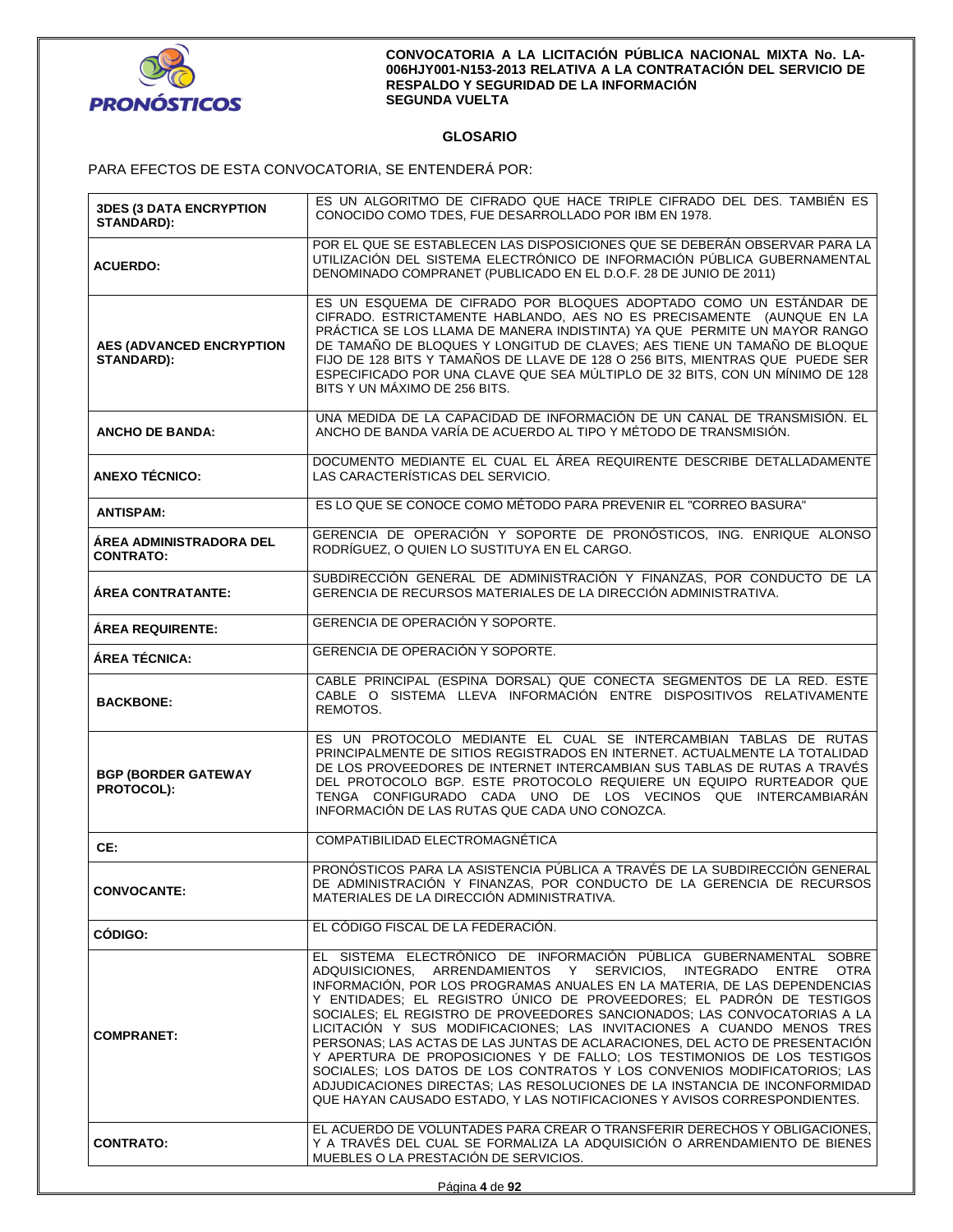

| <b>CONVOCATORIA:</b>                                          | EL DOCUMENTO QUE CONTIENE LOS REQUISITOS DE CARÁCTER LEGAL, TÉCNICO Y<br>ECONÓMICO CON RESPECTO DE LOS BIENES O SERVICIOS OBJETO DE LA<br>CONTRATACIÓN Y LAS PERSONAS INTERESADAS EN PROVEERLOS O PRESTARLOS, ASÍ<br>COMO LOS TÉRMINOS A QUE SE SUJETARÁ EL PROCEDIMIENTO DE CONTRATACIÓN<br>RESPECTIVO Y LOS DERECHOS Y OBLIGACIONES DE LAS PARTES.                                                                                                                                                                                                                                                                                                                                                                               |  |  |  |
|---------------------------------------------------------------|------------------------------------------------------------------------------------------------------------------------------------------------------------------------------------------------------------------------------------------------------------------------------------------------------------------------------------------------------------------------------------------------------------------------------------------------------------------------------------------------------------------------------------------------------------------------------------------------------------------------------------------------------------------------------------------------------------------------------------|--|--|--|
| <b>DES (DATA ENCRYPTION</b><br><b>STANDARD):</b>              | ES UN ALGORITMO DE CIFRADO, ES DECIR, UN MÉTODO PARA CIFRAR INFORMACIÓN,<br>ESCOGIDO COMO FIPS EN LOS ESTADOS UNIDOS EN 1976, Y CUYO USO SE HA<br>PROPAGADO AMPLIAMENTE POR TODO EL MUNDO.                                                                                                                                                                                                                                                                                                                                                                                                                                                                                                                                         |  |  |  |
| <b>DHCP (DYNAMIC HOST)</b><br><b>CONFIGURATION PROTOCOL):</b> | DHCP ES UN PROTOCOLO DE RED QUE PERMITE A LOS NODOS DE UNA RED IP OBTENER<br>SUS PARÁMETROS DE CONFIGURACIÓN AUTOMÁTICAMENTE. SE TRATA DE UN<br>PROTOCOLO DE TIPO CLIENTE/SERVIDOR EN EL QUE GENERALMENTE UN SERVIDOR<br>POSEE UNA LISTA DE DIRECCIONES IP DINÁMICAS Y LAS VA ASIGNANDO A LOS CLIENTES<br>CONFORME ESTAS VAN ESTANDO LIBRES. SABIENDO EN TODO MOMENTO QUIEN HA<br>ESTADO EN POSESIÓN DE ESA IP. CUANTO TIEMPO LA HA TENIDO. A QUIEN SE LA HA<br>ASIGNADO DESPUÉS.                                                                                                                                                                                                                                                  |  |  |  |
| D.O.F.                                                        | EL DIARIO OFICIAL DE LA FEDERACIÓN.                                                                                                                                                                                                                                                                                                                                                                                                                                                                                                                                                                                                                                                                                                |  |  |  |
| <b>DOMICILIO DE LA CONVOCANTE:</b>                            | INSURGENTES SUR 1397, COLONIA INSURGENTES MIXCOAC, DELEGACIÓN BENITO<br>JUÁREZ, MÉXICO, DISTRITO FEDERAL, CÓDIGO POSTAL 03920.                                                                                                                                                                                                                                                                                                                                                                                                                                                                                                                                                                                                     |  |  |  |
| <b>ESTÁNDAR:</b>                                              | UN ESTÁNDAR, TAL COMO LO DEFINE LA ISO "SON ACUERDOS DOCUMENTADOS QUE<br>CONTIENEN ESPECIFICACIONES TÉCNICAS U OTROS CRITERIOS PRECISOS PARA SER<br>USADOS CONSISTENTEMENTE COMO REGLAS, GUÍAS O DEFINICIONES DE<br>CARACTERÍSTICAS PARA ASEGURAR QUE LOS MATERIALES, PRODUCTOS, PROCESOS Y<br>SERVICIOS CUMPLAN CON SU PROPÓSITO". POR LO TANTO UN ESTÁNDAR DE<br>TELECOMUNICACIONES "ES UN CONJUNTO DE NORMAS Y RECOMENDACIONES<br>TÉCNICAS QUE REGULAN LA TRANSMISIÓN EN LOS SISTEMAS DE COMUNICACIONES".<br>QUEDA BIEN CLARO QUE LOS ESTÁNDARES DEBERÁN ESTAR DOCUMENTADOS, ES<br>DECIR ESCRITOS EN PAPEL, CON OBJETO QUE SEAN DIFUNDIDOS Y CAPTADOS DE IGUAL<br>MANERA POR LAS ENTIDADES O PERSONAS QUE LOS VAYAN A UTILIZAR. |  |  |  |
| <b>ETHERNET:</b>                                              | ETHERNET DEFINE LAS CARACTERÍSTICAS DE CABLEADO Y SEÑALIZACIÓN DE NIVEL<br>FISICO Y LOS FORMATOS DE TRAMA DEL NIVEL DE ENLACE DE DATOS DEL MODELO OSI.<br>ETHERNET SE REFIERE A DISPOSITIVOS BAJO EL ESTÁNDAR IEEE 802.3 QUE DEFINE EL<br>PROTOCOLO CSMA/CD, AUNQUE ACTUALMENTE SE LLAMA ETHERNET A TODAS LAS<br>REDES CABLEADAS QUE USEN EL FORMATO DE TRAMA DESCRITO MÁS ABAJO, AUNQUE<br>NO TENGA CSMA/CD COMO MÉTODO DE ACCESO AL MEDIO.                                                                                                                                                                                                                                                                                       |  |  |  |
| <b>FIREWALL:</b>                                              | PARED DE FUEGO. ES UNA BARRERA ESTABLECIDA EN HARDWARE O SOFTWARE (O<br>AMBOS) QUE PERMITE QUE EL TRÁFICO DE LA RED SOLO FLUYA HACIA FUERA PARA<br>PROTECCIÓN DE LA RED.                                                                                                                                                                                                                                                                                                                                                                                                                                                                                                                                                           |  |  |  |
| FIRMA AUTÓGRAFA:                                              | FIRMA COMPLETA DE PROPIA MANO (NO FACSIMILAR).                                                                                                                                                                                                                                                                                                                                                                                                                                                                                                                                                                                                                                                                                     |  |  |  |
| FTP (FILE TRANSFER<br><b>PROTOCOL):</b>                       | FTP ES UNO DE LOS DIVERSOS PROTOCOLOS DE LA RED INTERNET, CONCRETAMENTE<br>SIGNIFICA PROTOCOLO DE TRANSFERENCIA DE ARCHIVOS Y ES EL IDEAL PARA<br>TRANSFERIR GRANDES BLOQUES DE DATOS POR LA RED. SU COMPORTAMIENTO ESTÁ<br>DEFINIDO POR LA RECOMENDACIÓN RFC 959.                                                                                                                                                                                                                                                                                                                                                                                                                                                                 |  |  |  |
| <b>GB (GIGABYTE):</b>                                         | UN GIGABYTE ES UNA UNIDAD DE MEDIDA EN LAS COMPUTADORAS DE MIL MILLONES DE<br>OCTETOS. SIN EMBARGO, PORQUE LAS COMPUTADORAS FUNCIONAN EN EL SISTEMA<br>BINARIO, PUEDE DECIRSE MÁS BIEN QUE UN GIGABYTE QUE ES 103 MEGABYTES, EL<br>TÉRMINO GIGABYTE SIGNIFICA CORRECTAMENTE 210 MEGABYTES.                                                                                                                                                                                                                                                                                                                                                                                                                                         |  |  |  |
| <b>GBPS:</b>                                                  | ES UN MÚLTIPLO DEL BIT POR SEGUNDO Y SE SUELE NOTAR POR LA ABREVIATURA<br>GBPS; ASÍ PUES, 1 GBPS EQUIVALE A 1,073,741,824 BITS POR SEGUNDO.                                                                                                                                                                                                                                                                                                                                                                                                                                                                                                                                                                                        |  |  |  |
| <b>HACKEO ÉTICO:</b>                                          | ES UNA FORMA DE REFERIRSE AL ACTO DE UNA PERSONA USAR SUS CONOCIMIENTOS<br>DE INFORMÁTICA Y SEGURIDAD PARA REALIZAR PRUEBAS EN REDES Y ENCONTRAR<br>VULNERABILIDADES, PARA LUEGO REPORTARLAS Y QUE SE TOMEN MEDIDAS, SIN<br>HACER DANO.                                                                                                                                                                                                                                                                                                                                                                                                                                                                                            |  |  |  |
| <b>HOT SPARE DISK:</b>                                        | DISCOS DE REPUESTO EN MARCHA SON LAS UNIDADES DE DISCO PREPARATORIAS QUE<br>SE MANTIENEN EN ESTADO DE ALERTA ACTIVA PARA SU USO CUANDO FALLA UNA<br>UNIDAD DE DISCO. LA FUNCIÓN DE REPUESTO DINÁMICO GLOBAL PERMITE A LOS<br>DISCOS DE REPUESTO EN MARCHA                                                                                                                                                                                                                                                                                                                                                                                                                                                                          |  |  |  |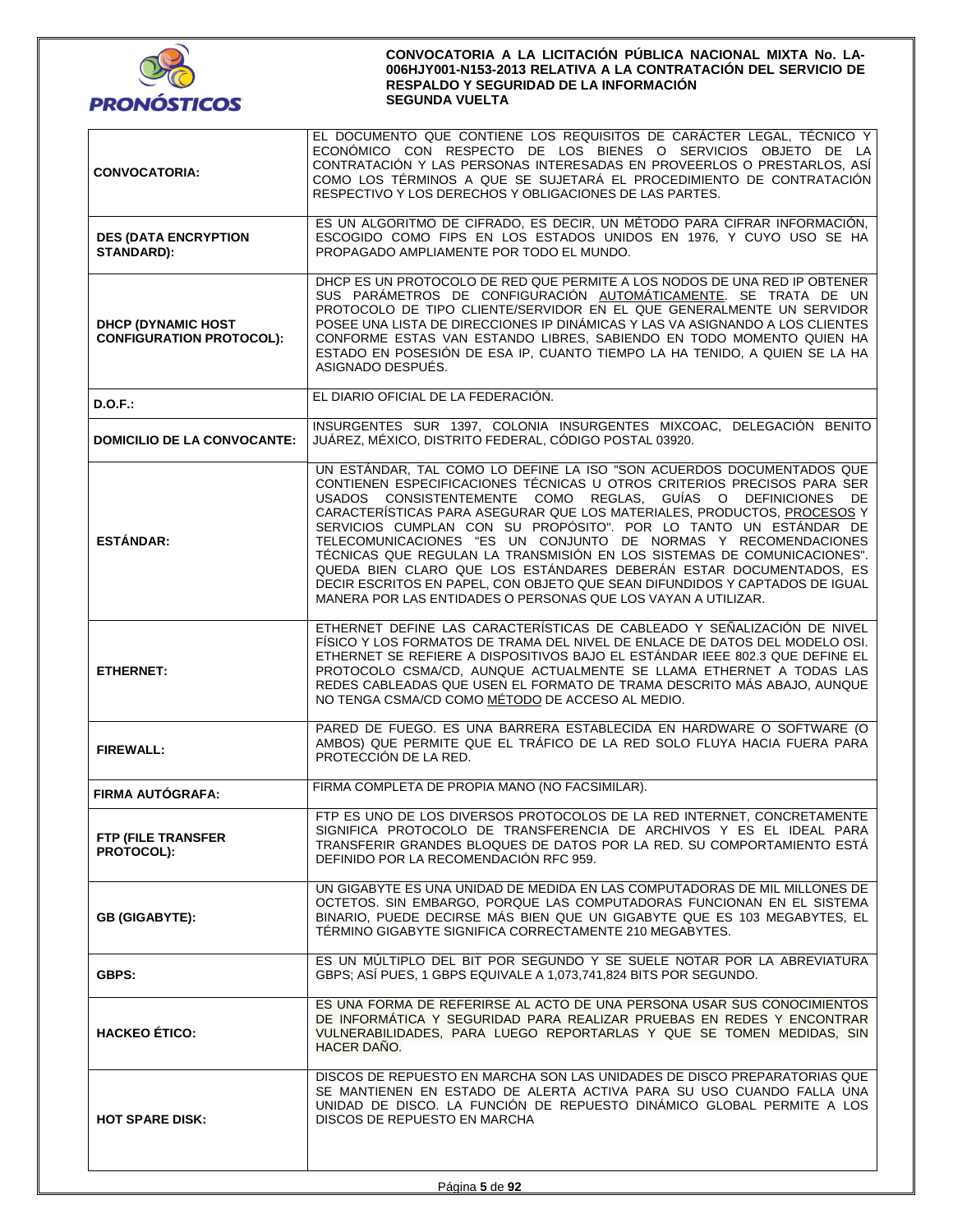

| <b>HOT SWAPPING:</b>                                 | CONEXIÓN EN CALIENTE, TRADUCIDO DEL INGLÉS HOT-PLUG, ES LA CAPACIDAD QUE<br>TIENEN ALGUNOS PERIFÉRICOS DE PODER ENCHUFARSE O DESENCHUFARSE AL<br>ORDENADOR, SIN APAGAR EL MISMO, Y FUNCIONAR CORRECTAMENTE. ENTRE LAS<br>CONEXIONES CON CAPACIDAD "HOT-PLUG" SE ENCUENTRAN LAS CONEXIONES USB,<br>FIREWIRE, SATA Y SAS.                                                                                                                            |  |  |
|------------------------------------------------------|----------------------------------------------------------------------------------------------------------------------------------------------------------------------------------------------------------------------------------------------------------------------------------------------------------------------------------------------------------------------------------------------------------------------------------------------------|--|--|
| <b>HTTP (HYPERTEXT TRANSFER</b><br><b>PROTOCOL):</b> | SIGLAS EN INGLÉS DE PROTOCOLO DE TRANSFERENCIA DE HIPERTEXTO. ES EL<br>PROTOCOLO USADO EN CADA TRANSACCIÓN DE LA WEB (WWW). EL HIPERTEXTO ES EL<br>CONTENIDO DE LAS PÁGINAS WEB, Y EL PROTOCOLO DE TRANSFERENCIA ES EL<br>SISTEMA MEDIANTE EL CUAL SE ENVÍAN LAS PETICIONES DE ACCEDER A UNA PÁGINA<br>WEB, Y LA RESPUESTA DE ESA WEB, REMITIENDO LA INFORMACIÓN QUE SE VERÁ EN<br>PANTALLA.                                                       |  |  |
| <b>IDENTIFICACIÓN OFICIAL</b><br><b>VIGENTE:</b>     | LA CREDENCIAL PARA VOTAR (IFE), CÉDULA PROFESIONAL, PASAPORTE O CARTILLA DEL<br>SERVICIO MILITAR NACIONAL.                                                                                                                                                                                                                                                                                                                                         |  |  |
| I.V.A.:                                              | EL IMPUESTO AL VALOR AGREGADO.                                                                                                                                                                                                                                                                                                                                                                                                                     |  |  |
| <b>INTERFAZ:</b>                                     | EN GENERAL, UNA INTERFAZ ES EL PUNTO, EL ÁREA, O LA SUPERFICIE A LO LARGO DE<br>LA CUAL DOS COSAS DE NATURALEZA DISTINTA CONVERGEN. POR EXTENSIÓN, SE<br>DENOMINA INTERFAZ A CUALQUIER MEDIO QUE PERMITA LA INTERCONEXIÓN DE DOS<br>PROCESOS DIFERENCIADOS CON UN ÚNICO PROPÓSITO COMÚN.                                                                                                                                                           |  |  |
| <b>INTERNET:</b>                                     | INTERNET ES UNA RED MUNDIAL DE COMPUTADORAS INTERCONECTADAS CON UN<br>CONJUNTO DE PROTOCOLOS, EL MÁS DESTACADO, EL TCP/IP. APARECE POR PRIMERA<br>VEZ EN 1960. TAMBIÉN SE USA ESTE NOMBRE COMO SUSTANTIVO COMÚN Y POR TANTO<br>EN MINÚSCULAS PARA DESIGNAR A CUALQUIER RED DE REDES QUE USE LAS MISMAS<br>TECNOLOGÍAS QUE INTERNET, INDEPENDIENTEMENTE DE SU EXTENSIÓN O DE QUE SEA<br>PÚBLICA O PRIVADA.                                          |  |  |
| IP (INTERNET PROTOCOL):                              | EL PROTOCOLO DE INTERNET ES UN PROTOCOLO NO ORIENTADO A CONEXIÓN USADO<br>TANTO POR EL ORIGEN COMO POR EL DESTINO PARA LA COMUNICACIÓN DE DATOS A<br>TRAVÉS DE UNA RED DE PAQUETES CONMUTADOS.                                                                                                                                                                                                                                                     |  |  |
| <b>ISCSI:</b>                                        | (ABREVIATURA DE INTERNET SCSI) ES UN ESTÁNDAR QUE PERMITE EL USO<br>DEL PROTOCOLO SCSI SOBRE REDES TCP/IP                                                                                                                                                                                                                                                                                                                                          |  |  |
| <b>IPSEC (INTERNET PROTOCOL</b><br><b>SECURITY):</b> | IPSEC ES UNA EXTENSIÓN AL PROTOCOLO IP QUE AÑADE CIFRADO FUERTE PARA<br>PERMITIR SERVICIOS DE AUTENTICACIÓN Y, DE ESTA MANERA, ASEGURAR LAS<br>COMUNICACIONES A TRAVÉS DE DICHO PROTOCOLO. INICIALMENTE FUE<br>DESARROLLADO PARA USARSE CON EL NUEVO ESTÁNDAR IPV6, AUNQUE<br>POSTERIORMENTE SE ADAPTÓ A IPV4.                                                                                                                                     |  |  |
| LEY:                                                 | LA LEY DE ADQUISICIONES, ARRENDAMIENTOS Y SERVICIOS DEL SECTOR PÚBLICO,<br>VIGENTE.                                                                                                                                                                                                                                                                                                                                                                |  |  |
| <b>LICITANTE:</b>                                    | LA PERSONA QUE PARTICIPA EN ESTE PROCEDIMIENTO DE LICITACIÓN.                                                                                                                                                                                                                                                                                                                                                                                      |  |  |
| <b>LICITANTE ADJUDICADO:</b>                         | LA PERSONA QUE HA PARTICIPADO EN EL PROCESO DE SELECCIÓN Y CUMPLE CON<br>VOS, LEGALES, TÉCNICOS Y ECONÓMICOS<br>TODOS LOS REQUISITOS ADMINISTRATI<br>ESTABLECIDOS EN LA CONVOCATORIA.                                                                                                                                                                                                                                                              |  |  |
| LICITACIÓN:                                          | LICITACIÓN PÚBLICA NACIONAL MIXTA NO. LA-006HJY001-N153-2013                                                                                                                                                                                                                                                                                                                                                                                       |  |  |
| MBPS:                                                | ABREVIATURA DE MEGABITS POR SEGUNDO. EN INFORMÁTICA, LA VELOCIDAD DE<br>TRANSMISIÓN DE INFORMACIÓN SE SUELE MEDIR EN BITS POR SEGUNDO; ASÍ PUES, 1<br>MBPS EQUIVALE A UN MILLÓN DE BITS POR SEGUNDO.                                                                                                                                                                                                                                               |  |  |
| <b>MIPYMES:</b>                                      | LAS MICRO. PEQUEÑAS Y MEDIANAS EMPRESAS DE NACIONALIDAD MEXICANA A QUE<br>HACE REFERENCIA LA LEY PARA EL DESARROLLO DE LA COMPETITIVIDAD DE LA MICRO.<br>PEQUEÑA Y MEDIANA EMPRESA.                                                                                                                                                                                                                                                                |  |  |
| <b>NACIONAL MIXTA:</b>                               | LICITACIÓN EN LA CUAL LOS LICITANTES, A SU ELECCIÓN, PODRÁN PARTICIPAR DE<br>FORMA PRESENCIAL O ELECTRÓNICA EN LA O LAS JUNTAS DE ACLARACIONES, EL ACTO<br>DE PRESENTACIÓN Y APERTURA DE PROPOSICIONES Y EL ACTO DE FALLO.                                                                                                                                                                                                                         |  |  |
| <b>NAVEGADOR:</b>                                    | UN NAVEGADOR WEB O BROWSER ES UNA APLICACIÓN SOFTWARE QUE PERMITE AL<br>USUARIO RECUPERAR Y VISUALIZAR DOCUMENTOS DE HIPERTEXTO, COMÚNMENTE<br>DESCRITOS EN HTML, DESDE SERVIDORES WEB DE TODO EL MUNDO A TRAVÉS DE<br>INTERNET. ESTA RED DE DOCUMENTOS ES DENOMINADA WORLD WIDE WEB (WWW) O<br>TELARAÑA MUNDIAL. LOS NAVEGADORES ACTUALES PERMITEN MOSTRAR O EJECUTAR:<br>GRÁFICOS, SECUENCIAS DE VÍDEO, SONIDO, ANIMACIONES Y PROGRAMAS DIVERSOS |  |  |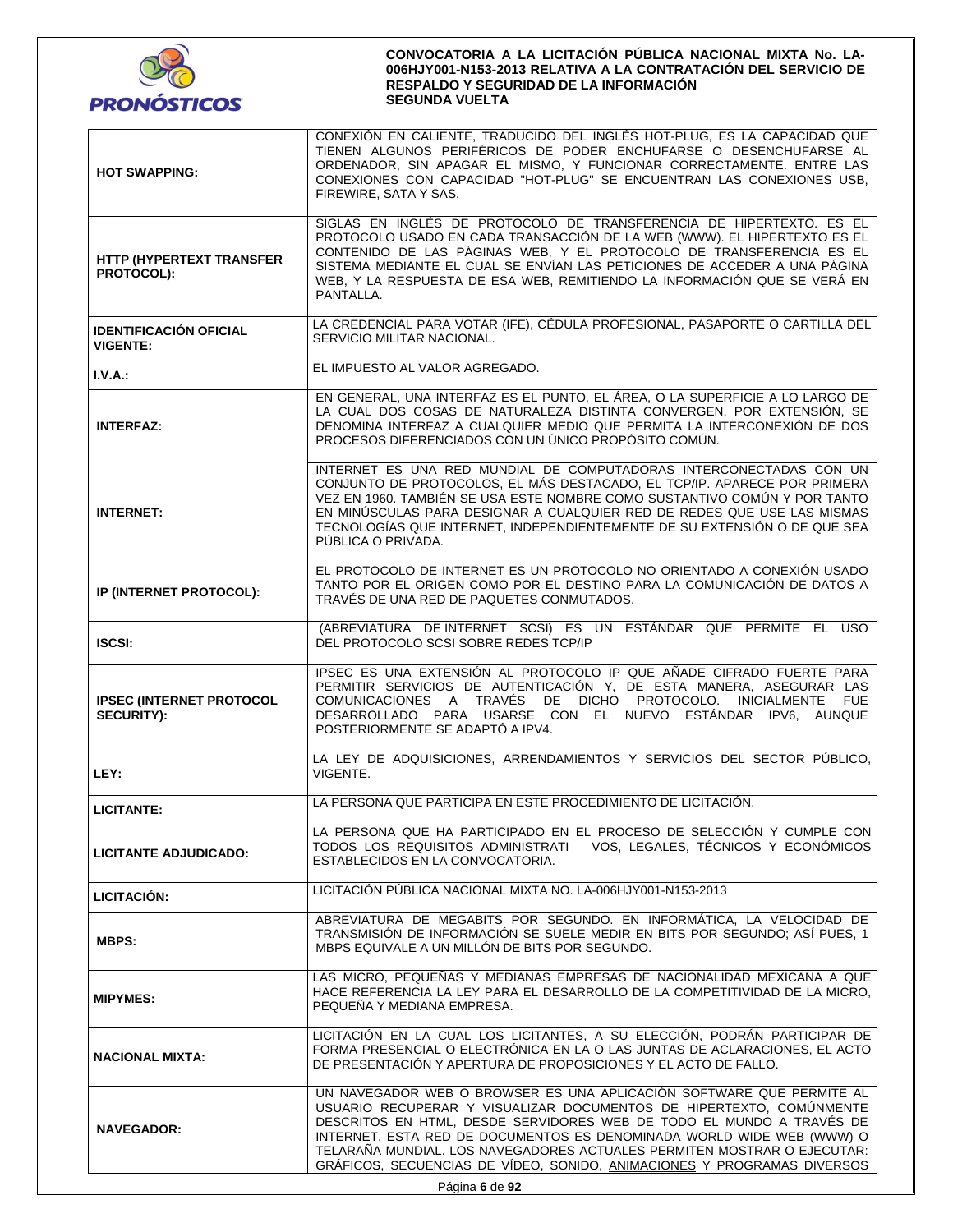

|                                                              | ADEMÁS DEL TEXTO Y LOS HIPERVÍNCULOS O ENLACES.                                                                                                                                                                                                                                                                                                                                                                                                      |  |  |
|--------------------------------------------------------------|------------------------------------------------------------------------------------------------------------------------------------------------------------------------------------------------------------------------------------------------------------------------------------------------------------------------------------------------------------------------------------------------------------------------------------------------------|--|--|
| NODO:                                                        | ESTE TÉRMINO SE UTILIZA GENERALMENTE PARA REFERIRSE A UNA ESTACIÓN DE<br>TRABAJO DENTRO DE UNA RED.                                                                                                                                                                                                                                                                                                                                                  |  |  |
| NRTL:                                                        | NATIONALLY RECOGNIZED TESTING LABORATORIES                                                                                                                                                                                                                                                                                                                                                                                                           |  |  |
| O.I.C.:                                                      | EL ÓRGANO INTERNO DE CONTROL EN PRONÓSTICOS PARA LA ASISTENCIA PÚBLICA.                                                                                                                                                                                                                                                                                                                                                                              |  |  |
| <b>OSPF (OPEN SHORTEST PATH</b><br>FIRST):                   | ES UN PROTOCOLO DE RUTEO JERÁRQUICO DE PASARELA INTERIOR O IGP (INTERIOR<br>GATEWAY PROTOCOL), QUE USA EL ALGORITMO DIJKSTRA ENLACE-ESTADO (LSA - LINK<br>STATE ALGORITHM) PARA CALCULAR LA RUTA MÁS CORTA POSIBLE. USA COST COMO<br>SU MEDIDA DE MÉTRICA. ADEMÁS, CONSTRUYE UNA BASE DE DATOS ENLACE-ESTADO<br>IDÉNTICA EN TODOS LOS RUTEADORES DE LA ZONA.                                                                                         |  |  |
| <b>PARTIDA:</b>                                              | LA DESCRIPCIÓN Y ESPECIFICACIONES DE LA PARTIDA SE DESCRIBE EN EL ANEXO 13 DE<br>ESTA CONVOCATORIA.                                                                                                                                                                                                                                                                                                                                                  |  |  |
| <b>PERSONA:</b>                                              | LA PERSONA FÍSICA O MORAL ESTABLECIDA EN EL CÓDIGO.                                                                                                                                                                                                                                                                                                                                                                                                  |  |  |
| <b>POLÍTICAS:</b>                                            | LAS POLÍTICAS, BASES Y LINEAMIENTOS EN MATERIA DE ADQUISICIONES,<br>ARRENDAMIENTOS Y SERVICIOS DE PRONÓSTICOS PARA LA ASISTENCIA PÚBLICA.<br>VIGENTES.                                                                                                                                                                                                                                                                                               |  |  |
| <b>PRONÓSTICOS:</b>                                          | PRONÓSTICOS PARA LA ASISTENCIA PÚBLICA.                                                                                                                                                                                                                                                                                                                                                                                                              |  |  |
| <b>PROPOSICIONES:</b>                                        | LA PROPUESTA TÉCNICA Y ECONÓMICA QUE PRESENTEN LOS LICITANTES.                                                                                                                                                                                                                                                                                                                                                                                       |  |  |
| RACK:                                                        | UN RACK ES UN BASTIDOR DESTINADO A ALOJAR EQUIPAMIENTO ELECTRÓNICO,<br>INFORMÁTICO Y DE COMUNICACIONES. SUS MEDIDAS ESTÁN NORMALIZADAS PARA QUE<br>SEA COMPATIBLE CON EQUIPAMIENTO DE CUALQUIER FABRICANTE.                                                                                                                                                                                                                                          |  |  |
| <b>REGLAMENTO:</b>                                           | EL REGLAMENTO DE LA LEY DE ADQUISICIONES, ARRENDAMIENTOS Y SERVICIOS DEL<br>SECTOR PÚBLICO, VIGENTE.                                                                                                                                                                                                                                                                                                                                                 |  |  |
| RJ-45 (REGISTERED JACK-45):                                  | EL RJ-45 ES UNA INTERFAZ FÍSICA COMÚNMENTE USADA PARA CONECTAR REDES DE<br>CABLEADO ESTRUCTURADO, (CATEGORÍAS 4, 5, 5E Y 6). RJ ES PARTE DEL CÓDIGO<br>FEDERAL DE REGULACIONES DE ESTADOS UNIDOS. POSEE OCHO 'PINES' O CONEXIONES<br>ELÉCTRICAS, QUE NORMALMENTE SE USAN COMO EXTREMOS DE CABLES DE PAR<br>TRENZADO.                                                                                                                                 |  |  |
| <b>RMON (REMOTE MONITORING</b><br>MIB):                      | PROPORCIONA UN NIVEL MÁS ALTO DE INFORMACIÓN QUE SNMP. CUANDO UN<br>DISPOSITIVO LO SOPORTA, RMON SE EJECUTA CONTINUAMENTE Y PERMITE AL<br>ADMINISTRADOR DE LA RED VER ESTADÍSTICAS, CONFIGURAR CONDICIONES DE<br>ALARMA QUE PUEDAN EMITIR "TRAMPAS" O ANOTARSE EN UNA TABLA Y MARCAR<br>CIERTOS EVENTOS CUANDO TIENEN LUGAR. RMON SE POPULARIZARÁ TAN PRONTO<br>COMO LOS NUEVOS CONMUTADORES Y CIRCUITOS INTEGRADOS INCORPOREN<br>SOPORTE PARA RMON. |  |  |
| $S.A.T.$ :                                                   | EL SERVICIO DE ADMINISTRACIÓN TRIBUTARIA.                                                                                                                                                                                                                                                                                                                                                                                                            |  |  |
| S.E                                                          | LA SECRETARÍA DE ECONOMÍA.                                                                                                                                                                                                                                                                                                                                                                                                                           |  |  |
| S.F.P.                                                       | LA SECRETARÍA DE LA FUNCIÓN PÚBLICA.                                                                                                                                                                                                                                                                                                                                                                                                                 |  |  |
| S.H.C.P.                                                     | LA SECRETARÍA DE HACIENDA Y CRÉDITO PÚBLICO.                                                                                                                                                                                                                                                                                                                                                                                                         |  |  |
| <b>SERVICIO:</b>                                             | SERVICIO DE RESPALDO Y SEGURIDAD DE LA INFORMACIÓN, SEGUNDA VUELTA.                                                                                                                                                                                                                                                                                                                                                                                  |  |  |
| <b>SLA (SERVICE LEVEL</b><br><b>AGREEMENT):</b>              | EL ACUERDO DE NIVELES DE SERVICIO ES UN CONTRATO ESCRITO ENTRE UN<br>PROVEEDOR DE SERVICIO Y SU CLIENTE CON OBJETO DE FIJAR EL NIVEL ACORDADO<br>PARA LA CALIDAD DE DICHO SERVICIO. ES UNA HERRAMIENTA QUE AYUDA A AMBAS<br>PARTES A LLEGAR A UN CONSENSO EN TÉRMINOS DEL NIVEL DE CALIDAD DEL SERVICIO,<br>EN ASPECTOS TALES COMO TIEMPO DE RESPUESTA, DISPONIBILIDAD HORARIA,<br>DOCUMENTACIÓN DISPONIBLE, PERSONAL ASIGNADO AL SERVICIO, ETC.     |  |  |
| <b>SNMP (SIMPLE NETWORK)</b><br><b>MANAGEMENT PROTOCOL):</b> | EL PROTOCOLO SIMPLE DE ADMINISTRACIÓN DE RED ES UN PROTOCOLO DE LA CAPA DE<br>APLICACIÓN QUE FACILITA EL INTERCAMBIO DE INFORMACIÓN DE ADMINISTRACIÓN<br>ENTRE DISPOSITIVOS DE RED. ES PARTE DE LA SUITE DE PROTOCOLOS TCP/IP. SNMP<br>PERMITE A LOS ADMINISTRADORES SUPERVISAR EL DESEMPEÑO DE LA RED, BUSCAR Y<br>RESOLVER SUS PROBLEMAS, Y PLANEAR SU CRECIMIENTO.                                                                                |  |  |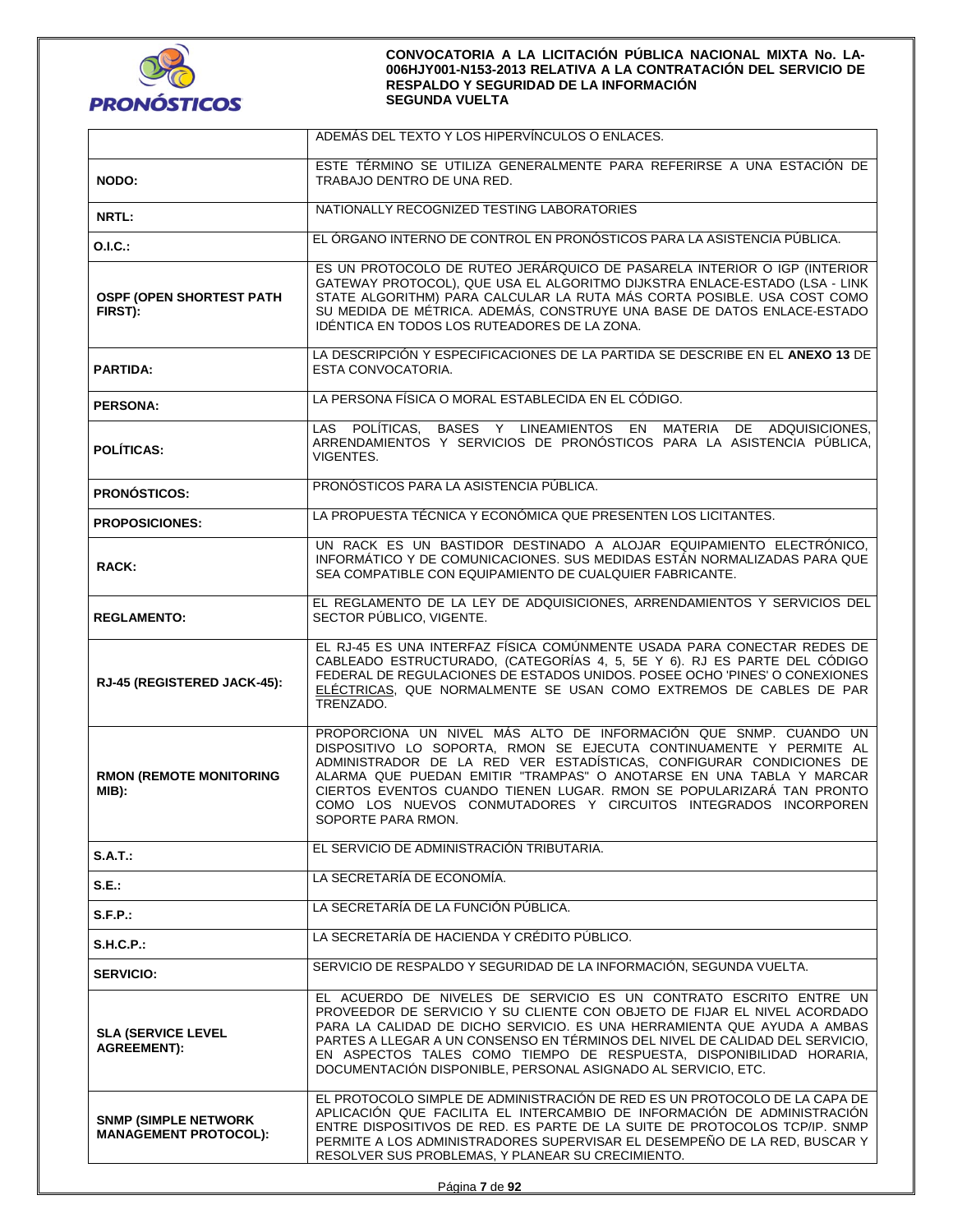

| SOCKET:                                                                                | SOCKET DESIGNA UN CONCEPTO ABSTRACTO POR EL CUAL DOS PROGRAMAS<br>(POSIBLEMENTE SITUADOS EN COMPUTADORAS DISTINTAS) PUEDEN INTERCAMBIARSE<br>CUALQUIER FLUJO DE DATOS, GENERALMENTE DE MANERA FIABLE Y ORDENADA. UN<br>SOCKET QUEDA DEFINIDO POR UNA DIRECCIÓN IP, UN PROTOCOLO Y UN NÚMERO DE<br>PUERTO.                                                                                                                                                                                                                     |  |  |
|----------------------------------------------------------------------------------------|-------------------------------------------------------------------------------------------------------------------------------------------------------------------------------------------------------------------------------------------------------------------------------------------------------------------------------------------------------------------------------------------------------------------------------------------------------------------------------------------------------------------------------|--|--|
| <b>SSH (SECURE SHELL):</b>                                                             | ES EL NOMBRE DE UN PROTOCOLO Y DEL PROGRAMA QUE LO IMPLEMENTA, Y SIRVE<br>PARA ACCEDER A MÁQUINAS REMOTAS A TRAVÉS DE UNA RED. PERMITE MANEJAR POR<br>COMPLETO EL EQUIPO MEDIANTE UN INTÉRPRETE DE COMANDOS. ADEMÁS DE LA<br>CONEXIÓN A OTRAS MÁQUINAS, SSH NOS PERMITE COPIAR DATOS DE FORMA SEGURA<br>(TANTO ARCHIVOS SUELTOS COMO SIMULAR SESIONES FTP CIFRADAS), GESTIONAR<br>CLAVES RSA PARA NO ESCRIBIR CLAVES AL CONECTAR A LAS MÁQUINAS Y PASAR LOS<br>DATOS DE CUALQUIER OTRA APLICACIÓN POR UN CANAL SEGURO DE SSH. |  |  |
| <b>SSL (SECURE SOCKET LAYER):</b>                                                      | DE CONECTORES SEGUROS. PROTOCOLO QUE<br>PROPORCIONA<br>CAPA<br>UNA<br>COMUNICACIÓN DE DATOS SEGURA MEDIANTE LA COMBINACIÓN DE CIFRADO DE CLAVE<br>PRIVADA Y CIFRADO DE DATOS EN MASA.                                                                                                                                                                                                                                                                                                                                         |  |  |
| <b>STATEFUL INSPECTION:</b>                                                            | (CUALQUIER FIREWALL QUE REALIZA LA INSPECCIÓN DE ESTADO DE PAQUETES (SPI) O<br>LA INSPECCIÓN DE ESTADO)                                                                                                                                                                                                                                                                                                                                                                                                                       |  |  |
| <b>TACACS+ (TERMINAL ACCESS</b><br><b>CONTROLLER ACCESS</b><br><b>CONTROL SYSTEM):</b> | SISTEMA DE CONTROL DE ACCESO DEL CONTROLADOR DE ACCESO A TERMINALES' ES<br>UN PROTOCOLO DE AUTENTICACIÓN REMOTA QUE SE USA PARA GESTIONAR EL ACCESO<br>(PROPORCIONA SERVICIOS SEPARADOS DE AUTENTICACIÓN, AUTORIZACIÓN Y<br>REGISTRO) A SERVIDORES Y DISPOSITIVOS DE COMUNICACIONES. TACACS+ ESTÁ<br>BASADO EN TACACS, PERO, A PESAR DE SU NOMBRE, ES UN PROTOCOLO<br>COMPLETAMENTE NUEVO E INCOMPATIBLE CON LAS VERSIONES ANTERIORES DE<br>TACACS.                                                                           |  |  |
| <b>TCP (TRANSMISSION CONTROL</b><br>PROTOCOL):                                         | EL PROTOCOLO DE CONTROL DE TRANSMISIÓN ES UNO DE LOS PROTOCOLOS<br>FUNDAMENTALES EN INTERNET. MUCHOS PROGRAMAS DENTRO DE UNA RED DE DATOS<br>COMPUESTA POR ORDENADORES PUEDEN USAR TCP PARA CREAR CONEXIONES ENTRE<br>ELLOS A TRAVÉS DE LAS CUALES ENVIARSE DATOS. EL PROTOCOLO GARANTIZA QUE<br>LOS DATOS SERÁN ENTREGADOS EN SU DESTINO SIN ERRORES Y EN EL MISMO ORDEN<br>EN QUE SE TRANSMITIERON.                                                                                                                         |  |  |
| TFTP:                                                                                  | SON LAS SIGLAS DE TRIVIAL FILE TRANSFER PROTOCOL (PROTOCOLO<br>DE.<br>TRANSFERENCIA DE ARCHIVOS TRIVIAL)                                                                                                                                                                                                                                                                                                                                                                                                                      |  |  |
| THROUGHPUT:                                                                            | TASA DE TRANSFERENCIA, RENDIMIENTO O THROUGHPUT ES EL TÉRMINO PARA TODO<br>EL PROCESO - SE REFIERE A CUÁNTOS DATOS SE MUEVEN DURANTE UNA CIERTA<br>CANTIDAD DE TIEMPO. PUESTO QUE EL MÓDEM ES SÓLO UNA PARTE DEL PROCESO DEL<br>MOVIMIENTO DE DATOS, ADQUIRIR UN MÓDEM MÁS RÁPIDO PUEDE NO RESULTAR EN<br>CONSEGUIR ACELERAR EL TRASLADO DE LOS DATOS.                                                                                                                                                                        |  |  |
| <b>URL (UNIFORM RESOURCE</b><br>LOCUTOR):                                              | EL LOCALIZADOR UNIFORME DE RECURSOS ES UNA SECUENCIA DE CARACTERES, DE<br>ACUERDO A UN FORMATO ESTÁNDAR, QUE SE USA PARA NOMBRAR RECURSOS, COMO<br>DOCUMENTOS E IMÁGENES EN INTERNET, POR SU LOCALIZACIÓN.                                                                                                                                                                                                                                                                                                                    |  |  |
| USB (UNIVERSAL SERIAL BUS):                                                            | EL BUS DE SERIE UNIVERSAL ES UNA INTERFAZ QUE PROVEE UN ESTÂNDAR DE BUS<br>SERIE PARA CONECTAR DISPOSITIVOS A UN COMPUTADOR PERSONAL (GENERALMENTE<br>A UN PC). UN SISTEMA USB TIENE UN DISEÑO ASIMÉTRICO, QUE CONSISTE EN UN SOLO<br>SERVIDOR Y MÚLTIPLES DISPOSITIVOS CONECTADOS EN UNA ESTRUCTURA DE ÁRBOL<br>UTILIZANDO CONCENTRADORES ESPECIALES.                                                                                                                                                                        |  |  |
| VCCI:                                                                                  | VOLUNTARY CONTROL COUNCIL FOR INTERFERENCE BY INFORMATION TECHNOLOGY<br>EQUIPMENT.                                                                                                                                                                                                                                                                                                                                                                                                                                            |  |  |
| <b>VLAN (VIRTUAL LAN):</b>                                                             | UNA VLAN, 'RED DE ÁREA LOCAL VIRTUAL' ES UNA RED DE COMPUTADORAS<br>LÓGICAMENTE INDEPENDIENTE. VARIAS VLANS PUEDEN COEXISTIR EN UN ÚNICO<br>SWITCH FÍSICO. UNA 'VLAN' CONSISTE EN UNA RED DE COMPUTADORES QUE SE<br>COMPORTAN COMO SI ESTUVIESEN CONECTADOS AL MISMO CABLE, AUNQUE PUEDEN<br>ESTAR EN REALIDAD CONECTADOS FÍSICAMENTE A DIFERENTES SEGMENTOS DE UNA<br>RED DE ÁREA LOCAL.                                                                                                                                     |  |  |
| <b>VPN (VIRTUAL PRIVATE</b><br><b>NETWORKS):</b>                                       | LA RED PRIVADA VIRTUAL ES UNA TECNOLOGÍA DE RED QUE PERMITE UNA EXTENSIÓN<br>DE LA RED LOCAL SOBRE UNA RED PÚBLICA O NO CONTROLADA, COMO POR EJEMPLO<br>INTERNET.                                                                                                                                                                                                                                                                                                                                                             |  |  |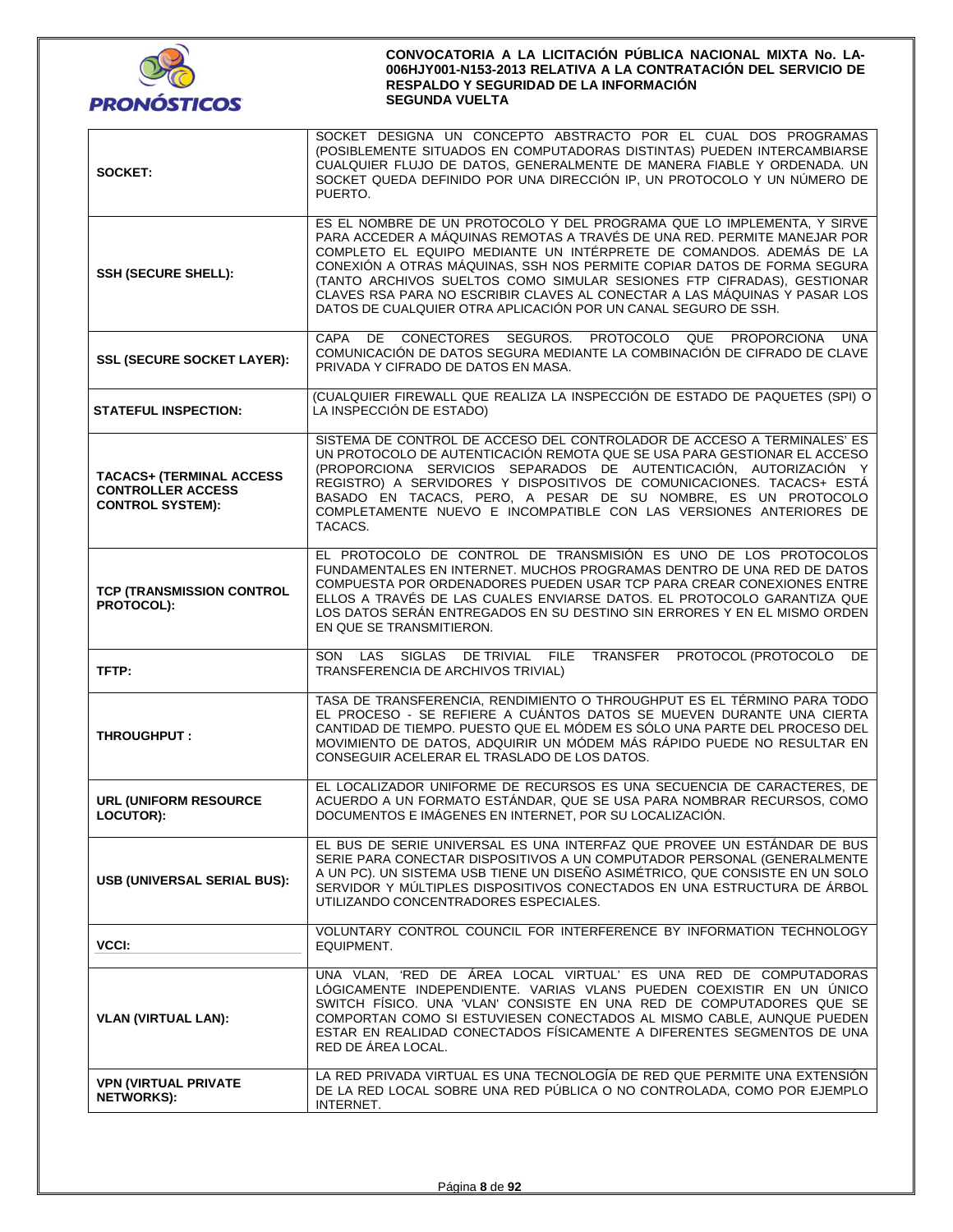

## **PRESENTACIÓN**

PRONÓSTICOS PARA LA ASISTENCIA PÚBLICA, EN CUMPLIMIENTO DE LAS DISPOSICIONES DEL ARTÍCULO 134 DE LA CONSTITUCIÓN POLÍTICA DE LOS ESTADOS UNIDOS MEXICANOS, ARTÍCULOS, 25, 26 FRACCIÓN I, 26 BIS FRACCIÓN III Y 28 FRACCIÓN I DE LA LEY DE ADQUISICIONES, ARRENDAMIENTOS Y SERVICIOS DEL SECTOR PÚBLICO VIGENTE, SU REGLAMENTO Y DEMÁS DISPOSICIONES LEGALES VIGENTES EN LA MATERIA, CONVOCA A TRAVÉS DE LA SUBDIRECCIÓN GENERAL DE ADMINISTRACIÓN Y FINANZAS, POR CONDUCTO DE LA GERENCIA DE RECURSOS MATERIALES, DE LA DIRECCIÓN ADMINISTRATIVA, A PARTICIPAR EN EL PROCEDIMIENTO DE LICITACIÓN PÚBLICA NACIONAL MIXTA PARA LA CONTRATACIÓN DEL **SERVICIO DE RESPALDO Y SEGURIDAD DE LA INFORMACIÓN, SEGUNDA VUELTA**, CONFORME A LAS SIGUIENTES:

## **B A S E S**

## **1. DATOS GENERALES O DE IDENTIFICACIÓN DE LA CONVOCATORIA**

## **1.1 CONVOCANTE**

PRONÓSTICOS PARA LA ASISTENCIA PÚBLICA, A TRAVÉS DE LA SUBDIRECCIÓN GENERAL DE ADMINISTRACIÓN Y FINANZAS, POR CONDUCTO DE LA GERENCIA DE RECURSOS MATERIALES, DE LA DIRECCIÓN ADMINISTRATIVA, CON DOMICILIO EN INSURGENTES SUR 1397 PISO 11, COLONIA INSURGENTES MIXCOAC, DELEGACIÓN BENITO JUÁREZ, MÉXICO, DISTRITO FEDERAL, CÓDIGO POSTAL 03920.

## **1.2 MEDIO Y CARÁCTER PARA LA PRESENTE CONVOCATORIA**

LICITACIÓN PÚBLICA NACIONAL MIXTA, EN LA CUAL LOS LICITANTES PODRÁN PARTICIPAR EN FORMA PRESENCIAL O ELECTRÓNICA. EN LA PRESENTE LICITACIÓN NO SE RECIBIRÁN PROPOSICIONES A TRAVÉS DE SERVICIO POSTAL O DE MENSAJERÍA.

## **1.3 NÚMERO DE IDENTIFICACIÓN DEL PROCEDIMIENTO**

LA-006HJY001-N153-2013

## **1.4 EJERCICIO FISCAL QUE ABARCARÁ LA CONTRATACIÓN QUE DERIVE DEL PRESENTE PROCEDIMIENTO**

EJERCICIOS FISCALES 2013, 2014, 2015 Y 2016.

## **1.5 IDIOMA**

EL IDIOMA QUE DEBERÁN PRESENTAR LAS PROPOSICIONES SERÁ EN IDIOMA ESPAÑOL.

## **1.6 DISPONIBILIDAD PRESUPUESTARIA**

PRONÓSTICOS CUENTA CON LOS RECURSOS AUTORIZADOS EN LA PARTIDA PRESUPUESTAL NÚMERO 33301.

## **2. OBJETO Y ALCANCE DE LA CONVOCATORIA**

## **2.1 DESCRIPCIÓN, UNIDAD DE MEDIDA Y CANTIDADES REQUERIDAS**

PRONÓSTICOS LLEVARÁ A CABO LA CONTRATACIÓN DEL SERVICIO DE RESPALDO Y SEGURIDAD DE LA INFORMACIÓN, SEGUNDA VUELTA, DE CONFORMIDAD CON LAS ESPECIFICACIONES ESTABLECIDAS EN EL **ANEXO 13** DE LA PRESENTE CONVOCATORIA.

LOS LICITANTES, PARA LA PRESENTACIÓN DE SUS PROPUESTAS, DEBERÁN AJUSTARSE ESTRICTAMENTE A LOS REQUISITOS Y ESPECIFICACIONES PREVISTOS EN ESTA CONVOCATORIA Y LOS QUE SE DERIVEN DE LA JUNTA DE ACLARACIONES AL CONTENIDO DE LA MISMA.

## **2.2 AGRUPAMIENTO DE PARTIDAS**

NO APLICA.

## **2.3 NORMAS**

NOM 019-SCFI-1998.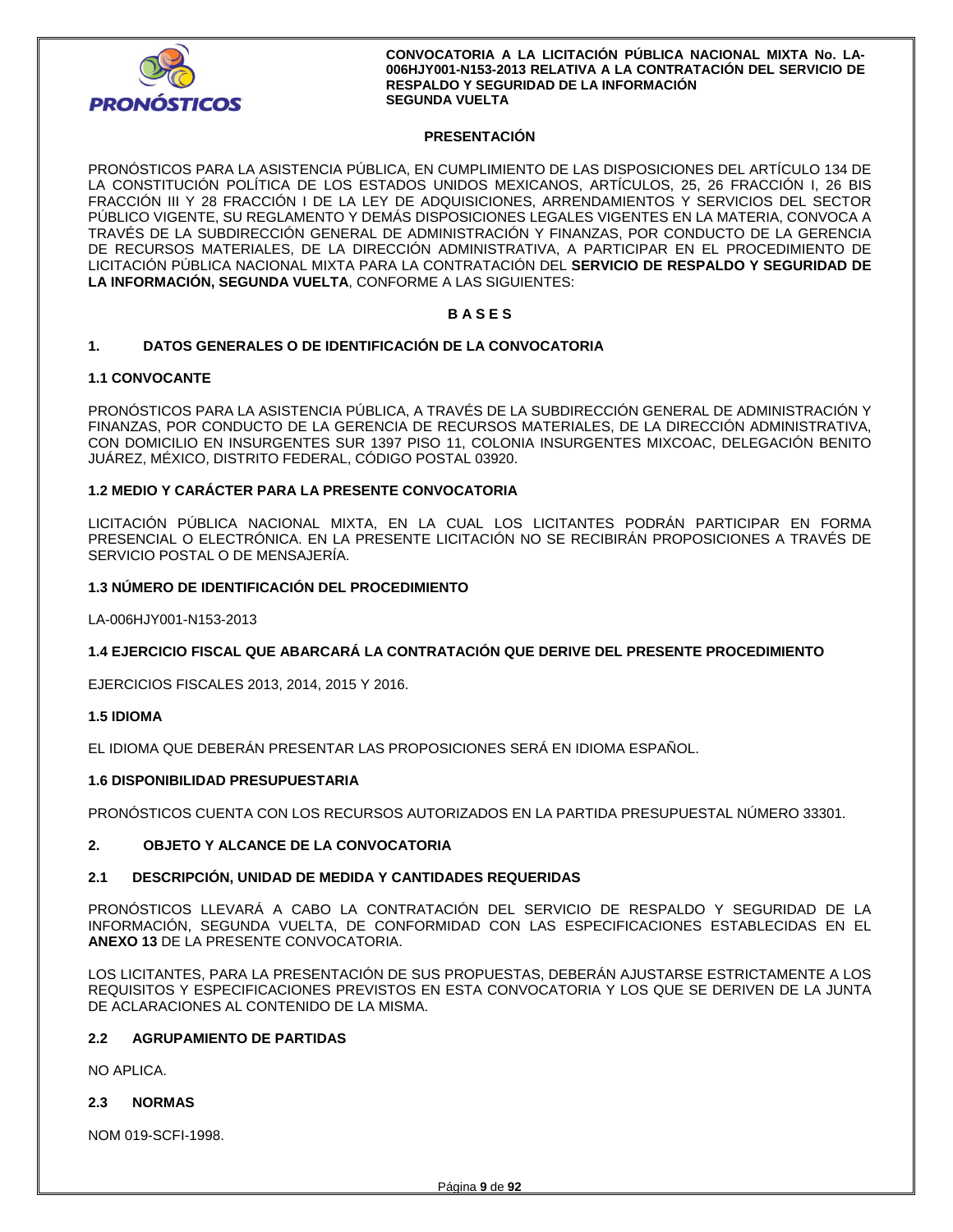

## **2.4 MÉTODO QUE SE UTILIZARÁ PARA REALIZAR LAS PRUEBAS**

NO APLICA.

## **2.5 CONTRATO ABIERTO**

NO APLICA.

## **2.6 ABASTECIMIENTO SIMULTÁNEO**

NO APLICA.

## **2.7 MODELO DEL CONTRATO**

EL MODELO DE CONTRATO PARA ESTA CONVOCATORIA SE DETALLA EN EL **ANEXO 16**, EL CUÁL SE ADECUARÁ EN RELACIÓN A LA EMISIÓN DEL FALLO.

## **2.7.1 VIGENCIA DEL SERVICIO**

36 MESES A PARTIR DE LA NOTIFICACIÓN DEL FALLO.

## **2.7.2 PARTIDAS**

LA ADJUDICACIÓN DE LOS SERVICIOS OBJETO DE ESTA LICITACIÓN, SERÁ POR PARTIDA ÚNICA AL LICITANTE QUE OTORGUE LA PROPOSICIÓN QUE CUMPLA CON LOS REQUISITOS LEGALES Y HAYA OBTENIDO EL MAYOR PORCENTAJE EN LA EVALUACIÓN DE PUNTOS Y PORCENTAJES.

## **2.7.3 DEDUCCIONES AL PAGO**

DEDUCCIONES AL PAGO DEL SERVICIO SE APLICARÁ DE ACUERDO AL **ANEXO 13** DE LA PRESENTE CONVOCATORIA, CON MOTIVO DEL INCUMPLIMIENTO PARCIAL O DEFICIENTE EN QUE PUDIERA INCURRIR EL PROVEEDOR RESPECTO A LA PARTIDA QUE INTEGRE EL CONTRATO.

## **2.7.4 OBLIGACIÓN GARANTIZADA**

EL CUMPLIMIENTO DE LA OBLIGACIÓN GARANTIZADA QUE SE DERIVE DE LA CONTRATACIÓN DEL SERVICIO MOTIVO DE ESTE PROCEDIMIENTO, SERÁ INDIVISIBLE.

EL PROVEEDOR, PARA GARANTIZAR EL CUMPLIMIENTO DE TODAS Y CADA UNA DE LAS OBLIGACIONES ESTIPULADAS EN EL CONTRATO ADJUDICADO, ENTREGARÁ LA GARANTÍA DE CUMPLIMIENTO COMO SE ESTIPULA EN EL SIGUIENTE PUNTO.

## **2.7.5 FIANZA GARANTÍA DE CUMPLIMIENTO**

EL LICITANTE ADJUDICADO DEBERÁ ENTREGAR AL ÁREA CONTRATANTE, EN EL DOMICILIO DE PRONÓSTICOS COMO GARANTÍA DE CUMPLIMIENTO, FIANZA EXPEDIDA POR UNA INSTITUCIÓN MEXICANA AUTORIZADA POR EL GOBIERNO FEDERAL EN TÉRMINOS DE LA LEY FEDERAL DE INSTITUCIONES DE FIANZAS, A FAVOR DE PRONÓSTICOS PARA LA ASISTENCIA PÚBLICA POR UN MONTO IGUAL AL 10% DEL MONTO TOTAL DEL CONTRATO ANTES DEL IMPUESTO AL VALOR AGREGADO, DENTRO DE LOS 10 (DIEZ) DÍAS NATURALES SIGUIENTES A LA FIRMA DEL CONTRATO, DE CONFORMIDAD CON LO ESTIPULADO EN EL ARTÍCULO 48 ÚLTIMO PÁRRAFO DE LA LEY, UTILIZANDO EL **ANEXO 17** DE ESTA CONVOCATORIA.

LA FALTA DE PRESENTACIÓN DE LA GARANTÍA DE CUMPLIMIENTO EN EL PLAZO ESTABLECIDO EN ESTE PUNTO, DARÁ COMO CONSECUENCIA EL INICIO DEL PROCESO DE RESCISIÓN PREVISTO EN EL ARTÍCULO 54 DE LA LEY.

LA GARANTÍA RELATIVA AL CUMPLIMIENTO DEL CONTRATO OBLIGARÁ AL LICITANTE ADJUDICADO A RESPONDER CABALMENTE A TODO LO PACTADO Y POR LA ÓPTIMA CALIDAD DEL SERVICIO, ASÍ COMO CUALQUIER OTRA RESPONSABILIDAD EN QUE PUDIERE INCURRIR. LA GARANTÍA DE CUMPLIMIENTO ESTARÁ VIGENTE DURANTE EL CUMPLIMIENTO DEL CONTRATO, ASÍ COMO DURANTE LA SUBSTANCIACIÓN DE TODOS LOS RECURSOS LEGALES O JUICIOS QUE SE INTERPONGAN HASTA QUE SE DICTE RESOLUCIÓN DEFINITIVA QUEDE FIRME, DE FORMA TAL QUE SU VIGENCIA NO PODRÁ ACOTARSE EN RAZÓN DEL PLAZO DE LA EJECUCIÓN DEL CONTRATO PRINCIPAL O FUENTE DE LAS OBLIGACIONES, O CUALQUIER OTRA CIRCUNSTANCIA. ASIMISMO, ESTA GARANTÍA PERMANECERÁ EN VIGOR AÚN EN LOS CASOS EN QUE PRONÓSTICOS OTORGUE PRÓRROGAS O ESPERAS AL PROVEEDOR PARA EL CUMPLIMIENTO DE SUS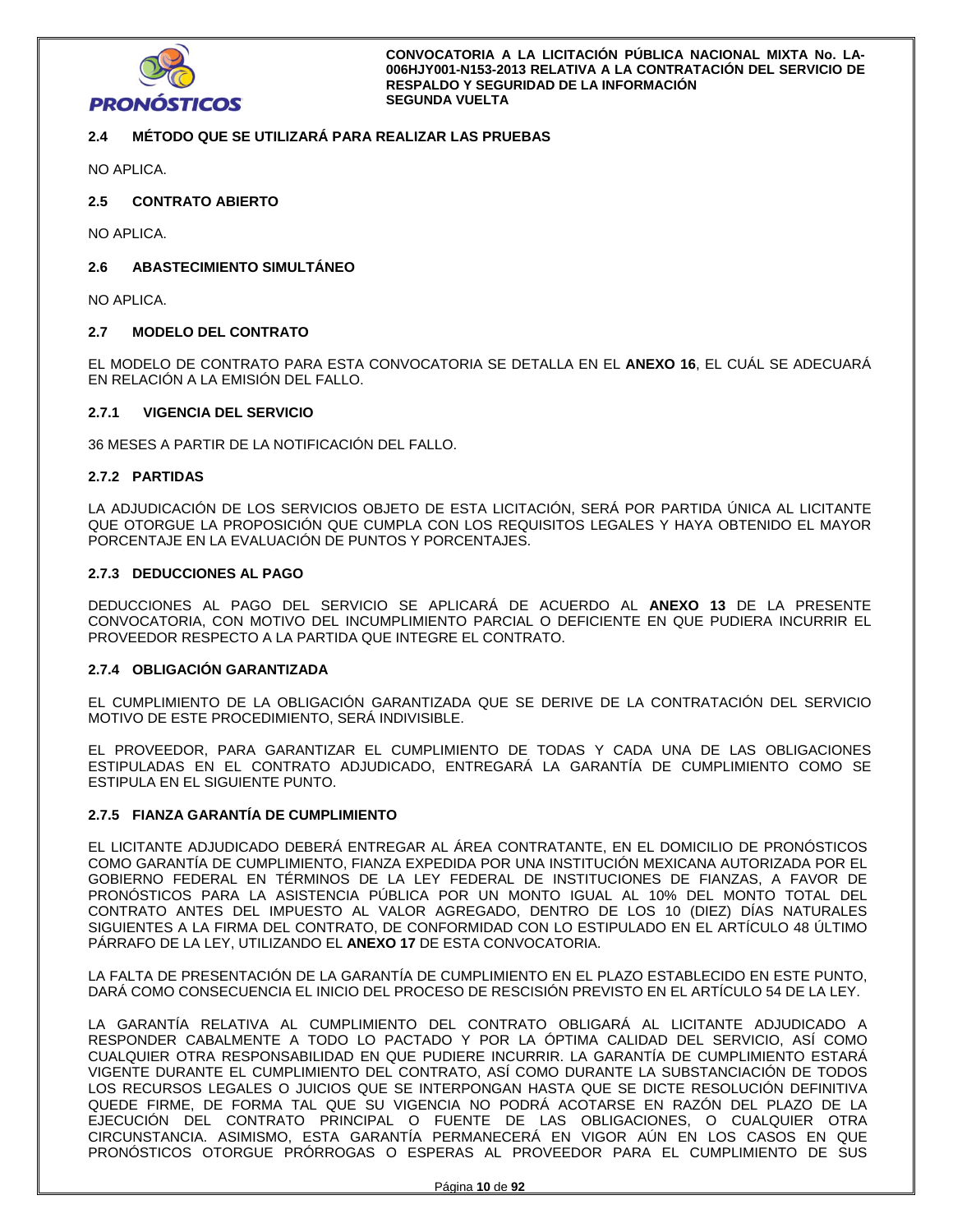

OBLIGACIONES, DERIVADAS DE LA FORMALIZACIÓN DE CONVENIOS DE AMPLIACIÓN AL MONTO, AL PLAZO O VIGENCIA DEL CONTRATO EL PROVEEDOR DEBERÁ PRESENTAR LA MODIFICACIÓN A LA GARANTÍA DE CUMPLIMIENTO.

## **2.7.6 GARANTÍA DE RESPONSABILIDAD CIVIL**

NO APLICA.

## **3 FORMA Y TÉRMINOS QUE REGIRÁN LOS ACTOS DEL PROCEDIMIENTO DE LA LICITACIÓN 3.1 REDUCCIÓN DE PLAZOS**

NO APLICA.

## **3.2 CALENDARIO Y LUGAR DE LOS ACTOS**

| <b>ACTO</b>                                                                                                                                                                                                                                 | <b>FECHA Y HORA</b>                                                                                                          | <b>LUGAR</b>                                                                                                                                                                                                                          |  |  |
|---------------------------------------------------------------------------------------------------------------------------------------------------------------------------------------------------------------------------------------------|------------------------------------------------------------------------------------------------------------------------------|---------------------------------------------------------------------------------------------------------------------------------------------------------------------------------------------------------------------------------------|--|--|
| PUBLICACIÓN DE LA<br><b>CONVOCATORIA EN</b><br><b>COMPRANET</b>                                                                                                                                                                             | 20 DE SEPTIEMBRE DE 2013                                                                                                     | A TRAVÉS DEL SISTEMA COMPRANET,<br>EN LA<br>PÁGINA DE INTERNET<br>http://www.compranet.gob.mx                                                                                                                                         |  |  |
| ENVÍO PARA SU<br>PUBLICACIÓN EN EL D.O.F.                                                                                                                                                                                                   | DIARIO OFICIAL DE LA FEDERACIÓN<br>20 DE SEPTIEMBRE DE 2013                                                                  |                                                                                                                                                                                                                                       |  |  |
| DISPOSICIÓN DEL TEXTO<br>DE LA CONVOCATORIA<br><b>PARA LOS LICITANTES</b>                                                                                                                                                                   | A PARTIR DEL DÍA<br>20 DE SEPTIEMBRE DE 2013<br>DE LUNES A VIERNES<br>DE LAS 8:00 A 15:00 HORAS Y DE<br>16:00 A 18:00 HORAS. | LA PRESENTE CONVOCATORIA ES GRATUITA Y<br>ESTÁ A LA DISPOSICIÓN DE LOS LICITANTES EN LA<br><b>GERENCIA DE RECURSOS MATERIALES UBICADA EN</b><br>EL DOMICILIO DE LA CONVOCANTE, DONDE SE<br>PODRÁ CONSULTAR COPIA TEXTUAL DE LA MISMA. |  |  |
| JUNTA DE ACLARACIÓN A<br>LA CONVOCATORIA                                                                                                                                                                                                    | 30 DE SEPTIEMBRE DE 2013<br>A LAS 10:00 HORAS                                                                                | EN EL DOMICILIO DE LA CONVOCANTE.                                                                                                                                                                                                     |  |  |
| PRESENTACIÓN Y<br>APERTURA DE<br><b>PROPOSICIONES</b>                                                                                                                                                                                       | 7 DE OCTUBRE DE 2013<br>EN EL DOMICILIO DE LA CONVOCANTE.<br>A LAS 10:00 HORAS                                               |                                                                                                                                                                                                                                       |  |  |
| SE REALIZARÁ A PARTIR DEL DÍA<br>LA VISITA AL CENTRO DE<br>OPERACIÓN DE<br><b>HÁBIL SIGUIENTE A LA</b><br><b>SE</b><br>CALENDARIZARA<br>CELEBRACIÓN DEL ACTO DE<br>SEGURIDAD (SOC) DE LOS<br><b>LICITANTES</b><br>APERTURA DE PROPOSICIONES |                                                                                                                              | DURANTE ACTO DE APERTURA DE PROPOSICIONES<br><b>CON</b><br><b>LOS</b><br><b>LICITANTES</b><br>PARTICIPANTES LA FECHA Y HORA DE LA VISITA.                                                                                             |  |  |
| <b>FALLO</b>                                                                                                                                                                                                                                | 18 DE OCTUBRE DE 2013<br>A LAS 14:00 HORAS                                                                                   | EN EL DOMICILIO DE LA CONVOCANTE.                                                                                                                                                                                                     |  |  |
| FIRMA DEL CONTRATO                                                                                                                                                                                                                          | EN EL ACTO DE FALLO SE DARA A<br>EN EL DOMICILIO DE LA CONVOCANTE.<br>CONOCER LA FECHA Y HORA.                               |                                                                                                                                                                                                                                       |  |  |

**NOTA:** TODOS LOS ACTOS SE REALIZARÁN EN AVENIDA INSURGENTES SUR No. 1397, PISO 4, COLONIA INSURGENTES MIXCOAC, DELEGACIÓN BENITO JUÁREZ, CÓDIGO POSTAL 03920, MÉXICO, DISTRITO FEDERAL.

LAS CÁMARAS, COLEGIOS O ASOCIACIONES PROFESIONALES U OTRAS ORGANIZACIONES NO GUBERNAMENTALES PODRÁN ASISTIR A LOS ACTOS PÚBLICOS DE ESTA LICITACIÓN, ASÍ COMO CUALQUIER PERSONA EN CALIDAD DE OBSERVADOR, BAJO LA CONDICIÓN DE QUE DEBERÁN REGISTRAR SU ASISTENCIA Y ABSTENERSE DE INTERVENIR DE CUALQUIER FORMA EN LOS MISMOS.

## **3.3 RETIRO DE PROPOSICIONES**

UNA VEZ RECIBIDAS LAS PROPOSICIONES EN LA FECHA, HORA Y LUGAR ESTABLECIDOS POR PRONÓSTICOS, ÉSTAS NO PODRÁN SER RETIRADAS O DEJARSE SIN EFECTO, POR LO QUE DEBERÁN CONSIDERARSE VIGENTES DENTRO DEL PROCEDIMIENTO DE LA PRESENTE LICITACIÓN HASTA SU CONCLUSIÓN.

## **3.4 PROPOSICIONES**

LOS LICITANTES SÓLO PODRÁN PRESENTAR UNA PROPOSICIÓN EN ESTA LICITACIÓN.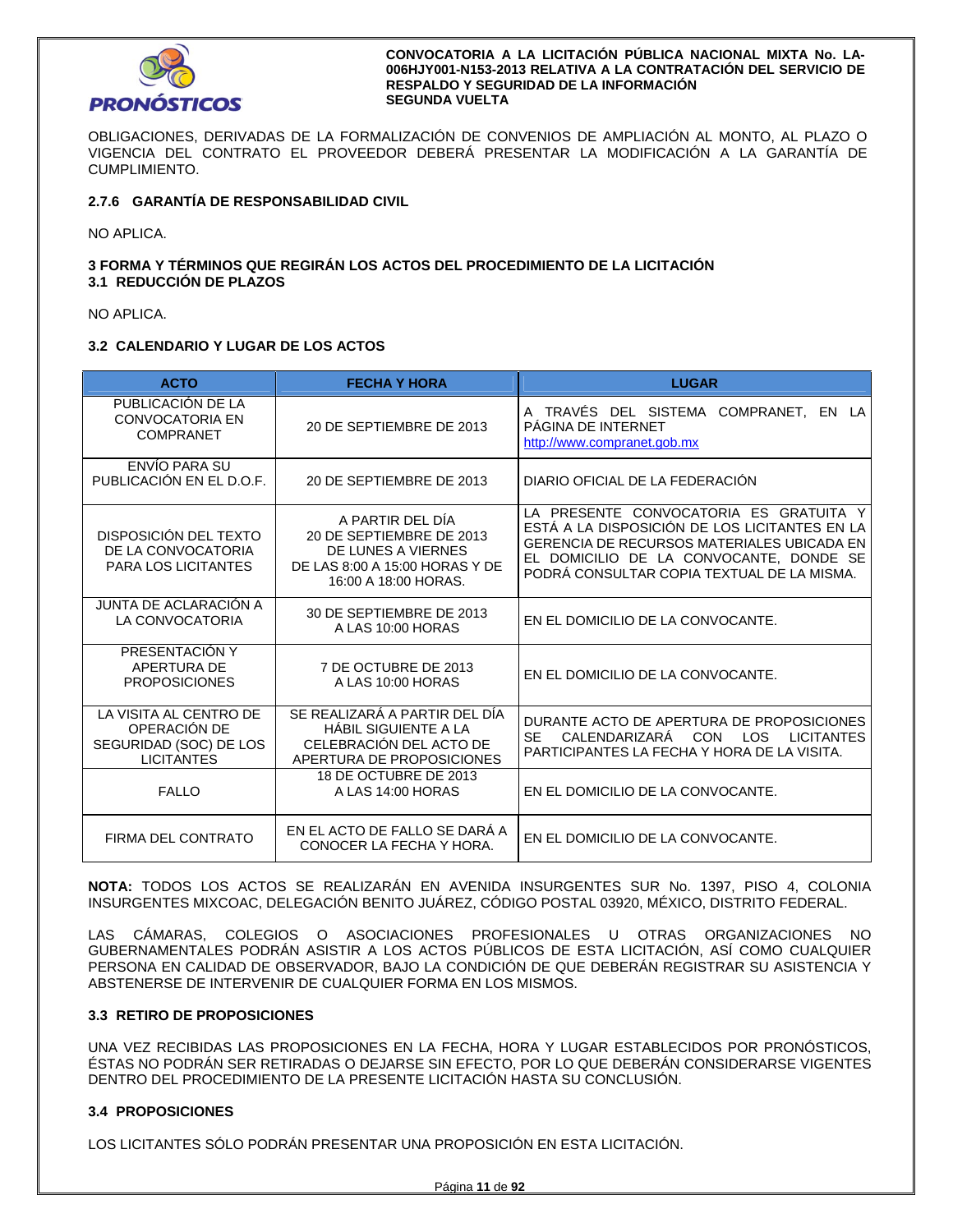

## **3.5 ACREDITACIÓN DE EXISTENCIA LEGAL Y PERSONALIDAD JURÍDICA**

LOS LICITANTES DEBERÁN ACREDITAR SU EXISTENCIA LEGAL Y PERSONALIDAD JURÍDICA, PARA EFECTOS DE SUSCRIPCIÓN DE PROPOSICIONES Y EN SU CASO, FIRMA DEL CONTRATO, MEDIANTE LA PRESENTACIÓN DEL FORMATO DEBIDAMENTE REQUISITADO QUE SE INCLUYE COMO **ANEXO 5-A O ANEXO 5-B** DE ESTA CONVOCATORIA.

## **3.6 RÚBRICA DE LAS PROPOSICIONES RECIBIDAS**

DE ENTRE LOS LICITANTES QUE HAYAN ASISTIDO, ÉSTOS ELEGIRÁN A UNO, QUE EN FORMA CONJUNTA CON EL SERVIDOR PÚBLICO QUE PRONÓSTICOS DESIGNE, RUBRICARÁN EL ANEXO 13 Y EL ANEXO 14 DE LAS PROPOSICIONES RECEPCIONADAS POR LA CONVOCANTE, QUEDANDO EN CUSTODIA DE LA PROPIA CONVOCANTE.

EL REPRESENTANTE DE LOS LICITANTES QUE SEA DESIGNADO PARA RUBRICAR LAS PROPOSICIONES, BAJO NINGUNA CIRCUNSTANCIA PODRÁ REALIZAR ANÁLISIS O VERIFICACIÓN DE LA DOCUMENTACIÓN O INFORMACIÓN PRESENTADA POR LOS MISMOS.

### **3.7 INDICACIONES RELATIVAS AL FALLO Y FIRMA DEL CONTRATO**

EN JUNTA PÚBLICA SE DARÁ A CONOCER EL FALLO DE LA LICITACIÓN CON BASE EN EL ARTÍCULO 37 DE LA LEY, DE CONFORMIDAD CON LA EVALUACIÓN TÉCNICA Y ECONÓMICA QUE PARA TAL EFECTO SE REALICE, EN LA QUE SE HARÁ CONSTAR EL ANÁLISIS DE LAS PROPOSICIONES Y LAS RAZONES PARA ADMITIRLAS O DESECHARLAS.

PROCEDIÉNDOSE DE ACUERDO A LO SIGUIENTE:

- **1.** SE DECLARARÁ INICIADO EL ACTO.
- **2.** SE PRESENTARÁ A LOS SERVIDORES PÚBLICOS ASISTENTES.
- **3.** SE PASARÁ LISTA DE LOS LICITANTES PRESENTES DE ACUERDO AL REGISTRO DE ASISTENCIA.
- **4.** LOS LICITANTES QUE SE ENCUENTREN PRESENTES SE DARÁN POR NOTIFICADOS DEL FALLO Y DE LA ADJUDICACIÓN EFECTUADA.
- **5.** EN ESTE ACTO, SE DARÁ A CONOCER LA FECHA, HORA Y LUGAR DE LA SUSCRIPCIÓN DEL CONTRATO.
- **6.** SE LEVANTARÁ EL ACTA DEL EVENTO, LA CUAL SERÁ FIRMADA POR LOS ASISTENTES (LA FALTA DE FIRMA DE ALGÚN LICITANTE NO INVALIDARÁ EL CONTENIDO Y LOS EFECTOS DEL ACTA) A QUIENES SE LES ENTREGARÁ COPIA DE LA MISMA; ASIMISMO EL CONTENIDO DEL FALLO SE DIFUNDIRÁ A TRAVÉS DE COMPRANET EL MISMO DÍA EN QUE SE EMITA.

A LOS LICITANTES QUE NO HAYAN ASISTIDO A LA JUNTA PÚBLICA Y QUE HAYAN MANIFESTADO LA DIRECCIÓN DE SU CORREO ELECTRÓNICO EN EL **ANEXO 8** DE ESTA CONVOCATORIA, SE LES ENVIARÁ POR CORREO ELECTRÓNICO UN AVISO INFORMÁNDOLES QUE EL ACTA DEL FALLO SE ENCUENTRA A SU DISPOSICIÓN EN COMPRANET.

CON LA NOTIFICACIÓN DEL FALLO POR EL QUE SE ADJUDICA EL CONTRATO, LAS OBLIGACIONES DERIVADAS DE ÉSTE SERÁN EXIGIBLES, SIN PERJUICIO DE LA OBLIGACIÓN DE LAS PARTES DE FIRMAR EL CONTRATO CONFORME SE ESTABLECE EN LA PRESENTE CONVOCATORIA.

EL LICITANTE ADJUDICADO DEBERÁ PRESENTARSE EN EL HORARIO Y FECHA SEÑALADA EN EL ACTA DE FALLO, PARA FORMALIZAR EL CONTRATO DE ACUERDO AL MODELO DEL **ANEXO 16** Y PARA PRESENTAR LOS SIGUIENTES DOCUMENTOS:

| <b>PERSONA MORAL</b>                              | <b>PERSONA FISICA</b>                                |
|---------------------------------------------------|------------------------------------------------------|
| INSCRIPCION AL REGISTRO FEDERAL DE CONTRIBUYENTES | INSCRIPCION AL REGISTRO FEDERAL DE<br>CONTRIBUYENTES |
| I CÉDULA DEL REGISTRO FEDERAL DE CONTRIBUYENTES.  | CEDULA DEL REGISTRO FEDERAL DE<br>CONTRIBUYENTES.    |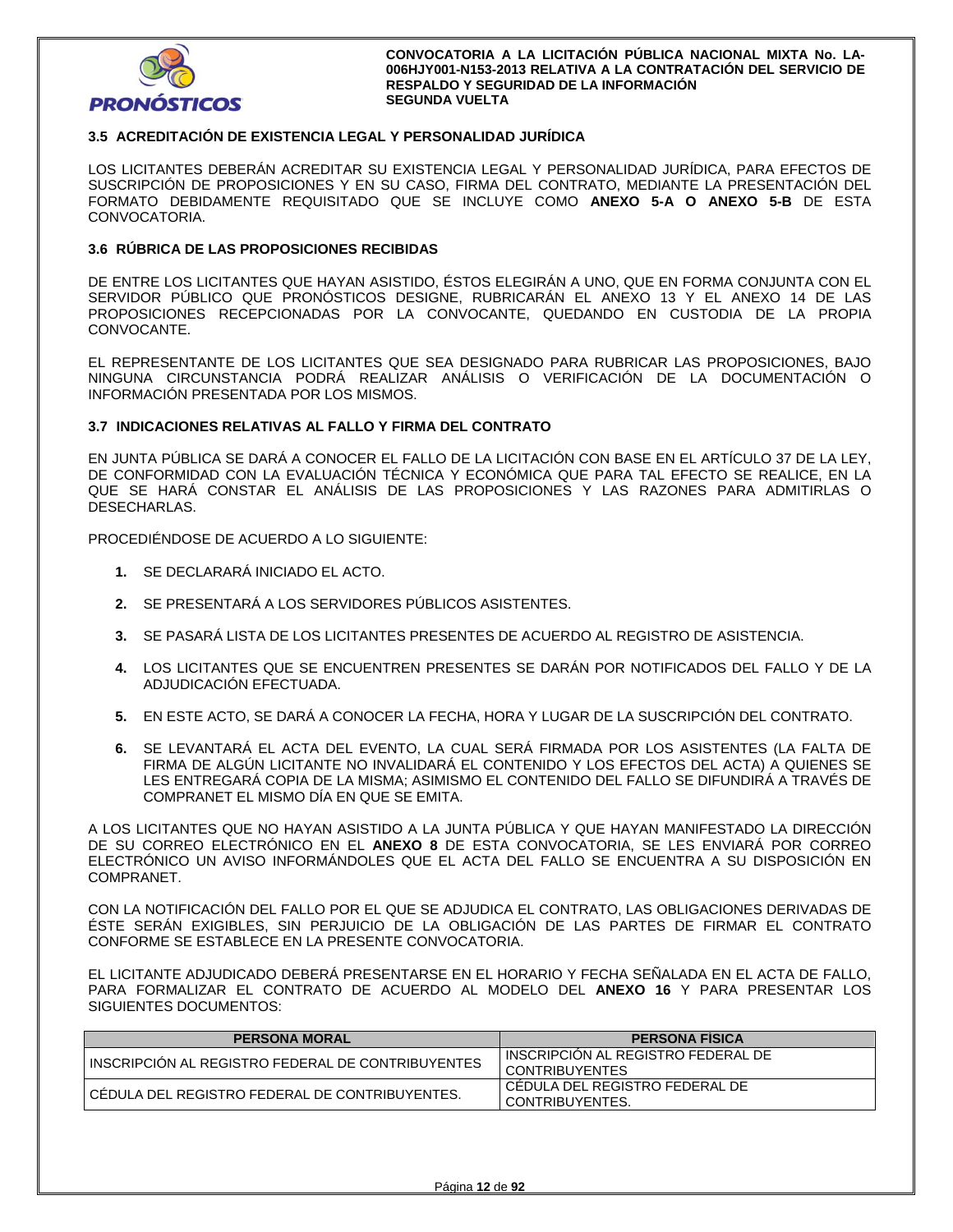

| <b>PERSONA MORAL</b>                                                                                                                                                                                                                                                                                                                                                                                                                                                                                                                                                                                                                                                                                                                                                                                                                                                                                                                                                                                           | <b>PERSONA FISICA</b>                                                                                                                                                                                                                                                                                                                                             |
|----------------------------------------------------------------------------------------------------------------------------------------------------------------------------------------------------------------------------------------------------------------------------------------------------------------------------------------------------------------------------------------------------------------------------------------------------------------------------------------------------------------------------------------------------------------------------------------------------------------------------------------------------------------------------------------------------------------------------------------------------------------------------------------------------------------------------------------------------------------------------------------------------------------------------------------------------------------------------------------------------------------|-------------------------------------------------------------------------------------------------------------------------------------------------------------------------------------------------------------------------------------------------------------------------------------------------------------------------------------------------------------------|
| TESTIMONIO DE LA ESCRITURA PÚBLICA EN LA QUE CONSTE<br>QUE FUE CONSTITUIDA CONFORME A LAS LEYES MEXICANAS<br>Y QUE TIENE SU DOMICILIO EN EL TERRITORIO NACIONAL<br>CON LA CONSTANCIA DE INSCRIPCIÓN EN EL REGISTRO<br>SU<br><b>PUBLICO</b><br>DE.<br>COMERCIO Y, EN<br>CASO, LAS<br>MODIFICACIONES QUE HAYA SUFRIDO.<br>IDENTIFICACIÓN OFICIAL VIGENTE CON FOTOGRAFIA DEL<br>REPRESENTANTE LEGAL<br>ESCRITURA PUBLICA QUE CONTENGA EL PODER QUE SE<br>LEGAL, PARA<br><b>OTORGUE</b><br><b>REPRESENTANTE</b><br>AL<br>I A<br>CELEBRACIÓN DE ACTOS DE ADMINISTRACIÓN O PODER<br>ESPECIAL PARA SUSCRIBIR PEDIDOS O CONTRATOS O BIEN<br>PARA LLEVAR A CABO TODOS LOS TRÁMITES DERIVADOS DE<br>PROCEDIMIENTOS DE CONTRATACIÓN EN EL GOBIERNO<br>FEDERAL O SU EQUIVALENTE. EN LOS CASOS EN QUE LOS<br>PODERES SE OTORGUEN CON EL CARACTER GENERAL, LA<br>ESCRITURA DEBERÀ ESTAR INSCRITA EN EL REGISTRO<br><b>PUBLICO</b><br>DE.<br>LA<br><b>PROPIEDAD</b><br>Y<br><b>DEL</b><br><b>COMERCIO</b><br>CORRESPONDIENTE. | ACTA DE NACIMIENTO O, EN SU CASO, CARTA DE<br>NATURALIZACIÓN RESPECTIVA, EXPEDIDA POR<br>LA<br>COMPETENTE,<br><b>AUTORIDAD</b><br>ASI<br><b>COMO</b><br>LA<br>DOCUMENTACIÓN CON LA QUE ACREDITE TENER SU<br>DOMICILIO LEGAL EN EL TERRITORIO NACIONAL.<br>IDENTIFICACIÓN OFICIAL VIGENTE CON FOTOGRAFIA<br>DE LA PERSONA FÍSICA QUE PROPORCIONARÁ EL<br>SERVICIO. |
| COMPROBANTE DE DOMICILIO FISCAL (ACTUALIZADO)                                                                                                                                                                                                                                                                                                                                                                                                                                                                                                                                                                                                                                                                                                                                                                                                                                                                                                                                                                  | COMPROBANTE DE DOMICILIO FISCAL (ACTUALIZADO)                                                                                                                                                                                                                                                                                                                     |
| IDENTIFICACIÓN OFICIAL VIGENTE CON FOTOGRAFÍA DE UNA<br>PERSONA FISICA QUE FUNJA COMO<br>TESTIGO DE LA<br>CELEBRACIÓN DEL CONTRATO<br>DOCUMENTO DE LA RESOLUCIÓN EXPEDIDO POR EL S.A.T. SOBRE EL CUMPLIMIENTO DE SUS OBLIGACIONES<br>FISCALES CONFORME A LO ESTABLECIDO EN LA REGLA 1.2.1.15 Y 11.2.1.13 DE LA MISCELANEA FISCAL PARA 2013.<br>(D.O.F. 28-12-2012).                                                                                                                                                                                                                                                                                                                                                                                                                                                                                                                                                                                                                                            | IDENTIFICACIÓN OFICIAL VIGENTE CON FOTOGRAFÍA<br>DE UNA PERSONA FÍSICA QUE FUNJA COMO TESTIGO<br>DE LA CELEBRACIÓN DEL CONTRATO                                                                                                                                                                                                                                   |

SI EL LICITANTE QUE RESULTE ADJUDICADO NO FIRMARA EL CONTRATO POR CAUSAS IMPUTABLES A ÉL MISMO, EN LA FECHA, HORA Y LUGAR SEÑALADO EN EL FALLO Y SE ACTUALICE EL SUPUESTO ESTABLECIDO EN EL ARTÍCULO 60 FRACCIÓN I DE LA LEY PODRÁ SER SANCIONADO CONFORME AL MISMO.

PRONÓSTICOS PODRÁ SIN NECESIDAD DE UN NUEVO PROCEDIMIENTO, ADJUDICAR EL CONTRATO AL LICITANTE QUE HUBIESE PRESENTADO LA SIGUIENTE PROPOSICIÓN SOLVENTE, SIEMPRE Y CUANDO SE ENCUENTRE DENTRO DEL MARGEN DEL 10% DE LA PUNTUACIÓN CON RESPECTO A LA POSTURA ADJUDICADA, Y ASÍ SUCESIVAMENTE EN CASO DE QUE ESTE ÚLTIMO NO ACEPTE LA ADJUDICACIÓN.

### **4. REQUISITOS INDISPENSABLES QUE LOS LICITANTES DEBEN CUMPLIR PARA EVALUAR SU PROPOSICIÓN Y CAUSAS DE DESECHAMIENTO**

LOS LICITANTES QUE PARTICIPEN EN ESTA LICITACIÓN NO DEBERÁN ESTAR INHABILITADOS POR RESOLUCIÓN DE LA S.F.P. Y DEBERÁN PRESENTAR LA SIGUIENTE DOCUMENTACIÓN:

## **4.1 DOCUMENTACIÓN DISTINTA (LEGAL-ADMINISTRATIVA) A LA PROPUESTA TÉCNICA Y ECONÓMICA**

LOS LICITANTES PODRÁN PRESENTAR A SU ELECCIÓN, DENTRO O FUERA DEL SOBRE CERRADO, LA SIGUIENTE DOCUMENTACIÓN, MISMA QUE FORMA PARTE DE SU PROPOSICIÓN.

LOS LICITANTES QUE DECIDAN AGRUPARSE PARA PRESENTAR UNA PROPOSICIÓN CONJUNTA, DEBERÁN PRESENTAR EN FORMA INDIVIDUAL LOS ESCRITOS SEÑALADOS EN ESTE NUMERAL.

- **1.** ORIGINAL Y COPIA DE IDENTIFICACIÓN OFICIAL VIGENTE DE QUIEN FIRMA LAS PROPOSICIONES.
- **2.** ESCRITO DE MANIFESTACIÓN DE INTERÉS PARA PARTICIPAR EN LA PRESENTE LICITACIÓN. **ANEXO 2**
- **3.** ESCRITO BAJO PROTESTA DE DECIR VERDAD, QUE CUENTA CON FACULTADES SUFICIENTES PARA COMPROMETERSE POR SÍ O POR SU REPRESENTADA, SIN QUE SEA NECESARIO ACREDITAR SU PERSONALIDAD JURÍDICA. **ANEXO 4**
- **4.** DEBERÁN ACREDITAR SU EXISTENCIA LEGAL Y PERSONALIDAD JURÍDICA, PARA EFECTOS DE SUSCRIPCIÓN DE PROPOSICIONES Y EN SU CASO, FIRMA DEL CONTRATO. **ANEXO 5-A (PERSONAL MORAL) ANEXO 5-B (PERSONA FÍSICA)**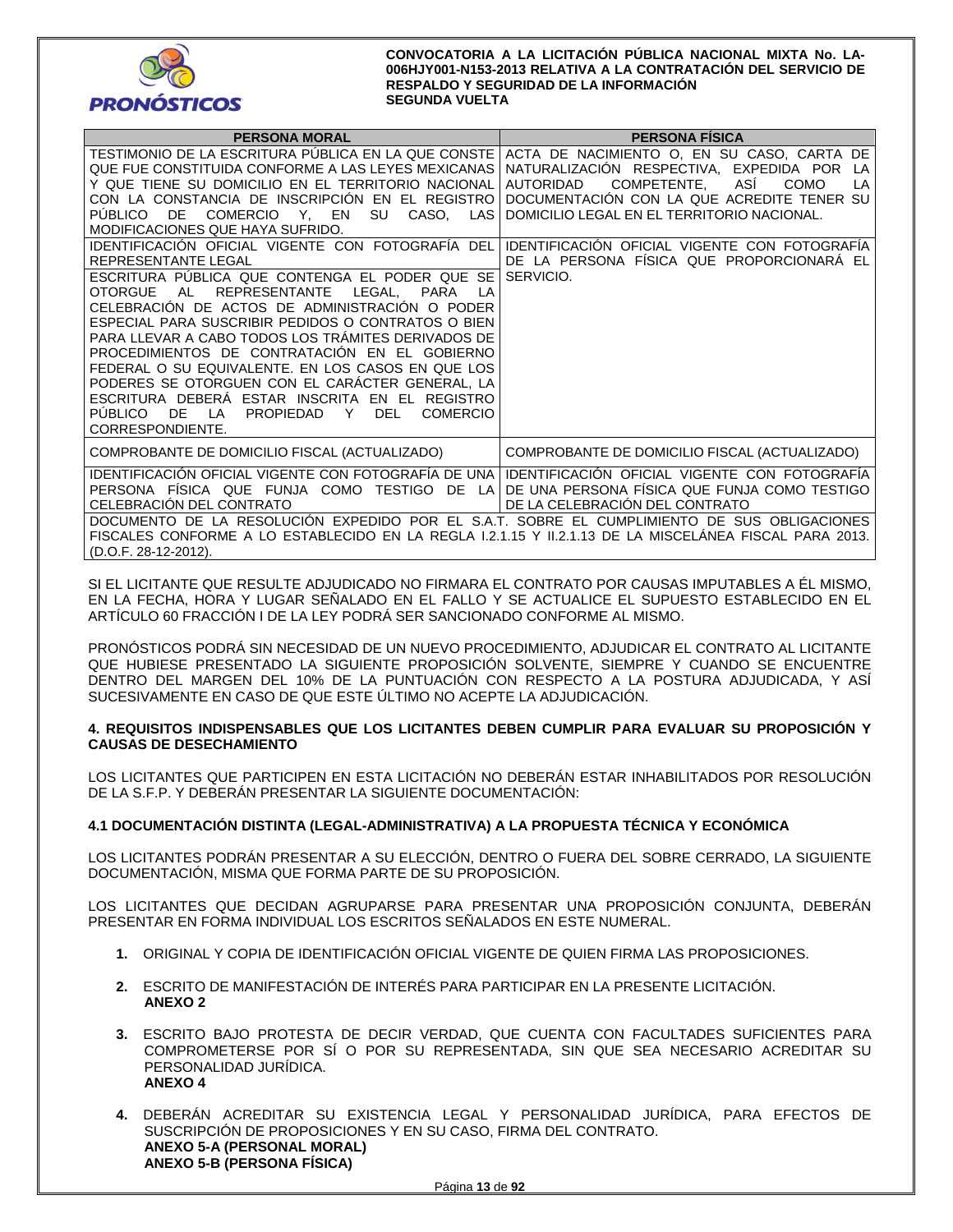

- **5.** ESCRITO BAJO PROTESTA DE DECIR VERDAD, QUE ES DE NACIONALIDAD MEXICANA QUE POSEAN PLENA CAPACIDAD JURÍDICA Y NO SE ENCUENTRE IMPEDIDO CIVIL, MERCANTIL O ADMINISTRATIVAMENTE PARA EJERCER PLENAMENTE SUS DERECHOS Y CUMPLIR CON SUS OBLIGACIONES. **ANEXO 6**
- **6.** ESCRITO EN EL QUE SE MANIFIESTE, QUE EL SERVICIO QUE PROPORCIONARÁ ES DE ORIGEN MEXICANO. **ANEXO 6-A**
- **7.** ESCRITO BAJO PROTESTA DE DECIR VEDAD, DE NO ENCONTRARSE EN ALGUNO DE LOS SUPUESTOS ESTABLECIDOS POR LOS ARTÍCULOS 50 Y 60 DE LA LEY. **ANEXO 7**
- **8.** ESCRITO EN EL QUE INDIQUE LA DIRECCIÓN DE CORREO ELECTRÓNICO. **ANEXO 8**
- **9.** ESCRITO DE DECLARACIÓN DE INTEGRIDAD EN LA QUE MANIFIESTE, BAJO PROTESTA DE DECIR VERDAD, QUE POR SÍ MISMO O A TRAVÉS DE INTERPÓSITA PERSONA, SE ABSTENDRÁN DE ADOPTAR CONDUCTAS, PARA QUE LOS SERVIDORES PÚBLICOS DE PRONÓSTICOS, INDUZCAN O ALTEREN LAS EVALUACIONES DE LAS PROPUESTAS, EL RESULTADO DEL PROCEDIMIENTO, U OTROS ASPECTOS QUE OTORGUEN CONDICIONES MÁS VENTAJOSAS CON RELACIÓN A LOS DEMÁS LICITANTES. **ANEXO 9**
- **10.** DOCUMENTO EXPEDIDO POR AUTORIDAD COMPETENTE QUE DETERMINE SU ESTRATIFICACIÓN COMO MICRO, PEQUEÑA O MEDIANA EMPRESA O BIEN, ESCRITO BAJO PROTESTA DE DECIR VERDAD, QUE CUENTA O NO, CON ESE CARÁCTER. **ANEXO 10-A ANEXO 10-B**
- **11.** ESCRITO EN EL QUE MANIFIESTE QUE EL DOMICILIO CONSIGNADO EN SUS PROPUESTAS SERÁ EL LUGAR EN DONDE EL LICITANTE RECIBIRÁ TODA CLASE DE NOTIFICACIONES QUE RESULTEN DE LOS ACTOS Y CONTRATOS QUE CELEBREN CON PRONÓSTICOS. **ANEXO 11**
- **12.** CARTA DE CONFORMIDAD Y DE ACEPTACIÓN DE LA PRESENTE CONVOCATORIA, SUS ANEXOS Y EN SU CASO, DE LAS MODIFICACIONES DERIVADAS DE LA JUNTA O JUNTAS DE ACLARACIÓN AL CONTENIDO DE LA CONVOCATORIA, LO CUAL NO LO EXIME DE PRESENTAR LOS DOCUMENTOS SOLICITADOS EN LA MISMA. **ANEXO 12**
- **13.** DOCUMENTO DE LA RESOLUCIÓN EXPEDIDO POR EL S.A.T. SOBRE EL CUMPLIMIENTO DE SUS OBLIGACIONES FISCALES CONFORME A LO ESTABLECIDO EN LA REGLA I.2.1.15 Y II.2.1.13 DE LA MISCELÁNEA FISCAL PARA 2013. (D.O.F. 28-12-2012).
- **14.** ENTREGAR EN MEDIO MAGNÉTICO (USB, CD) LAS PROPUESTA TÉCNICA **(ANEXO 13),** PROPUESTA ECONÓMICA **(ANEXO 14)** AMBOS EN FORMATO .pdf., EN CASO DE OPTAR POR LA PRESENTACIÓN DE LAS MISMAS DE MANERA DOCUMENTAL Y POR ESCRITO.

LOS LICITANTES QUE A SU ELECCIÓN OPTEN POR EL ENVÍO DE SUS PROPOSICIONES POR MEDIOS REMOTOS DE COMUNICACIÓN ELECTRÓNICA, ADMITIRÁN QUE SE TENDRÁN POR NO PRESENTADAS LAS PROPOSICIONES Y LA DOCUMENTACIÓN DISTINTA REQUERIDA POR PRONÓSTICOS, CUANDO LOS SOBRES QUE LA CONTENGAN PRESENTEN VIRUS INFORMÁTICOS O NO PUEDAN ABRIRSE, POR CUALQUIER CAUSA MOTIVADA POR PROBLEMAS TÉCNICOS IMPUTABLES A SUS PROGRAMAS O EQUIPOS DE CÓMPUTO. EN EL CASO DE AQUELLOS LICITANTES QUE A SU ELECCIÓN OPTEN POR PARTICIPAR A TRAVÉS DE MEDIOS REMOTOS DE COMUNICACIÓN ELECTRÓNICA, DEBERÁN CONTAR CON EL CERTIFICADO DIGITAL VIGENTE QUE COMO MEDIO DE COMUNICACIÓN ELECTRÓNICA, UTILIZARÁN EN SUSTITUCIÓN DE LA FIRMA AUTÓGRAFA PARA ENVIAR SUS PROPOSICIONES, MISMO QUE SERÁ OTORGADO POR EL S.A.T., MEDIANTE EL CUAL RECONOZCAN COMO PROPIA Y AUTÉNTICA LA INFORMACIÓN QUE ENVÍEN A TRAVÉS DE COMPRANET. LOS LICITANTES QUE OPTEN POR EL ENVÍO DE SUS PROPOSICIONES A TRAVÉS DE MEDIOS REMOTOS DE COMUNICACIÓN ELECTRÓNICA DEBERÁN CONCLUIR EL ENVÍO DE ÉSTAS, A MÁS TARDAR UNA HORA ANTES DEL ACTO DE PRESENTACIÓN Y APERTURA DE PROPOSICIONES.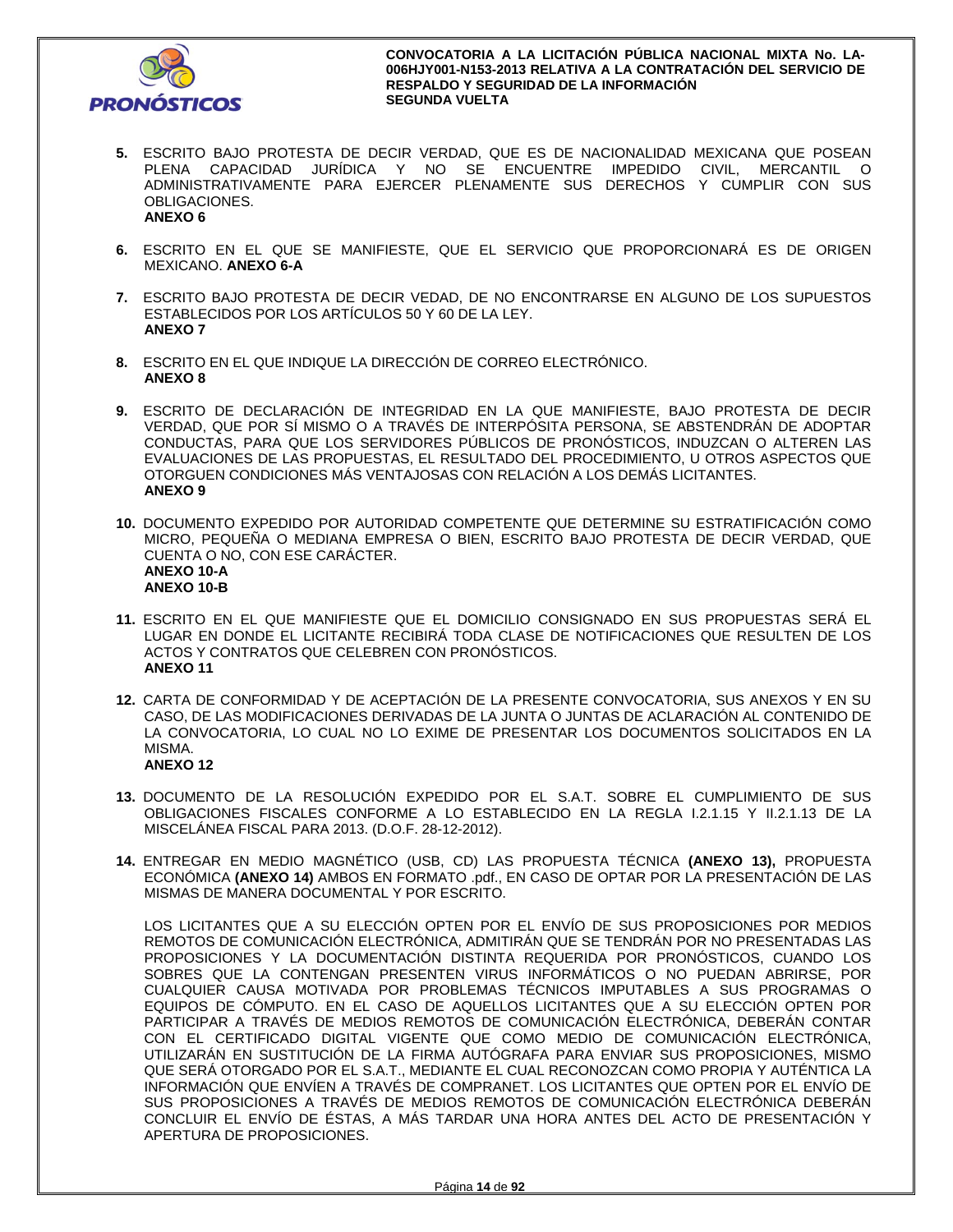

**15.** CONTRATO QUE ESTABLEZCA LAS OBLIGACIONES DE CADA UNA DE LAS PERSONAS QUE PRESENTEN CONJUNTAMENTE UNA PROPOSICIÓN.

LAS PROPUESTAS DEBERÁN SER CLARAS Y NO ESTABLECER CONDICIÓN ALGUNA, NI EMPLEAR ABREVIATURAS O PRESENTAR RASPADURAS Y/O ENMENDADURAS, ASÍ COMO MANTENER SU VIGENCIA DURANTE LA PRESTACIÓN DEL SERVICIO OBJETO DE ESTA LICITACIÓN, O BIEN, HASTA QUE EL CONTRATO RESPECTIVO SE EXTINGA.

CADA UNO DE LOS DOCUMENTOS QUE INTEGREN LA PROPOSICIÓN Y AQUÉLLOS DISTINTOS A ÉSTA, DEBERÁN ESTAR FOLIADAS EN TODAS Y CADA UNA DE LAS HOJAS QUE LOS INTEGREN. AL EFECTO, SE DEBERÁN NUMERAR DE MANERA INDIVIDUAL LAS PROPUESTAS TÉCNICA Y ECONÓMICA, ASÍ COMO EL RESTO DE LOS DOCUMENTOS QUE ENTREGUE EL LICITANTE, POR LO QUE NO PODRÁ DESECHARSE CUANDO LAS DEMÁS HOJAS QUE LA INTEGRAN O SUS ANEXOS CAREZCAN DE FIRMA O RÚBRICA. EN LAS PROPOSICIONES ENVIADAS A TRAVÉS DE MEDIOS REMOTOS DE COMUNICACIÓN ELECTRÓNICA, EN SUSTITUCIÓN DE LA FIRMA AUTÓGRAFA, SE EMPLEARÁN LOS MEDIOS DE IDENTIFICACIÓN ELECTRÓNICA QUE ESTABLEZCA LA SECRETARÍA DE LA FUNCIÓN PÚBLICA, DE CONFORMIDAD CON EL ARTÍCULO 50 DEL REGLAMENTO DE LA LEY.

EN CASO DE QUE ALGUNA O ALGUNAS HOJAS DE LOS DOCUMENTOS MENCIONADOS EN EL PÁRRAFO ANTERIOR CAREZCAN DE FOLIO Y SE CONSTATE QUE LA O LAS HOJAS NO FOLIADAS MANTIENEN CONTINUIDAD, LA CONVOCANTE NO PODRÁ DESECHAR LA PROPOSICIÓN. EN EL SUPUESTO DE QUE FALTE ALGUNA HOJA Y LA OMISIÓN PUEDA SER CUBIERTA CON INFORMACIÓN CONTENIDA EN LA PROPIA PROPOSICIÓN O CON LOS DOCUMENTOS DISTINTOS A LA MISMA, LA CONVOCANTE TAMPOCO PODRÁ DESECHAR LA PROPOSICIÓN.

## **4.2 PROPUESTA CONJUNTA**

DOS O MÁS PERSONAS PODRÁN PRESENTAR CONJUNTAMENTE UNA PROPOSICIÓN SIN NECESIDAD DE CONSTITUIR UNA SOCIEDAD, O UNA NUEVA SOCIEDAD EN CASO DE PERSONAS MORALES; PARA TALES EFECTOS, EN LA PROPOSICIÓN Y EN EL CONTRATO SE ESTABLECERÁN CON PRECISIÓN LAS OBLIGACIONES DE CADA UNA DE ELLAS, ASÍ COMO LA MANERA EN QUE SE EXIGIRÁ SU CUMPLIMIENTO. EN ESTE SUPUESTO LA PROPOSICIÓN SERÁ FIRMADA POR EL REPRESENTANTE COMÚN QUE PARA ESE ACTO HAYA SIDO DESIGNADO POR EL GRUPO DE PERSONAS, YA SEA AUTÓGRAFAMENTE O POR LOS MEDIOS DE IDENTIFICACIÓN ELECTRÓNICA AUTORIZADOS POR LA S.F.P.

CUANDO LA PROPOSICIÓN CONJUNTA RESULTE ADJUDICADA CON UN CONTRATO, DICHO INSTRUMENTO DEBERÁ SER FIRMADO POR EL REPRESENTANTE LEGAL DE CADA UNA DE LAS PERSONAS PARTICIPANTES EN LA PROPOSICIÓN, A QUIENES SE CONSIDERARÁ, PARA EFECTOS DEL PROCEDIMIENTO Y DEL CONTRATO, COMO RESPONSABLES SOLIDARIOS O MANCOMUNADOS, SEGÚN SE ESTABLEZCA EN EL PROPIO CONTRATO.

LO ANTERIOR, SIN PERJUICIO DE QUE LAS PERSONAS QUE INTEGRAN LA PROPOSICIÓN CONJUNTA PUEDAN CONSTITUIRSE EN UNA NUEVA SOCIEDAD, PARA DAR CUMPLIMIENTO A LAS OBLIGACIONES PREVISTAS EN EL CONVENIO DE PROPOSICIÓN CONJUNTA, SIEMPRE Y CUANDO SE MANTENGA EN LA NUEVA SOCIEDAD LAS RESPONSABILIDADES DE DICHO CONVENIO.

LOS ACTOS, CONTRATOS, CONVENIOS O COMBINACIONES QUE LLEVEN A CABO LOS LICITANTES EN CUALQUIER ETAPA DEL PROCEDIMIENTO DE LICITACIÓN DEBERÁN APEGARSE A LO DISPUESTO POR LA LEY FEDERAL DE COMPETENCIA ECONÓMICA EN MATERIA DE PRÁCTICAS MONOPÓLICAS Y CONCENTRACIONES, SIN PERJUICIO DE QUE PRONÓSTICOS DETERMINE LOS REQUISITOS, CARACTERÍSTICAS Y CONDICIONES DE LOS MISMOS EN EL ÁMBITO DE SUS ATRIBUCIONES. CUALQUIER LICITANTE O EL CONVOCANTE PODRÁ HACER DEL CONOCIMIENTO DE LA COMISIÓN FEDERAL DE COMPETENCIA, HECHOS MATERIA DE LA CITADA LEY, PARA QUE RESUELVA LO CONDUCENTE.

LOS INTERESADOS PODRÁN AGRUPARSE PARA PRESENTAR UNA PROPOSICIÓN, CUMPLIENDO LOS SIGUIENTES ASPECTOS:

**I.** CUALQUIERA DE LOS INTEGRANTES DE LA AGRUPACIÓN, PODRÁ PRESENTAR EL ESCRITO MEDIANTE EL CUAL MANIFIESTE SU INTERÉS EN PARTICIPAR EN LA JUNTA DE ACLARACIONES Y EN EL PROCEDIMIENTO DE CONTRATACIÓN **(ANEXO 2)**;

**II.** LAS PERSONAS QUE INTEGRAN LA AGRUPACIÓN DEBERÁN CELEBRAR EN LOS TÉRMINOS DE LA LEGISLACIÓN APLICABLE EL CONVENIO DE PROPOSICIÓN CONJUNTA, EN EL QUE SE ESTABLECERÁN CON PRECISIÓN LOS ASPECTOS SIGUIENTES:

**a)** NOMBRE, DOMICILIO Y REGISTRO FEDERAL DE CONTRIBUYENTES DE LAS PERSONAS INTEGRANTES, SEÑALANDO, EN SU CASO, LOS DATOS DE LOS INSTRUMENTOS PÚBLICOS CON LOS QUE SE ACREDITA LA EXISTENCIA LEGAL DE LAS PERSONAS MORALES Y, DE HABERLAS, SUS REFORMAS Y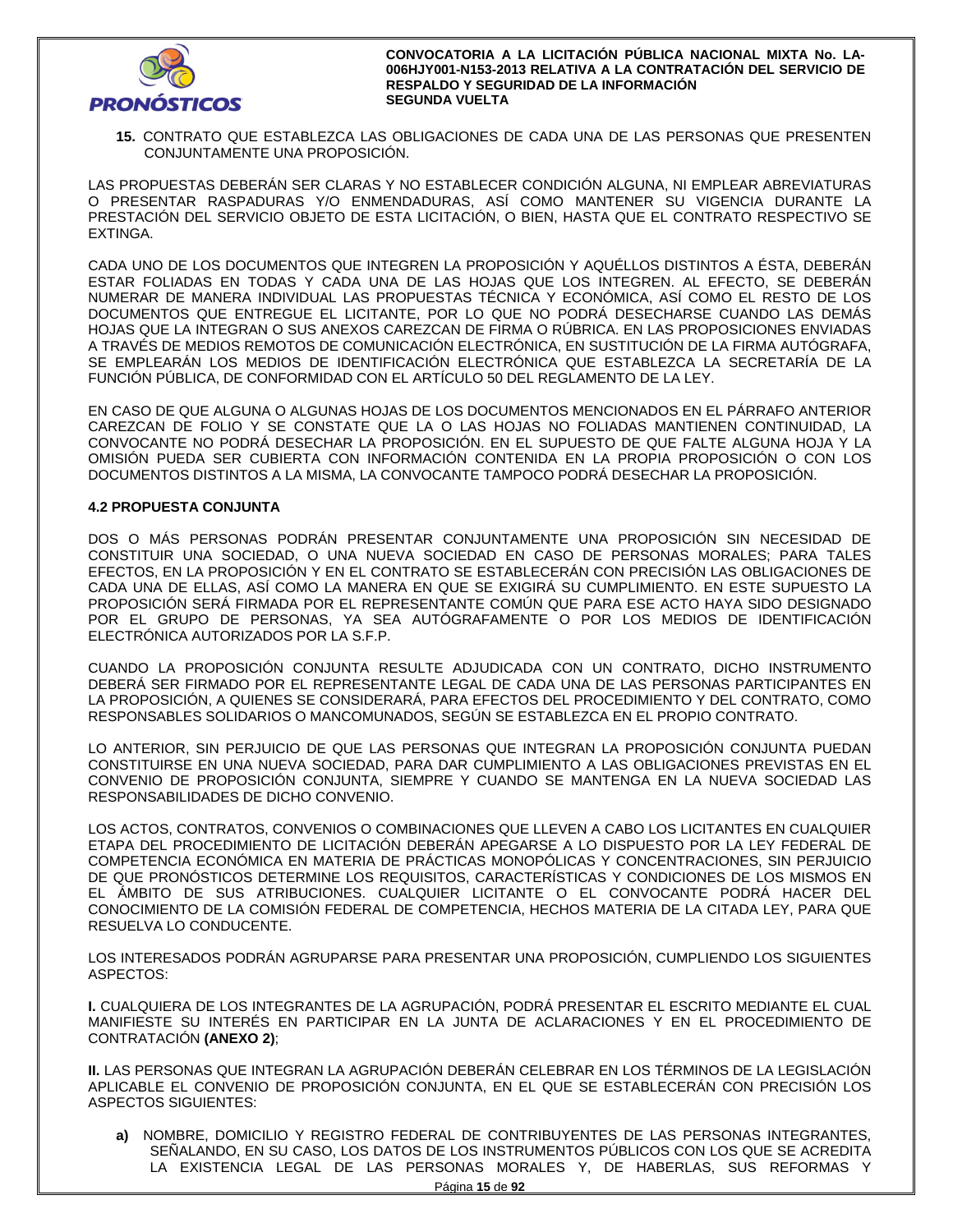

MODIFICACIONES ASÍ COMO EL NOMBRE DE LOS SOCIOS QUE APAREZCAN EN ÉSTAS;

- **b)** NOMBRE Y DOMICILIO DE LOS REPRESENTANTES DE CADA UNA DE LAS PERSONAS AGRUPADAS, SEÑALANDO, EN SU CASO, LOS DATOS DE LAS ESCRITURAS PÚBLICAS CON LAS QUE ACREDITEN LAS FACULTADES DE REPRESENTACIÓN;
- **c)** DESIGNACIÓN DE UN REPRESENTANTE COMÚN, OTORGÁNDOLE PODER AMPLIO Y SUFICIENTE, PARA ATENDER TODO LO RELACIONADO CON LA PROPOSICIÓN Y CON LA PRESENTE CONVOCATORIA;
- **d)** DESCRIPCIÓN DE LAS PARTES OBJETO DEL CONTRATO QUE CORRESPONDERÁ CUMPLIR A CADA PERSONA INTEGRANTE, ASÍ COMO LA MANERA EN QUE SE EXIGIRÁ EL CUMPLIMIENTO DE LAS OBLIGACIONES, Y
- **e)** ESTIPULACIÓN EXPRESA DE QUE CADA UNO DE LOS FIRMANTES QUEDARÁ OBLIGADO JUNTO CON LOS DEMÁS INTEGRANTES, YA SEA EN FORMA SOLIDARIA O MANCOMUNADA, SEGÚN SE CONVENGA, PARA EFECTOS DEL PROCEDIMIENTO DE CONTRATACIÓN Y DEL CONTRATO, EN CASO DE QUE SE LES ADJUDIQUE EL MISMO;

**III.** EN EL ACTO DE PRESENTACIÓN Y APERTURA DE PROPOSICIONES EL REPRESENTANTE COMÚN DE LA AGRUPACIÓN DEBERÁ SEÑALAR QUE LA PROPOSICIÓN SE PRESENTA EN FORMA CONJUNTA. EL CONVENIO A QUE HACE REFERENCIA LA FRACCIÓN II DE ESTE NUMERAL SE PRESENTARÁ CON LA PROPOSICIÓN Y, EN CASO DE QUE A LOS LICITANTES QUE LA HUBIEREN PRESENTADO SE LES ADJUDIQUE EL CONTRATO, DICHO CONVENIO, FORMARÁ PARTE INTEGRANTE DEL MISMO COMO UNO DE SUS ANEXOS, Y;

EN EL SUPUESTO DE QUE SE ADJUDIQUE EL CONTRATO A LOS LICITANTES QUE PRESENTARON UNA PROPOSICIÓN CONJUNTA, EL INSTRUMENTO DEBERÁ SER FIRMADO POR TODAS LAS PERSONAS QUE INTEGRAN LA AGRUPACIÓN QUE FORMULA LA PROPOSICIÓN CONJUNTA O POR SUS REPRESENTANTES LEGALES, QUIENES EN LO INDIVIDUAL, DEBERÁN ACREDITAR SU RESPECTIVA PERSONALIDAD, O POR EL APODERADO LEGAL DE LA NUEVA SOCIEDAD QUE SE CONSTITUYA POR LAS PERSONAS QUE INTEGRAN LA AGRUPACIÓN QUE FORMULÓ LA PROPOSICIÓN CONJUNTA, ANTES DE LA FECHA FIJADA PARA LA FIRMA DEL CONTRATO, LO CUAL DEBERÁ COMUNICARSE MEDIANTE ESCRITO A LA CONVOCANTE POR DICHAS PERSONAS O POR SU APODERADO LEGAL, AL MOMENTO DE DARSE A CONOCER EL FALLO O A MÁS TARDAR EN LAS VEINTICUATRO HORAS SIGUIENTES.

## **4.3 PROPUESTA TÉCNICA**

LOS LICITANTES DEBERÁN PRESENTAR PROPUESTA TÉCNICA FIRMADA EN CADA UNA DE SUS HOJAS POR EL REPRESENTANTE LEGAL DEL LICITANTE, EN EL QUE SE DESCRIBA AMPLIAMENTE LOS SERVICIOS QUE OFRECE, ASÍ COMO LOS DOCUMENTOS SOLICITADOS EN CONCORDANCIA CON LO SEÑALADO EN EL **ANEXO 13**, DANDO CUMPLIMIENTO A TODAS Y CADA UNA DE LAS ESPECIFICACIONES ESTABLECIDAS EN EL MISMO.

## **4.4 PROPUESTA ECONÓMICA**

LOS LICITANTES DEBERÁN PRESENTAR ORIGINAL DE SU PROPUESTA ECONÓMICA POR PARTIDA, CONFORME AL **ANEXO 14** DE ESTA CONVOCATORIA.

## **4.5 MOTIVOS DE DESECHAMIENTO**

SERÁ CAUSA DE DESECHAMIENTO EL INCUMPLIMIENTO DE ALGUNO DE LOS REQUISITOS DE ESTA CONVOCATORIA DE LICITACIÓN QUE AFECTE LA SOLVENCIA DE LA PROPOSICIÓN, CUANDO INCURRAN EN CUALQUIERA DE LAS SIGUIENTES SITUACIONES:

- **a)** QUE NO CUMPLAN CON ALGUNO DE LOS REQUISITOS ESTABLECIDOS EN ESTA CONVOCATORIA O QUE SE DERIVEN DEL ACTO DE ACLARACIÓN A LA MISMA.
- **b)** CUANDO PRESENTEN LA PROPOSICIÓN ECONÓMICA EN MONEDA EXTRANJERA.
- **c)** LA FALTA DE PRESENTACIÓN DE LOS ESCRITOS O MANIFESTACIONES BAJO PROTESTA DE DECIR VERDAD, ASÍ COMO EL CUMPLIMIENTO DE LOS REQUISITOS Y DOCUMENTOS, QUE SE SOLICITEN EN EL NUMERAL 4.1 DE ESTA CONVOCATORIA.
- **d)** CUANDO PRESENTEN PROPOSICIONES EN IDIOMA DIFERENTE AL ESPAÑOL.
- **e)** CUANDO PRESENTEN MÁS DE UNA PROPUESTA TÉCNICA Y/O ECONÓMICA PARA EL SERVICIO OBJETO DE LA PRESENTE LICITACIÓN.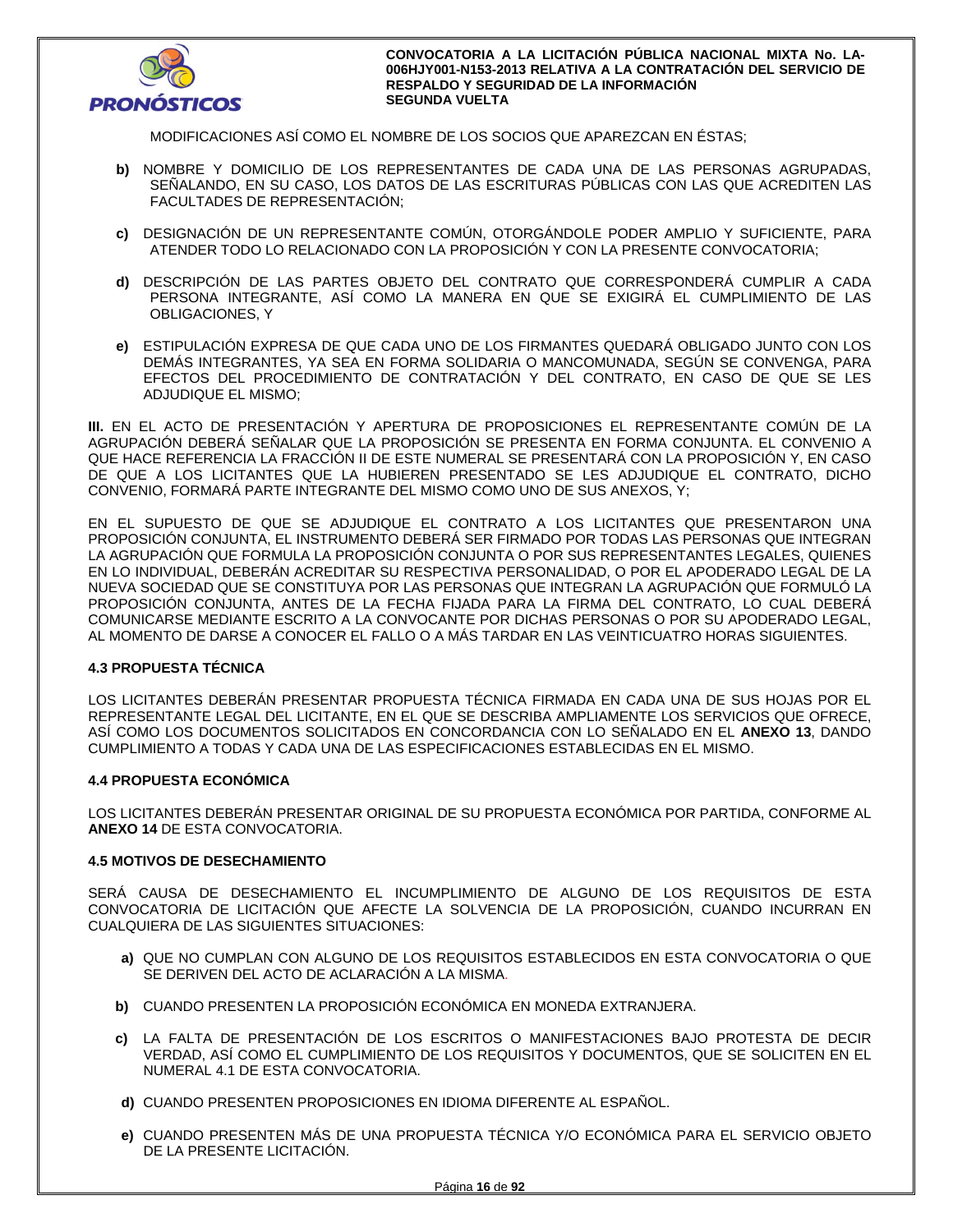

- **f)** CUANDO EL LICITANTE SE ENCUENTRE EN ALGUNO DE LOS SUPUESTOS ESTABLECIDOS POR LOS ARTÍCULOS 50 Y 60 DE LA LEY.
- **g)** CUANDO SE SOLICITE "BAJO PROTESTA DE DECIR VERDAD" Y ESTA LEYENDA SEA OMITIDA EN EL DOCUMENTO CORRESPONDIENTE.
- **h)** CUANDO LAS PROPOSICIONES NO SE ENTREGUEN FOLIADAS Y FIRMADAS, CONFORME AL ARTÍCULO 50 DEL REGLAMENTO DE LA LEY.
- **i)** CUANDO PRESENTE UNA PROPUESTA ELECTRÓNICA Y OTRA DE FORMA DOCUMENTAL.
- **j)** CUANDO EN LOS ACTOS O EN LAS EVALUACIONES DE LAS PROPOSICIONES RECIBIDAS, PRONÓSTICOS COMPROBARA QUE ALGÚN LICITANTE HA ACORDADO CON OTRO U OTROS ELEVAR EL COSTO DE LOS SERVICIOS, O CUALQUIER OTRO ACUERDO QUE TENGA COMO FIN OBTENER UNA VENTAJA SOBRE LOS DEMÁS LICITANTES.

LA TOTALIDAD DE LOS REQUISITOS ANTES MENCIONADOS SON INDISPENSABLES PARA ACREDITAR LA SOLVENCIA Y REALIZAR LA EVALUACIÓN DE LA PROPOSICIÓN Y, EN CONSECUENCIA, SU INCUMPLIMIENTO SERÁ CAUSA DE DESECHAMIENTO DE LA PROPOSICIÓN.

## **5. CRITERIOS QUE SE APLICARÁN PARA EVALUAR LAS PROPOSICIONES Y ADJUDICAR EL CONTRATO**

DE CONFORMIDAD CON LO ESTABLECIDO EN EL CAPÍTULO SEGUNDO "DE LOS LINEAMIENTOS PARA LA APLICACIÓN DEL CRITERIO DE EVALUACIÓN DE PROPOSICIONES A TRAVÉS DEL MECANISMO DE PUNTOS O PORCENTAJES EN LOS PROCEDIMIENTOS DE CONTRATACIÓN", ARTÍCULO SEGUNDO, SECCIÓN CUARTA DE LA "CONTRATACIÓN DE SERVICIOS Y DE SERVICIOS RELACIONADOS CON OBRAS", PUNTO DÉCIMO, SE UTILIZARÁ EL CRITERIO DE EVALUACIÓN DE PUNTOS Y PORCENTAJES, TOMANDO EN CUENTA LOS RANGOS ESTABLECIDOS PARA TAL EFECTO EN EL **ANEXO 13-A** DE LA PRESENTE CONVOCATORIA.

## **5.1 EVALUACIÓN DE LAS PROPUESTAS TÉCNICAS**

LA REVISIÓN, ANÁLISIS DETALLADO Y EVALUACIÓN DE LAS PROPOSICIONES TÉCNICAS, SERÁN REALIZADAS POR EL ÁREA REQUIRENTE, CONFORME A LO SIGUIENTE:

- **a)** VERIFICARÁ QUE LOS DOCUMENTOS DE LA PROPUESTA TÉCNICA CONTENGA LA INFORMACIÓN, REQUISITOS Y DOCUMENTOS SOLICITADOS EN EL **ANEXO 13** DE ESTA CONVOCATORIA Y LOS QUE SE DERIVEN DE LA JUNTA DE ACLARACIÓN AL CONTENIDO DE LA MISMA.
- **b)** ASIGNARÁ PUNTOS Y PORCENTAJES A LOS DOCUMENTOS DE LA PROPUESTA TÉCNICA DE ACUERDO A LO ESTABLECIDO EN EL **ANEXO 13-A** DE ESTA CONVOCATORIA.

## **5.2 EVALUACIÓN DE LA DOCUMENTACIÓN LEGAL Y ADMINISTRATIVA**

LA REVISIÓN Y ANÁLISIS DETALLADO DE LA DOCUMENTACIÓN LEGAL Y ADMINISTRATIVA, SERÁN EFECTUADOS POR LA GERENCIA DE RECURSOS MATERIALES DE LA DIRECCIÓN ADMINISTRATIVA DE PRONÓSTICOS.

## **5.3 EVALUACIÓN DE LAS PROPUESTAS ECONÓMICAS**

LA REVISIÓN Y ANÁLISIS DETALLADO DE LAS PROPUESTAS ECONÓMICAS SERÁN EFECTUADOS POR LA GERENCIA DE RECURSOS MATERIALES DE LA DIRECCIÓN ADMINISTRATIVA DE PRONÓSTICOS, CONFORME A LO SIGUIENTE:

PARA EFECTOS DE LA EVALUACIÓN DE LA PROPUESTA ECONÓMICA, SÓLO SE CONSIDERARÁ SUBTOTAL DE LA PROPUESTA.

EL TOTAL DE PUNTUACIÓN O UNIDADES PORCENTUALES MÁXIMO ASIGNADO A LA PROPUESTA ECONÓMICA DE LOS LICITANTES SERÁ DE 40 PUNTOS, POR LO QUE A LA PROPUESTA ECONÓMICA QUE RESULTE SER LA MÁS BAJA DE LAS TÉCNICAMENTE ACEPTADAS, SE LE ASIGNARÁ LA PUNTUACIÓN O UNIDADES PORCENTUALES MÁXIMA.

PARA DETERMINAR LA PUNTUACIÓN O UNIDADES PORCENTUALES QUE CORRESPONDA A LA PROPUESTA ECONÓMICA DE CADA PARTICIPANTE, LA CONVOCANTE APLICARÁ LA SIGUIENTE FÓRMULA:

 PPE=MPEMB X 40 **MPA MPA**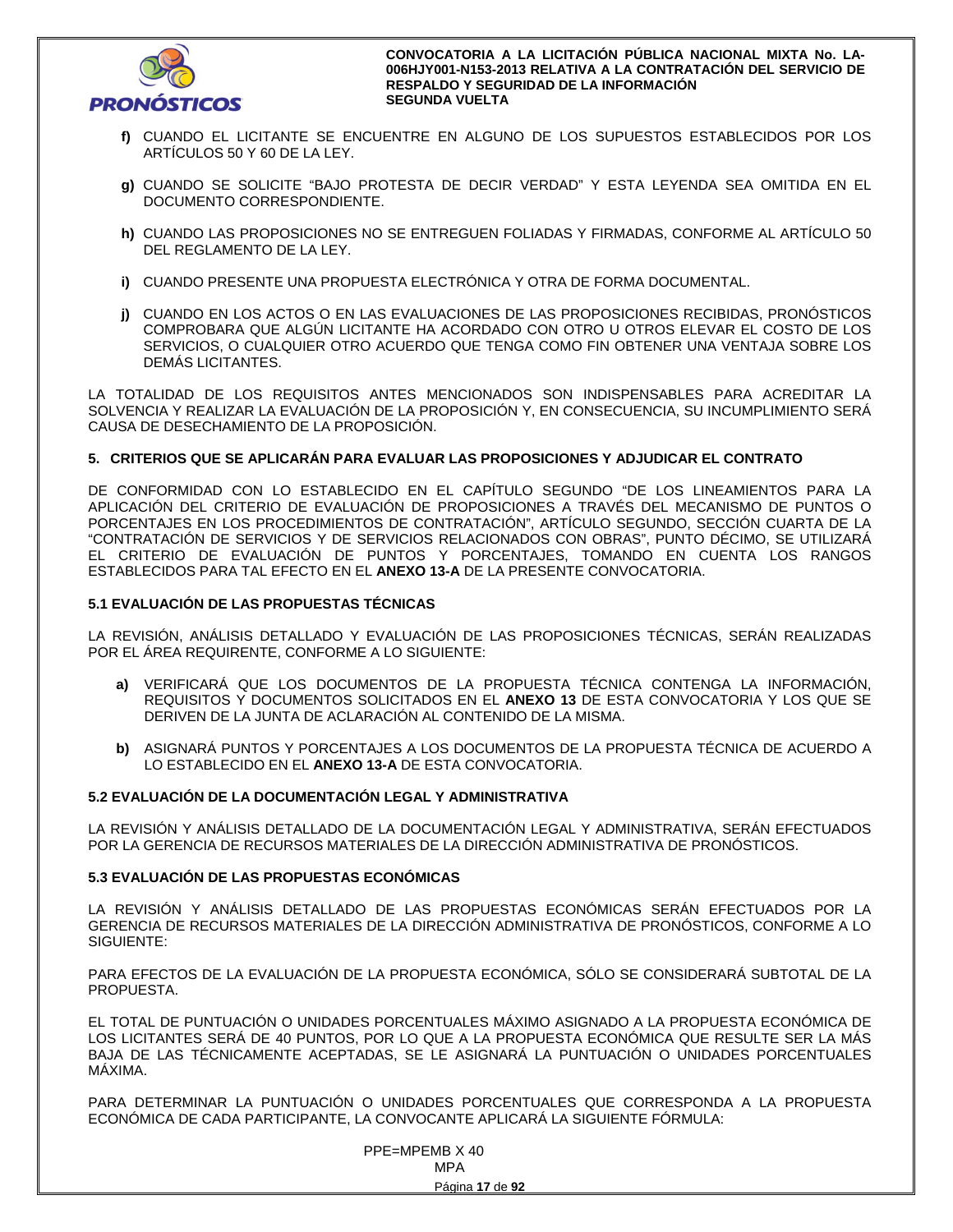

DONDE:

PPE = PUNTOS DE LA PROPUESTA ECONÓMICA

MPEMB= MONTO DE LA PROPOSICIÓN MÁS BAJA

40 = TOTAL DE PUNTUACIÓN O UNIDADES PORCENTUALES MÁXIMO ASIGNADO A LA PROPUESTA ECONÓMICA

MPA = MONTO DE LA PROPOSICIÓN QUE SE ANALIZA

POR LO QUE LA PROPOSICIÓN MÁS CONVENIENTE SERÁ AQUELLA QUE REÚNA LA MAYOR PUNTUACIÓN O UNIDADES PORCENTUALES, CONFORME A LA SIGUIENTE FÓRMULA:

| PUNTOS        |     | <b>PUNTOS</b>    | <b>PUNTOS</b>    |
|---------------|-----|------------------|------------------|
| TOTALES DE LA | $=$ | <b>PROPUESTA</b> | <b>PROPUESTA</b> |
| PROPOSICIÓN   |     | <b>TECNICA</b>   | ECONÓMICA        |

EL MONTO TOTAL DE LA COTIZACIÓN QUE SE PRESENTEN SERÁN CONSIDERADOS FIJOS A PARTIR DE SU PRESENTACIÓN, Y DEBERÁ INCLUIR TODOS LOS COSTOS INVOLUCRADOS CONSIDERANDO TODOS LOS CONCEPTOS DEL SERVICIO QUE REQUIERE PRONÓSTICOS, POR LO QUE EL LICITANTE QUE RESULTE ADJUDICADO NO PODRÁ AGREGAR NINGÚN COSTO EXTRA Y SERÁN INALTERABLES DURANTE LA VIGENCIA DEL CONTRATO.

CUANDO SE PRESENTE UN ERROR DE CÁLCULO EN LAS PROPOSICIONES PRESENTADAS, SOLO HABRÁ LUGAR A SU RECTIFICACIÓN POR PARTE DE PRONÓSTICOS, CUANDO LA CORRECCIÓN NO IMPLIQUE LA MODIFICACIÓN DE PRECIOS UNITARIOS. EN CASO DE DISCREPANCIA ENTRE LAS CANTIDADES ESCRITAS CON LETRA Y CON NÚMERO, PREVALECERÁ LA CANTIDAD CON LETRA, POR LO QUE DE PRESENTARSE ERRORES EN LAS CANTIDADES O VOLÚMENES SOLICITADOS, ESTOS PODRÁN CORREGIRSE POR PRONÓSTICOS, LO QUE SE HARÁ CONSTAR EN EL FALLO.

EN CASO DE EMPATE EN EL MONTO TOTAL DE DOS O MÁS PROPOSICIONES, LA ADJUDICACIÓN SE EFECTUARÁ A FAVOR DE LA PERSONA QUE INTEGRE EL SECTOR DE MICRO, PEQUEÑA O MEDIANAS EMPRESAS NACIONALES, DE SUBSISTIR EL EMPATE ENTRE LAS PERSONAS DEL SECTOR SEÑALADO, LA ADJUDICACIÓN SE EFECTUARÁ A FAVOR DEL LICITANTE QUE RESULTE ADJUDICADO DEL SORTEO POR INSACULACIÓN QUE CELEBRE PRONÓSTICOS EN EL PROPIO ACTO DE FALLO, EL CUAL CONSISTIRÁ EN LA PARTICIPACIÓN DE UN BOLETO POR CADA PROPUESTA QUE RESULTE EMPATADA Y DEPOSITADOS EN UNA URNA, DE LA QUE SE EXTRAERÁ EN PRIMER LUGAR EL BOLETO DEL LICITANTE ADJUDICADO Y POSTERIORMENTE LOS DEMÁS BOLETOS EMPATADOS, CON LO QUE SE DETERMINARÁN LOS SUBSECUENTES LUGARES QUE OCUPARÁN TALES PROPOSICIONES. LO ANTERIOR SE ASENTARÁ EN EL ACTA QUE SE LEVANTE CON MOTIVO DEL FALLO DE LA PRESENTE LICITACIÓN, DE CONFORMIDAD CON EL ARTÍCULO 54 DEL REGLAMENTO.

## **6. DOCUMENTOS Y DATOS QUE DEBEN PRESENTAR LOS LICITANTES**

LOS DOCUMENTOS Y DATOS QUE DEBEN PRESENTAR LOS LICITANTES PARA PARTICIPAR EN LA PRESENTE LICITACIÓN SE ENCUENTRAN ENLISTADOS EN EL **ANEXO 1** DE LA PRESENTE CONVOCATORIA.

## **7. DOMICILIO Y DIRECCIÓN ELECTRÓNICA DONDE PODRÁN PRESENTAR INCONFORMIDADES**

DE CONFORMIDAD CON LO DISPUESTO EN ARTÍCULO 65 DE LA LEY, LOS LICITANTES PODRÁN INTERPONER INCONFORMIDAD ANTE EL OIC EN PRONÓSTICOS, POR ACTOS DEL PROCEDIMIENTO DE CONTRATACIÓN QUE CONTRAVENGAN LAS DISPOSICIONES QUE RIGEN LAS MATERIAS OBJETO DE LA LEY, PRESENTÁNDOLA DIRECTAMENTE EN EL ÁREA DE RESPONSABILIDADES, EN DÍAS Y HORAS HÁBILES, CUYAS OFICINAS SE UBICAN EN: AV. INSURGENTES SUR 1397, PISO 8, COLONIA INSURGENTES MIXCOAC, DELEGACIÓN BENITO JUÁREZ, C.P.03920, MÉXICO, D.F. Ó A LOS CORREOS ELECTRÓNICOS: jose.diaz@pronosticos.gob.mx; karla.pizarro@pronosticos.gob.mx; oscar.ramirez@pronosticos.gob.mx; jazib.gutierrez@pronosticos.gob.mx

## **8. FORMATOS**

SE CONSIDERAN COMO PARTE INTEGRANTE DE LA PRESENTE CONVOCATORIA LOS ANEXOS QUE A CONTINUACIÓN SE ENLISTAN:

| <b>ANEXO</b> | <b>DESCRIPCION</b>         |
|--------------|----------------------------|
|              | LISTA                      |
|              | I MANIFESTACION DE INTERES |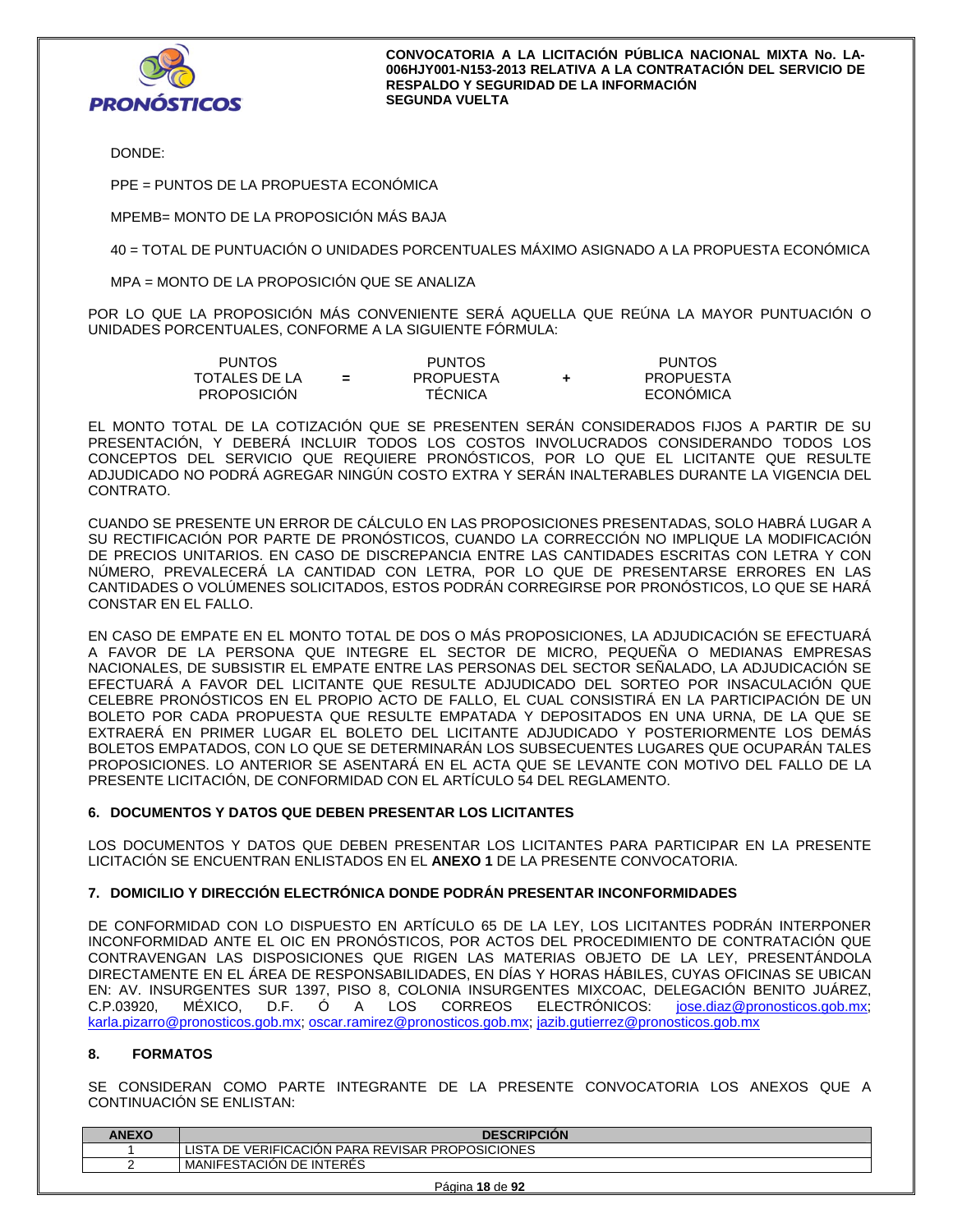

| <b>ANEXO</b> | <b>DESCRIPCIÓN</b>                                                                                                           |
|--------------|------------------------------------------------------------------------------------------------------------------------------|
| 3            | SOLICITUD DE ACLARACIÓN AL CONTENIDO DE LA CONVOCATORIA                                                                      |
| 4            | <b>ESCRITO DE FACULTADES</b>                                                                                                 |
| $5-A$        | FORMATO PARA LA ACREDITACIÓN DE LA PERSONALIDAD JURÍDICA (PERSONAS MORALES)                                                  |
| $5-B$        | FORMATO PARA LA ACREDITACIÓN DE LA PERSONALIDAD JURÍDICA (PERSONAS FÍSICAS)                                                  |
| 6            | <b>ESCRITO DE NACIONALIDAD</b>                                                                                               |
| $6-A$        | ESCRITO DE ORIGEN DEL SERVICIO                                                                                               |
| 7            | ESCRITO BAJO PROTESTA DE DECIR VERDAD DE NO ENCONTRARSE EN ALGUNO DE LOS SUPUESTOS DE LOS<br>ARTICULOS 50 Y 60 DE LA LEY     |
| 8            | CORREO ELECTRÓNICO                                                                                                           |
| 9            | <b>ESCRITO DE INTEGRIDAD</b>                                                                                                 |
| $10-A$       | ESTRATIFICACIÓN DE MICRO, PEQUEÑA O MEDIANA EMPRESA (MIPYMES)                                                                |
| $10-B$       | EN CASO DE NO SER MIPYME                                                                                                     |
| 11           | DOMICILIO PARA RECIBIR NOTIFICACIONES                                                                                        |
| 12           | ACEPTACIÓN DE LA CONVOCATORIA                                                                                                |
| 13           | ANEXO TÉCNICO                                                                                                                |
| $13-A$       | METODOLOGÍA PARA EVALUAR LAS PROPUESTAS TÉCNICAS                                                                             |
| 14           | MODELO DE LA PROPUESTA ECONÓMICA                                                                                             |
| $15-A$       | ENCUESTA DE TRANSPARENCIA JUNTA DE ACLARACIONES                                                                              |
| $15-B$       | ENCUESTA DE TRANSPARENCIA PRESENTACIÓN Y APERTURA DE PROPOSICIONES                                                           |
| $15-C$       | <b>FNCUESTA DE TRANSPARENCIA FALLO</b>                                                                                       |
| 16           | MODELO DE CONTRATO                                                                                                           |
| 17           | MODELO DE FIANZA GARANTÍA DE CUMPLIMIENTO                                                                                    |
| 18           | NOTA INFORMATIVA PARA PERSONAS DE PAÍSES MIEMBROS DE LA ORGANIZACIÓN PARA LA COOPERACIÓN Y<br>EL DESARROLLO ECONÓMICO (OCDE) |
| 19           | PROGRAMA DE CADENAS PRODUCTIVAS                                                                                              |

## **9. PLAZO Y LUGAR DE LA PRESTACIÓN DEL SERVICIO**

EL SERVICIO TENDRÁ UNA VIGENCIA DE 36 MESES A PARTIR DE LA NOTIFICACIÓN DEL FALLO.

DEBERÁ ENTREGAR TODOS LOS COMPONENTES ESTABLECIDOS EN EL **ANEXO 13** DEL 1 AL 6, DEL SERVICIO SOLICITADO A MÁS TARDAR 4 SEMANAS A PARTIR DE LA NOTIFICACIÓN DEL FALLO.

EL SERVICIO DEBERÁ REALIZARSE EN EL EDIFICIO DE PRONÓSTICOS PARA LA ASISTENCIA PÚBLICA, UBICADO ACTUALMENTE EN INSURGENTES SUR 1397 PISO 1 COL. INSURGENTES MIXCOAC DEL. BENITO JUÁREZ, MÉXICO D.F., C.P. 03920, MÉXICO, DISTRITO FEDERAL, O BIEN, EN EL DOMICILIO QUE PRONÓSTICOS DESIGNE POR ESCRITO CON LA DEBIDA OPORTUNIDAD.

## **9.1 CALIDAD**

EL PROVEEDOR, DEBERÁ CONTAR CON LA INFRAESTRUCTURA, PERSONAL PROFESIONAL ESPECIALIZADO EN EL RAMO, TÉCNICAS, PROCEDIMIENTOS Y EQUIPO ADECUADO PARA EL TIPO DE SERVICIO SOLICITADO, A FIN DE GARANTIZAR QUE LOS SERVICIOS OBJETO DE ESTA LICITACIÓN SEAN PROPORCIONADOS CON LA CALIDAD, OPORTUNIDAD Y EFICIENCIA REQUERIDA PARA TAL EFECTO, COMPROMETIÉNDOSE A DESARROLLARLO A SATISFACCIÓN DE PRONÓSTICOS, CONFORME A LO ESTABLECIDO EN EL **ANEXO 13** DE ESTA CONVOCATORIA.

## **9.2 ADMINISTRACIÓN Y VERIFICACIÓN DEL CUMPLIMIENTO DEL CONTRATO**

EL **ING. ENRIQUE ALONSO RODRÍGUEZ, GERENTE DE OPERACIÓN Y SOPORTE** DE PRONÓSTICOS, SERÁ EL RESPONSABLE DE ADMINISTRAR Y VERIFICAR EL CUMPLIMIENTO DE LOS DERECHOS Y OBLIGACIONES ESTABLECIDAS EN EL CONTRATO O QUIEN LO SUSTITUYA EN EL CARGO, DE ACUERDO A LO ESTIPULADO EN EL **ANEXO 13** DE ESTA CONVOCATORIA.

## **9.3. CONDICIONES DE PAGO**

EL PAGO DEL IMPORTE DE LOS SERVICIOS DEVENGADOS DERIVADO DE LA PRESENTE LICITACIÓN, SE OTORGARÁ A MES VENCIDO DENTRO DE LOS VEINTE DÍAS NATURALES POSTERIORES A AQUEL EN EL QUE SE PRESENTE EL COMPROBANTE FISCAL PREVIO A LA ACEPTACIÓN DEL ÁREA REQUIRENTE EN LA GERENCIA DE SEGUIMIENTO Y CONTROL PRESUPUESTAL, PREFERENTEMENTE MEDIANTE EL SISTEMA DE PAGO ELECTRÓNICO INTERBANCARIO SPEI O MEDIANTE TRANSFERENCIA VÍA ELECTRÓNICA, A LA CUENTA BANCARIA QUE EL LICITANTE ADJUDICADO PROPORCIONE A PRONÓSTICOS, O BIEN, EN LAS CAJAS DE PAGO DE PRONÓSTICOS, UBICADAS EN LA AVENIDA INSURGENTES SUR, NÚMERO 1397, PLANTA BAJA, COLONIA INSURGENTES MIXCOAC, DELEGACIÓN BENITO JUÁREZ, C.P. 03920, MÉXICO, DISTRITO FEDERAL, Y ÉSTA SE OBLIGA A CUBRIR EL IMPORTE DEL SERVICIO RECIBIDO A ENTERA SATISFACCIÓN AL AMPARO DEL COMPROBANTE FISCAL, MISMO QUE DEBERÁ REUNIR LOS REQUISITOS SEÑALADOS EN EL CÓDIGO.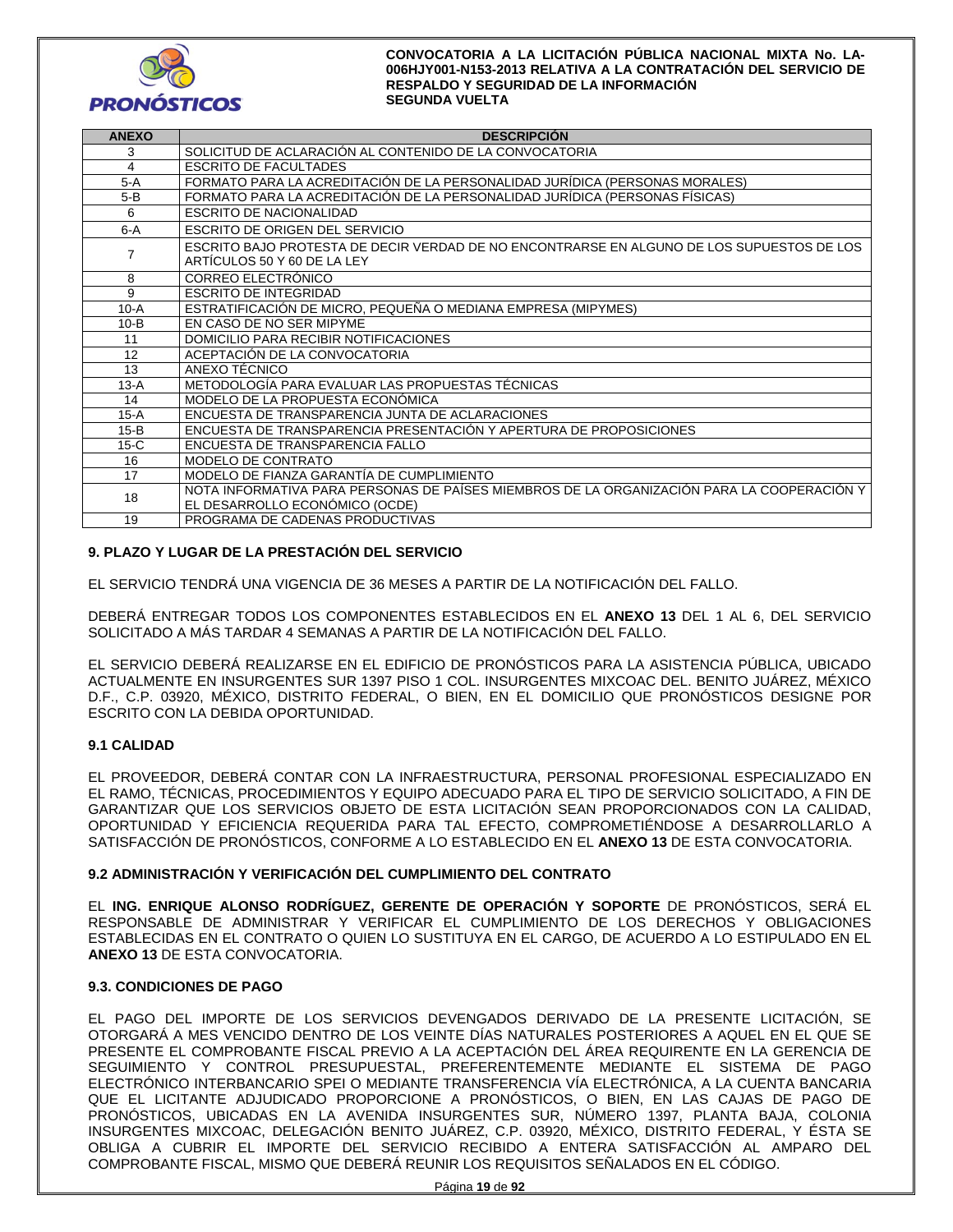

EN CASO DE QUE EL COMPROBANTE FISCAL ENTREGADO POR EL LICITANTE ADJUDICADO PARA SU PAGO, PRESENTE ERRORES O DEFICIENCIAS, PRONÓSTICOS DENTRO DE LOS TRES DÍAS HÁBILES SIGUIENTES AL DE SU RECEPCIÓN, INDICARÁ POR ESCRITO AL MISMO LAS DEFICIENCIAS QUE DEBERÁ CORREGIR. EL PERÍODO QUE TRANSCURRA A PARTIR DE LA ENTREGA DEL CITADO ESCRITO Y HASTA QUE EL LICITANTE ADJUDICADO PRESENTE LAS CORRECCIONES, NO SE COMPUTARÁ PARA EFECTOS DEL ARTÍCULO 51 DE LA LEY.

## **9.4. IMPUESTOS Y DERECHOS**

LOS IMPUESTOS Y DERECHOS QUE PROCEDAN CON MOTIVO DE LA CONTRATACIÓN DE LOS SERVICIOS OBJETO DE ESTA LICITACIÓN, SERÁN PAGADOS POR EL PROVEEDOR.

PRONÓSTICOS SOLO CUBRIRÁ EL I.V.A., DE ACUERDO A LO ESTABLECIDO EN LAS DISPOSICIONES LEGALES VIGENTES EN LA MATERIA.

### **9.5. PATENTES Y MARCAS**

EL PROVEEDOR ASUME LA RESPONSABILIDAD TOTAL EN CASO DE QUE AL PROPORCIONAR EL SERVICIO OBJETO DE ESTA LICITACIÓN, SE INFRINJAN PATENTES, MARCAS, FRANQUICIAS O SE VIOLEN DERECHOS DE AUTOR REGISTRADOS POR TERCEROS, QUEDANDO PRONÓSTICOS LIBERADO DE TODA RESPONSABILIDAD DE CARÁCTER CIVIL, PENAL, MERCANTIL, FISCAL O DE CUALQUIER OTRA ÍNDOLE.

### **9.6. DEFECTOS Y VICIOS OCULTOS**

EL PROVEEDOR QUEDARÁ OBLIGADO ANTE PRONÓSTICOS A RESPONDER DE LOS DEFECTOS Y VICIOS OCULTOS EN LA CALIDAD DE LOS SERVICIOS, ASÍ COMO DE CUALQUIER OTRA RESPONSABILIDAD EN QUE HUBIEREN INCURRIDO, EN LOS TÉRMINOS SEÑALADOS EN LA PRESENTE CONVOCATORIA, EN EL CONTRATO QUE SE DERIVE DE ESTA LICITACIÓN Y/O EN LA LEGISLACIÓN APLICABLE.

### **9.7. DESARROLLO DE LOS EVENTOS DE LA LICITACIÓN**

LOS ACTOS DE LA PRESENTE LICITACIÓN SERÁN PRESIDIDOS POR EL SERVIDOR PÚBLICO FACULTADO Y ASISTIDO POR UN REPRESENTANTE DEL ÁREA TÉCNICA Y/O REQUIRENTE.

DE LAS ACTAS QUE SE LEVANTEN CON MOTIVO DE LAS JUNTAS DE ACLARACIONES Y DEL ACTO DE PRESENTACIÓN Y APERTURA DE PROPOSICIONES Y DEL FALLO DEL PROCEDIMIENTO DE LICITACIÓN, SE FIJARÁ COPIA DE LAS MISMAS EN EL PIZARRÓN UBICADO EN INSURGENTES SUR 1397, PISO 11, COLONIA INSURGENTES MIXCOAC, DELEGACIÓN BENITO JUÁREZ, MÉXICO, DISTRITO FEDERAL, CÓDIGO POSTAL 03920, POR UN TÉRMINO DE CINCO DÍAS HÁBILES A PARTIR DE LA CELEBRACIÓN DE CADA ACTO, ASIMISMO, SE PUBLICARÁN EN EL SISTEMA ELECTRÓNICO COMPRANET.

LOS LICITANTES QUE ASISTAN A LA JUNTA DE ACLARACIONES, AL ACTO DE PRESENTACIÓN Y APERTURA DE PROPOSICIONES Y AL FALLO SE LES ENTREGARÁ COPIA DEL ACTA; ASIMISMO, EL CONTENIDO DE LA MISMA, SE DIFUNDIRÁ A TRAVÉS DE COMPRANET EL MISMO DÍA EN QUE SE EMITA, LOS LICITANTES QUE NO ASISTAN A DICHOS ACTOS, PARA EFECTOS DE LA NOTIFICACIÓN SE PONDRÁ A DISPOSICIÓN DE LOS LICITANTES, POR UN TÉRMINO NO MENOR A CINCO DÍAS HÁBILES, SIENDO DE LA EXCLUSIVA RESPONSABILIDAD DE LOS LICITANTES, ACUDIR DE ENTERARSE DE SU CONTENIDO Y OBTENER COPIA DE LA MISMA. ESTE PROCEDIMIENTO SUSTITUYE A LA NOTIFICACIÓN PERSONAL.

LOS LICITANTES QUE OPTEN POR PRESENTAR SUS PROPUESTAS POR MEDIOS REMOTOS DE COMUNICACIÓN ELECTRÓNICA, SE DARÁN POR NOTIFICADOS DE LAS ACTAS RESPECTIVAS CUANDO ÉSTAS SE ENCUENTREN A SU DISPOSICIÓN A TRAVÉS DEL SISTEMA COMPRANET, A MÁS TARDAR EL DÍA HÁBIL SIGUIENTE AL DE LA CELEBRACIÓN DE CADA ACTO, SIN MENOSCABO QUE PUEDAN ACUDIR A RECOGER EL ACTA CORRESPONDIENTE EN EL DOMICILIO DE LA GERENCIA DE RECURSOS MATERIALES.

## **9.7.1. SOLICITUDES DE ACLARACIÓN AL CONTENIDO DE LA CONVOCATORIA**

LOS LICITANTES QUE PRETENDAN SOLICITAR ACLARACIONES A LOS ASPECTOS CONTENIDOS EN LA PRESENTE CONVOCATORIA, DEBERÁN PRESENTAR UN ESCRITO, EN EL QUE EXPRESEN SU INTERÉS EN PARTICIPAR EN LA LICITACIÓN, POR SI O EN REPRESENTACIÓN DE UN TERCERO, MANIFESTANDO EN TODOS LOS CASOS LOS DATOS GENERALES DEL INTERESADO Y, EN SU CASO, DEL REPRESENTANTE **(ANEXO 2)**.

LOS LICITANTES PODRÁN ENTREGAR SUS SOLICITUDES DE ACLARACIÓN AL CONTENIDO DE LA CONVOCATORIA Y SUS ANEXOS, POR ESCRITO, EN PAPEL PREFERENTEMENTE MEMBRETADO DE LA EMPRESA PARTICIPANTE Y FIRMADAS POR EL LICITANTE O EL REPRESENTANTE LEGAL ACREDITADO, LOS CUESTIONAMIENTOS A LA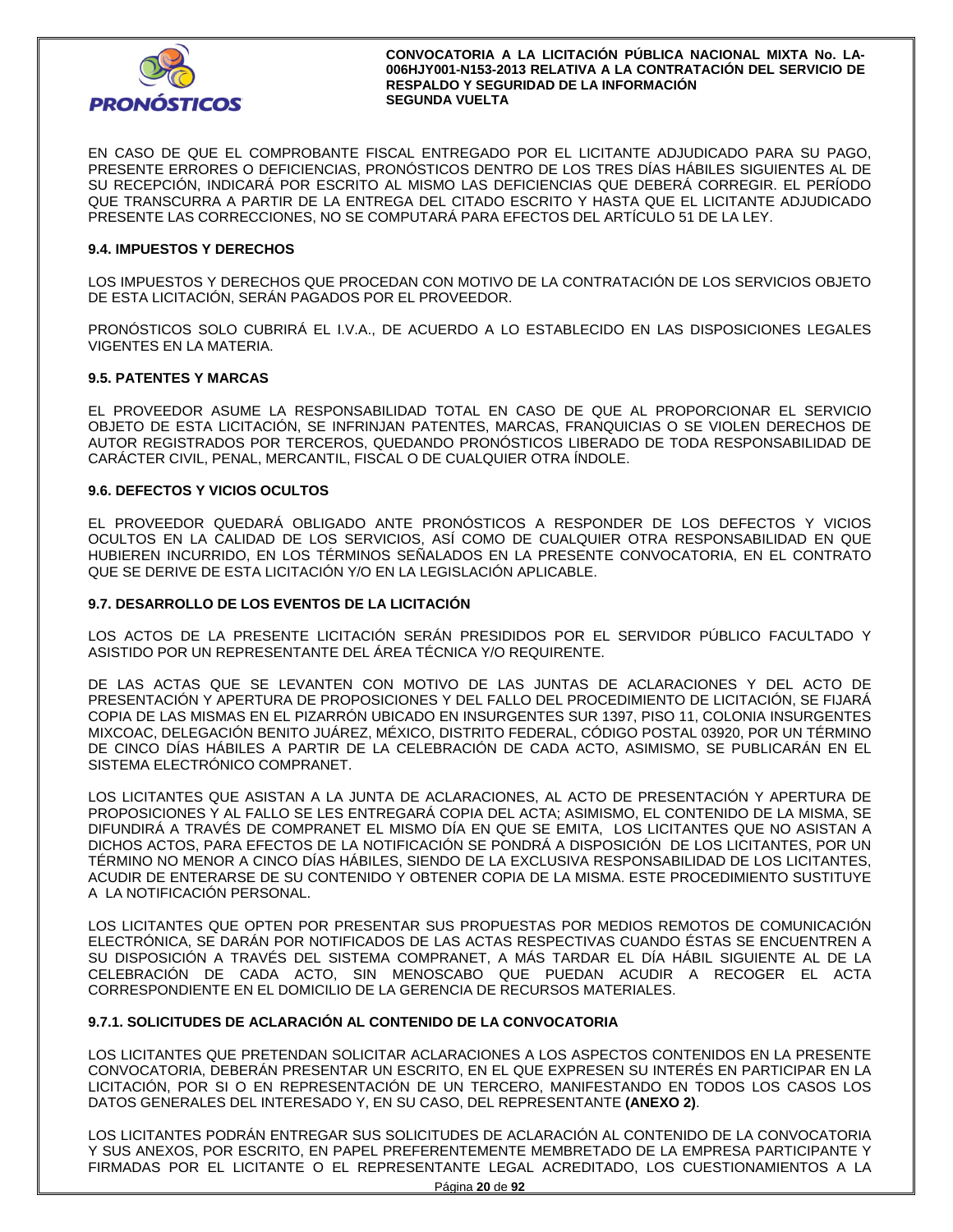

CONVOCATORIA SE EFECTUARAN DE ACUERDO AL **ANEXO 3** DE ESTA CONVOCATORIA, Y SERÁN ENTREGADOS EN LA GERENCIA DE RECURSOS MATERIALES DE LA DIRECCIÓN ADMINISTRATIVA DE PRONÓSTICOS, DE LUNES A VIERNES EN HORARIO COMPRENDIDO DE LAS 9:00 A LAS 14:00 Y DE LAS 16:00 A LAS 18:00 HORAS, O A TRAVÉS DE COMPRANET, EN LA DIRECCIÓN ELECTRÓNICA www.compranet.gob.mx, Ó AL CORREO ELECTRÓNICO imelda.malvaez@pronosticos.gob.mx EN TODOS LOS CASOS, CUANDO MENOS CON 24 HORAS DE ANTICIPACIÓN A LA CELEBRACIÓN DE LA JUNTA DE ACLARACIÓN AL CONTENIDO DE LA CONVOCATORIA, A EFECTO DE QUE PRONÓSTICOS ESTÉ EN POSIBILIDAD DE ANALIZARLAS Y HACER LAS CORRESPONDIENTES ACLARACIONES EN LA PROPIA JUNTA. PARA CUMPLIR CON LO ANTERIOR PRONÓSTICOS TOMARÁ COMO HORA DE RECEPCIÓN DE LAS SOLICITUDES DE ACLARACIÓN DEL LICITANTE LA QUE INDIQUE EL SELLO DE RECEPCIÓN DEL ÁREA CONVOCANTE, TRATÁNDOSE DE LAS SOLICITUDES QUE SE HAGAN LLEGAR A TRAVÉS DE COMPRANET, LA HORA QUE REGISTRE EL SISTEMA AL MOMENTO DE SU ENVÍO. TRATÁNDOSE DE LAS SOLICITUDES QUE SE HAGAN LLEGAR A TRAVÉS DE CORREO ELECTRÓNICO, LA HORA QUE REGISTRE EN EL CORREO REFERIDO AL MOMENTO DE LA RECEPCIÓN ELECTRÓNICA.

LO ANTERIOR DE CONFORMIDAD CON EL ÚLTIMO PÁRRAFO DEL ARTÍCULO 45, DEL REGLAMENTO DE LA LEY.

LAS SOLICITUDES DE ACLARACIÓN QUE SEAN RECIBIDAS CON POSTERIORIDAD AL PLAZO PREVISTO EN EL ARTÍCULO 33 BIS DE LA LEY, NO SERÁN CONTESTADAS POR LA CONVOCANTE POR RESULTAR EXTEMPORÁNEAS, DEBIÉNDOSE INTEGRAR AL EXPEDIENTE RESPECTIVO; EN CASO DE QUE ALGÚN LICITANTE PRESENTE NUEVAS SOLICITUDES DE ACLARACIÓN EN LA JUNTA CORRESPONDIENTE LAS DEBERÁ ENTREGAR POR ESCRITO Y LA CONVOCANTE LAS RECIBIRÁ, PERO NO LES DARÁ RESPUESTA, A MENOS QUE SE REALICE UNA SEGUNDA JUNTA DE ACLARACIONES DE CONFORMIDAD CON EL ARTÍCULO 46, FRACCIÓN VI DEL REGLAMENTO DE LA LEY.

## **9.7.2 JUNTA PARA LA ACLARACIÓN DEL CONTENIDO DE LA CONVOCATORIA**

LA ASISTENCIA A LA JUNTA DE ACLARACIÓN SERÁ OPTATIVA PARA LOS LICITANTES Y SE REALIZARÁ, CONFORME AL CALENDARIO DE ACTOS QUE SE SEÑALA EN EL **NUMERAL 3.2** DE ESTA CONVOCATORIA.

LAS RESPUESTAS A LAS SOLICITUDES DE ACLARACIÓN A LA CONVOCATORIA QUE HAYAN PLANTEADO LOS LICITANTES EN LOS TÉRMINOS ESTABLECIDOS EN LA PRESENTE CONVOCATORIA, SERÁN LEÍDAS EN VOZ ALTA POR QUIEN PRESIDA EL EVENTO; UNA VEZ HECHO LO ANTERIOR, SE DARÁ OPORTUNIDAD PARA QUE, EN EL MISMO ORDEN DE LOS PUNTOS O APARTADOS DE LA CONVOCATORIA A LA LICITACIÓN EN QUE SE DIO RESPUESTA, FORMULEN LAS PREGUNTAS QUE ESTIMEN PERTINENTES EN RELACIÓN CON LAS RESPUESTAS RECIBIDAS. EL SERVIDOR PÚBLICO QUE PRESIDA LA JUNTA DE ACLARACIONES, ATENDIENDO AL NÚMERO DE PREGUNTAS, INFORMARÁ A LOS LICITANTES SI ÉSTAS SERÁN CONTESTADAS EN ESE MOMENTO O SI SE SUSPENDE LA SESIÓN PARA REANUDARLA EN HORA O FECHA POSTERIOR SE LEVANTARÁ EL ACTA CORRESPONDIENTE, QUE CONTENDRÁ TODAS Y CADA UNA DE LAS PREGUNTAS FORMULADAS Y LAS RESPUESTAS CORRESPONDIENTES. EL ACTA RESPECTIVA SERÁ FIRMADA POR LOS ASISTENTES A QUIENES SE LES ENTREGARÁ COPIA, PONIÉNDOSE A PARTIR DE ESA FECHA A DISPOSICIÓN DE LOS LICITANTES QUE NO HAYAN ASISTIDO, PARA EFECTOS DE SU NOTIFICACIÓN. LA FALTA DE FIRMA DE ALGÚN LICITANTE NO INVALIDARÁ SU CONTENIDO Y EFECTOS DEL ACTA AL CONCLUIR LA PRIMERA JUNTA DE ACLARACIONES PODRÁ SEÑALARSE LA FECHA Y HORA PARA LA CELEBRACIÓN DE UNA SEGUNDA O ULTERIORES JUNTAS.

CUALQUIER MODIFICACIÓN A LA CONVOCATORIA Y LAS ACLARACIONES QUE SE HICIEREN DURANTE ESTE EVENTO SERÁN PARTE INTEGRANTE DE LA PRESENTE CONVOCATORIA.

LA INASISTENCIA DE LOS LICITANTES A LA JUNTA DE ACLARACIÓN AL CONTENIDO DE LA CONVOCATORIA DE LA LICITACIÓN, SERÁ DE SU ESTRICTA RESPONSABILIDAD, ASÍ COMO OBTENER COPIA DEL (LAS) ACTA (S) DERIVADA (S) DE LA (S) JUNTA (S) DE ACLARACIONES.

## **9.7.3. ACTO DE PRESENTACIÓN Y APERTURA DE PROPOSICIONES**

EN PUNTO DE LA HORA SEÑALADA PARA ESTE ACTO, SEGÚN LO ESTABLECIDO EN EL CALENDARIO DE ACTOS DE ESTA LICITACIÓN, SE LLEVARÁ A CABO EL EVENTO DE ACUERDO CON EL SIGUIENTE PROGRAMA Y NO SE ACEPTARÁ POR NINGUNA CIRCUNSTANCIA OTRA PROPUESTA DESPUÉS DEL HORARIO ESTIPULADO.

- **1.** EN PUNTO DE LA HORA SEÑALADA, SE CERRARÁ EL RECINTO DONDE SE LLEVARÁ A CABO EL ACTO Y NO SE PERMITIRÁ EL ACCESO A NINGÚN OTRO LICITANTE U OBSERVADOR.
- **2.** SE DECLARARÁ INICIADO EL ACTO.
- **3.** SE PRESENTARÁ A LOS SERVIDORES PÚBLICOS ASISTENTES.
- **4.** SE PASARÁ LISTA A LOS LICITANTES PRESENTES DE ACUERDO AL REGISTRO DE ASISTENCIA.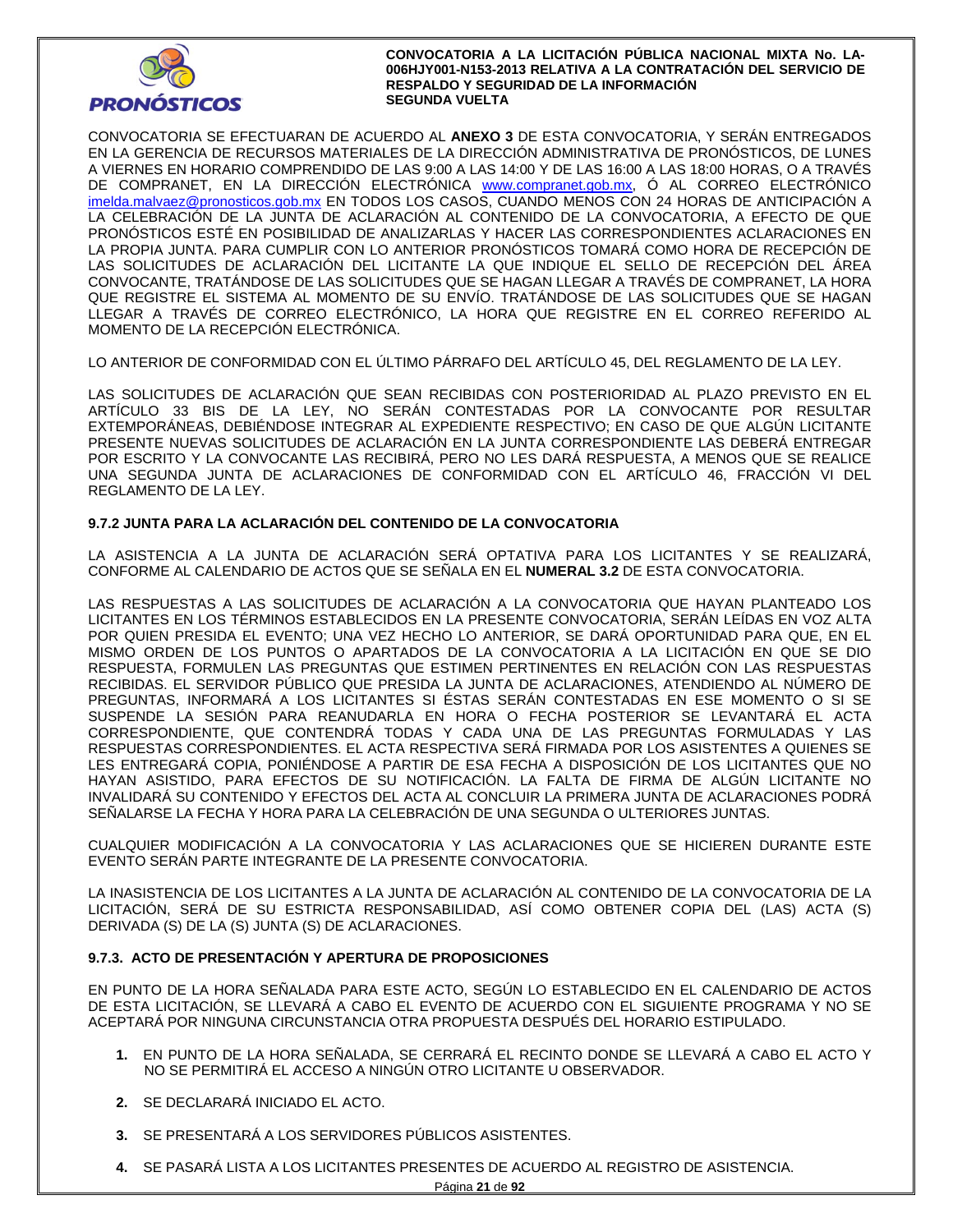

- **5.** SE RECIBIRÁN LAS PROPOSICIONES QUE SE ENTREGARÁN EN UN SOBRE CERRADO, ASÍ COMO LA DOCUMENTACIÓN DISTINTA A LAS PROPOSICIONES.
- **6.** SE VERIFICARÁ SI EXISTEN PROPUESTAS ENVIADAS POR MEDIOS REMOTOS DE COMUNICACIÓN ELECTRÓNICA.
- **7.** EN PRIMER TÉRMINO SE PROCEDERÁ A INCORPORAR AL SISTEMA LAS PROPOSICIONES RECIBIDAS DE MANERA PRESENCIAL Y POSTERIORMENTE SE LLEVARÁ AL CABO LA APERTURA DE LAS QUE SE RECIBIERON A TRAVÉS DEL SISTEMA COMPRANET, REVISANDO LA DOCUMENTACIÓN PRESENTADA, SIN ENTRAR AL ANÁLISIS DETALLADO DE SU CONTENIDO.
- **8.** POR LO MENOS UN LICITANTE, SI ASISTIERE ALGUNO Y EL SERVIDOR PÚBLICO DE PRONÓSTICOS FACULTADO PARA PRESIDIR EL ACTO, RUBRICARÁN TODAS LAS FOJAS DE LAS PROPUESTAS PRESENTADAS.
- **9.** LAS PROPOSICIONES SE RECIBEN PARA SU POSTERIOR EVALUACIÓN TÉCNICA POR PARTE DEL ÁREA REQUIRENTE DEL SERVICIO Y SU EVALUACIÓN ECONÓMICA POR PARTE DEL ÁREA CONTRATANTE.
- **10.** SE PROCEDERÁ A LEVANTAR EL ACTA CORRESPONDIENTE, EN LA QUE SE HARÁN CONSTAR LAS PROPUESTAS QUE POR MEDIOS ELECTRÓNICOS FUERON RECIBIDAS EN TIEMPO Y FORMA, LAS QUE FUERON RECIBIDAS EN DOCUMENTO Y POR ESCRITO, SE DARÁ LECTURA A LA MISMA Y SERÁ FIRMADA POR LOS ASISTENTES, A QUIEN SE LES ENTREGARÁ COPIA DE LA MISMA, PONIÉNDOSE A PARTIR DE ESA FECHA A DISPOSICIÓN DE LOS LICITANTES QUE NO HAYAN ASISTIDO AL ACTO, PARA EFECTOS DE SU NOTIFICACIÓN; DONDE SE SEÑALARÁ LUGAR, FECHA Y HORA EN QUE SE DARÁ A CONOCER EL FALLO DE ESTA CONVOCATORIA.

EN EL SUPUESTO DE QUE DURANTE EL ACTO DE PRESENTACIÓN Y APERTURA DE PROPOSICIONES, POR CAUSAS AJENAS A LA VOLUNTAD DE LA S.F.P. O DE PRONÓSTICOS, NO SEA POSIBLE ABRIR EL SOBRE QUE CONTENGA LAS PROPUESTAS ENVIADAS POR MEDIOS REMOTOS DE COMUNICACIÓN ELECTRÓNICA, EL ACTO SE REANUDARÁ A PARTIR DE QUE SE RESTABLEZCAN LAS CONDICIONES QUE DIERON ORIGEN A LA INTERRUPCIÓN, SALVO QUE EL SOBRE EN QUE SE INCLUYA DICHA INFORMACIÓN CONTENGA VIRUS INFORMÁTICOS O NO PUEDA ABRIRSE POR CUALQUIER CAUSA MOTIVADA POR PROBLEMAS TÉCNICOS IMPUTABLES A LOS PROGRAMAS O EQUIPO DE CÓMPUTO DEL LICITANTE, SE TENDRÁN POR NO PRESENTADAS LAS PROPOSICIONES Y DEMÁS DOCUMENTACIÓN REQUERIDA POR PRONÓSTICOS.

LA S.F.P. PODRÁ VERIFICAR EN CUALQUIER MOMENTO QUE DURANTE EL LAPSO DE INTERRUPCIÓN, NO SE HAYA SUSCITADO ALGUNA MODIFICACIÓN A LAS PROPUESTAS QUE OBREN EN PODER DE PRONÓSTICOS.

EN EL ACTA QUE SE LEVANTE DEL ACTO DE PRESENTACIÓN Y APERTURA DE PROPOSICIONES, SE IDENTIFICARÁN LAS PROPUESTAS QUE SE HAYAN PRESENTADO POR MEDIOS REMOTOS DE COMUNICACIÓN ELECTRÓNICA.

LA FALTA DE FIRMA DE ALGÚN LICITANTE, NO INVALIDARÁ EL CONTENIDO Y EFECTOS DEL ACTA.

## **9.7.4. ACTO DE FALLO**

ESTABLECIDO EN EL NUMERAL 3.7 DE LA PRESENTE CONVOCATORIA.

## **9.8 SUSPENSIÓN TEMPORAL DE LA LICITACIÓN**

PRONÓSTICOS PODRÁ SUSPENDER LA LICITACIÓN, EN LOS SIGUIENTES CASOS:

- **a)** CUANDO SE PRESENTEN CASOS FORTUITOS O DE FUERZA MAYOR QUE HAGAN NECESARIA LA SUSPENSIÓN.
- **b)** CUANDO LO DETERMINE LA S.F.P. O EL O.I.C, MEDIANTE RESOLUCIÓN.

PARA EFECTO DE LO ANTERIOR, SE AVISARÁ POR ESCRITO, A LOS INVOLUCRADOS Y SE ASENTARÁ DICHA CIRCUNSTANCIA EN EL ACTA CORRESPONDIENTE A LA ETAPA EN DONDE SE ORIGINE LA CAUSAL QUE LA MOTIVE.

SI DESAPARECEN LAS CAUSAS QUE MOTIVAREN LA SUSPENSIÓN, O BIEN, CUANDO PRONÓSTICOS RECIBA LA RESOLUCIÓN QUE AL EFECTO EMITA LA S.F.P. O EL O.I.C., PREVIO AVISO A LOS INVOLUCRADOS, SE REANUDARÁ LA LICITACIÓN, SOLO PODRÁN CONTINUAR QUIENES NO HUBIESEN SIDO DESECHADOS.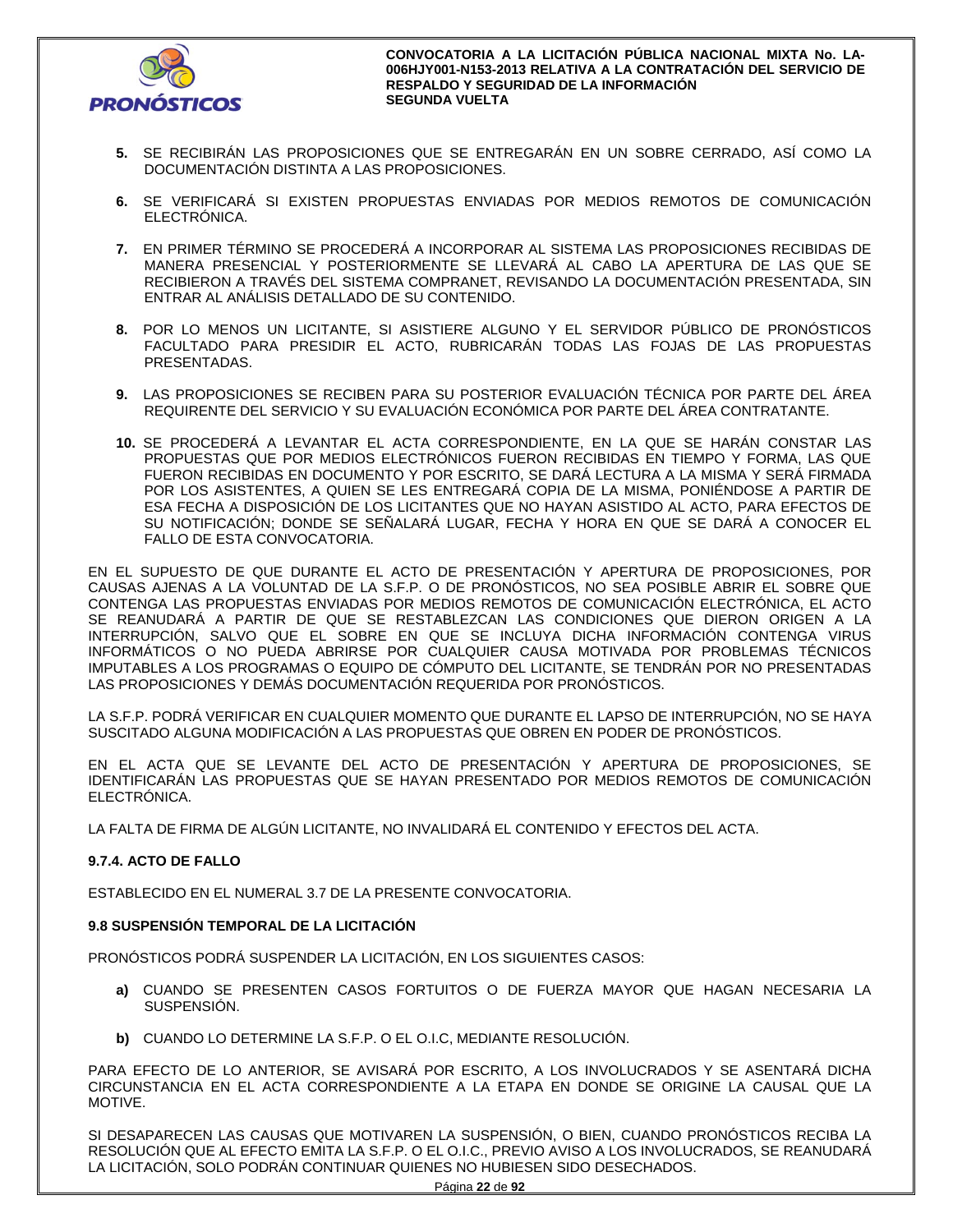

## **9.9 CANCELACIÓN DE LA LICITACIÓN**

PODRÁ CANCELARSE LA LICITACIÓN, EN LOS SIGUIENTES CASOS:

- **a)** EN CASO FORTUITO O POR CAUSAS DE FUERZA MAYOR.
- **b)** CUANDO EXISTAN CIRCUNSTANCIAS DEBIDAMENTE JUSTIFICADAS, QUE PROVOQUEN LA EXTINCIÓN DE LA NECESIDAD PARA CONTRATAR LA PRESTACIÓN DEL SERVICIO OBJETO DE ESTA LICITACIÓN O QUE DE CONTINUARSE CON EL PROCEDIMIENTO DE CONTRATACIÓN SE PUDIERA OCASIONAR UN DAÑO O PERJUICIO A PRONÓSTICOS.
- **c)** CUANDO LO DETERMINE LA S.F.P. O EL O.I.C., MEDIANTE RESOLUCIÓN.
- **d)** SE NOTIFICARÁ POR ESCRITO A TODOS LOS INVOLUCRADOS EN CASO DE QUE LA LICITACIÓN SE CANCELE POR CASO FORTUITO O DE FUERZA MAYOR, PREVIA SOLICITUD POR ESCRITO DE LOS LICITANTES, EL PAGO DE LOS GASTOS NO RECUPERABLES, SERÁ PROCEDENTE CUANDO LOS MISMOS SEAN RAZONABLES, ESTÉN DEBIDAMENTE COMPROBADOS Y SE RELACIONEN DIRECTAMENTE CON LA LICITACIÓN, DE CONFORMIDAD CON LO ESTABLECIDO EN EL ARTÍCULO 101 DEL REGLAMENTO.

EN CASO DE CANCELACIÓN DE LA LICITACIÓN, PRONÓSTICOS PODRÁ CONVOCAR A UNA NUEVA LICITACIÓN.

## **9.10 DECLARACIÓN DE LICITACIÓN DESIERTA**

PRONÓSTICOS PODRÁ DECLARAR DESIERTA LA LICITACIÓN, CUANDO:

- **a)** NINGUNA PERSONA EXPRESE SU INTERÉS EN PARTICIPAR EN LA PRESENTE LICITACIÓN.
- **b)** NO SE PRESENTE ALGUNA PROPOSICIÓN EN EL ACTO DE PRESENTACIÓN Y APERTURA DE PROPOSICIONES.
- **c)** NINGUNA DE LAS PROPOSICIONES PRESENTADAS RESULTE SOLVENTE POR NO CUMPLIR LOS REQUISITOS ESTABLECIDOS EN ESTA CONVOCATORIA.

## **9.11 MODIFICACIONES QUE PODRÁN EFECTUARSE**

## **9.11.1 A LA CONVOCATORIA**

CUALQUIER MODIFICACIÓN, INCLUYENDO LAS QUE RESULTEN DE LA O LAS JUNTAS DE ACLARACIONES, FORMARÁ PARTE DE ESTA CONVOCATORIA Y DEBERÁN SER CONSIDERADAS POR LOS LICITANTES EN LA ELABORACIÓN DE SUS PROPOSICIONES.

## **9.11.2 A LOS CONTRATOS**

PRONÓSTICOS, SOLO PODRÁ MODIFICAR EL CONTRATO QUE SE DERIVE DE ESTA LICITACIÓN EN LOS TÉRMINOS PREVISTOS POR EL ARTÍCULO 52 DE LA LEY, ASÍ COMO POR LOS ARTÍCULOS 91 Y 92 DE SU REGLAMENTO.

## **9.12 INFRACCIONES Y SANCIONES**

LA S.F.P. SANCIONARÁ A LOS LICITANTES O PROVEEDORES QUE INFRINJAN LAS DISPOSICIONES DE LA LEY, CON MULTA EQUIVALENTE A LA CANTIDAD DE CINCUENTA Y HASTA MIL VECES EL SALARIO MÍNIMO GENERAL VIGENTE EN EL DISTRITO FEDERAL ELEVADO AL MES, EN LA FECHA DE LA INFRACCIÓN E INHABILITARÁ TEMPORALMENTE PARA PARTICIPAR EN PROCEDIMIENTOS DE CONTRATACIÓN O CELEBRAR CONTRATOS REGULADOS POR LA LEY AL LICITANTE O PROVEEDOR QUE SE UBIQUE EN ALGUNO DE LOS SUPUESTOS DE LOS ARTÍCULOS 59 Y 60 DE LA LEY.

## **9.13 PENA CONVENCIONAL**

CON FUNDAMENTO EN LO DISPUESTO EN LOS ARTÍCULOS 53 DE LA LEY Y 96 DE SU REGLAMENTO, PRONÓSTICOS APLICARÁ PENAS CONVENCIONALES AL PROVEEDOR POR EL ATRASO EN LA PRESTACIÓN DEL SERVICIO OBJETO DE LA PRESENTE LICITACIÓN, CON BASE AL **ANEXO 13** DE LA PRESENTE CONVOCATORIA.

EN CASO DE EXISTIR PENAS CONVENCIONALES, EL PROVEEDOR DEBERÁ ENTERAR EL MONTO CORRESPONDIENTE, PREVIO AL PAGO DEL COMPROBANTE FISCAL QUE AMPARE LA PRESTACIÓN DE LOS SERVICIOS, EN LA CAJA DE PRONÓSTICOS, YA SEA MEDIANTE EFECTIVO, CHEQUE CERTIFICADO O CHEQUE DE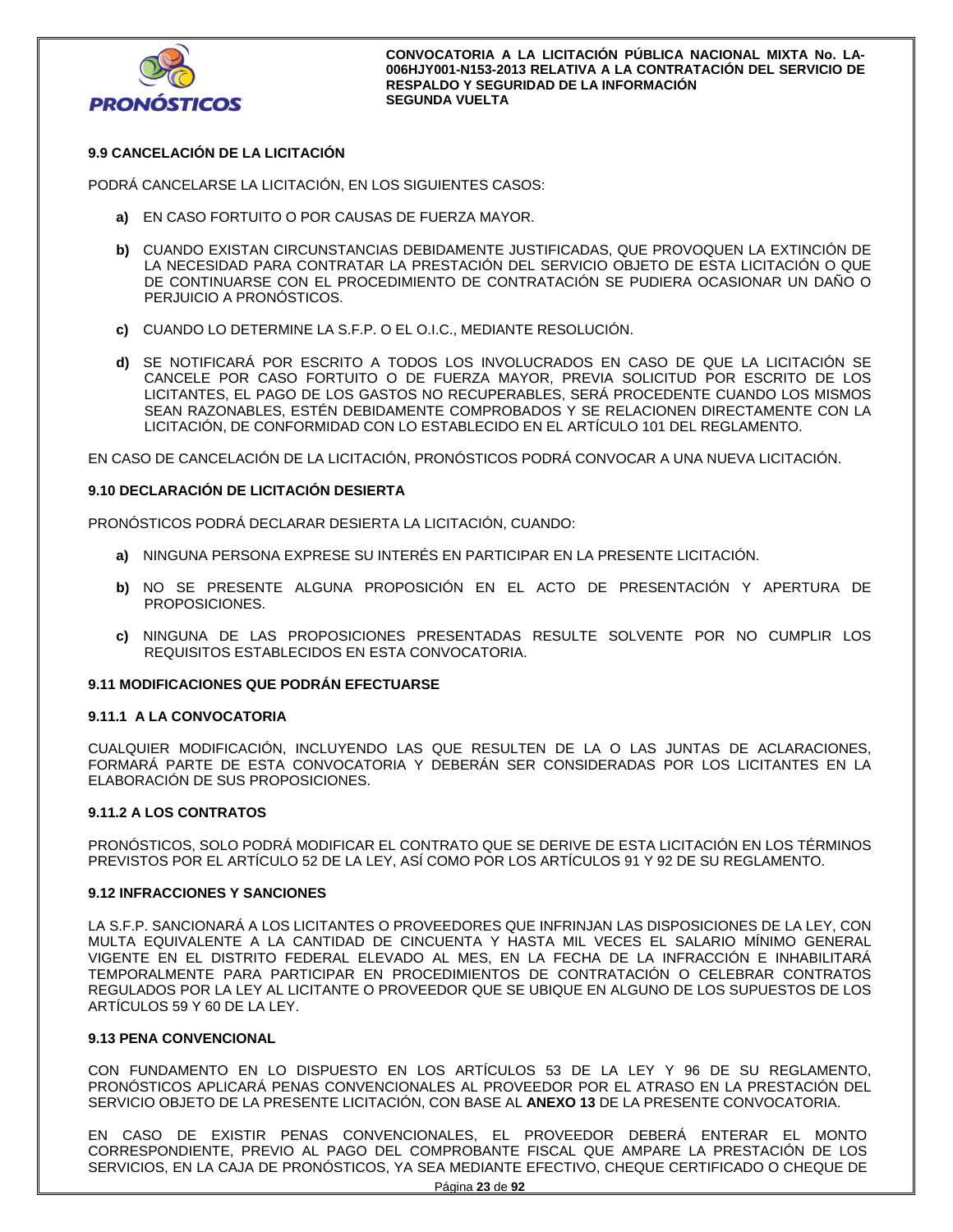

CAJA. POR LO QUE EL PAGO DE LOS SERVICIOS QUE PRONÓSTICOS DEBA EFECTUAR QUEDARÁ CONDICIONADO PROPORCIONALMENTE AL PAGO QUE EL PROVEEDOR DEBA EFECTUAR POR CONCEPTO DE PENAS CONVENCIONALES POR ATRASO.

## **9.14 RESCISIÓN DEL CONTRATO**

PRONÓSTICOS PODRÁ EN CUALQUIER MOMENTO RESCINDIR ADMINISTRATIVAMENTE EL CONTRATO ADJUDICADO CUANDO EL PROVEEDOR NO CUMPLA CON LAS CONDICIONES ESTABLECIDAS EN ESTA CONVOCATORIA O EN EL CONTRATO QUE SE SUSCRIBA, SIN NECESIDAD DE ACUDIR A LOS TRIBUNALES COMPETENTES EN LA MATERIA. SI PREVIAMENTE A LA DETERMINACIÓN DE DAR POR RESCINDIDO EL CONTRATO SE PRESTAREN LOS SERVICIOS, EL PROCEDIMIENTO INICIADO QUEDARÁ SIN EFECTO, PREVIA ACEPTACIÓN Y VERIFICACIÓN DE PRONÓSTICOS DE QUE CONTINÚA VIGENTE LA NECESIDAD DE LA PRESTACIÓN DEL SERVICIO, APLICANDO, EN SU CASO, LAS PENAS CONVENCIONALES CORRESPONDIENTES; POR LO QUE DE MANERA ENUNCIATIVA, MAS NO LIMITATIVA, SE ENTENDERÁ POR INCUMPLIMIENTO:

- **a)** SI TRANSCURRIDO EL TIEMPO SEÑALADO PARA EL INICIO DE LOS SERVICIOS, ÉSTOS NO SE REALIZAN.
- **b)** SI EL PROVEEDOR NO EJECUTA LOS SERVICIOS OBJETO DE ESTA LICITACIÓN CON LA CALIDAD, EFICIENCIA Y ESPECIFICACIONES SOLICITADAS POR PRONÓSTICOS.
- **c)** CUANDO EL PROVEEDOR CEDA TOTAL O PARCIALMENTE, BAJO CUALQUIER TÍTULO, LOS DERECHOS Y OBLIGACIONES A QUE SE REFIERA EL CONTRATO, CON EXCEPCIÓN DE LOS DERECHOS DE COBRO, EN CUYO CASO SE DEBERÁ CONTAR CON LA CONFORMIDAD PREVIA DE PRONÓSTICOS.
- **d)** CUANDO EL PROVEEDOR SUSPENDA INJUSTIFICADAMENTE LA EJECUCIÓN DE LOS SERVICIOS CONTRATADOS, O NO LES OTORGUE LA DEBIDA ATENCIÓN CONFORME LAS INSTRUCCIONES DE PRONÓSTICOS.
- **e)** CUANDO EL PROVEEDOR NO CUMPLA EN TIEMPO Y FORMA LA REALIZACIÓN DE LOS SERVICIOS SOLICITADOS.
- **f)** CUANDO LA AUTORIDAD COMPETENTE DECLARE EL CONCURSO MERCANTIL, LA SUSPENSIÓN DE PAGOS O ALGUNA SITUACIÓN DISTINTA, QUE SEA ANÁLOGA O EQUIVALENTE Y QUE AFECTE EL PATRIMONIO DEL PROVEEDOR.
- **g)** CUANDO LOS SERVICIOS NO SEAN REALIZADOS DE ACUERDO CON LAS NORMAS, ESPECIFICACIONES Y OBLIGACIONES A QUE SE REFIERE EL CONTRATO.
- **h)** CUANDO EL PROVEEDOR Y/O PERSONAL DEL MISMO IMPIDA EL DESEMPEÑO NORMAL DE LABORES DE PRONÓSTICOS DURANTE LA PRESTACIÓN DE LOS SERVICIOS, POR CAUSAS DISTINTAS A LA NATURALEZA DE LA PRESTACIÓN DEL SERVICIO.
- **i)** EN GENERAL, INCURRA EN INCUMPLIMIENTO TOTAL O PARCIAL DE LAS OBLIGACIONES QUE SE ESTIPULEN EN EL CONTRATO RESPECTIVO O DE LAS DISPOSICIONES DE LA LEY.
- **j)** LA FALTA DE ENTREGA DE LA GARANTÍA DE CUMPLIMIENTO, DENTRO DE LOS DIEZ DÍAS NATURALES POSTERIORES A LA FIRMA DEL CONTRATO CORRESPONDIENTE.

PARA EL CASO DE OPTAR POR LA RESCISIÓN DEL CONTRATO, PRONÓSTICOS COMUNICARÁ POR ESCRITO AL PROVEEDOR EL INCUMPLIMIENTO EN QUE HAYA INCURRIDO, PARA QUE EN UN TÉRMINO DE 5 (CINCO) DÍAS HÁBILES EXPONGA LO QUE A SU DERECHO CONVENGA Y APORTE LAS PRUEBAS QUE ESTIME PERTINENTES, TRANSCURRIDO DICHO TÉRMINO PRONÓSTICOS TOMANDO EN CUENTA LOS ARGUMENTOS Y PRUEBAS OFRECIDOS POR EL PROVEEDOR, DETERMINARÁ DE MANERA FUNDADA Y MOTIVADA SI RESULTA PROCEDENTE O NO RESCINDIR EL CONTRATO, Y COMUNICARÁ POR ESCRITO AL PROVEEDOR DICHA DETERMINACIÓN, DENTRO DE LOS 15 (QUINCE) DÍAS HÁBILES SIGUIENTES.

PRONÓSTICOS PODRÁ DETERMINAR NO DAR POR RESCINDIDO EL CONTRATO, CUANDO DURANTE EL PROCEDIMIENTO ADVIERTA QUE LA RESCISIÓN DEL CONTRATO PUDIERA OCASIONAR ALGÚN DAÑO O AFECTACIÓN A LAS FUNCIONES QUE TIENE ENCOMENDADAS. EN ESTE SUPUESTO, PRONÓSTICOS ELABORARÁ UN DICTAMEN EN EL CUAL JUSTIFIQUE QUE LOS IMPACTOS ECONÓMICOS O DE OPERACIÓN QUE SE OCASIONARÍAN CON LA RESCISIÓN DEL CONTRATO RESULTARÍAN MÁS INCONVENIENTES.

AL NO DAR POR RESCINDIDO EL CONTRATO, PRONÓSTICOS ESTABLECERÁ CON EL PROVEEDOR OTRO PLAZO, QUE LE PERMITA SUBSANAR EL INCUMPLIMIENTO QUE HUBIERE MOTIVADO EL INICIO DEL PROCEDIMIENTO. EL CONVENIO MODIFICATORIO QUE AL EFECTO SE CELEBRE DEBERÁ ATENDER A LAS CONDICIONES PREVISTAS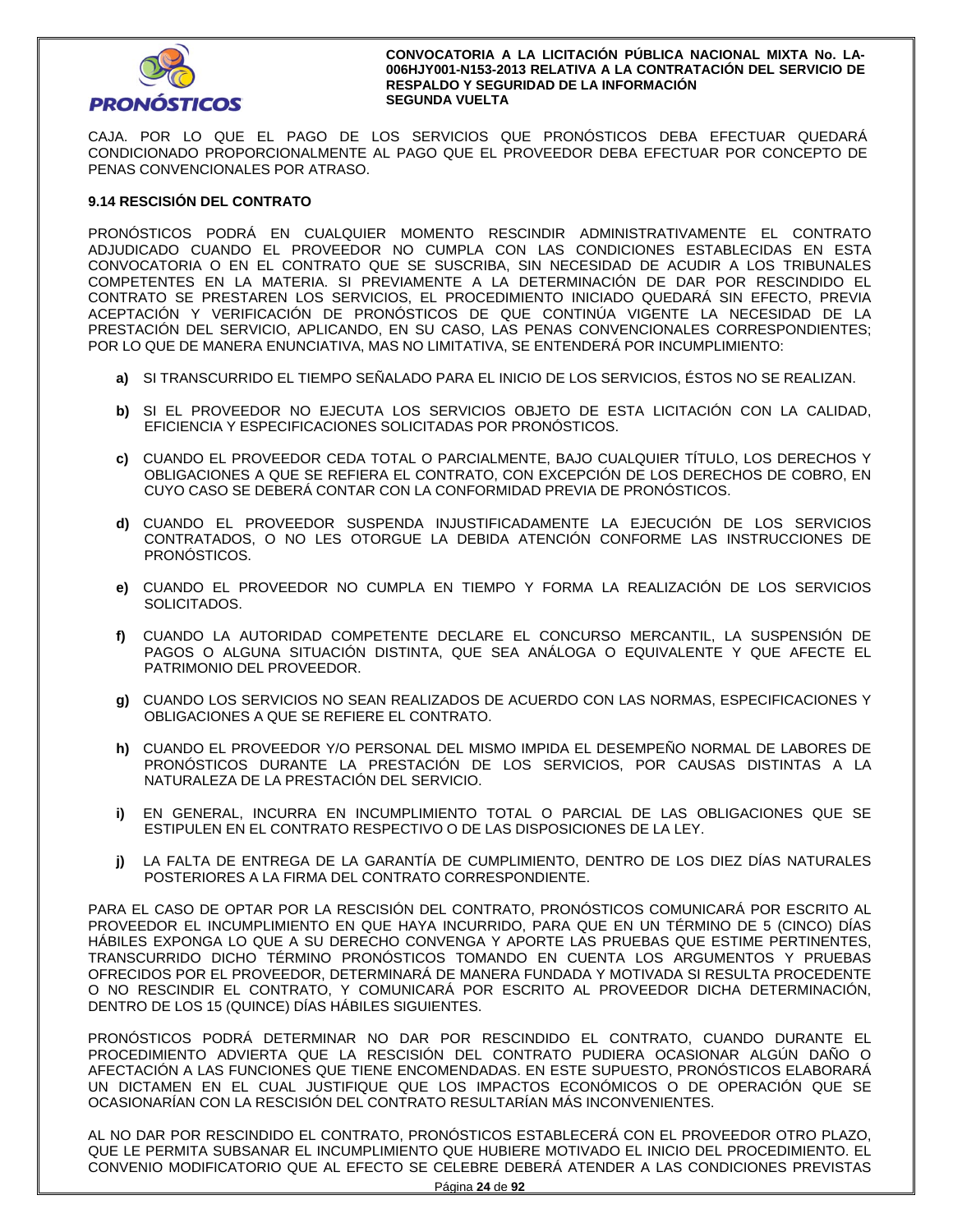

POR LOS DOS ÚLTIMOS PÁRRAFOS DEL ARTÍCULO 52 DE LA LEY.

CUANDO SE PRESENTE CUALQUIERA DE LOS CASOS MENCIONADOS, PRONÓSTICOS QUEDARÁ EXPRESAMENTE FACULTADO PARA OPTAR POR EXIGIR EL CUMPLIMIENTO DEL CONTRATO, APLICANDO LAS PENAS CONVENCIONALES Y/O RESCINDIRLO, SIENDO ESTA SITUACIÓN UNA FACULTAD POTESTATIVA.

## **9.15 TERMINACIÓN ANTICIPADA DEL CONTRATO**

PRONÓSTICOS PODRÁ DAR POR TERMINADO ANTICIPADAMENTE EL CONTRATO, CUANDO CONCURRAN RAZONES DE INTERÉS GENERAL O BIEN, CUANDO POR CAUSAS JUSTIFICADAS SE EXTINGA LA NECESIDAD DE REQUERIR EL SERVICIO ORIGINALMENTE CONTRATADO, Y SE DEMUESTRE QUE DE CONTINUAR CON EL CUMPLIMIENTO DE LAS OBLIGACIONES PACTADAS, SE OCASIONARÍA ALGÚN DAÑO O PERJUICIO A PRONÓSTICOS, O SE DETERMINE LA NULIDAD TOTAL O PARCIAL DE LOS ACTOS QUE DIERON ORIGEN AL CONTRATO, CON MOTIVO DE LA RESOLUCIÓN EMITIDA POR EL O.I.C. O LA S.F.P. EN ESTE CASO, PRONÓSTICOS A SOLICITUD ESCRITA DEL PROVEEDOR CUBRIRÁ LOS GASTOS NO RECUPERABLES, LOS CUALES SE LIMITARÁN A LO PREVISTO EN EL ARTÍCULO 102 FRACCIÓN I DEL REGLAMENTO, SIEMPRE QUE ESTOS SEAN RAZONABLES ESTÉN DEBIDAMENTE COMPROBADOS Y RELACIONADOS DIRECTAMENTE CON EL CONTRATO.

## **9.16 SUSPENSIÓN DEL SERVICIO**

CUANDO EN LA PRESTACIÓN DEL SERVICIO SE PRESENTE CASO FORTUITO O DE FUERZA MAYOR, PRONÓSTICOS, PODRÁ SUSPENDER LA PRESTACIÓN DEL SERVICIO EN CUYO CASO ÚNICAMENTE SE PAGARÁN AQUELLOS IMPORTES QUE HUBIESEN SIDO EFECTIVAMENTE PRESTADOS O PROPORCIONADOS.

CUANDO LA SUSPENSIÓN OBEDEZCA A CAUSAS IMPUTABLES A PRONÓSTICOS, PREVIA PETICIÓN Y JUSTIFICACIÓN DEL PROVEEDOR, SE REMBOLSARÁN LOS GASTOS NO RECUPERABLES QUE SE ORIGINEN DURANTE EL TIEMPO QUE DURE LA SUSPENSIÓN, SIEMPRE QUE ESTOS SEAN RAZONABLES, ESTÉN DEBIDAMENTE COMPROBADOS Y SE RELACIONEN DIRECTAMENTE CON EL SERVICIO, LOS CUALES SERÁN PAGADOS DENTRO DE UN TÉRMINO NO MAYOR A CUARENTA Y CINCO DÍAS NATURALES POSTERIORES A LA SOLICITUD FUNDADA Y DOCUMENTADA DEL PROVEEDOR. ADEMÁS SE PACTARÁ POR LAS PARTES EL PLAZO DE SUSPENSIÓN, A CUYO TÉRMINO PODRÁ INICIARSE LA TERMINACIÓN ANTICIPADA DEL CONTRATO.

LO ANTERIOR, DE CONFORMIDAD CON EL ARTÍCULO 55-BIS DE LA LEY.

PRONÓSTICOS REMBOLSARÁ AL PROVEEDOR, LOS GASTOS NO RECUPERABLES EN QUE HAYA INCURRIDO; SIEMPRE Y CUANDO, ÉSTOS CORRESPONDAN AL SERVICIO SOLICITADO POR PRONÓSTICOS Y SE COMPRUEBEN MEDIANTE SUS RESPECTIVOS COMPROBANTES FISCALES, LOS CUALES SERÁN EVALUADOS Y APROBADOS POR PRONÓSTICOS CONTANDO PREVIAMENTE CON LA JUSTIFICACIÓN TÉCNICA Y/O NORMATIVA DEL ÁREA REQUIRENTE.

## **9.17 CONTROVERSIAS**

LAS CONTROVERSIAS QUE SE SUSCITEN CON MOTIVO DE LA INTERPRETACIÓN O APLICACIÓN DE LA LEY, DE ESTA CONVOCATORIA DE LOS CONTRATOS QUE SE DERIVEN DE LA PRESENTE LICITACIÓN, SERÁN RESUELTAS POR LOS TRIBUNALES FEDERALES EN LA CIUDAD DE MÉXICO, DISTRITO FEDERAL, POR LO QUE LAS PARTES RENUNCIAN EXPRESAMENTE A CUALQUIER OTRO FUERO QUE PUDIERE CORRESPONDERLES EN RAZÓN DE SU DOMICILIO PRESENTE O FUTURO.

## **9.18 NO NEGOCIACIÓN DE CONDICIONES**

BAJO NINGUNA CIRCUNSTANCIA PODRÁN SER NEGOCIADAS LAS CONDICIONES ESTIPULADAS EN ESTA CONVOCATORIA O LAS PROPUESTAS PRESENTADAS POR LOS LICITANTES.

SE ESTABLECE QUE EL LICITANTE AL QUE SE ADJUDIQUE EL CONTRATO, NO PODRÁ TRANSMITIR BAJO NINGÚN TÍTULO, LOS DERECHOS Y OBLIGACIONES QUE SE ESTABLEZCAN EN EL O LOS CONTRATO(S) QUE SE DERIVEN DE ESTA LICITACIÓN, CON EXCEPCIÓN DE LOS DERECHOS DE COBRO, EN CUYO CASO SE DEBERÁ CONTAR CON LA CONFORMIDAD PREVIA DE PRONÓSTICOS.

## **9.19 SITUACIONES NO PREVISTAS EN LA CONVOCATORIA**

CUALQUIER SITUACIÓN QUE NO HAYA SIDO PREVISTA EN LA PRESENTE CONVOCATORIA, SERÁ RESUELTA POR PRONÓSTICOS ESCUCHANDO LA OPINIÓN DE LAS AUTORIDADES COMPETENTES, CON BASE EN LAS ATRIBUCIONES ESTABLECIDAS EN LAS DISPOSICIONES APLICABLES.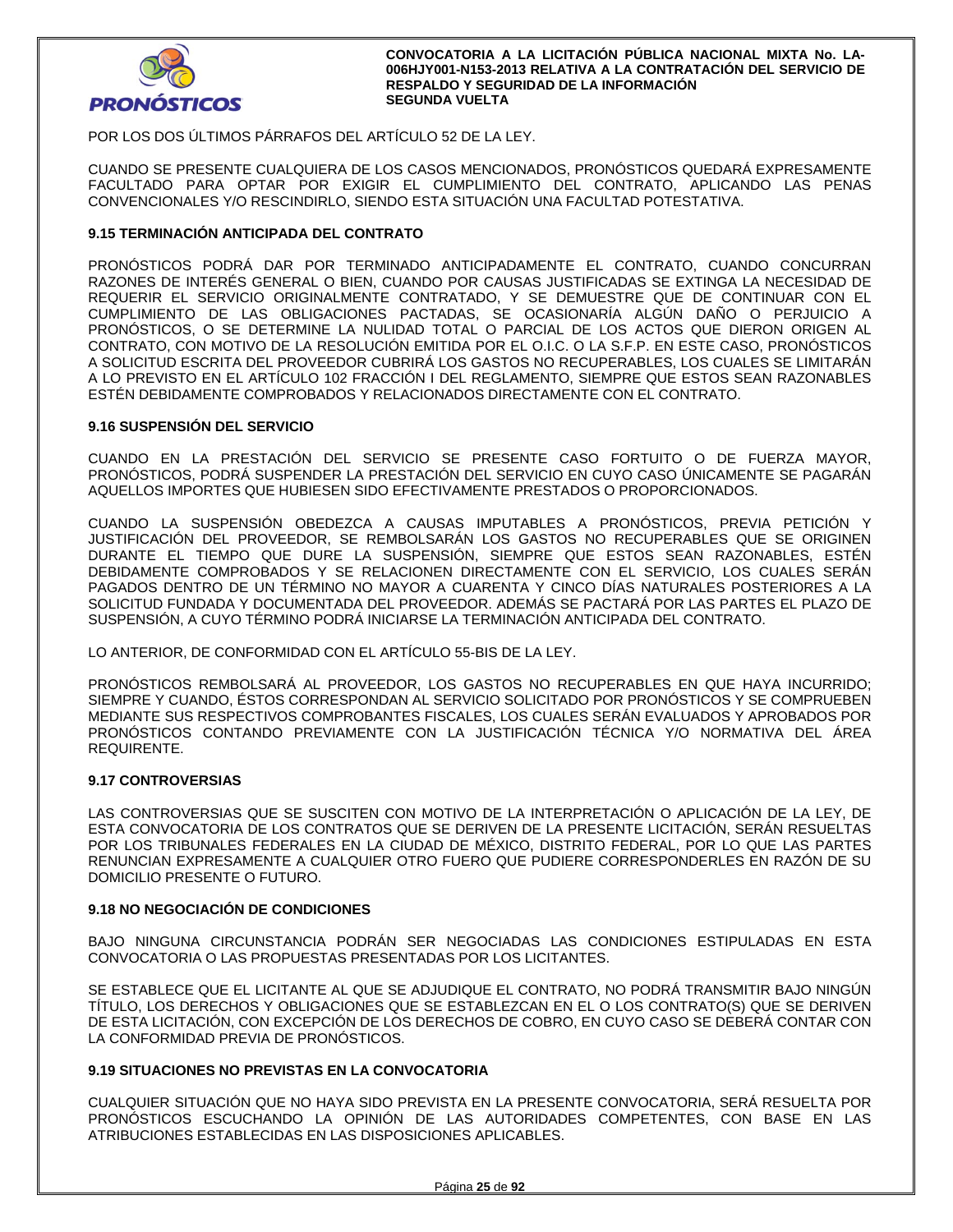

ASIMISMO, PARA LA INTERPRETACIÓN O APLICACIÓN DE ESTA CONVOCATORIA O DEL CONTRATO QUE SE CELEBRE, EN LO NO PREVISTO EN TALES DOCUMENTOS SE ESTARÁ A LO DISPUESTO EN LA LEY Y SU REGLAMENTO; CÓDIGO CIVIL FEDERAL; LA LEY FEDERAL DE PROCEDIMIENTO ADMINISTRATIVO; CÓDIGO FEDERAL DE PROCEDIMIENTOS CIVILES Y DEMÁS DISPOSICIONES LEGALES VIGENTES EN LA MATERIA.

## **9.20 TRANSPARENCIA Y COMBATE A LA CORRUPCIÓN.**

A LA PRESENTE CONVOCATORIA SE ADJUNTAN LOS **ANEXOS 15-A, 15-B Y 15-C** "ENCUESTAS DE TRANSPARENCIA DEL PROCEDIMIENTO DE LICITACIÓN", MISMO QUE SE SOLICITA SEA REQUISITADO EN EL DESARROLLO DE LOS EVENTOS DE ESTA LICITACIÓN.

**9.21 NOTA INFORMATIVA PARA PERSONAS DE PAÍSES MIEMBROS DE LA ORGANIZACIÓN PARA LA COOPERACIÓN Y EL DESARROLLO ECONÓMICO (OCDE)** 

DE CONFORMIDAD CON EL OFICIO NO. SACN/300/148/2003, SIGNADO POR EL SUBSECRETARIO DE ATENCIÓN CIUDADANA Y NORMATIVIDAD, SE ADJUNTA A ESTA CONVOCATORIA, LA "NOTA INFORMATIVA PARA PERSONAS DE PAÍSES MIEMBROS DE LA ORGANIZACIÓN PARA LA COOPERACIÓN Y EL DESARROLLO ECONÓMICO (OCDE). (VÉASE **ANEXO 18**).

## **9.22 AFILIACIÓN A CADENAS PRODUCTIVAS**

LOS LICITANTES QUE ASÍ LO REQUIERAN, CON BASE EN LA INFORMACIÓN QUE SE INDICA EN EL **ANEXO 19**, PODRÁ OBTENER UNA CITA PARA SU AFILIACIÓN PREFERENTEMENTE EN UN PLAZO NO MAYOR A CINCO DÍAS NATURALES POSTERIORES AL FALLO, COMUNICÁNDOSE AL NÚMERO TELEFÓNICO 50.89.61.07 O AL 01.800.NAFINSA, DONDE SE LE ORIENTARÁ PARA INICIAR CON EL PROCESO DE AFILIACIÓN.

MÉXICO, D. F., a 20 DE SEPTIEMBRE DE 2013.

## **ÁREA CONVOCANTE**

**ÁREA CONVOCANTE**

**\_\_\_\_\_\_\_\_\_\_\_\_\_\_\_\_\_\_\_\_\_\_\_\_\_\_\_\_\_\_\_\_\_\_\_\_\_ LIC. MARIO I. FRÍAS VALENZUELA DIRECTOR ADMINISTRATIVO** 

**ÁREA JURÍDICA** 

**\_\_\_\_\_\_\_\_\_\_\_\_\_\_\_\_\_\_\_\_\_\_\_\_\_\_\_\_\_\_\_\_\_ LIC. IMELDA MALVAEZ AVILA GERENTE DE RECURSOS MATERIALES** 

**ÁREA REQUIRENTE** 

**\_\_\_\_\_\_\_\_\_\_\_\_\_\_\_\_\_\_\_\_\_\_\_\_\_\_\_\_\_\_\_\_\_ ING. ENRIQUE ALONSO RODRÍGUEZ GERENTE DE OPERACIÓN Y SOPORTE**  **\_\_\_\_\_\_\_\_\_\_\_\_\_\_\_\_\_\_\_\_\_\_\_\_\_\_\_\_\_\_\_\_\_\_\_\_\_\_ LIC. MAURICIO HERNÁNDEZ NAVARRO GERENTE JURÍDICO** 

TODAS LAS ESPECIFICACIONES Y REQUISITOS TÉCNICOS CONTENIDOS EN LA CONVOCATORIA (COMO **ANEXO 13**), SON RESPONSABILIDAD DEL ÁREA REQUIRENTE, EN EL CASO DE LOS REQUISITOS ADMINISTRATIVOS SON RESPONSABILIDAD DE LA GERENCIA DE RECURSOS MATERIALES Y LOS ASPECTOS LEGALES DE LA COORDINACIÓN TÉCNICA Y JURÍDICA, CON BASE AL NUMERAL VIII DE LAS POLÍTICAS BASES Y LINEAMIENTOS DE PRONÓSTICOS PARA LA ASISTENCIA PÚBLICA.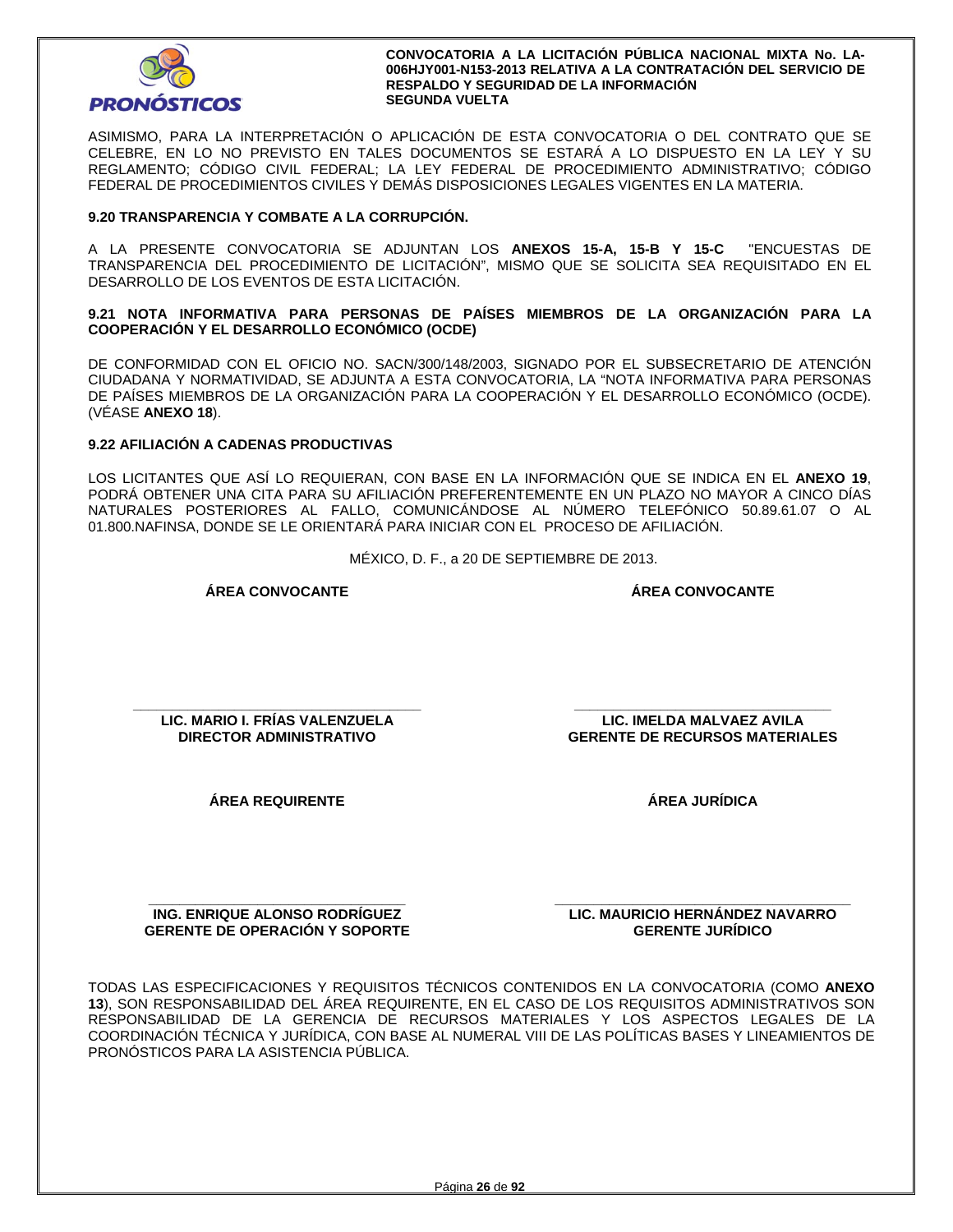

## **ANEXO 1 LISTA DE VERIFICACIÓN PARA REVISAR PROPOSICIONES**

## **4.1 DOCUMENTACIÓN DISTINTA (LEGAL-ADMINISTRATIVA) A LA PROPUESTA TÉCNICA Y ECONÓMICA**

| No.            | A ELECCIÓN DEL LICITANTE PODRÁ ENTREGARSE DENTRO O FUERA DEL<br>SOBRE QUE LAS CONTENGA, Y SERÁ LA SIGUIENTE:                                                                                                                                                                                                                                                                                                                                                  | <b>PRESENTA</b> | NO.<br><b>PRESENTA</b> |
|----------------|---------------------------------------------------------------------------------------------------------------------------------------------------------------------------------------------------------------------------------------------------------------------------------------------------------------------------------------------------------------------------------------------------------------------------------------------------------------|-----------------|------------------------|
| $\mathbf{1}$   | ORIGINAL Y COPIA DE IDENTIFICACIÓN OFICIAL VIGENTE DE QUIEN FIRMA LAS<br>PROPOSICIONES.                                                                                                                                                                                                                                                                                                                                                                       |                 |                        |
| $\overline{2}$ | ESCRITO DE MANIFESTACIÓN DE INTERÉS.<br><b>ANEXO 2</b>                                                                                                                                                                                                                                                                                                                                                                                                        |                 |                        |
| 3              | ESCRITO BAJO PROTESTA DE DECIR VERDAD, QUE CUENTA CON FACULTADES<br>SUFICIENTES PARA COMPROMETERSE POR SÍ O POR SU REPRESENTADA, SIN<br>QUE SEA NECESARIO ACREDITAR SU PERSONALIDAD JURÍDICA.<br><b>ANEXO4</b>                                                                                                                                                                                                                                                |                 |                        |
| $\overline{4}$ | ACREDITACIÓN DE PERSONALIDAD.<br><b>ANEXO 5-A (PERSONAL MORAL)</b><br><b>ANEXO 5-B (PERSONA FÍSICA)</b>                                                                                                                                                                                                                                                                                                                                                       |                 |                        |
| 5              | ESCRITO BAJO PROTESTA DE DECIR VERDAD, QUE ES DE NACIONALIDAD<br>MEXICANA.<br><b>ANEXO 6</b>                                                                                                                                                                                                                                                                                                                                                                  |                 |                        |
| 6              | ESCRITO EN EL QUE SE MANIFIESTE, QUE EL SERVICIO QUE PROPORCIONARÁ<br>ES DE ORIGEN MEXICANO. ANEXO 6-A                                                                                                                                                                                                                                                                                                                                                        |                 |                        |
| $\overline{7}$ | ESCRITO BAJO PROTESTA DE DECIR VEDAD, DE NO ENCONTRARSE EN<br>ALGUNO DE LOS SUPUESTOS ESTABLECIDOS POR LOS ARTÍCULOS 50 Y 60 DE<br>LA LEY.<br><b>ANEXO 7</b>                                                                                                                                                                                                                                                                                                  |                 |                        |
| 8              | ESCRITO EN EL QUE INDIQUE LA DIRECCIÓN DE CORREO ELECTRÓNICO.<br><b>ANEXO 8</b>                                                                                                                                                                                                                                                                                                                                                                               |                 |                        |
| 9              | ESCRITO DE DECLARACIÓN DE INTEGRIDAD EN LA QUE MANIFIESTEN, BAJO<br>PROTESTA DE DECIR VERDAD, QUE POR SÍ MISMOS O A TRAVÉS DE<br>INTERPÓSITA PERSONA, SE ABSTENDRÁN DE ADOPTAR CONDUCTAS, PARA<br>QUE LOS SERVIDORES PÚBLICOS DE PRONÓSTICOS, INDUZCAN O ALTEREN<br>LAS EVALUACIONES DE LAS PROPUESTAS, EL RESULTADO DEL<br>PROCEDIMIENTO, U OTROS ASPECTOS QUE OTORGUEN CONDICIONES MÁS<br>VENTAJOSAS CON RELACIÓN A LOS DEMÁS LICITANTES.<br><b>ANEXO 9</b> |                 |                        |
| 10             | DOCUMENTO EXPEDIDO POR AUTORIDAD COMPETENTE QUE DETERMINE SU<br>ESTRATIFICACIÓN COMO MICRO, PEQUEÑA O MEDIANA EMPRESA<br>O BIEN, ESCRITO BAJO PROTESTA DE DECIR VERDAD, QUE CUENTA O NO,<br>CON ESE CARÁCTER.<br><b>ANEXO 10-A</b><br>ANEXO 10-B                                                                                                                                                                                                              |                 |                        |
| 11             | ESCRITO EN EL QUE MANIFIESTE QUE EL DOMICILIO CONSIGNADO EN SUS<br>PROPUESTAS SERA EL LUGAR EN DONDE EL LICITANTE RECIBIRA TODA<br>CLASE DE NOTIFICACIONES QUE RESULTEN DE LOS ACTOS Y CONTRATOS<br>QUE CELEBREN CON PRONOSTICOS.<br><b>ANEXO 11</b>                                                                                                                                                                                                          |                 |                        |
| 12             | CARTA DE CONFORMIDAD Y DE ACEPTACIÓN DE LA PRESENTE<br>CONVOCATORIA, SUS ANEXOS Y EN SU CASO, DE LAS MODIFICACIONES<br>DERIVADAS DE LA JUNTA O JUNTAS DE ACLARACIÓN AL CONTENIDO DE LA<br>CONVOCATORIA, LO CUAL NO LO EXIME DE PRESENTAR LOS DOCUMENTOS<br>SOLICITADOS EN LA MISMA.<br><b>ANEXO12</b>                                                                                                                                                         |                 |                        |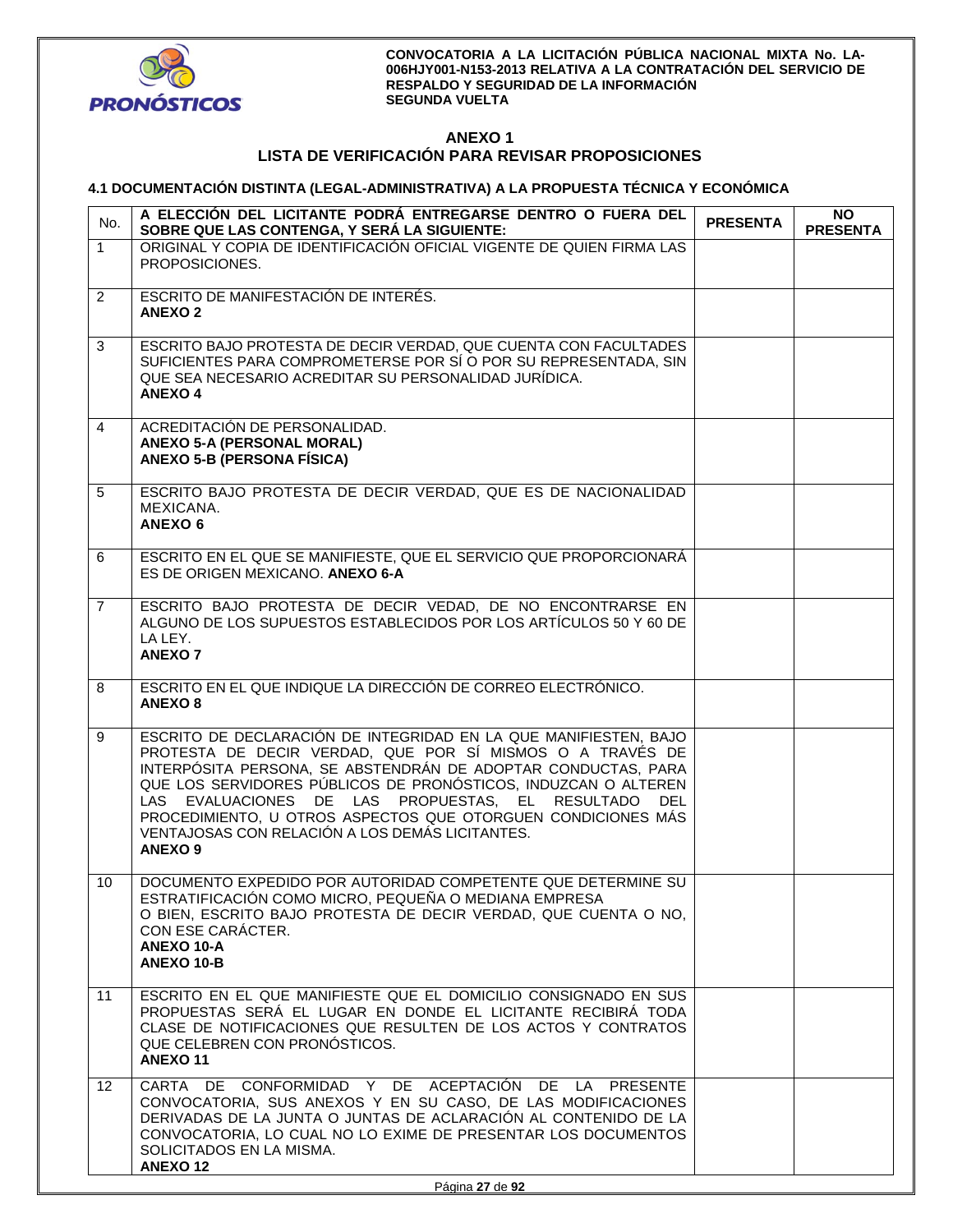

| No. | A ELECCIÓN DEL LICITANTE PODRÁ ENTREGARSE DENTRO O FUERA DEL<br>SOBRE QUE LAS CONTENGA, Y SERÁ LA SIGUIENTE:                                                                                                                     | <b>PRESENTA</b> | <b>NO</b><br><b>PRESENTA</b> |
|-----|----------------------------------------------------------------------------------------------------------------------------------------------------------------------------------------------------------------------------------|-----------------|------------------------------|
| 13  | DOCUMENTO DE LA RESOLUCIÓN EXPEDIDO POR EL S.A.T. SOBRE EL<br>CUMPLIMIENTO DE SUS OBLIGACIONES FISCALES CONFORME A LO<br>ESTABLECIDO EN LA REGLA I.2.1.15 Y II.2.1.13 DE LA MISCELÁNEA FISCAL<br>PARA 2013. (D.O.F. 28-12-2012). |                 |                              |
| 14  | EN CASO DE OPTAR POR LA PRESENTACIÓN DE LAS PROPOSICIONES DE<br>MANERA DOCUMENTAL Y POR ESCRITO DEBERÁ ENTREGAR EN MEDIO<br>MAGNÉTICO (USB, CD) LAS MISMAS.                                                                      |                 |                              |
| 15  | CONTRATO QUE ESTABLEZCA LAS OBLIGACIONES DE CADA UNA DE LAS<br>PERSONAS QUE PRESENTAR CONJUNTAMENTE UNA PROPOSICIÓN.                                                                                                             |                 |                              |

## **4.3 PROPUESTA TÉCNICA (ANEXO 13)**

| LA PROPUESTA TÉCNICA DEBERÁ PRESENTARSE DENTRO DEL SOBRE ÚNICO DE<br><b>PROPOSICIÓN Y CONTENER LA SIGUIENTE DOCUMENTACIÓN:</b>                                                                                                                                                                                                                                                                                                                                                                                                                                                                                                  | <b>PRESENTA</b> | <b>NO</b><br><b>PRESENTA</b> |
|---------------------------------------------------------------------------------------------------------------------------------------------------------------------------------------------------------------------------------------------------------------------------------------------------------------------------------------------------------------------------------------------------------------------------------------------------------------------------------------------------------------------------------------------------------------------------------------------------------------------------------|-----------------|------------------------------|
| PROPUESTA TÉCNICA FIRMADA EN CADA UNA DE SUS HOJAS POR EL<br>REPRESENTANTE LEGAL DEL LICITANTE, EN EL QUE SE DESCRIBA AMPLIAMENTE<br>LOS SERVICIOS QUE OFRECE, EN CONCORDANCIA CON LO SEÑALADO EN EL<br>ANEXO 13, DANDO CUMPLIMIENTO A TODAS Y CADA UNA DE LAS<br>ESPECIFICACIONES ESTABLECIDAS EN EL MISMO.                                                                                                                                                                                                                                                                                                                    |                 |                              |
| MANIFESTAR Y ENTREGAR POR ESCRITO EN HOJA MEMBRETADA Y CON LA FIRMA AUTÓGRAFA DE SU<br><b>REPRESENTANTE LEGAL QUE:</b>                                                                                                                                                                                                                                                                                                                                                                                                                                                                                                          |                 |                              |
| ESCRITO FIRMADO POR EL REPRESENTANTE LEGAL, EN EL CUAL MANIFIESTE QUE<br>CUENTAN CON CAPACIDAD DE RESPUESTA INMEDIATA Y CON LOS RECURSOS<br>TÉCNICOS, FINANCIEROS Y DEMÁS QUE SEAN NECESARIOS Y CUYAS ACTIVIDADES<br>COMERCIALES O PROFESIONALES ESTÉN RELACIONADAS CON LA PRESTACIÓN DEL<br>SERVICIO OBJETO DEL CONTRATO A CELEBRARSE, PARA LA PRESTACIÓN DEL<br>SERVICIO O ENTREGA DE LOS BIENES O ARRENDAMIENTO.                                                                                                                                                                                                             |                 |                              |
| COPIA DEL ACTA CONSTITUTIVA (PERSONAS MORALES) O DE LA CÉDULA DEL<br>REGISTRO FEDERAL DE CONTRIBUYENTES (PERSONAS FÍSICAS), CON EL FIN DE<br>VERIFICAR QUE SUS ACTIVIDADES COMERCIALES O PROFESIONALES ESTÁN<br>RELACIONADAS CON LOS BIENES, ARRENDAMIENTOS O SERVICIOS OBJETO DEL<br>CONTRATO A CELEBRAR.<br>O BIEN, EN CASO DE ENCONTRARSE INSCRITO EN LA PLATAFORMA DE COMPRANET 5<br>INDICAR EN SU PROPOSICIÓN SU REGISTRO FEDERAL DE CONTRIBUYENTES, PARA EL<br>MISMO EFECTO.                                                                                                                                              |                 |                              |
| CURRÍCULUM QUE CONTENGA UN LISTADO DE EMPRESAS, DEPENDENCIAS O<br>ENTIDADES DE GOBIERNO A LAS QUE HAYA PRESTADO UN SERVICIO SIMILAR O LA<br>ENTREGA DE LOS BIENES SOLICITADOS EN EL PRESENTE DOCUMENTO.                                                                                                                                                                                                                                                                                                                                                                                                                         |                 |                              |
| CARTA COMPROMISO FIRMADA POR EL REPRESENTANTE LEGAL QUE MANIFIESTE<br>QUE LA INFRAESTRUCTURA, SISTEMAS Y COMPONENTES CONSIDERADOS COMO<br>PARTE DEL SERVICIO DEBERÁN SER NUEVOS, DE TECNOLOGÍA RECIENTE Y ESTAR<br>INSTALADOS Y OPERANDO A MÁS TARDAR 4 SEMANAS POSTERIORES A LA<br>NOTIFICACIÓN DEL FALLO DE LA LICITACIÓN. ASIMISMO DEBERÁ MANIFESTAR SU<br>COMPROMISO QUE DE RESULTAR ADJUDICADO, DEBERÁ CONSIDERAR QUE EL<br>SERVICIO ACTUAL NO DEBE DE INTERRUMPIRSE EN NINGÚN MOMENTO A PARTIR DE<br>LA ADJUDICACIÓN DEL FALLO Y HASTA LA IMPLEMENTACIÓN, PUESTA A PUNTO Y<br>LIBERACIÓN DE SU INFRAESTRUCTURA PROPUESTA. |                 |                              |
| CARTA ORIGINAL VIGENTE EN PAPEL MEMBRETADO FIRMADA POR EL<br>REPRESENTANTE LEGAL DEL FABRICANTE EN MÉXICO (UNA CARTA POR CADA<br>COMPONENTE DEL SERVICIO, PUEDE SER UNA SOLA SI LOS EQUIPOS O SOLUCIONES<br>DE LOS DIFERENTES COMPONENTES QUE INTEGRAN EL SERVICIO SON DE LA MISMA<br>MARCA, A EXCEPCIÓN DEL HACKEO ÉTICO) EN LA QUE MANIFIESTE QUE EL LICITANTE                                                                                                                                                                                                                                                                |                 |                              |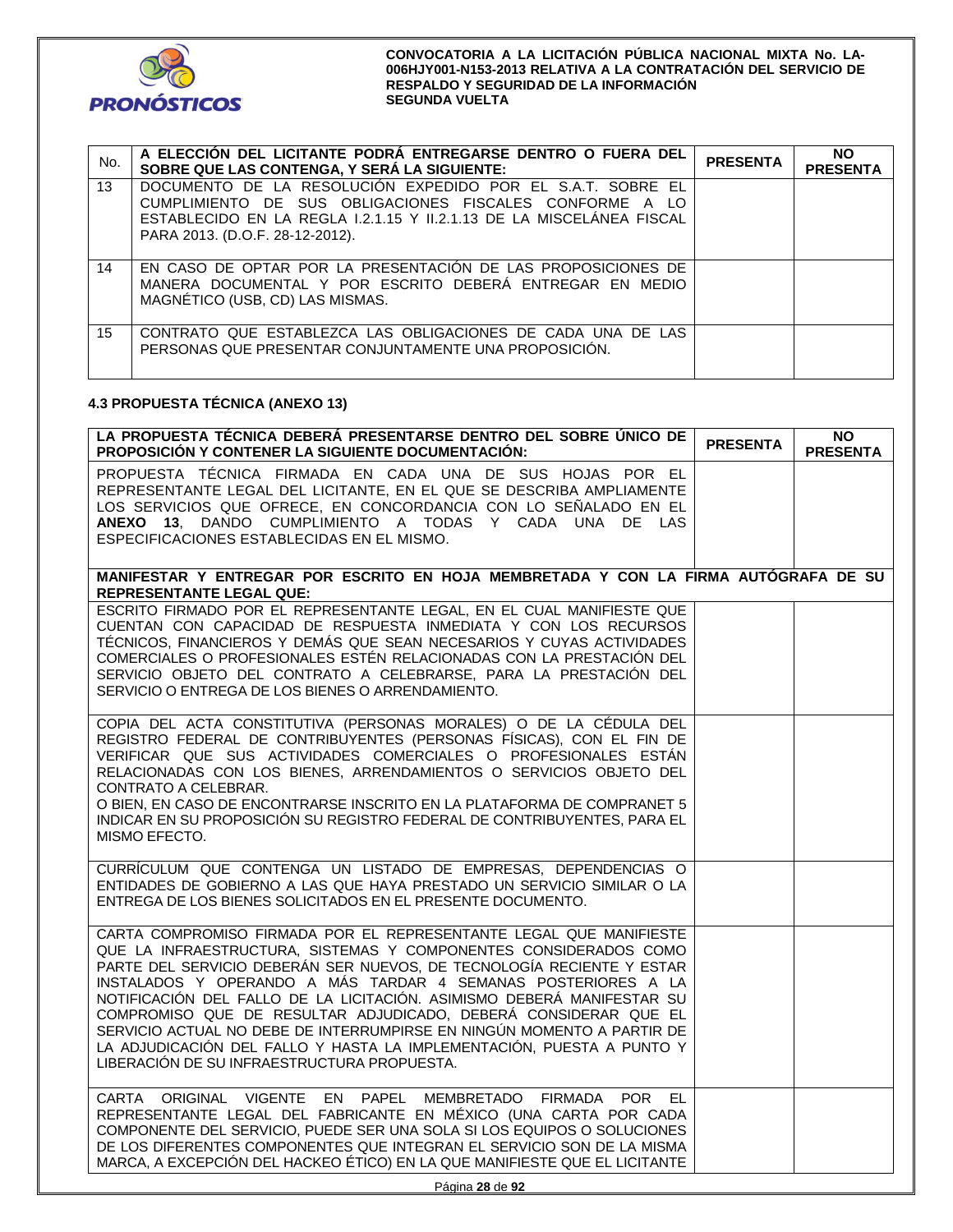

| ES UN DISTRIBUIDOR, QUE CUENTA CON LA CAPACIDAD COMERCIAL Y TECNICA<br>NECESARIA PARA VENDER Y PARA REALIZAR LA INSTALACIÓN Y LA IMPLEMENTACIÓN<br>DE LOS EQUIPOS NECESARIOS PARA EL SERVICIO SOLICITADO Y QUE ES UN<br>PROVEEDOR CERTIFICADO Y QUE CUENTA CON AL MENOS 3 (TRES) INGENIEROS DE<br>SISTEMAS CERTIFICADOS POR SOLUCIÓN PARA SOPORTAR TÉCNICAMENTE LA<br>SOLUCIÓN. SE DEBERÁN CONSIDERAR AL MENOS DOS INGENIEROS POR CADA<br>COMPONENTE SIEMPRE Y CUANDO SEAN MARCAS DIFERENTES. |  |
|-----------------------------------------------------------------------------------------------------------------------------------------------------------------------------------------------------------------------------------------------------------------------------------------------------------------------------------------------------------------------------------------------------------------------------------------------------------------------------------------------|--|
| CURRICULUM VITAE Y COPIA DEL CERTIFICADO DE AL MENOS TRES INGENIEROS<br>CERTIFICADOS. EXPEDIDAS POR EL FABRICANTE POR CADA COMPONENTE DE LA<br>SOLUCIÓN PROPUESTA.                                                                                                                                                                                                                                                                                                                            |  |
| CONTRATOS FIRMADOS POR INSTITUCIÓN DE GOBIERNO O EMPRESA PRIVADA EN EL<br>QUE SE PUEDA COMPROBAR QUE LAS CARACTERÍSTICAS ESPECÍFICAS Y<br>CONDICIONES SON SIMILARES A LAS ESTABLECIDAS PARA EL SERVICIO SOLICITADO.                                                                                                                                                                                                                                                                           |  |
| PLAN DE TRABAJO QUE ESTABLEZCA DE MANERA GENERAL LA INSTALACION.<br>CONFIGURACIÓN Y PUESTA A PUNTO DE TODA LA SOLUCIÓN.                                                                                                                                                                                                                                                                                                                                                                       |  |
| MATRIZ DE ESCALAMIENTO QUE INCLUYA LOS NOMBRES DE LOS RESPONSABLES DE<br>CADA NIVEL DE ESCALAMIENTO PARA EL SOPORTE TÉCNICO Y MESA DE AYUDA<br>(INDICANDO SU CARGO, CORREO ELECTRÓNICO, TELÉFONO FIJO Y CELULAR.                                                                                                                                                                                                                                                                              |  |

## **4.4 PROPUESTA ECONÓMICA (ANEXO 14)**

| LA PROPUESTA ECONOMICA, DEBERA PRESENTARSE DENTRO DEL SOBRE UNICO<br>DE PROPOSICIONES Y CONTENER LA SIGUIENTE DOCUMENTACIÓN: | <b>PRESENTA</b> | NO<br><b>PRESENTA</b> |
|------------------------------------------------------------------------------------------------------------------------------|-----------------|-----------------------|
| ORIGINAL DE LA PROPUESTA CONFORME A LO INDICADO EN EL ANEXO 14                                                               |                 |                       |

FO-CON-09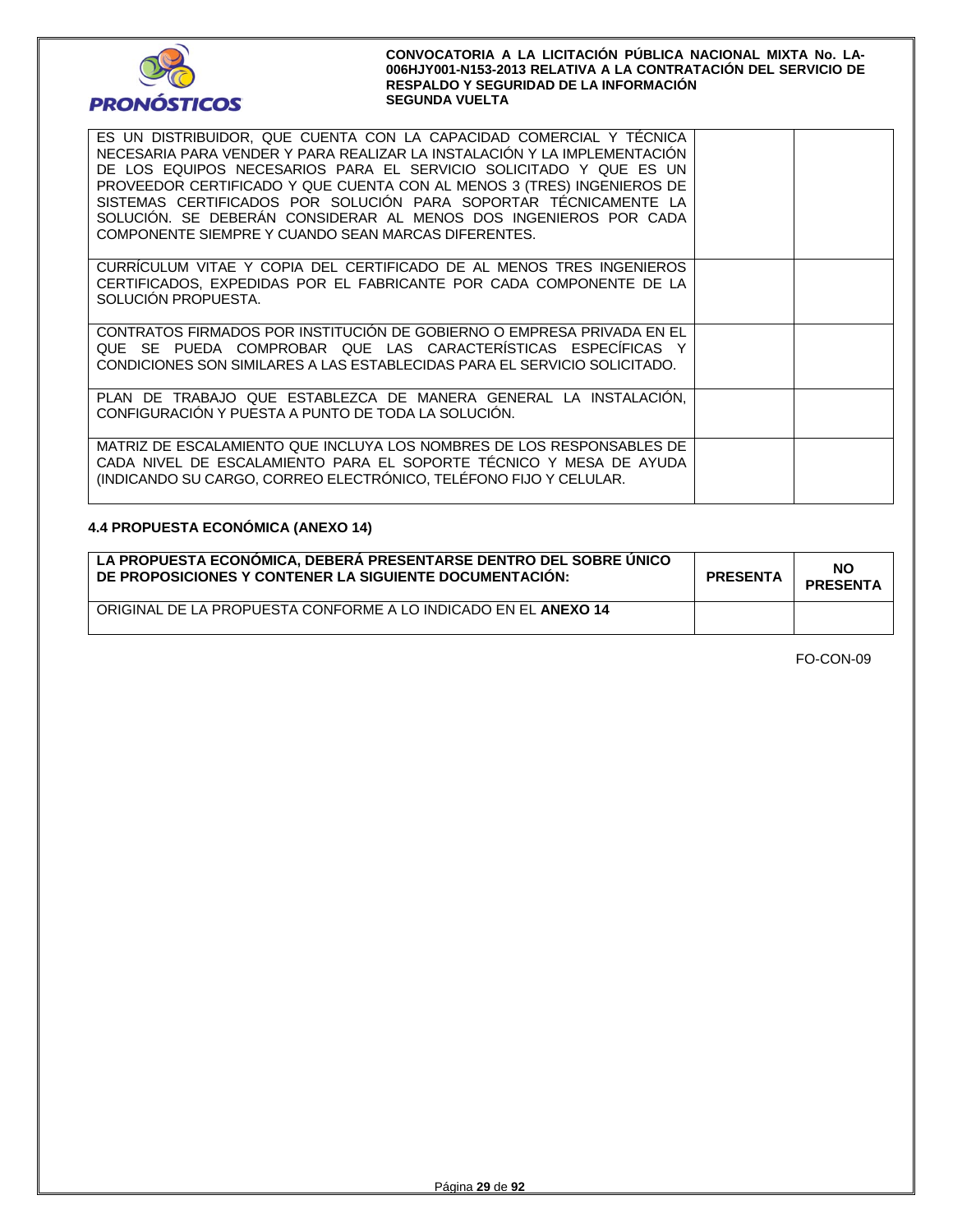

## **ANEXO 2 ESCRITO DE MANIFESTACIÓN DE INTERÉS**

**MÉXICO, D.F., \_\_\_\_\_\_DE \_\_\_\_\_\_\_ 2013** 

**PRONÓSTICOS PARA LA ASISTENCIA PÚBLICA AV. INSURGENTES SUR No. 1397, COL. INSURGENTES MIXCOAC, DELEGACIÓN BENITO JUÁREZ C.P. 03920, MÉXICO, D.F. P R E S E N T E** 

A NOMBRE DE (NOMBRE DEL LICITANTE), A QUIEN REPRESENTO, ME PERMITO MANIFESTAR EL INTERÉS DE PARTICIPAR EN LA LICITACIÓN PÚBLICA NACIONAL MIXTA No. LA-006HJY001-N153- 2013 RELATIVA A LA CONTRATACIÓN DEL SERVICIO DE RESPALDO Y SEGURIDAD DE LA INFORMACIÓN, SEGUNDA VUELTA, PARA LO CUAL ME PERMITO ENLISTAR LOS SIGUIENTES DATOS GENERALES:

**NOMBRE DE LA EMPRESA: R.F.C.: DOMICILIO: No. TELEFÓNICO: NOMBRE DEL REPRESENTANTE LEGAL:** 

> **\_\_\_\_\_\_\_\_\_\_\_\_\_\_\_\_\_\_\_\_\_\_\_\_\_\_\_\_\_\_\_\_\_\_\_\_\_\_\_\_\_\_\_\_\_\_\_**  NOMBRE Y FIRMA DEL REPRESENTANTE LEGAL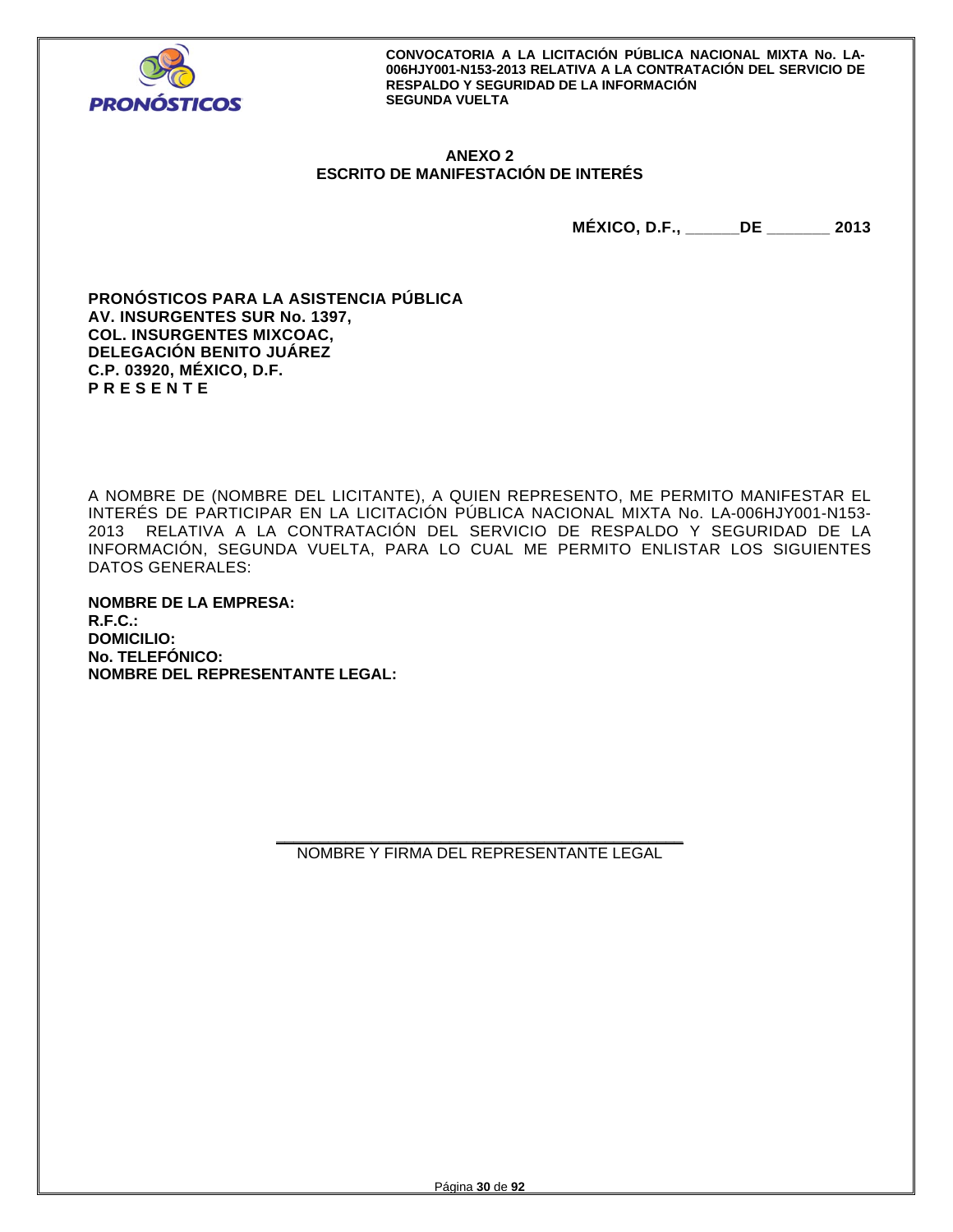

## **ANEXO 3**

# **SOLICITUD DE ACLARACIÓN AL CONTENIDO DE LA CONVOCATORIA**

**MÉXICO, D.F., \_\_\_\_\_\_DE \_\_\_\_\_\_\_ 2013** 

**PRONÓSTICOS PARA LA ASISTENCIA PÚBLICA AV. INSURGENTES SUR No. 1397, COL. INSURGENTES MIXCOAC, DELEGACIÓN BENITO JUÁREZ C.P. 03920, MÉXICO, D.F. P R E S E N T E** 

LICITACIÓN PÚBLICA NACIONAL MIXTA No. LA-006HJY001-N153-2013, RELATIVA A LA CONTRATACIÓN DEL SERVICIO DE RESPALDO Y SEGURIDAD DE LA INFORMACIÓN, SEGUNDA VUELTA.

**NOMBRE DE LA EMPRESA: NOMBRE DEL REPRESENTANTE LEGAL:** 

# **SOLICITA ACLARACIÓN A LOS ASPECTOS:**

( ) **ESPECIFICACIONES TÉCNICAS** ( ) **ASPECTOS NORMATIVOS**

**PREGUNTAS** 

 $1. -$ 

**\_\_\_\_\_\_\_\_\_\_\_\_\_\_\_\_\_\_\_\_\_\_\_\_\_\_\_\_\_\_\_\_\_\_\_\_\_\_\_\_**  NOMBRE Y FIRMA DEL REPRESENTANTE LEGAL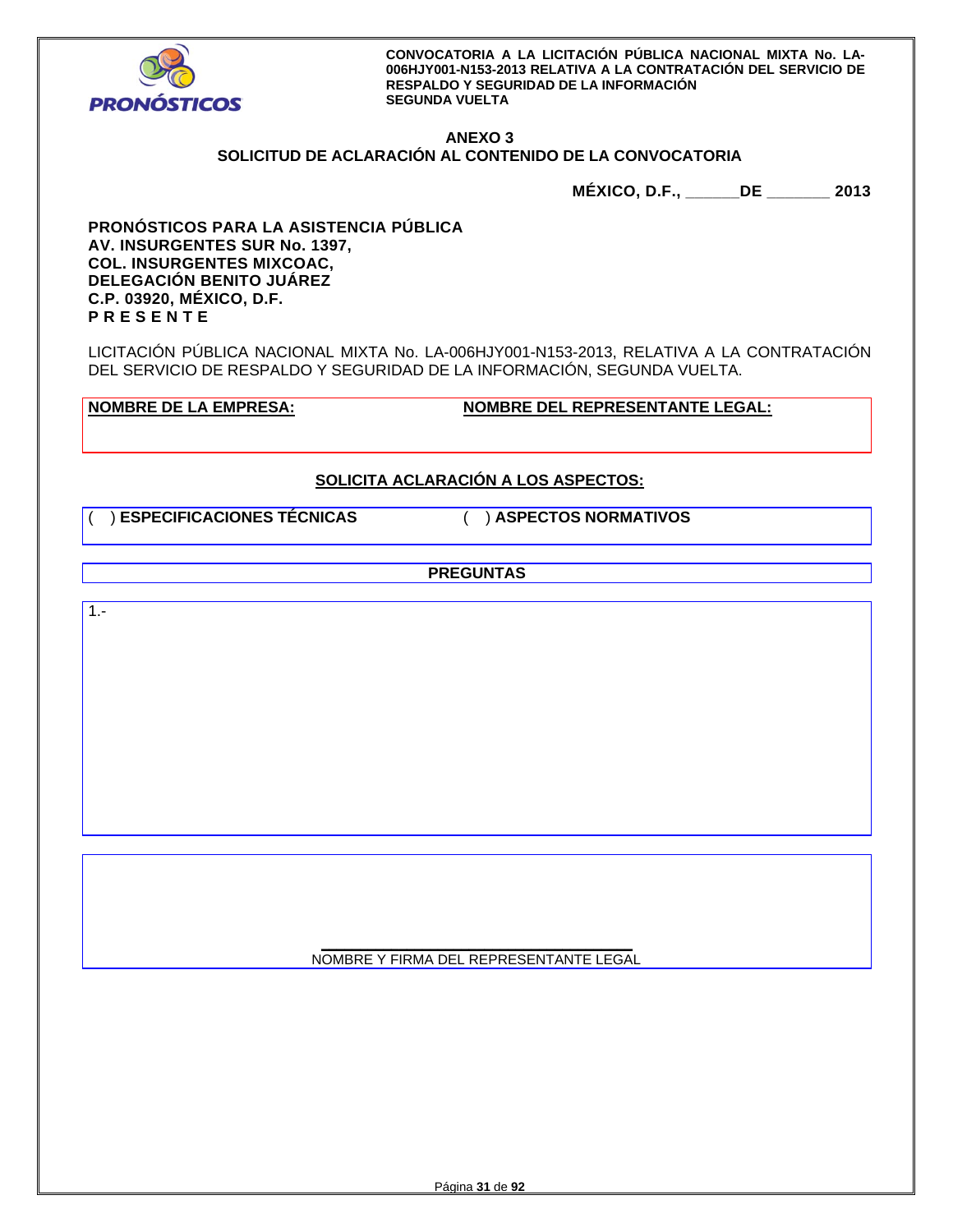

 $\blacksquare$ 

**CONVOCATORIA A LA LICITACIÓN PÚBLICA NACIONAL MIXTA No. LA-006HJY001-N153-2013 RELATIVA A LA CONTRATACIÓN DEL SERVICIO DE RESPALDO Y SEGURIDAD DE LA INFORMACIÓN SEGUNDA VUELTA** 

## **ANEXO 4 ESCRITO DE FACULTADES CON FUNDAMENTO EN EL ARTÍCULO 29 FRACCIÓN VI DE LA LEY**

**MÉXICO, D.F., \_\_\_\_\_\_DE \_\_\_\_\_\_\_ 2013** 

h

**PRONÓSTICOS PARA LA ASISTENCIA PÚBLICA AV. INSURGENTES SUR No. 1397, COL. INSURGENTES MIXCOAC, DELEGACIÓN BENITO JUÁREZ C.P. 03920, MÉXICO, D.F. P R E S E N T E** 

EN RELACIÓN CON LA LICITACIÓN PÚBLICA NACIONAL MIXTA No. LA-006HJY001-N153-2013 RELATIVA A LA CONTRATACIÓN DEL SERVICIO DE RESPALDO Y SEGURIDAD DE LA INFORMACIÓN, SEGUNDA VUELTA.

A NOMBRE DE (NOMBRE DEL LICITANTE), MANIFIESTO BAJO PROTESTA DE DECIR VERDAD QUE PARA INTERVENIR EN EL ACTO DE PRESENTACIÓN Y APERTURA DE PROPOSICIONES CUENTO CON FACULTADES SUFICIENTES PARA COMPROMETERME POR SÍ O POR MI REPRESENTADA.

**(OPCIONAL)** ACREDITANDO NUESTRA PERSONALIDAD JURÍDICA DE ACUERDO A LO SIGUIENTE:

| Registro Federal de Contribuyentes:                                                                                                            |  | Tipo de Mipymes al que pertenece(opcional): |      |  |        |  |
|------------------------------------------------------------------------------------------------------------------------------------------------|--|---------------------------------------------|------|--|--------|--|
| Domicilio:                                                                                                                                     |  |                                             |      |  |        |  |
| Calle:<br>Número:                                                                                                                              |  |                                             |      |  |        |  |
| Delegación o Municipio:<br>Colonia:                                                                                                            |  |                                             |      |  |        |  |
| <b>Entidad Federativa:</b><br>Código Postal:                                                                                                   |  |                                             |      |  |        |  |
| Teléfonos (incluyendo clave lada):                                                                                                             |  |                                             | Fax: |  |        |  |
| Correo electrónico:                                                                                                                            |  |                                             |      |  |        |  |
| No. de la escritura pública en la que consta su Acta Constitutiva:                                                                             |  |                                             |      |  | Fecha: |  |
| Nombre, número y lugar del Notario Público ante el cual se dio fe de la misma:                                                                 |  |                                             |      |  |        |  |
| Relación de Accionistas:                                                                                                                       |  |                                             |      |  |        |  |
| (Apellido Paterno)                                                                                                                             |  | (Apellido Materno)                          |      |  | Nombre |  |
| Descripción del Objeto Social:                                                                                                                 |  |                                             |      |  |        |  |
| Reformas al Acta Constitutiva:                                                                                                                 |  |                                             |      |  |        |  |
| Registro Federal de Contribuyentes del Apoderado o<br>Nombre y Apellido(s) del Apoderado o Representante Legal:<br><b>Representante Legal:</b> |  |                                             |      |  |        |  |
| Domicilio del Apoderado o Representante Legal:                                                                                                 |  |                                             |      |  |        |  |
| Calle:<br>Número:                                                                                                                              |  |                                             |      |  |        |  |
| Colonia:                                                                                                                                       |  | Delegación o Municipio:                     |      |  |        |  |
| Código Postal:<br><b>Entidad Federativa:</b>                                                                                                   |  |                                             |      |  |        |  |
| Datos del documento mediante el cual acredita su personalidad y facultades:                                                                    |  |                                             |      |  |        |  |
| Escritura Pública Número:<br>Fecha:                                                                                                            |  |                                             |      |  |        |  |
| Nombre, número y lugar del Notario Público ante el cual se otorgó:                                                                             |  |                                             |      |  |        |  |

#### **\_\_\_\_\_\_\_\_\_\_\_\_\_\_\_\_\_\_\_\_\_\_\_\_\_\_\_\_\_\_\_\_\_\_\_\_\_\_\_\_\_\_\_\_**  NOMBRE Y FIRMA DEL REPRESENTANTE LEGAL

**NOTA:** EL PRESENTE FORMATO PODRÁ SER REPRODUCIDO POR CADA PARTICIPANTE EN EL MODO QUE ESTIME CONVENIENTE, DEBIENDO RESPETAR SU CONTENIDO, PREFERENTEMENTE, EN EL ORDEN INDICADO. ESTE FORMATO NO CREA DERECHOS PARA EL PARTICIPANTE NI OBLIGACIONES PARA EL CONVOCANTE SUJETÁNDOSE EN TODO CASO ESTRICTAMENTE A LO ESTABLECIDO EN LA CONVOCATORIA.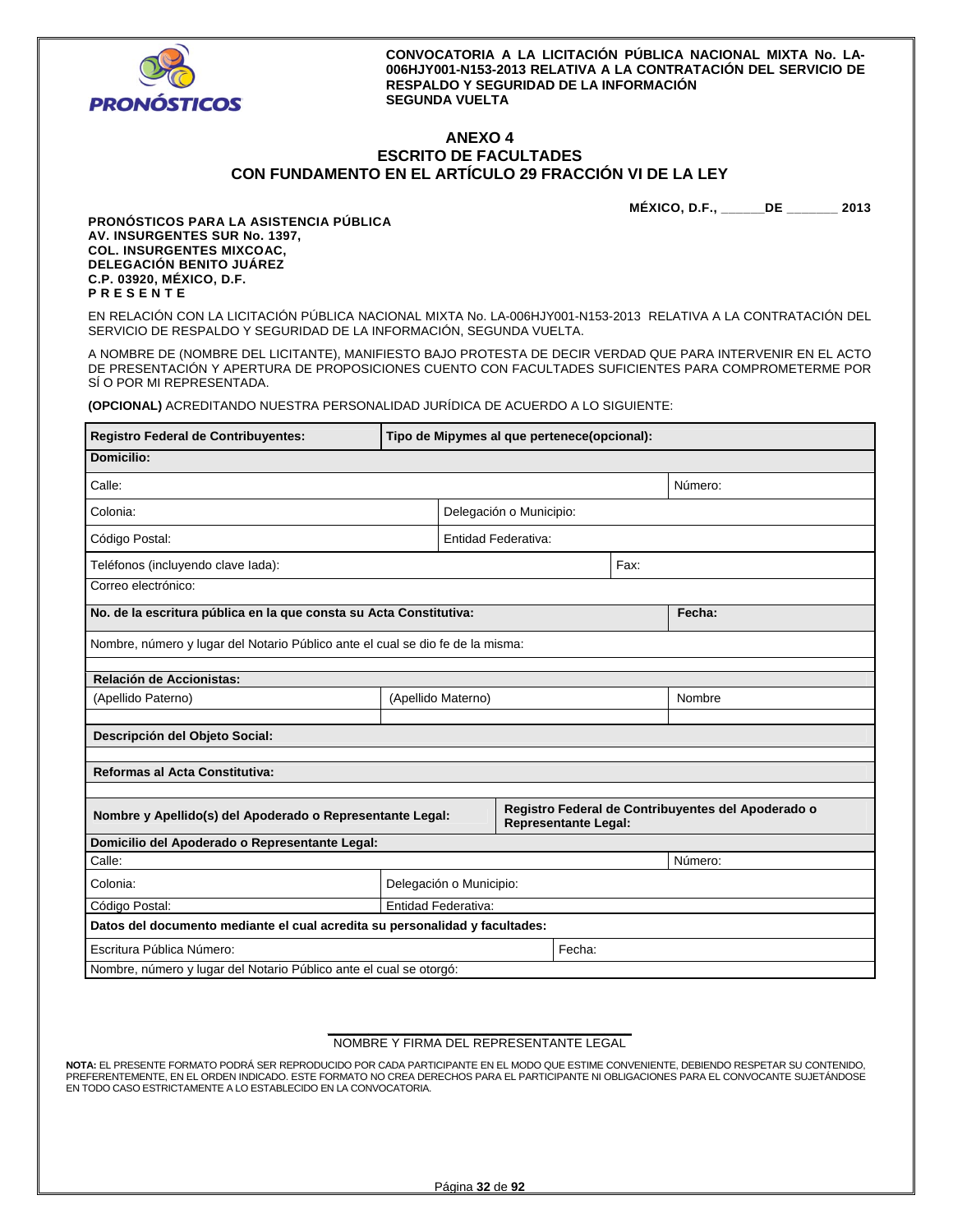

## **ANEXO 5-A FORMATO PARA LA ACREDITACIÓN DE LA PERSONALIDAD JURÍDICA (PERSONAS MORALES) CON FUNDAMENTO EN EL ARTÍCULO 29 FRACCIÓN VII DE LA LEY**

**MÉXICO, D.F., \_\_\_\_\_\_DE \_\_\_\_\_\_\_ 2013** 

**PRONÓSTICOS PARA LA ASISTENCIA PÚBLICA AV. INSURGENTES SUR No. 1397, COL. INSURGENTES MIXCOAC, DELEGACIÓN BENITO JUÁREZ C.P. 03920, MÉXICO, D.F. P R E S E N T E** 

(NOMBRE DEL REPRESENTANTE LEGAL), MANIFIESTO BAJO PROTESTA DE DECIR VERDAD, QUE CUENTO CON FACULTADES SUFICIENTES PARA COMPROMETERME POR MI REPRESENTADA (NOMBRE DE LA PERSONA MORAL).

PARA EFECTOS DE LA SUSCRIPCIÓN DE LAS PROPOSICIONES DE LA LICITACIÓN PÚBLICA NACIONAL MIXTA NO. LA-006HJY001- N153-2013 RELATIVA A LA CONTRATACIÓN DEL SERVICIO DE RESPALDO Y SEGURIDAD DE LA INFORMACIÓN, SEGUNDA VUELTA Y, EN SU CASO, FIRMA DEL CONTRATO, ACREDITO NUESTRA PERSONALIDAD JURÍDICA DE ACUERDO A LO SIGUIENTE:

| Registro Federal de Contribuyentes:                                                                                                            | Tipo de Mipymes al que pertenece(opcional): |  |  |      |        |  |
|------------------------------------------------------------------------------------------------------------------------------------------------|---------------------------------------------|--|--|------|--------|--|
| Domicilio:                                                                                                                                     |                                             |  |  |      |        |  |
| Calle:<br>Número:                                                                                                                              |                                             |  |  |      |        |  |
| Colonia:<br>Delegación o Municipio:                                                                                                            |                                             |  |  |      |        |  |
| Código Postal:<br><b>Entidad Federativa:</b>                                                                                                   |                                             |  |  |      |        |  |
| Teléfonos (incluyendo clave lada):                                                                                                             |                                             |  |  | Fax: |        |  |
| Correo electrónico:                                                                                                                            |                                             |  |  |      |        |  |
| No. de la escritura pública en la que consta su Acta Constitutiva:                                                                             |                                             |  |  |      | Fecha: |  |
| Nombre, número y lugar del Notario Público ante el cual se dio fe de la misma:                                                                 |                                             |  |  |      |        |  |
| Relación de Accionistas:                                                                                                                       |                                             |  |  |      |        |  |
| (Apellido Paterno)                                                                                                                             | (Apellido Materno)                          |  |  |      | Nombre |  |
| Descripción del Objeto Social:                                                                                                                 |                                             |  |  |      |        |  |
| Reformas al Acta Constitutiva:                                                                                                                 |                                             |  |  |      |        |  |
|                                                                                                                                                |                                             |  |  |      |        |  |
| Registro Federal de Contribuyentes del Apoderado o<br>Nombre y Apellido(s) del Apoderado o Representante Legal:<br><b>Representante Legal:</b> |                                             |  |  |      |        |  |
| Domicilio del Apoderado o Representante Legal:                                                                                                 |                                             |  |  |      |        |  |
| Calle:<br>Número:                                                                                                                              |                                             |  |  |      |        |  |
| Colonia:                                                                                                                                       | Delegación o Municipio:                     |  |  |      |        |  |
| Código Postal:<br>Entidad Federativa:                                                                                                          |                                             |  |  |      |        |  |
| Datos del documento mediante el cual acredita su personalidad y facultades:                                                                    |                                             |  |  |      |        |  |
| Fecha:<br>Escritura Pública Número:                                                                                                            |                                             |  |  |      |        |  |
| Nombre, número y lugar del Notario Público ante el cual se otorgó:                                                                             |                                             |  |  |      |        |  |

#### **\_\_\_\_\_\_\_\_\_\_\_\_\_\_\_\_\_\_\_\_\_\_\_\_\_\_\_\_\_\_\_\_\_\_\_\_\_\_\_\_\_\_\_\_**  NOMBRE Y FIRMA DEL REPRESENTANTE LEGAL

**NOTA:** EL PRESENTE FORMATO PODRÁ SER REPRODUCIDO POR CADA PARTICIPANTE EN EL MODO QUE ESTIME CONVENIENTE, DEBIENDO RESPETAR SU CONTENIDO, PREFERENTEMENTE, EN EL ORDEN INDICADO. ESTE FORMATO NO CREA DERECHOS PARA EL PARTICIPANTE NI OBLIGACIONES PARA EL CONVOCANTE SUJETANDOSE<br>EN TODO CASO ESTRICTAMENTE A LO ESTABLECIDO EN LA CONVOCATORIA.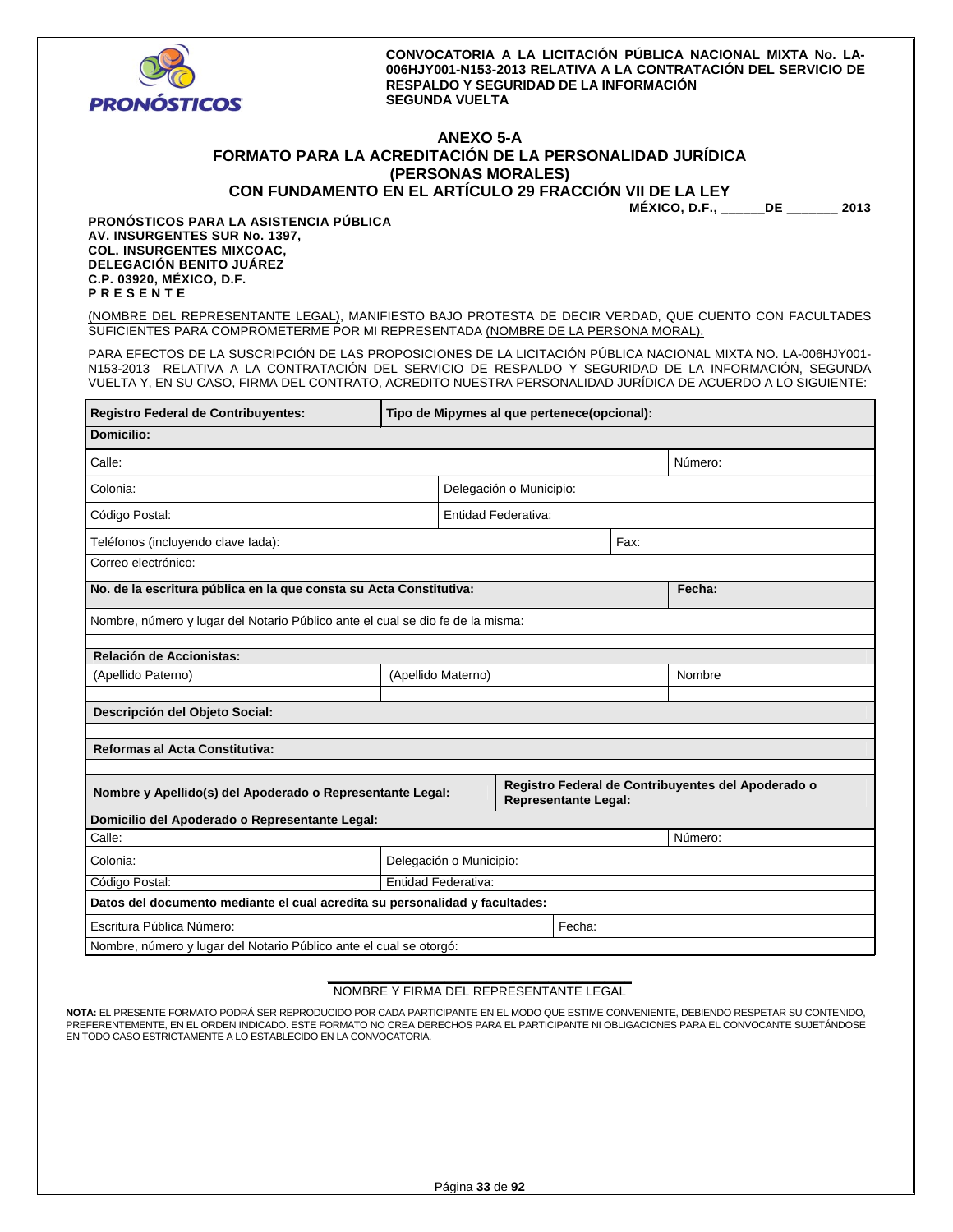

## **ANEXO 5-B FORMATO PARA LA ACREDITACIÓN DE LA PERSONALIDAD JURÍDICA (PERSONAS FÍSICAS) CON FUNDAMENTO EN EL ARTÍCULO 29 FRACCIÓN VII DE LA LEY**

**MÉXICO, D.F., \_\_\_\_\_\_DE \_\_\_\_\_\_\_ 2013** 

**PRONÓSTICOS PARA LA ASISTENCIA PÚBLICA AV. INSURGENTES SUR No. 1397, COL. INSURGENTES MIXCOAC, DELEGACIÓN BENITO JUÁREZ C.P. 03920, MÉXICO, D.F. P R E S E N T E** 

 (NOMBRE DE LA PERSONA FÍSICA) , MANIFIESTO BAJO PROTESTA DE DECIR VERDAD, QUE CUENTO CON FACULTADES SUFICIENTES PARA COMPROMETERME POR SÍ MISMO.

PARA EFECTOS DE LA SUSCRIPCIÓN DE LAS PROPOSICIONES DE LA LICITACIÓN PÚBLICA NACIONAL MIXTA NO. LA-006HJY001-N153-2013 RELATIVA A LA CONTRATACIÓN DEL SERVICIO DE RESPALDO Y SEGURIDAD DE LA INFORMACIÓN, SEGUNDA VUELTA Y, EN SU CASO, FIRMA DEL CONTRATO, ACREDITO MI PERSONALIDAD JURÍDICA DE ACUERDO A LO SIGUIENTE:

| Tipo de Mipymes al que pertenece(opcional): |                         |      |  |  |  |
|---------------------------------------------|-------------------------|------|--|--|--|
| <b>Registro Federal de Contribuyentes:</b>  |                         |      |  |  |  |
| Domicilio:                                  |                         |      |  |  |  |
| Calle:                                      |                         |      |  |  |  |
| Número exterior e interior en su caso:      |                         |      |  |  |  |
| Colonia:                                    | Delegación o Municipio: |      |  |  |  |
| Entidad Federativa:<br>Código Postal:       |                         |      |  |  |  |
| Teléfonos (incluyendo clave lada):          |                         | Fax: |  |  |  |
| Correo electrónico:<br>CURP:                |                         |      |  |  |  |
| Descripción de su Actividad Empresarial:    |                         |      |  |  |  |
|                                             |                         |      |  |  |  |

## **\_\_\_\_\_\_\_\_\_\_\_\_\_\_\_\_\_\_\_\_\_\_\_\_\_\_\_\_\_\_\_\_\_\_\_\_\_\_\_\_\_\_\_\_\_\_**  NOMBRE Y FIRMA DEL REPRESENTANTE LEGA

**NOTA:** EL PRESENTE FORMATO PODRÁ SER REPRODUCIDO POR CADA PARTICIPANTE EN EL MODO QUE ESTIME CONVENIENTE, DEBIENDO RESPETAR SU CONTENIDO, PREFERENTEMENTE, EN EL ORDEN INDICADO. ESTE FORMATO NO CREA DERECHOS PARA EL PARTICIPANTE NI OBLIGACIONES PARA EL CONVOCANTE SUJETÁNDOSE EN TODO CASO ESTRICTAMENTE A LO ESTABLECIDO EN LA CONVOCATORIA.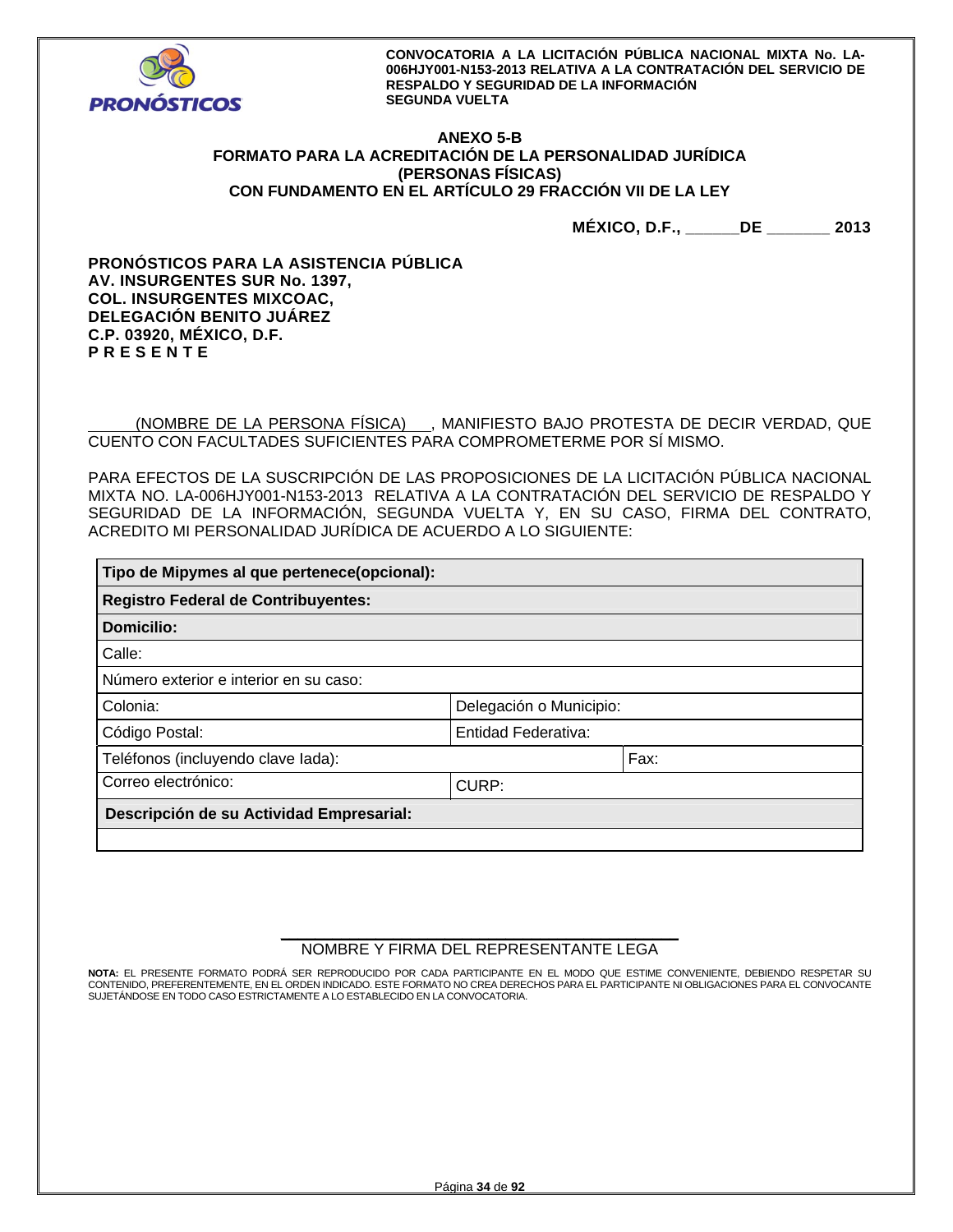

## **ANEXO 6 ESCRITO DE NACIONALIDAD**

**MÉXICO, D.F., \_\_\_\_\_\_DE \_\_\_\_\_\_\_ 2013** 

**PRONÓSTICOS PARA LA ASISTENCIA PÚBLICA AV. INSURGENTES SUR No. 1397, COL. INSURGENTES MIXCOAC, DELEGACIÓN BENITO JUÁREZ C.P. 03920, MÉXICO, D.F. P R E S E N T E** 

EN RELACIÓN CON LA LICITACIÓN PÚBLICA NACIONAL MIXTA No. LA-006HJY001-N153-2013 RELATIVA A LA CONTRATACIÓN DEL SERVICIO DE RESPALDO Y SEGURIDAD DE LA INFORMACIÓN, SEGUNDA VUELTA.

A NOMBRE DE (NOMBRE DEL LICITANTE), A QUIEN REPRESENTO, ME PERMITO MANIFESTAR BAJO PROTESTA DE DECIR VERDAD QUE ES DE NACIONALIDAD MEXICANA, QUE POSEE PLENA CAPACIDAD JURÍDICA Y NO SE ENCUENTRA IMPEDIDA CIVIL, MERCANTIL O ADMINISTRATIVAMENTE PARA EJERCER PLENAMENTE SUS DERECHOS Y CUMPLIR CON SUS OBLIGACIONES.

> **\_\_\_\_\_\_\_\_\_\_\_\_\_\_\_\_\_\_\_\_\_\_\_\_\_\_\_\_\_\_\_\_\_\_\_\_\_\_\_\_\_\_\_\_\_\_\_**  NOMBRE Y FIRMA DEL REPRESENTANTE LEGAL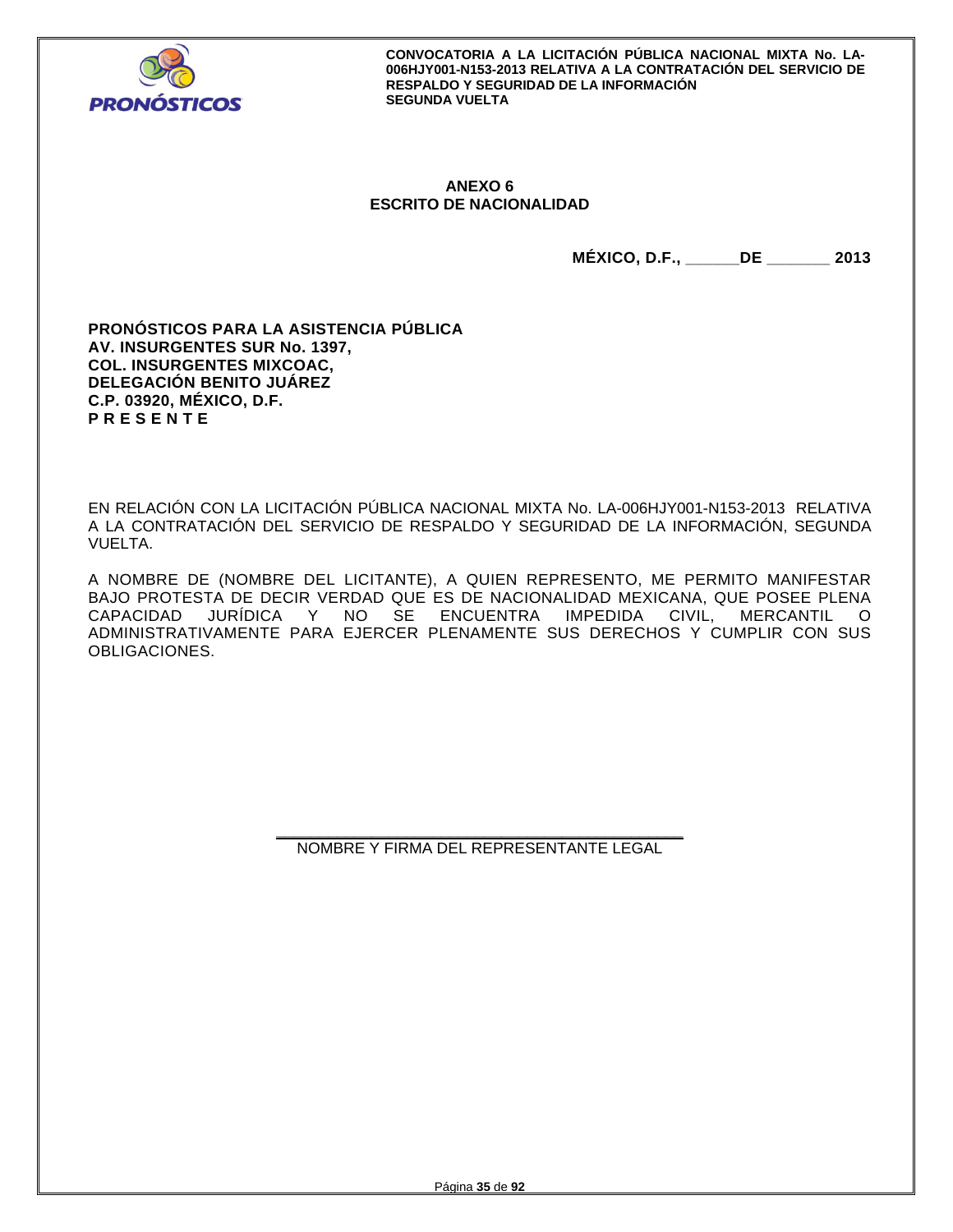

# **ANEXO 6-A**

# **ESCRITO DE ORIGEN DEL SERVICIO**

**MÉXICO, D.F., \_\_\_\_\_\_DE \_\_\_\_\_\_\_ 2013** 

**PRONÓSTICOS PARA LA ASISTENCIA PÚBLICA AV. INSURGENTES SUR No. 1397, COL. INSURGENTES MIXCOAC, DELEGACIÓN BENITO JUÁREZ C.P. 03920, MÉXICO, D.F. P R E S E N T E** 

EN RELACIÓN CON LA LICITACIÓN PÚBLICA NACIONAL MIXTA No. LA-006HJY001-N153-2013 RELATIVA A LA CONTRATACIÓN DEL SERVICIO DE RESPALDO Y SEGURIDAD DE LA INFORMACIÓN, SEGUNDA VUELTA.

A NOMBRE DE (NOMBRE DEL LICITANTE), A QUIEN REPRESENTO, ME PERMITO MANIFESTAR QUE LOS SERVICIOS QUE PRESTARÁ ES DE ORIGEN MEXICANO.

> **\_\_\_\_\_\_\_\_\_\_\_\_\_\_\_\_\_\_\_\_\_\_\_\_\_\_\_\_\_\_\_\_\_\_\_\_\_\_\_\_\_\_\_\_\_\_\_**  NOMBRE Y FIRMA DEL REPRESENTANTE LEGAL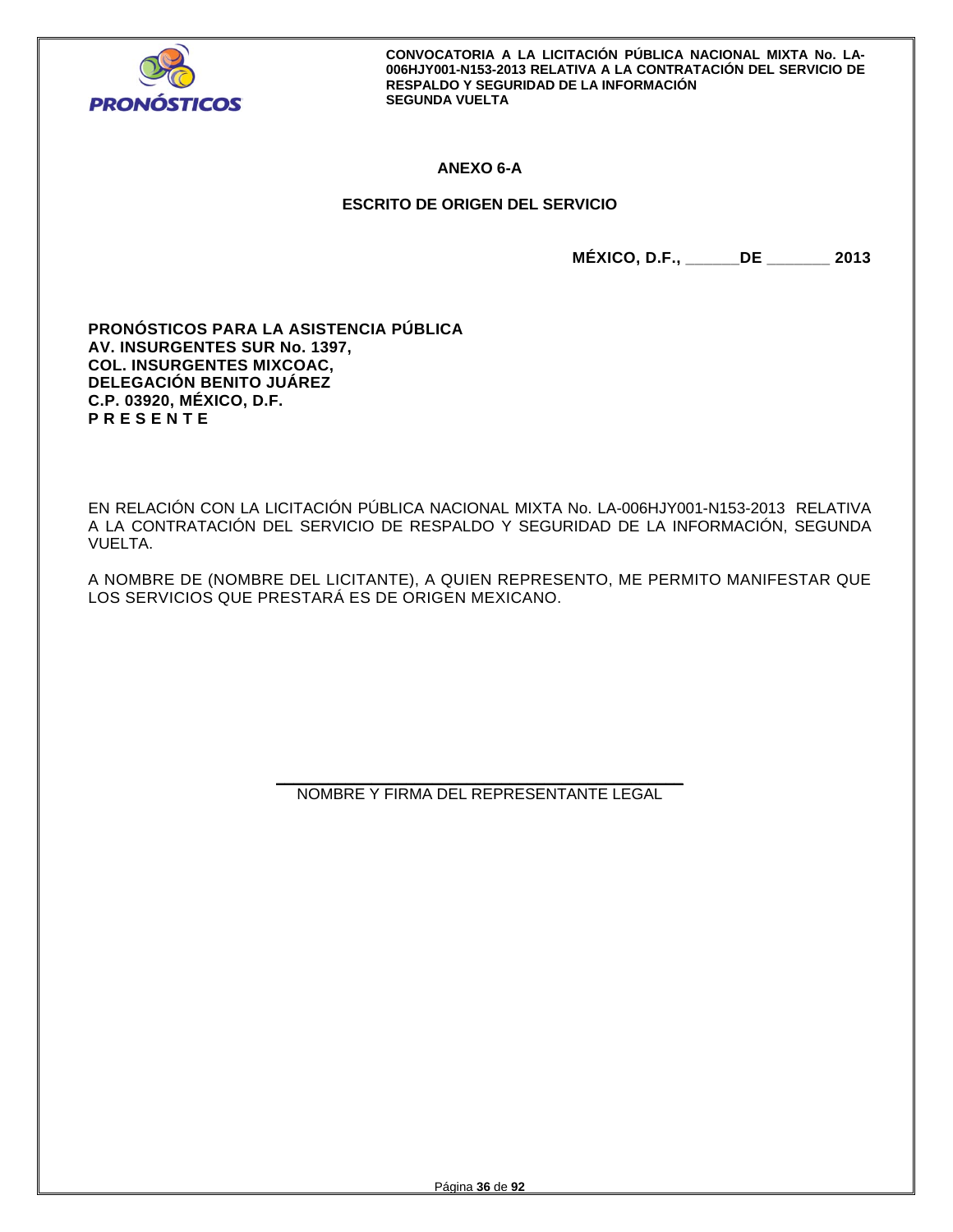

# **ANEXO 7 ESCRITO BAJO PROTESTA DE DECIR VERDAD DE NO ENCONTRARSE EN ALGUNO DE LOS SUPUESTOS DE LOS ARTÍCULOS 50 Y 60 DE LA LEY**

**MÉXICO, D.F., \_\_\_\_\_\_DE \_\_\_\_\_\_\_ 2013** 

**PRONÓSTICOS PARA LA ASISTENCIA PÚBLICA AV. INSURGENTES SUR No. 1397, COL. INSURGENTES MIXCOAC, DELEGACIÓN BENITO JUÁREZ C.P. 03920, MÉXICO, D.F. P R E S E N T E** 

EN RELACIÓN CON LA LICITACIÓN PÚBLICA NACIONAL MIXTA No. LA-006HJY001-N153-2013 RELATIVA A LA CONTRATACIÓN DEL SERVICIO DE RESPALDO Y SEGURIDAD DE LA INFORMACIÓN, SEGUNDA VUELTA.

(NOMBRE DEL REPRESENTANTE LEGAL) EN MI CARÁCTER DE REPRESENTANTE LEGAL DE LA EMPRESA, PERSONALIDAD QUE ACREDITO CON EL TESTIMONIO NOTARIAL NO. \_\_\_\_\_ EXPEDIDO POR EL NOTARIO PÚBLICO NO. \_\_\_\_\_\_, COMPAREZCO A NOMBRE DE MI REPRESENTADA A DECLARAR **BAJO PROTESTA DE DECIR VERDAD:** 

QUE MI REPRESENTADA (NOMBRE DEL LICITANTE O PERSONA FÍSICA), ASÍ COMO NINGUNO DE SUS INTEGRANTES, SE ENCUENTRAN EN LOS SUPUESTOS QUE ESTABLECEN LOS ARTÍCULOS 50 Y 60 DE LA LEY DE ADQUISICIONES, ARRENDAMIENTOS Y SERVICIOS DEL SECTOR PÚBLICO.

MI REPRESENTADA SE DA POR ENTERADA QUE EN CASO DE QUE LA INFORMACIÓN ANTERIOR RESULTASE FALSA SERÁ CAUSA SUFICIENTE PARA QUE OPERE LA RESCISIÓN DEL CONTRATO SIN RESPONSABILIDAD PARA EL PRONÓSTICOS.

LO ANTERIOR CON EL OBJETO DE DAR CUMPLIMIENTO A DICHA DISPOSICIÓN PARA LOS FINES Y EFECTOS A QUE HAYA LUGAR.

> **\_\_\_\_\_\_\_\_\_\_\_\_\_\_\_\_\_\_\_\_\_\_\_\_\_\_\_\_\_\_\_\_\_\_\_\_\_\_\_\_\_\_\_\_\_\_\_**  NOMBRE Y FIRMA DEL REPRESENTANTE LEGAL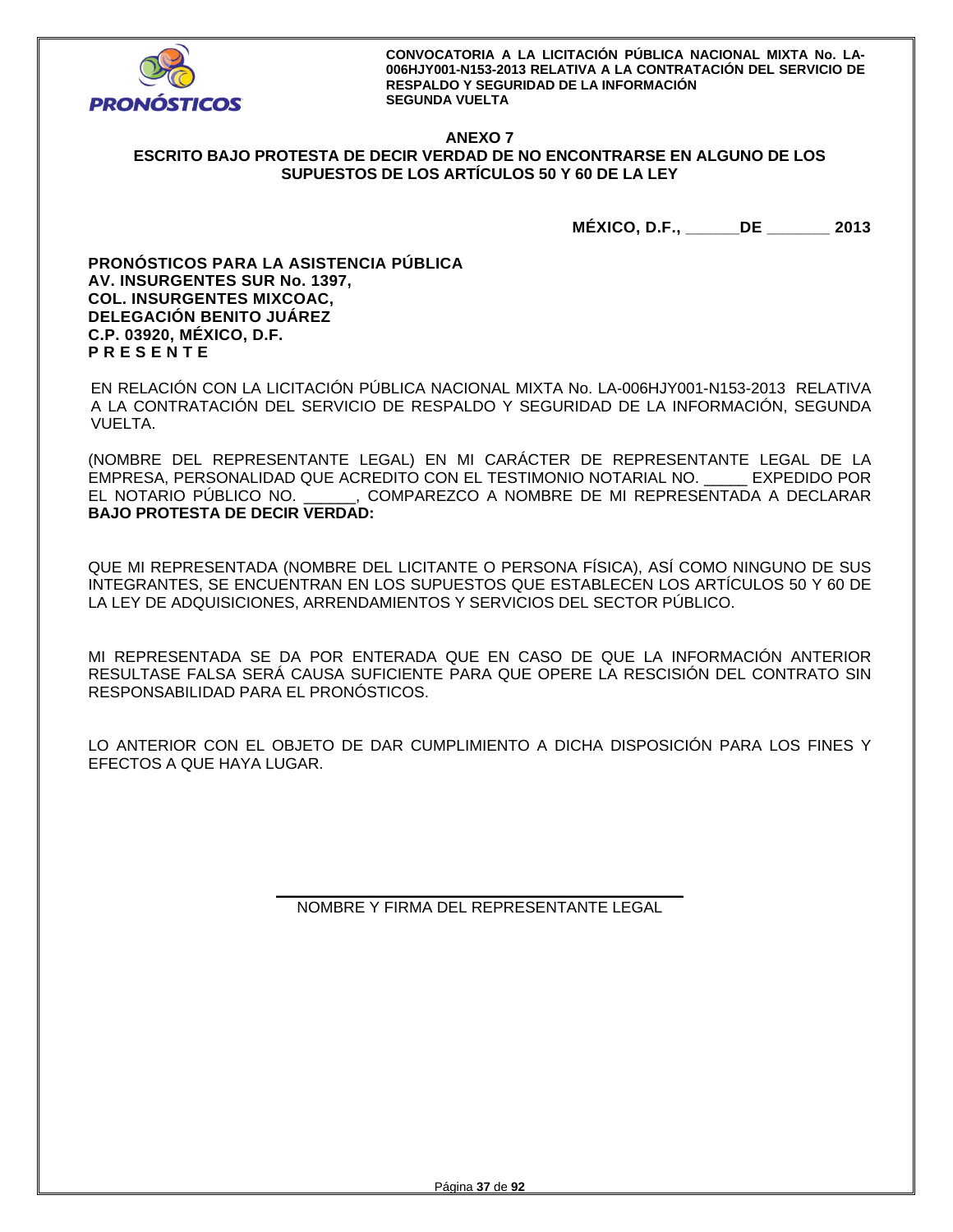

# **ANEXO 8 CORREO ELECTRÓNICO**

**MÉXICO, D.F., \_\_\_\_\_\_DE \_\_\_\_\_\_\_ 2013** 

**PRONÓSTICOS PARA LA ASISTENCIA PÚBLICA AV. INSURGENTES SUR NO 1397, COL. INSURGENTES MIXCOAC, C.P. 03920, MÉXICO, D.F. P R E S E N T E** 

EN RELACIÓN CON LA LICITACIÓN PÚBLICA NACIONAL MIXTA No. LA-006HJY001-N153-2013 RELATIVA A LA CONTRATACIÓN DEL SERVICIO DE RESPALDO Y SEGURIDAD DE LA INFORMACIÓN, SEGUNDA VUELTA.

A NOMBRE DE (NOMBRE DEL LICITANTE), MANIFIESTO QUE EL CORREO ELECTRÓNICO DE MI REPRESENTADA ES (INDICAR CORREO ELECTRÓNICO).

> **\_\_\_\_\_\_\_\_\_\_\_\_\_\_\_\_\_\_\_\_\_\_\_\_\_\_\_\_\_\_\_\_\_\_\_\_\_\_\_\_\_\_\_\_\_\_\_**  NOMBRE Y FIRMA DEL REPRESENTANTE LEGAL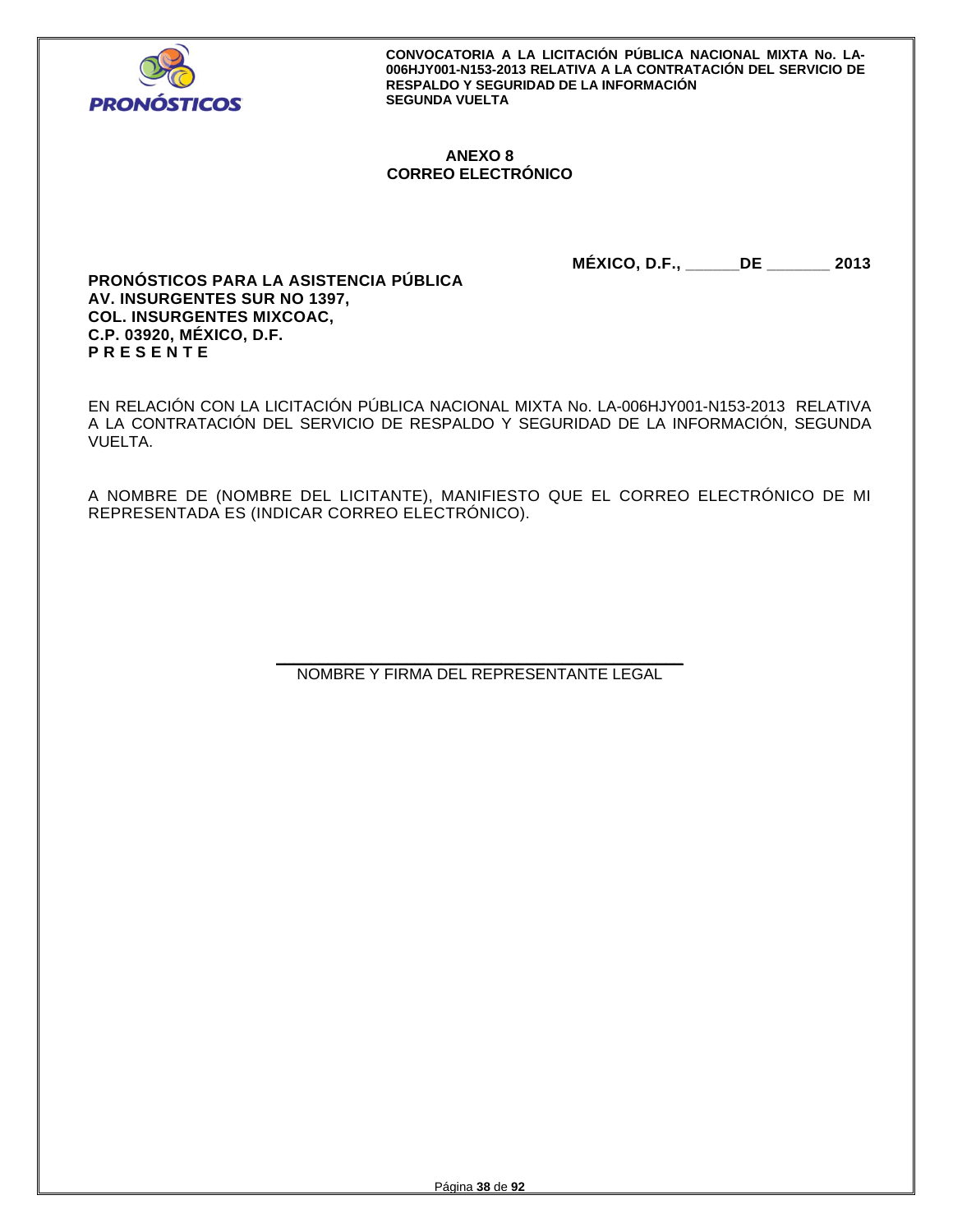

# **ANEXO 9 ESCRITO DE INTEGRIDAD**

**MÉXICO, D.F., \_\_\_\_\_\_DE \_\_\_\_\_\_\_ 2013** 

**PRONÓSTICOS PARA LA ASISTENCIA PÚBLICA AV. INSURGENTES SUR No. 1397, COL. INSURGENTES MIXCOAC, DELEGACIÓN BENITO JUÁREZ C.P. 03920, MÉXICO, D.F. P R E S E N T E** 

EN RELACIÓN CON LA LICITACIÓN PÚBLICA NACIONAL MIXTA No. LA-006HJY001-N153-2013 RELATIVA A LA CONTRATACIÓN DEL SERVICIO DE RESPALDO Y SEGURIDAD DE LA INFORMACIÓN, SEGUNDA VUELTA.

A NOMBRE DE (NOMBRE DEL LICITANTE), A QUIEN REPRESENTO, ME PERMITO MANIFESTAR BAJO PROTESTA DE DECIR VERDAD, QUE POR SÍ MISMOS O A TRAVÉS DE INTERPÓSITA PERSONA, NOS ABSTENDREMOS DE ADOPTAR CONDUCTAS, PARA QUE LOS SERVIDORES PÚBLICOS DE PRONÓSTICOS, INDUZCAN O ALTEREN LAS EVALUACIONES DE LAS PROPUESTAS, EL RESULTADO DEL PROCEDIMIENTO, U OTROS ASPECTOS QUE OTORGUEN CONDICIONES MÁS VENTAJOSAS CON RELACIÓN A LOS DEMÁS LICITANTES.

> **\_\_\_\_\_\_\_\_\_\_\_\_\_\_\_\_\_\_\_\_\_\_\_\_\_\_\_\_\_\_\_\_\_\_\_\_\_\_\_\_\_\_\_\_\_\_**  NOMBRE Y FIRMA DEL REPRESENTANTE LEGAL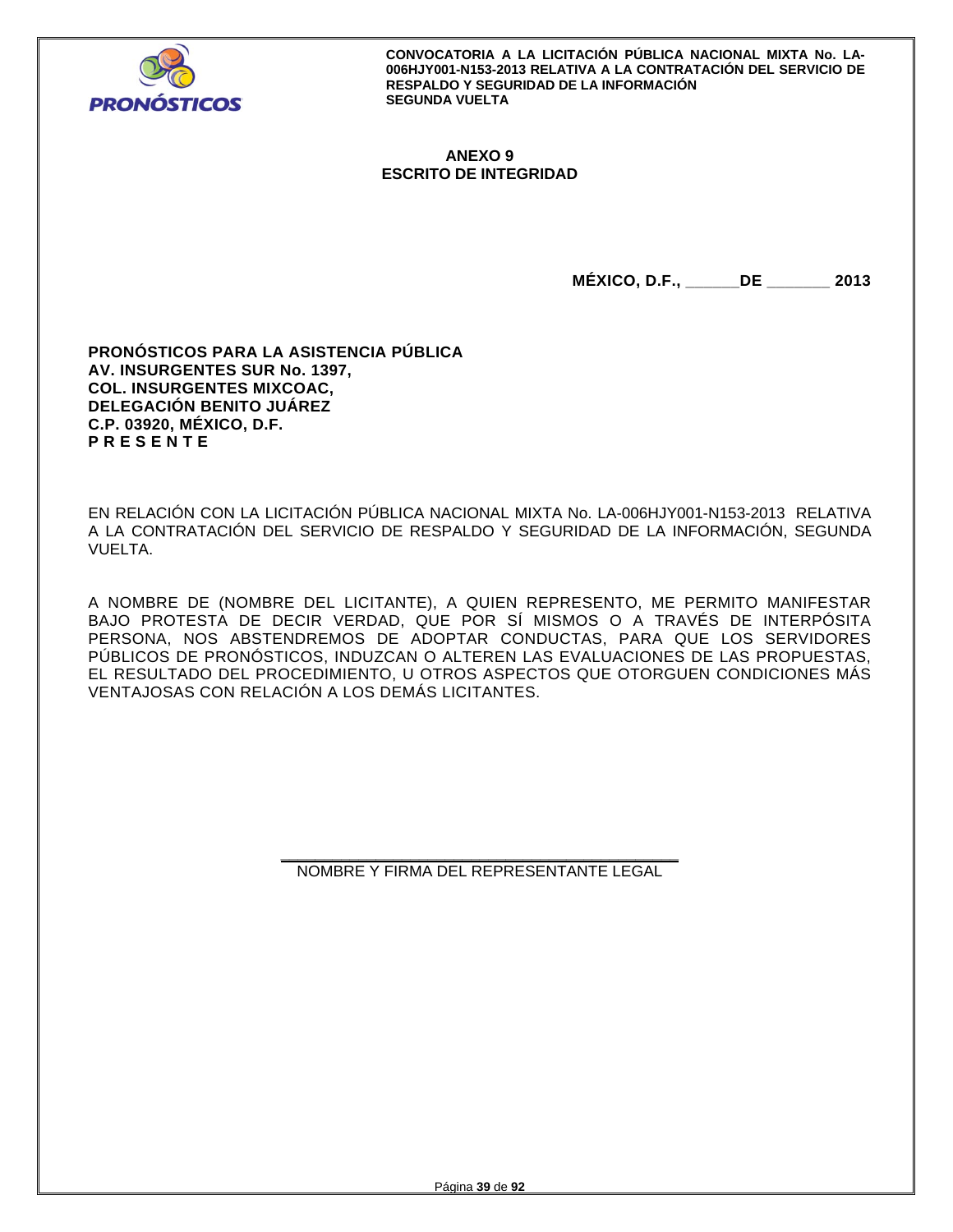

# **ANEXO 10-A**

# **ESTRATIFICACIÓN DE MICRO, PEQUEÑA O MEDIANA EMPRESA (MIPYMES)**

**MÉXICO, D.F., (1)** 

**PRONÓSTICOS PARA LA ASISTENCIA PÚBLICA AV. INSURGENTES SUR No. 1397, COL. INSURGENTES MIXCOAC, DELEGACIÓN BENITO JUÁREZ C.P. 03920, MÉXICO, D.F. P R E S E N T E** 

ME REFIERO AL PROCEDIMIENTO DE \_\_\_\_\_\_\_\_\_ (**3**) \_\_\_\_\_\_\_\_ NO. \_\_\_\_\_\_\_\_ (**4**) \_\_\_\_\_\_\_ EN EL QUE MÍ REPRESENTADA, LA EMPRESA\_\_\_\_\_\_\_\_\_ (**5**) \_\_\_\_\_\_\_\_, PARTICIPA A TRAVÉS DE LA PRESENTE PROPOSICIÓN.

AL RESPECTO Y DE CONFORMIDAD CON LO DISPUESTO POR EL ARTÍCULO 34 DEL REGLAMENTO DE LA LEY DE ADQUISICIONES, ARRENDAMIENTOS Y SERVICIOS DEL SECTOR PÚBLICO, **MANIFIESTO BAJO PROTESTA DE DECIR VERDAD** QUE MI REPRESENTADA ESTÁ CONSTITUIDA CONFORME A LAS LEYES MEXICANAS, CON<br>REGISTRO FEDERAL DE CONTRIBUYENTES \_\_\_\_\_\_\_\_(6)\_\_\_\_\_\_\_, Y ASIMISMO QUE CONSIDERANDO LOS REGISTRO FEDERAL DE CONTRIBUYENTES \_\_\_\_\_\_\_\_\_(**6**)\_\_\_\_\_\_\_\_, Y ASIMISMO QUE CONSIDERANDO LOS CRITERIOS (SECTOR, NÚMERO TOTAL DE TRABAJADORES Y VENTAS ANUALES) ESTABLECIDOS EN EL ACUERDO POR EL QUE SE ESTABLECE LA ESTRATIFICACIÓN DE LAS MICRO, PEQUEÑAS Y MEDIANAS EMPRESAS, PUBLICADO EN EL DIARIO OFICIAL DE LA FEDERACIÓN EL 30 DE JUNIO DE 2009, MI REPRESENTADA TIENE UN TOPE MÁXIMO COMBINADO DE \_\_\_\_\_\_\_\_\_(**7**)\_\_\_\_\_\_\_\_, CON BASE EN LO CUAL SE ESTATIFICA COMO UNA EMPRESA \_\_\_\_\_\_\_\_\_(**8**)\_\_\_\_\_\_\_\_.

DE IGUAL FORMA, DECLARO QUE LA PRESENTE MANIFESTACIÓN LA HAGO TENIENDO PLENO CONOCIMIENTO DE QUE LA OMISIÓN, SIMULACIÓN O PRESENTACIÓN DE INFORMACIÓN FALSA, SON INFRACCIONES PREVISTAS POR EL ARTÍCULO 8 FRACCIONES IV Y VIII, SANCIONABLES EN TÉRMINOS DE LO DISPUESTO POR EL ARTÍCULO 27, AMBOS DE LA LEY FEDERAL ANTICORRUPCIÓN EN CONTRATACIONES PÚBLICAS, Y DEMÁS DISPOSICIONES APLICABLES.

**\_\_\_\_\_\_\_\_\_\_\_\_\_\_\_\_\_\_\_\_\_\_\_\_\_\_\_\_\_\_\_\_\_\_\_\_\_\_\_\_\_\_\_\_\_\_\_ (9)** 

## NOMBRE Y FIRMA DEL REPRESENTANTE LEGAL

FO-CON-14

#### **INSTRUCTIVO**

**INSTRUCTIVO PARA EL LLENADO DEL FORMATO PARA LA MANIFESTACIÓN QUE DEBERÁN PRESENTAR LOS LICITANTES.** 

| <b>NUMERO</b>                                                                                    | <b>DESCRIPCION</b>                                                                                            |  |  |  |  |  |  |
|--------------------------------------------------------------------------------------------------|---------------------------------------------------------------------------------------------------------------|--|--|--|--|--|--|
|                                                                                                  | Señalar la fecha de suscripción del documento.                                                                |  |  |  |  |  |  |
| 2                                                                                                | Anotar el nombre de la convocante.                                                                            |  |  |  |  |  |  |
| 3                                                                                                | Precisar el procedimiento de contratación de que se trate (licitación pública o Invitación a cuando menos tre |  |  |  |  |  |  |
|                                                                                                  | personas).                                                                                                    |  |  |  |  |  |  |
| 4                                                                                                | Indicar el número de procedimiento de contratación asignado por CompraNet.                                    |  |  |  |  |  |  |
| 5                                                                                                | Anotar el nombre, razón social o denominación del licitante.                                                  |  |  |  |  |  |  |
| 6                                                                                                | Indicar el Registro Federal de Contribuyentes del licitante.                                                  |  |  |  |  |  |  |
| $\overline{7}$                                                                                   | Señalar el número que resulte de la aplicación de la expresión: Tope Máximo Combinado = (Trabajadores)        |  |  |  |  |  |  |
|                                                                                                  | x10% + (Ventas anuales en millones de pesos) x 90%. Para tales efectos puede utilizar la calculadora          |  |  |  |  |  |  |
|                                                                                                  | MIPYME disponible en la página http://www.comprasdegobierno.gob.mx/calculadora                                |  |  |  |  |  |  |
|                                                                                                  | Para el concepto "Trabajadores", utilizar el total de los trabajadores con los que cuenta la empresa a la     |  |  |  |  |  |  |
|                                                                                                  | fecha de la emisión de la manifestación.                                                                      |  |  |  |  |  |  |
| Para el concepto "ventas anuales", utilizar los datos conforme al reporte de su ejercicio fiscal |                                                                                                               |  |  |  |  |  |  |
|                                                                                                  | correspondiente a la última declaración anual de impuestos federales, expresados en millones de pesos.        |  |  |  |  |  |  |
| 8                                                                                                | Señalar el tamaño de la empresa (Micro, Pequeña o Mediana), conforme al resultado de la operación             |  |  |  |  |  |  |
|                                                                                                  | señalada en el numeral anterior.                                                                              |  |  |  |  |  |  |
| 9                                                                                                | Anotar el nombre y firma del apoderado o representante legal del licitante.                                   |  |  |  |  |  |  |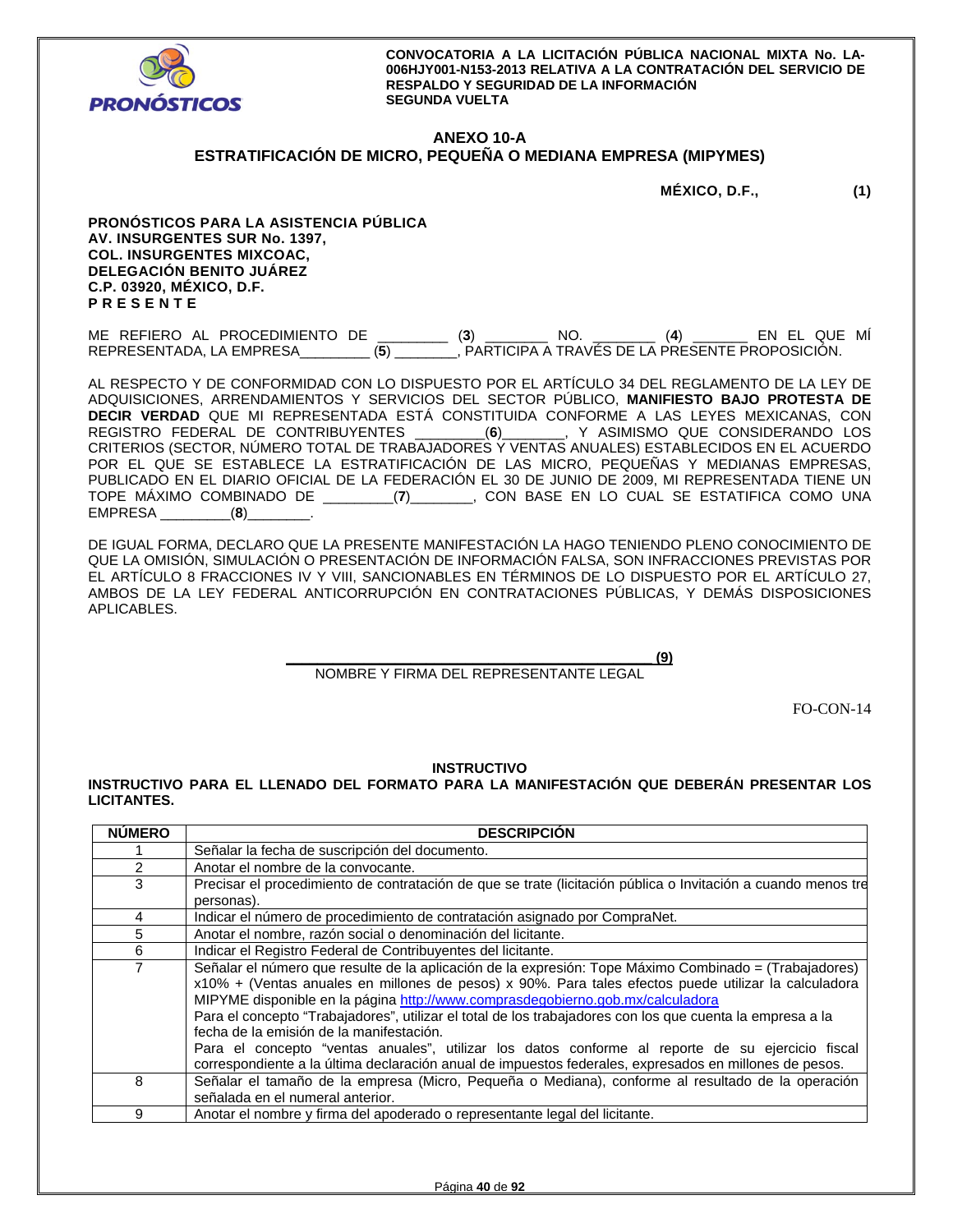

# **ANEXO 10-B EN CASO DE NO SER MIPYME**

**MÉXICO, D.F., \_\_\_\_\_\_DE \_\_\_\_\_\_\_ 2013** 

**PRONÓSTICOS PARA LA ASISTENCIA PÚBLICA AV. INSURGENTES SUR No. 1397, COL. INSURGENTES MIXCOAC, DELEGACIÓN BENITO JUÁREZ C.P. 03920, MÉXICO, D.F. P R E S E N T E** 

ME REFIERO AL PROCEDIMIENTO \_\_\_\_\_\_\_\_\_\_\_\_\_\_\_ (3) \_\_\_\_\_\_\_\_\_\_\_\_, NO. \_\_\_\_\_ (4) \_\_\_ EN EL QUE MI REPRESENTADA, LA EMPRESA de la contrata de la contrata de la participa a través de la PROPUESTA QUE SE CONTIENE EN EL PRESENTE SOBRE.

SOBRE EL PARTICULAR, Y EN LOS TÉRMINOS DE LO PREVISTO POR EL "ACUERDO POR EL QUE SE ESTABLECE LA ESTRATIFICACIÓN DE LAS MICRO, PEQUEÑAS Y MEDIANAS EMPRESAS, PUBLICADO EL MARTES 30 DE JUNIO DE 2009, EN EL DIARIO OFICIAL DE LA FEDERACIÓN", **DECLARO BAJO PROTESTA DE DECIR VERDAD, QUE MI REPRESENTADA NO PERTENECE AL SECTOR DE MICRO, PEQUEÑA O MEDIANA EMPRESA**, DEBIDO A QUE SUS RANGOS DE EMPLEADOS Y MONTOS DE FACTURACIÓN ANUALES, SON SUPERIORES A LOS QUE MARCA LA TABLA DE ESTRATIFICACIÓN DE ESTE TIPO DE EMPRESAS.

## **\_\_\_\_\_\_\_\_\_\_\_\_\_\_\_\_\_\_\_\_\_\_\_\_\_\_\_\_\_\_\_\_\_\_\_\_\_\_\_\_\_\_\_\_\_**  NOMBRE Y FIRMA DEL REPRESENTANTE LEGAL

**NOTA.- EL ESCRITO DEBERÁ ESTAR IMPRESO EN HOJA MEMBRETADA Y DEBIDAMENTE FIRMADO**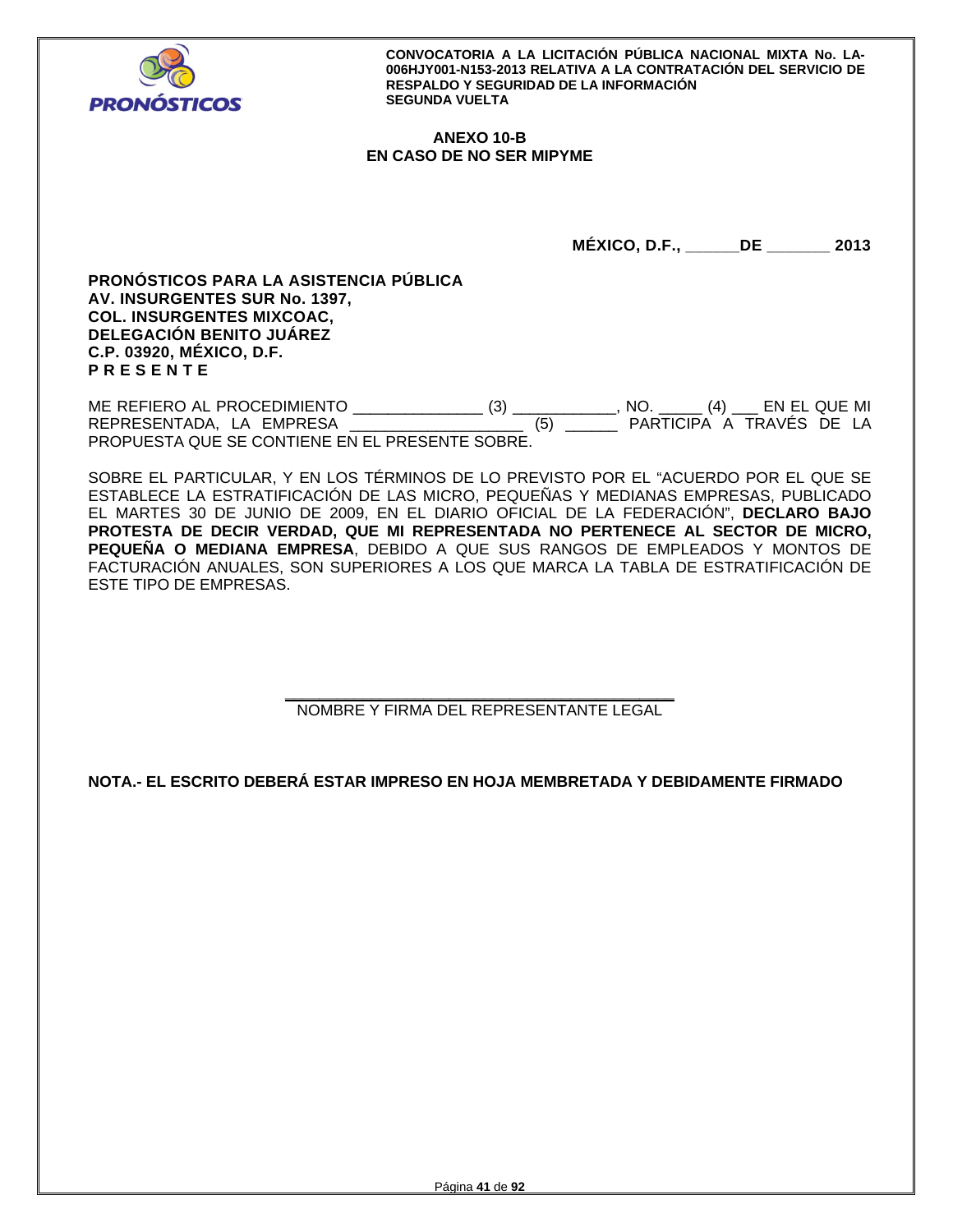

# **ANEXO 11 DOMICILIO PARA RECIBIR NOTIFICACIONES**

**MÉXICO, D.F., \_\_\_\_\_\_DE \_\_\_\_\_\_\_ 2013** 

**PRONÓSTICOS PARA LA ASISTENCIA PÚBLICA AV. INSURGENTES SUR No. 1397, COL. INSURGENTES MIXCOAC, DELEGACIÓN BENITO JUÁREZ C.P. 03920, MÉXICO, D.F. P R E S E N T E** 

EN RELACIÓN CON LA LICITACIÓN PÚBLICA NACIONAL MIXTA No. LA-006HJY001-N153-2013 RELATIVA A LA CONTRATACIÓN DEL SERVICIO DE RESPALDO Y SEGURIDAD DE LA INFORMACIÓN, SEGUNDA VUELTA.

A NOMBRE DE (NOMBRE DEL LICITANTE), A QUIEN REPRESENTO, ME PERMITO MANIFESTAR QUE EL DOMICILIO CONSIGNADO EN LAS PROPUESTAS SERÁ EL LUGAR EN DONDE SE RECIBIRÁ TODA CLASE DE NOTIFICACIONES QUE RESULTEN DE LOS ACTOS Y CONTRATOS QUE CELEBREMOS PRONÓSTICOS.

> **\_\_\_\_\_\_\_\_\_\_\_\_\_\_\_\_\_\_\_\_\_\_\_\_\_\_\_\_\_\_\_\_\_\_\_\_\_\_\_\_\_\_\_\_\_\_**  NOMBRE Y FIRMA DEL REPRESENTANTE LEGAL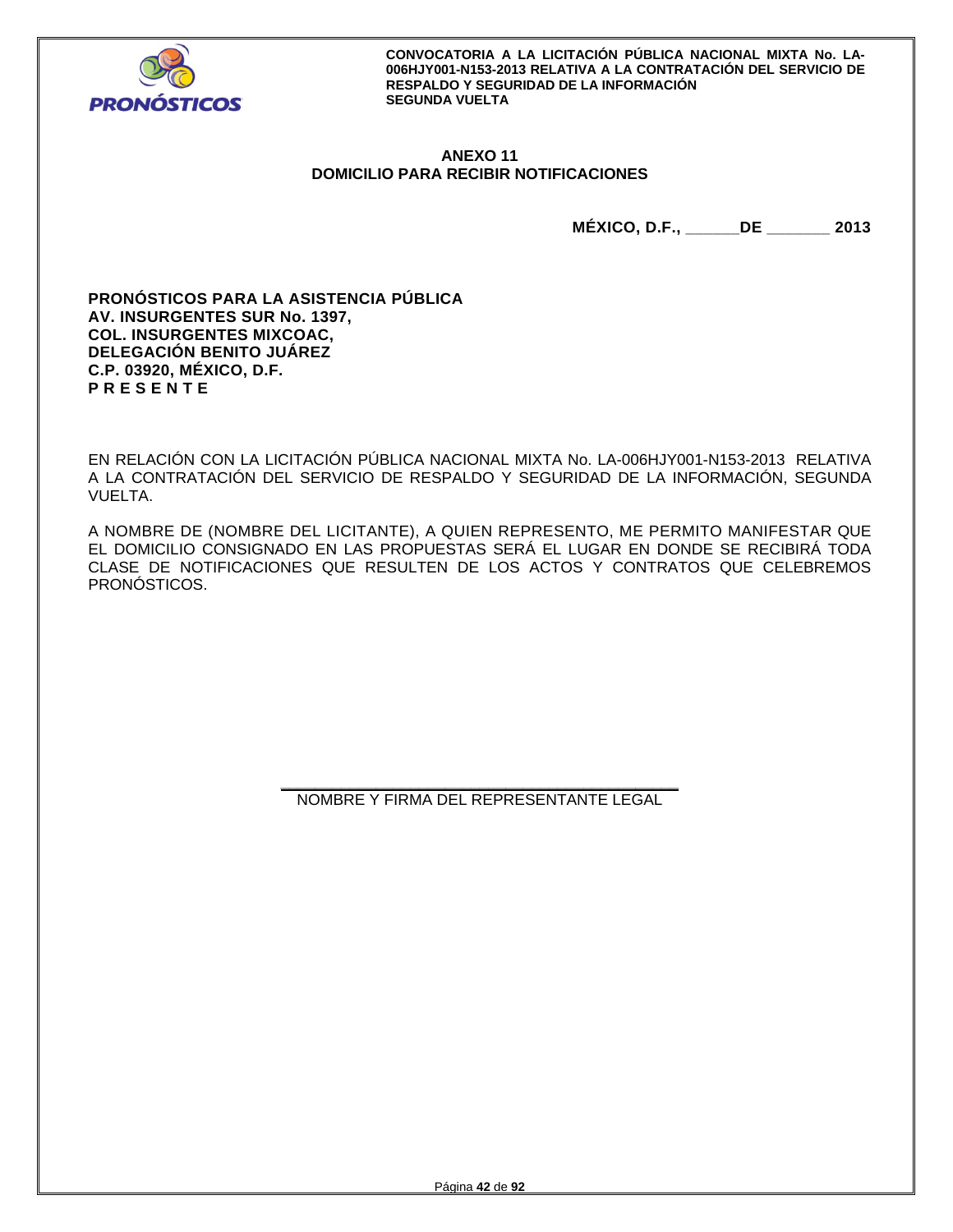

# **ANEXO 12 ACEPTACIÓN DE LA CONVOCATORIA**

**MÉXICO, D.F., \_\_\_\_\_\_DE \_\_\_\_\_\_\_ 2013** 

**PRONÓSTICOS PARA LA ASISTENCIA PÚBLICA AV. INSURGENTES SUR No. 1397, COL. INSURGENTES MIXCOAC, DELEGACIÓN BENITO JUÁREZ C.P. 03920, MÉXICO, D.F. P R E S E N T E** 

EN RELACIÓN CON LA LICITACIÓN PÚBLICA NACIONAL MIXTA No. LA-006HJY001-N153-2013 RELATIVA A LA CONTRATACIÓN DEL SERVICIO DE RESPALDO Y SEGURIDAD DE LA INFORMACIÓN, SEGUNDA VUELTA.

A NOMBRE DE (NOMBRE DEL LICITANTE), A QUIEN REPRESENTO, ME PERMITO MANIFESTAR ACEPTO LA PRESENTE CONVOCATORIA, SUS ANEXOS Y EN SU CASO, LAS MODIFICACIONES DERIVADAS DE LA JUNTA O JUNTAS DE ACLARACIÓN AL CONTENIDO DE LA CONVOCATORIA, LO CUAL NO NOS EXIME DE PRESENTAR LOS DOCUMENTOS SOLICITADOS EN LA MISMA.

> **\_\_\_\_\_\_\_\_\_\_\_\_\_\_\_\_\_\_\_\_\_\_\_\_\_\_\_\_\_\_\_\_\_\_\_\_\_\_\_\_\_\_\_\_\_\_**  NOMBRE Y FIRMA DEL REPRESENTANTE LEGAL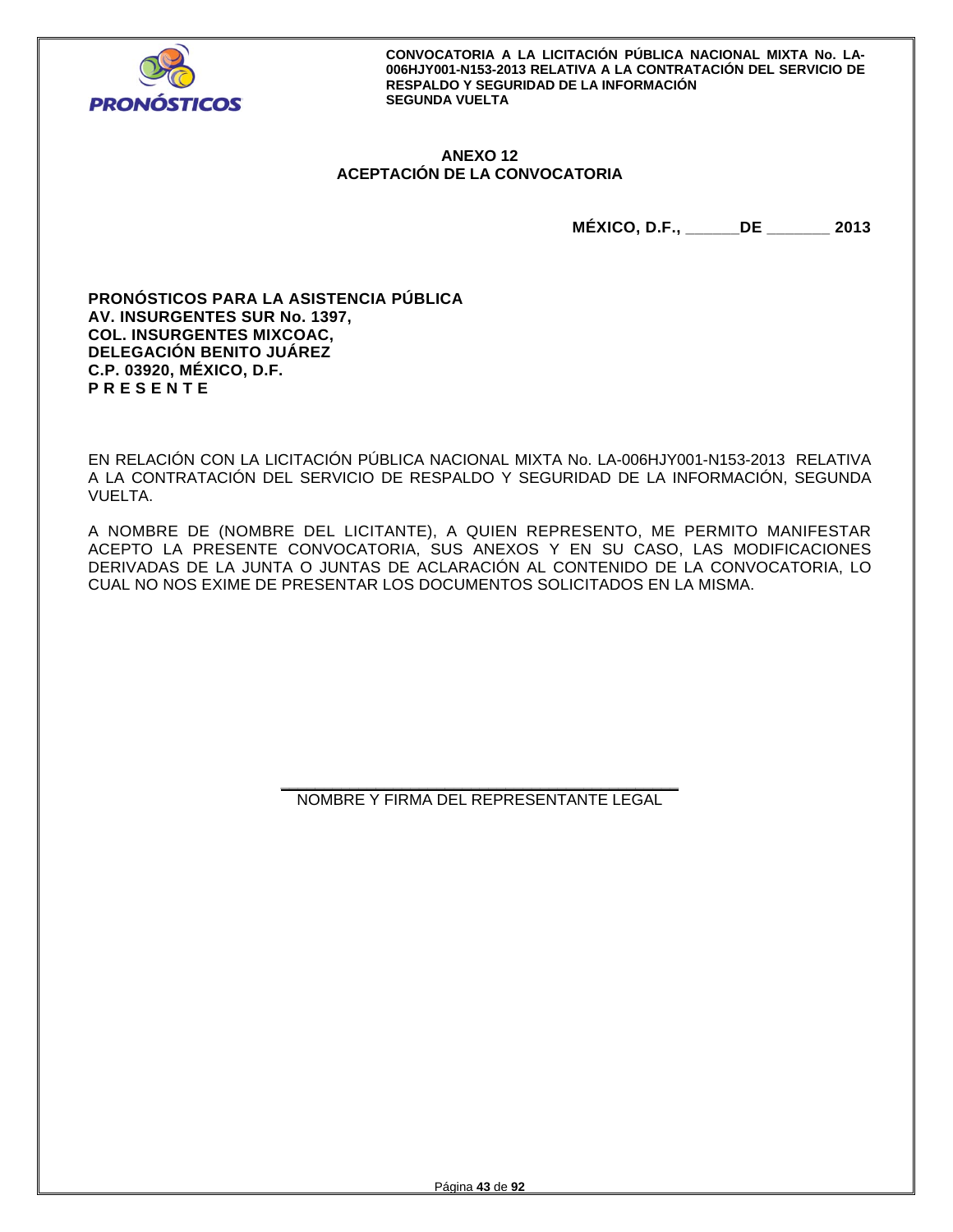

# **ANEXO 13 ANEXO TÉCNICO**

## **1 OBJETIVO**

Contar con el SERVICIO DE RESPALDO Y SEGURIDAD DE LA INFORMACIÓN, SEGUNDA VUELTA que proteja los activos de información de Pronósticos para la Asistencia Pública (Pronósticos) contra amenazas de seguridad lógica mediante una solución tecnológica integrada por infraestructura de hardware y software administrada en un centro de operación de seguridad (SOC).

## **2 ALCANCE**

El servicio considera la infraestructura de hardware y software para el respaldo de la información y la seguridad perimetral e interna de los activos de Información Pronósticos, con la tecnología aplicable a las necesidades de la Entidad, incluyendo el soporte técnico y la administración mediante un centro de operación de seguridad (SOC).

Los componentes y alcance considerados para el servicio son los siguientes:

- **1. Respaldo y almacenamiento de información de servidores y equipos de cómputo.** 
	- $\triangleright$  Solución integral que considere:
		- Infraestructura y sistema de respaldo de almacenamiento en Disco de 16 TB libres.
		- El sistema deberá considerar el respaldo para servidores físicos y virtualizados (con VMware) que soportan los sistemas de información y bases de datos sustantivos para Pronósticos.
		- La infraestructura se encuentra principalmente en plataforma Microsoft (Windows Server, SQL Server (2003 y 2008 y superior, Exchange Server Enterprise 2007 o superior, etc.)
		- El sistema deberá considerar el respaldo de información (a nivel archivo) de al menos 50 usuarios de equipo de cómputo (escritorio o portátil) en plataforma Microsoft y/o MAC, relación que será entregada al licitante ganados.
		- Infraestructura y sistema de respaldo en cinta.
		- La proporción inicial de espacio para respaldo de sistemas y bases de datos será de 80% y de 20% para respaldo de información en equipos de cómputo, la cual debe ser flexible y escalable para adecuarse en cualquier momento, de acuerdo a las necesidades de Pronósticos.

## **2. Firewall en alta disponibilidad.**

- 2 Dispositivo
- **3. Sistema de detección y prevención de intrusos (IPS).**
- 1 Dispositivo
- **4. Filtrado de contenido de acceso a internet.** 
	- 1 Dispositivo que considere hasta 500 usuarios de la red interna
- **5. Administración de medios removibles y encripción de discos duros.** 
	- $\triangleright$  Administración de medios removibles para 450 equipos.
	- Encripción de discos duros para 65 equipos de cómputo portátiles.
- **6. Sistema antispam de correos de entrada y salida**
	- $\geq$  2 Dispositivos
- **7. Pruebas de Seguridad "Hackeo Ético"** 
	- 2 pruebas de vulnerabilidad programadas en un periodo de doce meses, durante la vigencia del servicio, es decir, 6 pruebas durante la vigencia del contrato.

Los equipos que forman parte de los componentes descritos se ubicarán en las instalaciones de Pronósticos para la Asistencia Pública, cuyo domicilio señale la Subdirección General de Informática de Pronósticos.

# **3 DESCRIPCIÓN DEL SERVICIO**

Los licitantes deberán considerar todos y cada uno de los componentes que integran en el SERVICIO DE RESPALDO Y SEGURIDAD DE LA INFORMACIÓN, SEGUNDA VUELTA, que se mencionan en el presente apartado. Para todos los componentes las características técnicas son las requeridas por PRONÓSTICOS, en caso de que los licitantes oferten características superiores a las solicitadas, no serán susceptibles de valoración técnica.

# *3.1 Respaldo y Almacenamiento de Información de Equipos Críticos y Servidores*

Se requiere una solución integral que considere la infraestructura y el sistema de respaldo y almacenamiento de información de servidores físicos y virtualizados que soportan los sistemas de información y bases de datos sustantivos para Pronósticos (plataformas Windows, Linux y unix), así como el respaldo de información de al menos 50 usuarios de equipo de cómputo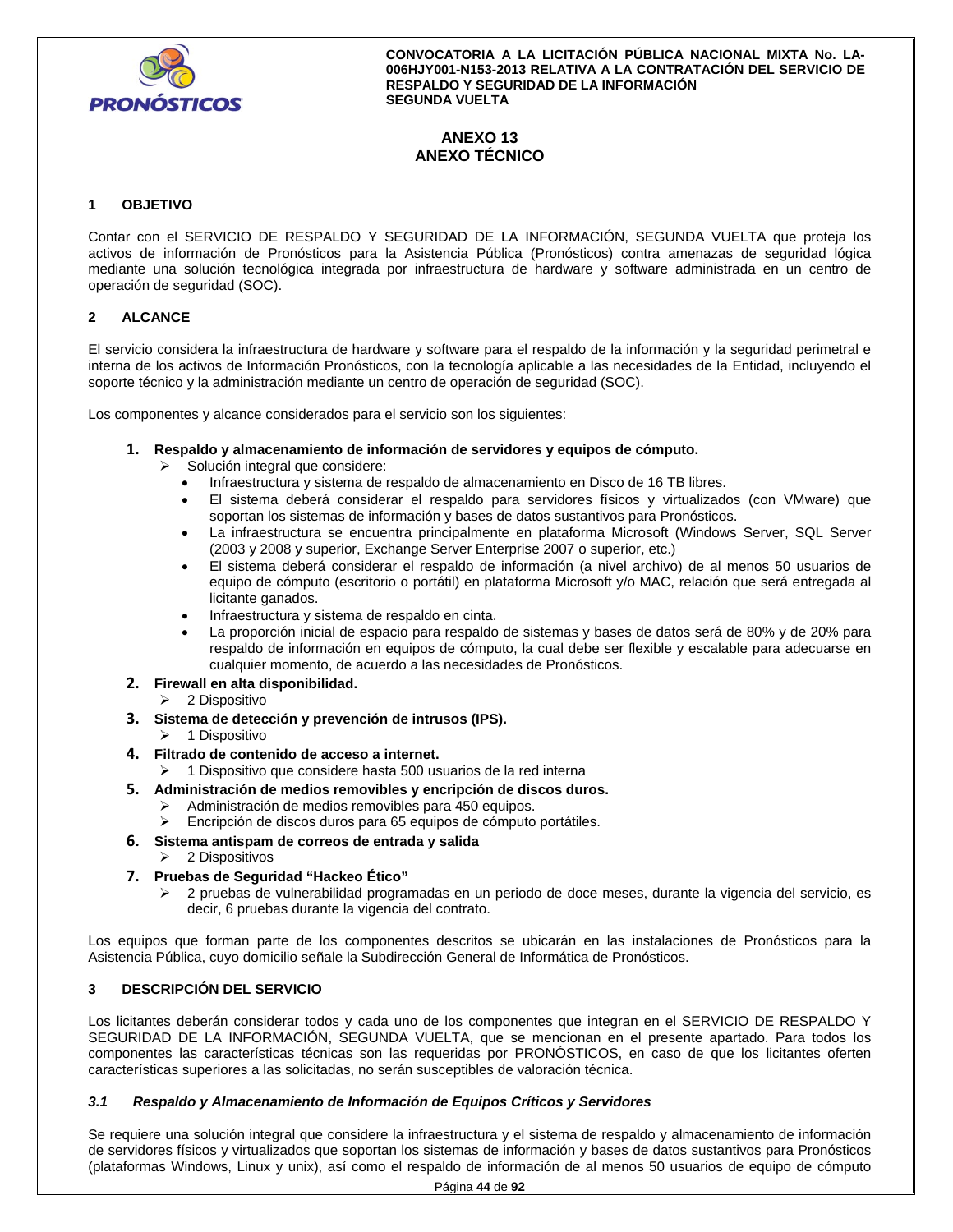

(escritorio o portátil) en plataforma Microsoft y/o MAC. En el mismo sentido, se debe considerar la infraestructura y sistema de respaldo en cinta.

## **3.1.1 Hardware**

- Una unidad aceleradora de respaldos con las siguientes características:
	- o Basada en 12 discos de 2TB c/u, tipo SATA, con capacidad de crecimiento modular de hasta 240 TB.
	- o Los discos deberán ser Hot Swapping, en arreglo RAID 6.
	- o Que ofrezca Hot Spare Disk para recuperación automática
	- o Puertos duales Gigabit Ethernet, iSCSI
	- o Puerto Ethernet adicional para administración
	- o Puertos FC duales de 4 Gigabit. Se podrán usar todos los puertos disponibles
	- o Fuentes de Poder redundantes Hot-Swap (intercambiables en caliente)
	- o Crecimiento modular
	- o Performance de hasta 630 MB/seg
	- o Emulación dinámica automática de hasta 32 Drives y hasta 512 Cintas y/o cualquier combinación de hasta 64 Drives, librerías de Cinta y/o unidades de Disco.
	- o Montaje en Rack estándar de 19 pulgadas, que no exceda de 4U de altura
	- o Certificación de normas: Cualquiera de estas :NRTL, CE, VCCI Class A/CISPR PUB 22, BSMI y/o cualquiera de estas: CE, cULus, FCC Class A, VCCI, C-Tick
	- o Administración por explorador de Internet
	- o Soporte compresión de datos
	- o Que permita notificación de alertas por email
	- o iSCSI y Fiber Channel compatible con Windows
	- o Compatible con las soluciones de CA ARCserve, Legato NetWorker, BackBone NetVault, Tivoli Storage Manager y Veritas NetBackup, o cualquier otra herramienta que cumpla con lo solicitado en el apartado **3.1.2 Software**
- Una unidad de respaldo a cinta física con conexión por FC para proteger la información contenida en la unidad aceleradora de respaldos con las siguientes características:
	- o Librería con dos Drives FC-FC de tecnología LTO-5 o superior de al menos 1.5 3 TB nativos, por cinta
	- o 2 magazines de 15 cartuchos cada uno con capacidad de crecimiento de hasta 16 drives y hasta 8 módulos (240 cintas)
	- o Compatible con las normas HIPAA, SEC Y SARBANES-OXLEY Compliance Solutions y/o UL, CUL, CE, TUV FCC, ICES, CE, VCCI, BSMI CUL (Canada), CE (Europe), GS (Germany), VCCI (Japan), BSMI (Taiwan), RoHS, **WEE**
	- o Que soporte una tasa de Transferencia de 504 GB/hr comprimidos
	- o Que sea capaz de soportar Drives de Fibra, SAS o SCSI y conexión de Fibra hacia el Servidor o SAN
	- o Puerto Ethernet para administración por Web
- La infraestructura requerida para la administración en sitio y desde el centro de operación de seguridad del sistema de respaldo de servidores y otra para la administración de respaldos de equipos de cómputo

## **3.1.2 Software**

- El servicio debe incluir durante la vigencia del contrato las licencias de software de respaldo para la unidad aceleradora de respaldos, unidad de respaldo en cinta física, software de respaldo para servidores, software de respaldo para usuarios y para las consolas de administración no importando la plataforma o Sistema Operativo a respaldar y hasta un máximo de 16TB sin restricción de Equipo o Servidor.
- El software de respaldo para servidores debe presentar las siguientes características:
	- o Permita deduplicación para el ahorro de respaldo en disco.
	- o Permitir la Replicación de al menos dos Servidores de las BD Ms-SQL a nivel Bit, esto es que el server debe replicar la base de datos origen (servidor principal) a otro servidor de tal manera que en caso de desastre no exista perdida de información, las bases de datos son MS-SQL y son bases de datos productivas
	- o Permita generar respaldos en servidores físicos y virtuales.
	- o Administración centralizada
	- o Una visualización rápida del entorno de respaldos
	- o Permita realizar respaldos de disco a disco a cinta (D2D2T)
	- o Permita realizar respaldos completos sintéticos (Synthetic Full) esto es que realiza un backup completo y sintetiza backups incrementales para crear un backup de los datos tal como aparecen en el punto de recuperación original, lo que permite recuperar cada backup como si fuera un backup completo, simplificando la recuperación de datos.
	- o Soporte y permita llevar a cabo el respaldo de sistemas, sin detener su operación, esto es hacer los respaldos en línea sin dar de baja las aplicaciones.
	- Permita realizar validaciones a una cinta física para asegurar el estado de la información (en caso de ser requerido por la Gerencia de operación y soporte vía correo electrónico)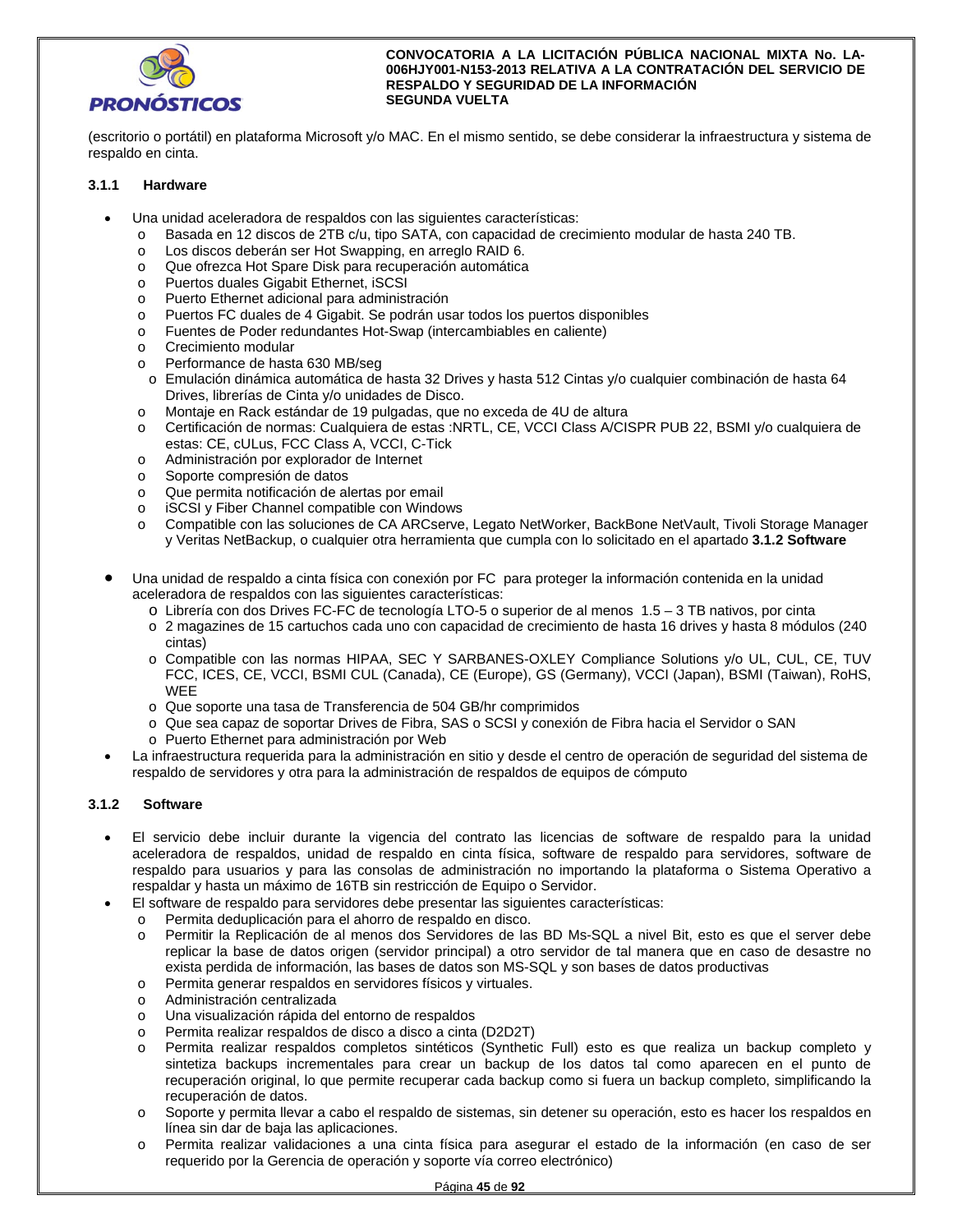

- Para los buzones de Microsoft Exchange la recuperación debe ser a nivel objetos individuales
- El software de respaldo para usuarios debe presentar las siguientes características:
	- o Considerar las licencias o agentes para 50 computadoras de escritorio y portátiles de Pronósticos, compatibles con los sistemas operativos Microsoft Windows 7 y 8 (32 Y 64 bits) y/o de ser necesario en ambientes para MAC (puede ser con la misma herramienta o diferentes)
	- o Respaldos automáticos, programados y que se puedan ejecutar al inicio o apagado del sistema
	- o Proporcione escalabilidad
	- o Trabaje perfectamente con sistemas operativos Windows de 32 y 64 bits y/o de ser necesario en ambientes para MAC
	- o Soporte push-installing, para la instalación Remota desde una consola centralizada, así como la distribución e instalación de parches de manera automática
	- o Soporte compresión automática por default
	- o Selección de la información crítica
	- o Por tipo de archivo o por carpeta
	- Los agentes deberán efectuar el respaldo sin la intervención del usuario, utilizando protocolos de encriptación para enviar los archivos copiados al servidor y ser almacenados en la unidad de disco y copiando archivos que estén abiertos aún durante el proceso de respaldo
	- o Envío de alertas de notificación por falta de ejecución de respaldos

## **3.1.3 Programación de los respaldos**

- Se requiere programar la realización de respaldos a disco, en las fechas y los horarios definidos por la Gerencia de Operación y Soporte de PRONÓSTICOS y notificados por escrito al licitante adjudicado, previo al inicio de la prestación del mismo. De tal manera, que se realicen sin la intervención manual de un administrador a menos que ocurra alguna contingencia extraordinaria. La información de todos los servidores deberá respaldarse en línea, sin bajar ninguno de los servicios y con usuarios conectados durante el proceso de respaldo. En el mismo sentido, cuando sea requerido, vía correo electrónico por PRONÓSTICOS, semanal, quincenal o mensualmente, se programará la realización de respaldos comprimidos en cinta, libres de virus, del total de la información contenida en la unidad aceleradora, de los servidores relacionados en este inciso sin la intervención manual de un administrador a menos que ocurra algún incidente o contingencia. Los licitantes deberá suministrar, instalar y poner a punto todos los agentes necesarios para que el respaldo se efectúe satisfactoriamente
- La consola de administración debe informar el resultado del respaldo, si fue realizado satisfactoriamente y el tiempo que tardó y, en su caso, los problemas que se presentaron, la cantidad de bytes que se transmitieron y el servidor o equipo del usuario que lo efectúo
- El prestador de servicios deberá entregar al final de cada mes durante la vigencia del contrato a la Gerencia de Operación y Soporte de un juego de cintas físicas correspondientes al respaldo total de cada mes.

Los sistemas y bases de datos que se deben respaldar con este servicio son los que se listan en la **tabla 1.**

## **Tabla 1. Servidores de Pronósticos que requieren respaldo.**

| ID              | <b>Sistema</b>                                   | <b>Servidor</b>                                                                                         | <b>Clase</b> | <b>Tamaño</b><br>(GB) |
|-----------------|--------------------------------------------------|---------------------------------------------------------------------------------------------------------|--------------|-----------------------|
|                 | Ordenes de Pago e Impresión<br>Cheques y BD      | dss006                                                                                                  | Sustantivo   | 20                    |
| 2               | Prospección de Agentes y BD                      | dss02                                                                                                   | Sustantivo   | 250                   |
| 3               | Selección de Ganadores y BD                      | dss06                                                                                                   | Sustantivo   | 92                    |
| 4               | Intranet de la entidad                           | Pronosticos4                                                                                            | Sustantivo   | 50                    |
| 5               | Portal de Pronósticos y BD                       | PRONOSTIC01, PRONOSTIC02, PRONOSTIC03,<br>PRONOSTIC04                                                   | Sustantivo   | 50                    |
| 6               | Actas de sorteo                                  | dss06                                                                                                   | Sustantivo   | 50                    |
| 8               | Incremento al límite de ventas                   | PRONOSTICOS31                                                                                           | Sustantivo   | 30                    |
| 9               | Suministros Gtech (alta y baja de<br>raspaditos) | dss02                                                                                                   | Sustantivo   | 10                    |
| 10              | Bases de datos                                   | dss01, dss03, dss07 y dss10, desarrollo1, GCD<br>desarrollo, BI2006, Pronostic09, IntranetPAP, DSS006-B | Sustantivo   | 2,000                 |
| 11              | Sistema de archivos común                        |                                                                                                         | Operativo    | 120                   |
| 12              | Servidor de correo                               |                                                                                                         | Operativo    | 142                   |
| 13              | Servidor Respaldo Selección de<br>Ganadores      | Selección                                                                                               | Sustantivo   | 1,580                 |
| 14 <sup>1</sup> | Servidor Directorio Activo                       | Pronos DC                                                                                               | Sustantivo   | 40                    |
| 15              | Sistema administrador de<br>incidentes           | SCSM.pronos.local                                                                                       | Sustantivo   | 200                   |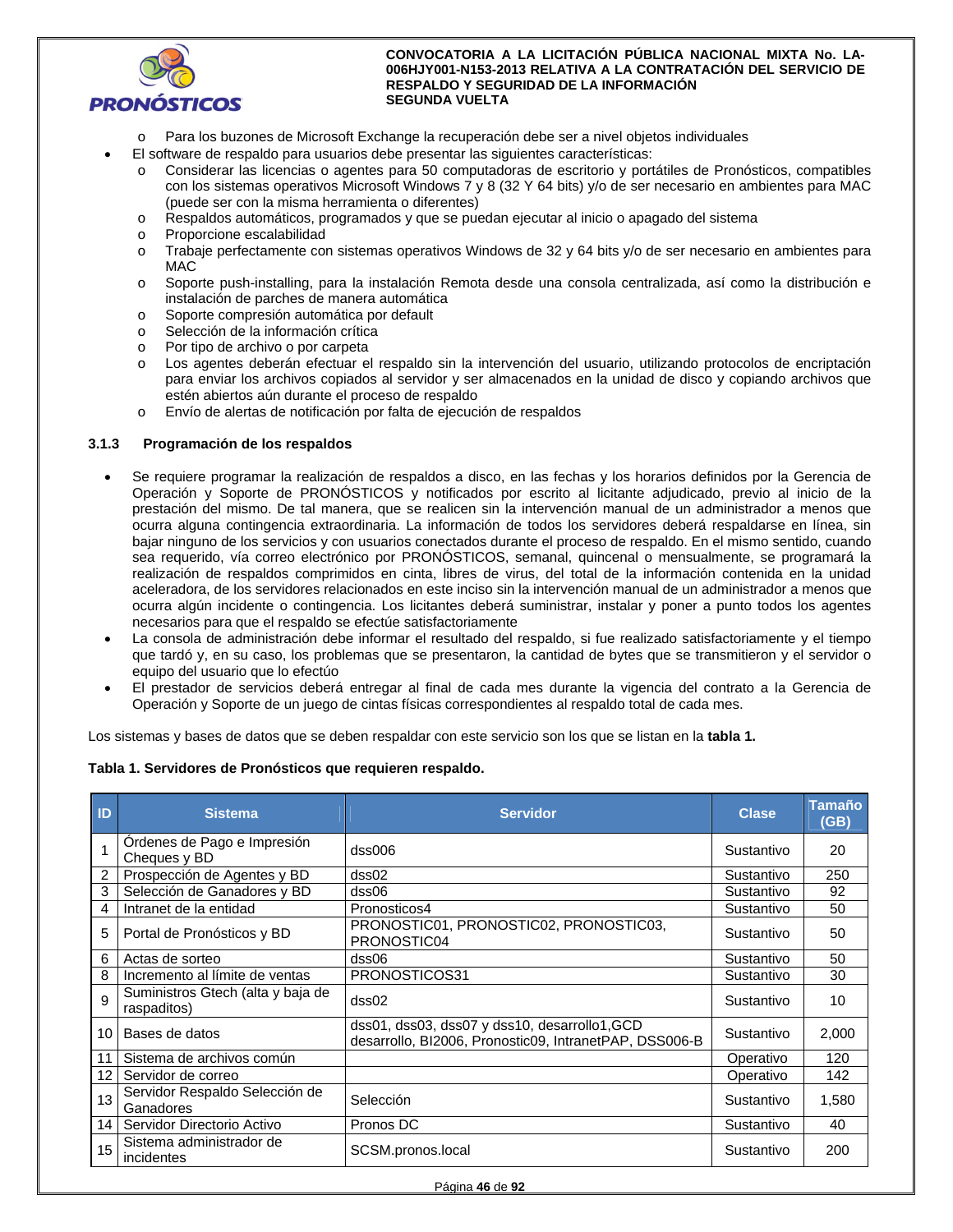

| 16 | Servidor de base de datos para<br>WSUS, SCCM, SCSM y SCOM  | SQL                    | Sustantivo | 60  |
|----|------------------------------------------------------------|------------------------|------------|-----|
| 17 | Servidor Aplicaciones<br>Contabilidad                      | <b>CONAC</b>           | Sustantivo | 400 |
|    | 18   Servidor de la Intranet                               | Converter Pronosticos4 | Sustantivo | 350 |
| 19 | Herramienta de Monitoreo<br>OpManager                      | Pronosticos12          | Sustantivo | 100 |
| 20 | Servidor Data Warehouse<br>integración con Service Manager | Data-WH.pronos.local   | Sustantivo | 400 |
|    | 21 Servidor de Lync (Mensajería)                           | BI2011.pronos.local    | Operativo  | 250 |
| 22 | Servidor de pagos a Agentes,<br>Banco HSBC                 | CertificadosPAP        | Operativo  | 40  |
| 23 | Servidor de office Communicator<br>(Mensajería)            | Clon OCS               | Operativo  | 40  |

| $\blacksquare$  | <b>Sistema</b>                                                                                | <b>Servidor</b>         | <b>Clase</b>      | <b>Tamaño</b><br>(GB) |
|-----------------|-----------------------------------------------------------------------------------------------|-------------------------|-------------------|-----------------------|
| 24              | Sistema de instalación de<br>actualizaciones y parches                                        | FCS-WSUS.pronos.local   | Operativo         | 120                   |
| 25              | Sistema SIGMA-DOC                                                                             | Gestión db              | Operativo         | 140                   |
| 26              | Servidor Capacitación E-Learning                                                              | E-Learning.pronos.local | Operativo         | 80                    |
| 27              | Sistema SIGMA-DOC                                                                             | Gestión                 | Operativo         | 90                    |
| 28              | Sistema de Digitalización de<br>expedientes de Agencias                                       | PronoSAV                | Operativo         | 100                   |
| 29 <sub>1</sub> | Sistema para administrar de forma<br>centralizada la configuración de<br>servidores y equipos | SCCM.pronos.local       | Operativo         | 40                    |
| 30              | Servidor System Center Operation<br>Manager                                                   | SCOM.pronos.local       | Operativo         | 60                    |
|                 |                                                                                               |                         | <b>TOTAL (GB)</b> | 6,904                 |

Es importante mencionar, que a pesar de que la sumatoria estimada del requerimiento para Servidores y SAN es de 6,904 GB, se debe considerar una mayor cantidad de espacio en discos, ya que falta considerar el respaldo del al menos 50 usuarios críticos y por consiguiente, se debe considerar también una mayor cantidad de TB a respaldar con el Software de Administración, debido a que el arreglo de discos en RAID 6, consume espacio para poder regenerar la información en caso de que alguno de ellos falle.

Cabe mencionar que Pronósticos podrá realizar los cambios de servidores y bases de datos a respaldar de acuerdo a sus necesidades, sin costo adicional para la institución, esto sin rebasar el espacio máximo solicitado para el respaldo de servidores y el espacio necesario para respaldar al menos las 50 Notebooks o equipos de escritorio. Así mismo, tampoco debe de haber restricción ni costo adicional para Pronósticos para el caso del uso del Software necesario para la generación de los Respaldos y programación de los mismos, mientras no se rebase los 16 TB máximos de capacidad requeridos.

# *3.2 Firewall de alta disponibilidad*

Este componente consta del Firewall, VPN (IPSec y basadas en SSL), Antivirus y Antibot perimetrales, Administrador de ancho de banda integrado y Sistema de aceleración de tráfico basado en software compatible, que cuente con las siguientes características:

- 1. Tecnología de Firewall/VPN/protección de ataques desarrollada por el propio fabricante en todas sus líneas de productos.
- 2. Actualizaciones de firmware del equipo.
- 3. Base de datos de conocimientos del fabricante públicamente disponible.

La tabla 2, detalla los requerimientos técnicos del firewall de alta disponibilidad solicitado. En caso de que los licitantes oferten características superiores a las solicitadas, no serán susceptibles de valoración técnica.

## **Tabla 2. Requerimientos Técnicos.**

| Dos equipos de seguridad de propósito específico (Appliance) |  |
|--------------------------------------------------------------|--|
| Licencia para 50 usuarios de VPN (IPSec y SSL)               |  |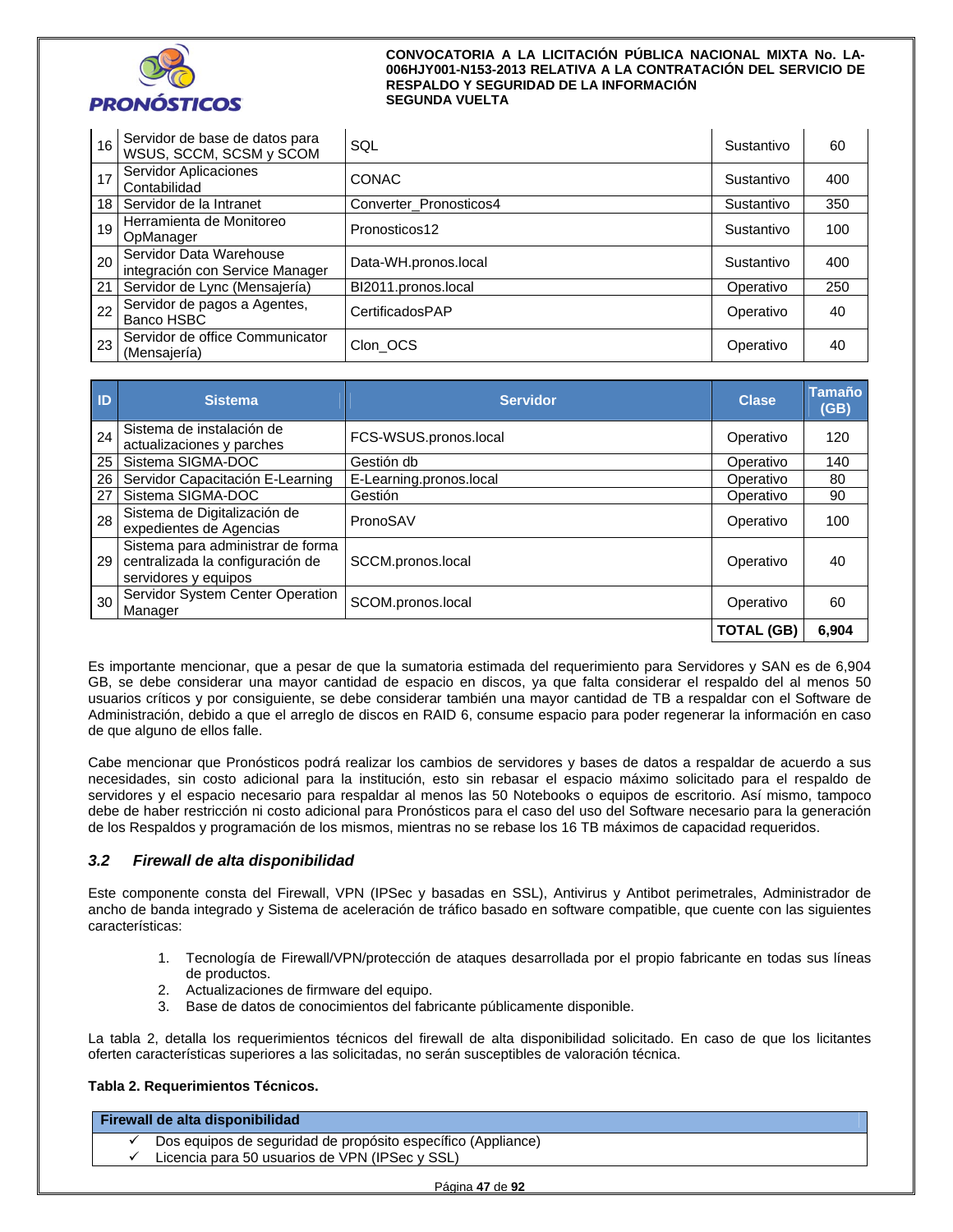

# **Firewall de alta disponibilidad**

- Soporte funcionalidad de alta disponibilidad, sin incluir software o hardware de terceros
- Software en última versión liberada del sistema operativo del equipo propietario del fabricante
- La licencia debe ser para usuarios ilimitados de firewall e ilimitadas direcciones IP
- El fabricante de hardware y del software de seguridad, debe ser el mismo
- El equipo debe tener una herramienta de diagnóstico de Hardware, que permita las siguientes opciones: identificar fallas en el equipo y cargar las diferentes imágenes prediseñadas para la configuración.
- Debe contar con una interfaz de administración que permita las siguientes acciones sobre el equipo (para poder tener un control de forma remota, desde el SOC/NOC durante el monitoreo desde el SOC, y para ayuda de troubleshooting en caso de ser necesario):
	- o Encender la caja de manera remota
	- o Acceso remoto a través de consola virtual KVM
	- o Instalación remota del sistema operativo
	- o Para solución de problemas debe permitir conocer el último estado de la caja antes de reiniciarse (Mediante una imagen de la última pantalla de configuración activa o de mantener los últimos Logs aun cuando el equipo sufra una falla y se reinicie, y puede estar apoyada en una consola externa de Logeo y reporte)
	- o Monitoreo de estado a través del protocolo SNMP
- Los equipos deben ser accesible a través de SSH y de interfaz Web usando SSL
- Debe ofrecer administración centralizada de políticas, almacenando logs y monitoreando dos; proporcionando la habilidad de distribuir centralizadamente las políticas (puede ser interno o en equipo externo)
- La herramienta debe ser capaz de realizar backup/restores de la configuración almacenados localmente, y el administrador puede transferirlos vía TFTP o SCP
- Los equipos debe ser capaz de almacenar más de una imagen, y debe permitir al administrador cambiar de una imagen a otra
- Debe soportar Administración en Alta disponibilidad
- Cada equipo debe:
	- o Tener 8 interfaces 10/100/1000Mbps RJ-45
	- o Soportar puerto para conexión de consola serial RJ-45
	- o Soportar 256 VLAN por interface de red
	- o El throughput debe ser 15 Gbps para texto claro y 2.5 Gbps para VPN
	- o El throughput del IPS activo, dentro de una plataforma UTM con tráfico mixto debe ser de 8 Gbps
	- o Debe ser capaz de manejar 3'500,000 sesiones concurrentes
	- o Los equipos deberán montarse en un rack de 19 pulgadas y debe incluir el juego de accesorios necesarios para este fin sin modificaciones al rack ni al equipo
	- o Deberán de incluir un disco duro de 500 GB para posible implementación de consola de administración en el mismo equipo con capacidad de guardar 100 GB de logs en el mismo chasis o se podrá incluir una consola separada de análisis y almacenamiento de Logs de la misma marca del fabricante del Firewall propuesto.

Debe contar con una tecnología de bloques lógicos de seguridad que permita enfrentar los complejos ambientes de seguridad y que brinde la capacidad de una defensa proactiva contra nuevas amenazas. Es indispensable que esta tecnología de bloques sea totalmente adaptable a las necesidades de seguridad de PRONÓSTICOS.

Dicha solución debe ser sumamente flexible, permitiendo que se añadan nuevos bloques de seguridad sin la necesidad de agregar nuevo hardware/software o complejidad a la administración (esto es que permita activar módulos o características de seguridad del Sistema Operativo que cubran los requerimientos solicitados sin que para ello se requiera hacer la modificación del hardware ofertado). La tecnología debe considerar los siguientes bloques de seguridad y administración:

## **3.2.1 Requerimientos de Funcionalidad para los Bloques de Software**

Tabla 2. Bloque de software requeridos en el firewall de alta disponibilidad

#### **Firewall de alta disponibilidad**

- $\checkmark$  Firewall
- VPN
- Antivirus y anti-malware
- Antibot y/o ATP (Advances Threat Protection.- Protección avanzada de amenazas)
- Administrador de políticas de red
- Logging y Status (esto puede ser interno o se puede realizar en un appliance dedicado de la misma marca que el firewall propuesto)
- Reporteo (esto puede ser interno o se puede realizar en un appliance dedicado de la misma marca que el firewall propuesto)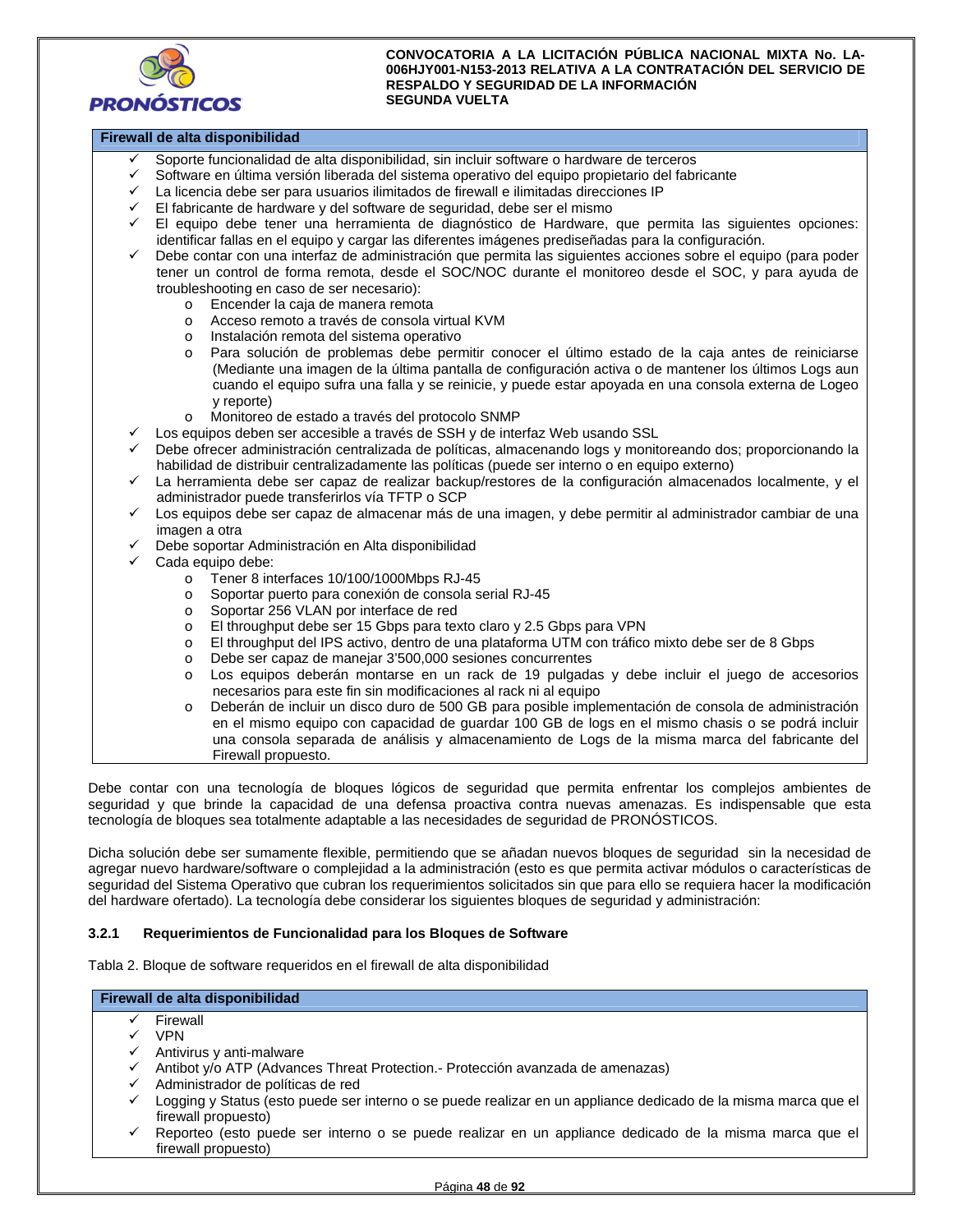

# **3.2.1.1 Firewall**

- El gateway debe estar basado en la tecnología conocida como "Stateful Inspection", el cual realiza un análisis granular de los estados de las comunicaciones y aplicaciones, para controlar el flujo del tráfico pasando a través del gateway y de esta manera abrir dinámicamente y de una forma segura, puertos y un gran rango de protocolos
- Debe permitir crear controles de acceso a por lo menos 150 puertos para aplicaciones/servicios/protocolos predefinidos, o mediante una solución que indistintamente de la cantidad de puertos pre-definidos, teniendo en cuenta que la misma permita crear tantos servicios adicionales como sean requeridos
- Debe proteger implementaciones de VoIP, soportando H323 v2/3/4 (incluido h.225 v.2/3/3 y h.254 v3/5/7), SIP. MGCP y SCCP (esto es poder controlar el tráfico relativo a los protocolos enumerados (permitir, denegar, etc) así como identificar ataques dirigidos hacia los mismos)
- Debe incluir la posibilidad de crear NAT dinámicos (N-1 o Hide) y estáticos, permitiendo trasladar direcciones IP y puertos origen y destino, en un mismo paquete y en una sola regla
- Debe tener la opción de negar los parámetros de origen o destino, es decir que para una regla dada permite todas las conexiones de origen / destino excepto la especificada en la regla, o podrá incluir una solución que permita la creación de reglas donde se permita aceptar o específicamente denegar el tráfico definido en las mismas (mediante la definición de Ips, Puertos, FQDNs, Geografía, entre otros), y donde la acción por defecto de la solución es denegar todo el tráfico no implícitamente permitido
- $\triangleright$  Debe permitir implementar reglas para políticas específicas aplicadas a intervalos de tiempo definidos por PRONÓSTICOS
- $\triangleright$  La comunicación entre los servidores de administración y los gateways, debe ser cifrada y autenticada.
- El firewall debe soportar métodos de autenticación, por usuario, cliente y por sesión
- Debe ser capaz de autenticar sesiones de cualquier servicio
- Los siguientes esquemas de autenticación deben ser soportados por los módulos de firewall y VPN: tokens (por ejemplo, SecureID), TACACS, RADIUS, certificados digitales y dispositivos biométricos, este requerimiento podrá ser soportado mediante la integración con una solución de terceros que provea la funcionalidad requerida, para esto el licitante deberá incluir todos los componentes que requiera para integrar el requerimiento.
- $\triangleright$  Debe permitir almacenar una base de usuarios local que permita realizar autenticación, sin depender de un dispositivo externo
- $\triangleright$  Debe soportar DHCP en modos server y relay
- El firewall debe poder conectarse modo transparente (bridged mode)
- $\blacktriangleright$  La solución debe brindar la posibilidad de poner en cuarentena a equipos que se consideren maliciosos a través de la política del Gateway de firewall
- El Gateway debe soportar redundancia a enlaces, sin la necesidad de una licencia adicional o software / Hardware de terceros
- Debe brindar un método para bloqueo sobre mensajería instantánea de las siguientes opciones: video, voz, aplicaciones compartidas, transferencia de archivos y asistencia remota

# **3.2.1.2 VPN**

- $\triangleright$  Deben ser soportadas tanto una CA Interna como una CA externa provista por un tercero.
- $\triangleright$  Deben ser soportados 3DES y AES-256 para las fases I y II de IKE
- Debe soportar los siguientes grupos Diffie-Hellman: Grupo 1 (768 bit), Grupo 2 (1024 bit), Grupo 5 (1536 bit), Grupo 14 (2048 bit)
- Debe soportar la validación de la integridad de datos con md5 y sha1
- Debe incluir soporte a las topologías VPN site-to-site: Full Meshed (todos a todos), Star (Oficinas Remotas a Sitio Central) y Hub and Spoke (Sitio remoto a través del sitio central hacia otro sitio remoto)
- Soporte a VPN client-to-site basadas en IPSEC
- ▶ Soporte opcional a VPN tipo L2TP, incluyendo el soporte al cliente L2TP del Iphone, el Firewall deberá permitir conexiones seguras a través de SSL y se deberá contar con el cliente especifico de al menos las plataforma iOS y Android.
- $\triangleright$  El cliente VPN IPSEC debe soportar roamming (moverse entre diferentes redes/interfaces y cambiar de dirección IP sin presentar desconexión de la VPN) y la funcionalidad de Auto-Connect (detección cuando los equipos de usuarios finales está afuera de la compañía y una aplicación necesita acceso a la red corporativa y realiza la conexión automática)
- Debe incluir un método simple y central, de crear túneles permanentes entre gateways del mismo fabricante
- $\triangleright$  El administrador debe poder aplicar reglas de control de tráfico, al interior de la VPN
- Debe soportar VPN tipo "domain based" y "route based", usando BGP y OSPF
- Debe incluir un mecanismo para mitigar el impacto a ataques de denegación de servicio DoS a IKE, haciendo diferencia entre conexiones conocidas y desconocidas, esto es que se deberá proteger contra ataques DoS en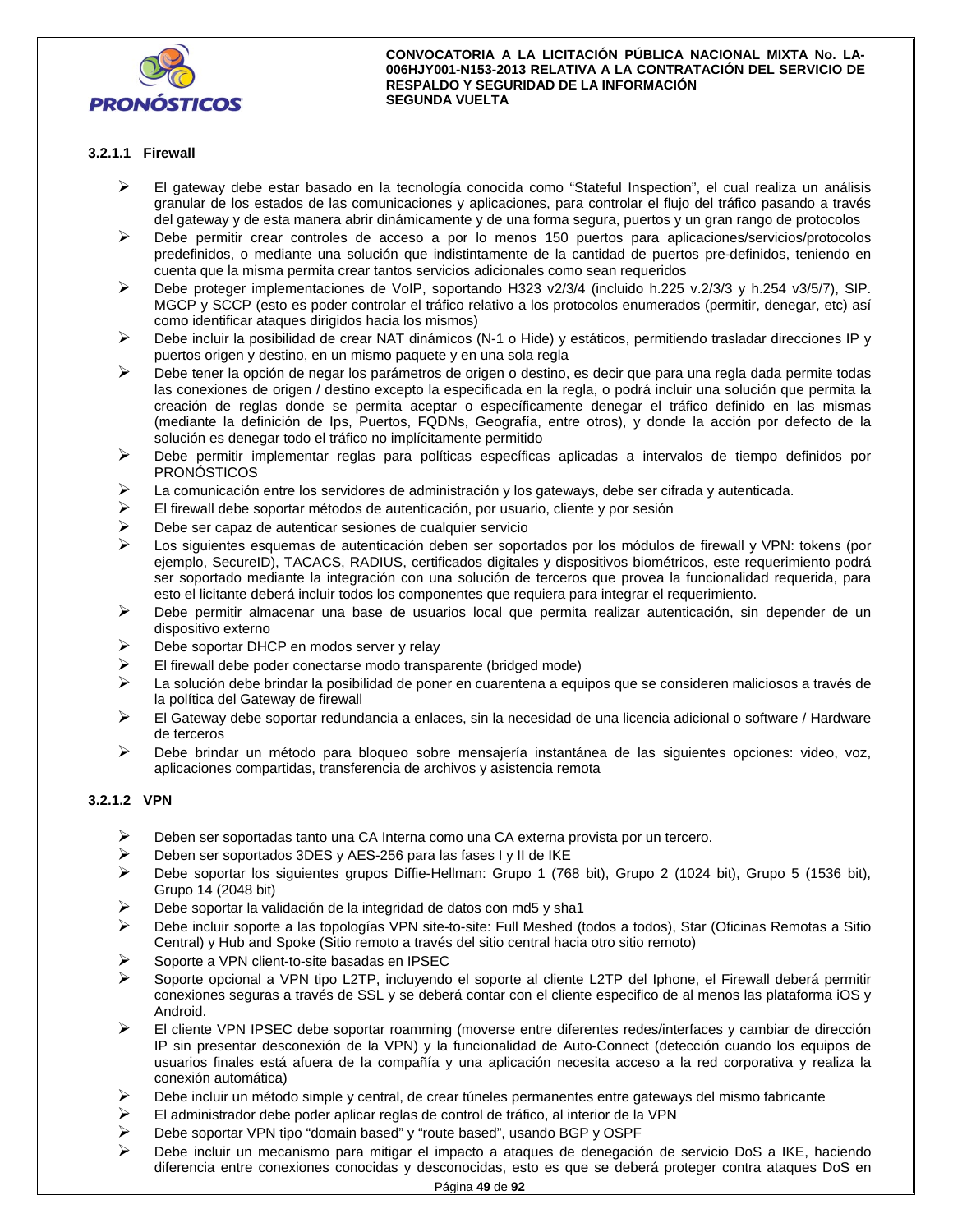

general (floods, enumeración, etc.), donde la protección en cuestión se activa sobre las interfaces de la solución requeridas, teniendo en cuenta que intrínsecamente se estaría brindando dicha protección al activarse la función mencionada sobre la interface en la que se publican los túneles VPN

- Debe poder establecer VPN con gateways con direcciones IP dinámicas públicas
- $\triangleright$  Soporte a compresión IP para VPN client-to-site y site-to-site
- $\triangleright$  Debe ser posible crear una única asociación de seguridad (SA) por par de redes o subredes
- Debe soportar el uso del mecanismo de inyección de rutas (RIM) para la propagación del dominio de encriptación a través de ruteo dinámico
- Debe ser posible permitir al administrador forzar que el tráfico de la VPN vaya hacia un lado en específico de la comunidad y debe permitir también tráfico encriptado desde o hacia un Gateway de VPN que no esté definido dentro de la comunidad VPN
- La solución debe contar con un mecanismo que permita seleccionar qué enlace utilizar para tráfico de VPN entrante y saliente, además de escoger la mejor ruta para dicho tráfico
- Dicho mecanismo debe contar con las siguientes configuraciones: sondeo de disponibilidad, balanceo de carga para distribuir el tráfico y selección de enlace basada en servicio
- $\triangleright$  La solución debe tener la posibilidad de establecer VPN sitio a sitio con IP dinámicas
- La solución debe soportar Secure Sockets Layer (SSL) versión 3, con los siguientes algoritmos de cifrado simétrico y longitud de llaves: RC4 (128 bits) y 3DES (192 bits). Estas deben realizarse sin cliente para acceso remoto, sin necesidad de instalar un cliente
- $\triangleright$  La solución debe soportar compresión de contenido web, permitiendo que se reduzca el tráfico de red sobre internet. Debe soportar los siguientes métodos de compresión: gzip, deflate y compresión
- La herramienta debe soportar la conexión de dispositivos móviles a través de un cliente de acceso remoto específico. Dicho cliente debe soportar las siguientes plataformas: iPhone 3G / 3GS, iPhone 4G/4GS, iPad, Android y Windows XP, Windows vista, Windows 7 y Windows 8
- Debe soportar aceleración de hardware para intercambio de llave para SSL y TLS
- $\triangleright$  La solución debe soportar ejecución de escritorio virtual y cliente para conexión a la Red sobre Windows 7 32/64bit
- $\triangleright$  La solución debe soportar el lanzamiento de agentes, que se instalen en las computadoras temporalmente, y que permitan tener conectividad IP a cualquier servidor o aplicación de la organización
- $\triangleright$  La solución debe soportar agentes temporales para Mac, en versiones 10.6 y posteriores, que permitan la conexión remota a la red a través de cualquier protocolo IP
- $\triangleright$  La solución debe soportar doble factor de autenticación
- Aplicaciones soportadas por la VPN SSL:
	- Debe proveer acceso remoto a múltiples aplicaciones de la corporación, incluyendo aplicaciones web, servicios de correo, servidores de archivos (file shares), servicios de citrix, etc.
	- Dichas aplicaciones deben ser visibles desde un portal, y podrán ser accedidas desde un buscador web, el acceso debe ser brindado nativamente, es decir que no se debe requerir de ActiveX, Applets de Java o cualquier plug-in adicional del lado del cliente
	- Los smartphones deben contar con su propio portal de acceso.
	- La solución debe soportar el manejo de nombres para los servidores de aplicaciones
	- Debe permitir el uso de servicios de archivos compartidos, a través de la red, cubriendo los protocolos SMB y CIFS. Debe permitir el uso de acciones sobre los archivos como: apertura, lectura escritura y eliminación de archivos a través de la red
	- La solución debe soportar dos diferentes navegadores para el acceso de recursos compartidos:
		- o Navegador de archivos basado en web: basada en buscador, que al ser independiente permite que sea multiplataforma
		- o Explorador de Windows: esta opción permite que el acceso sea desde el portal.
	- Debe ser posible crear aplicaciones Web como set de URLs que podrán ser accedidas desde un navegador Web
	- Debe ser posible crear aplicaciones Web por un tipo específico
	- Debe ser posible bloquear el "caching" del contenido Web, es decir que previene a los usuarios de abrir archivos que requieren de una aplicación externa para poder ser vistos, como PDF, Word, etc.
	- Con la finalidad el uso de la herramienta para el usuario final, la solución debe poder transportar el nombre de usuario y utilizarlo de ser necesario en aplicaciones de archivos compartidos
	- La solución debe poder convertir URLs internos en públicos y de esta manera los recursos internos se vuelven accesibles desde cualquier navegador de internet.
	- Debe ser posible definir servidores de archivos que estén disponibles a través de la red por protocolos como SMB, que permitan acciones sobre los archivos, como apertura, lectura escritura y eliminación de los archivos a través de la red.
	- El equipo debe soportar conectividad de cliente de citrix hacia servidores internos XenApp.
	- Debe soportar servicios de Web mail "built-in", es decir, brindar una entrada en el portal para cada servidor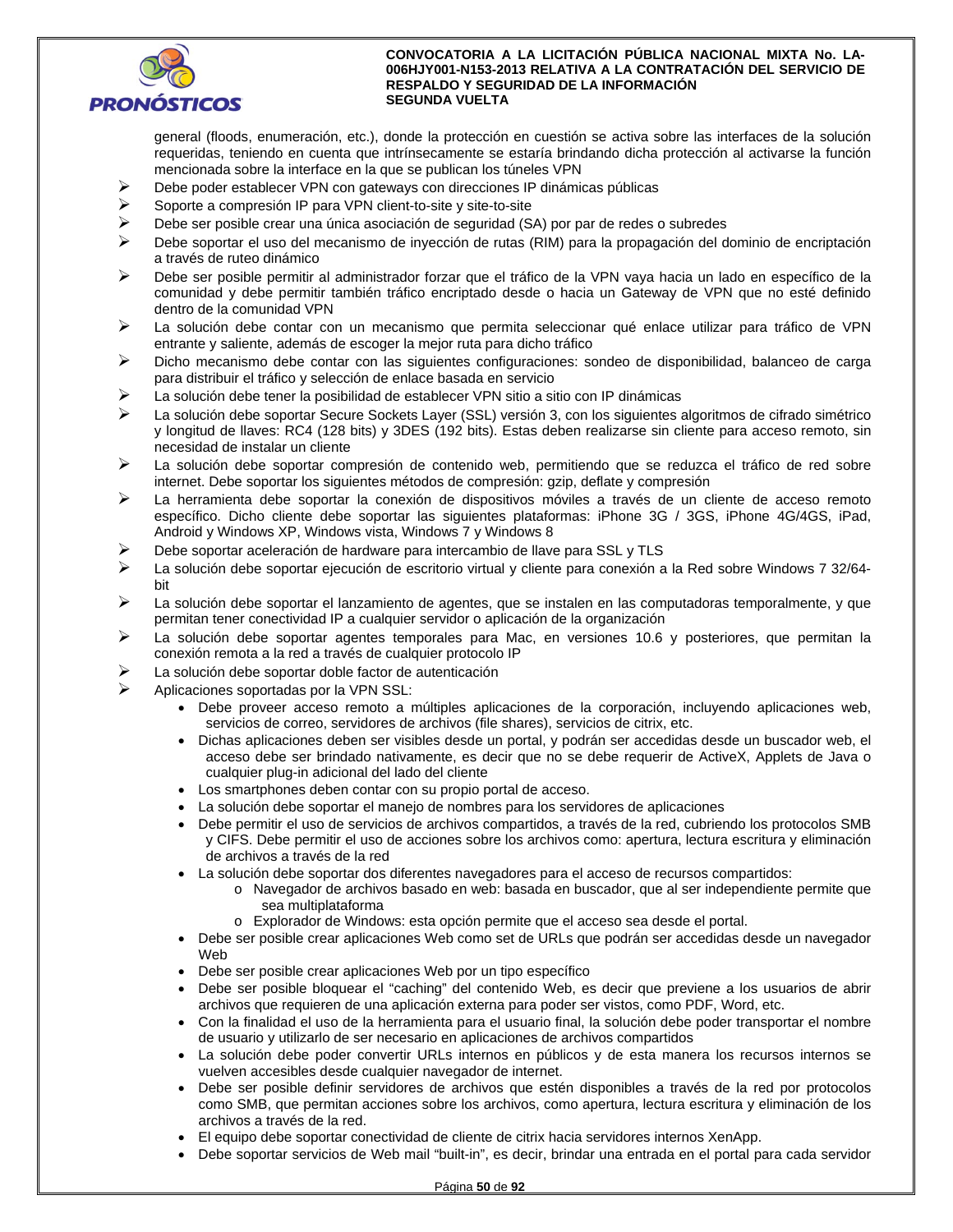

de correo que soporte IMAP y SMTP protocolos, sin la necesidad de una herramienta adicional o cliente de acceso remoto. La solución deberá permitir el ingreso al portal de correo electrónico de PAP, a través del portal VPN provisto, realizando conexiones de proxy reverso hacia el portal.

- Debe soportar, iNotes y OWA, ambos deben presentarse en el portal como aplicaciones Web.
- Debe ser posible definir servidores de archivos que estén disponibles a través de la red por protocolos como SMB, que permitan acciones sobre los archivos, como apertura, lectura escritura y eliminación de los archivos a través de la red
- La solución debe soportar aplicaciones nativas, es decir aplicaciones basadas en el protocolo IP que estén hospedadas en servidores dentro de la organización
- La solución debe mejorar el rendimiento de las aplicaciones Web, sin la necesidad de un cliente.
- La solución debe mejorar la conectividad de las aplicaciones Web sin la necesidad de un cliente.
- La solución debe soportar la utilización de VBScripts para aplicaciones Web
- La solución debe soportar añadir aplicaciones complejas como SAP.
- $\triangleright$  Nivel de Conectividad de Red
	- La solución debe incluir un plug-in en el Navegador que provea acceso remoto sin la necesidad de un cliente, dicho plug-in entregará conectividad completa a la Red para cualquier aplicación basada en direcciones IP. Este plug-in debe cumplir con los siguientes requerimientos:

| <b>Telnet / SSH</b><br>Microsoft Telnet<br>Microsoft<br>2003/2008<br>XP/7<br>(Command Line)<br>Microsoft Telnet (linea de<br>5.1<br>Microsoft<br>comando)<br>HyperTerminal<br>5.1<br>Microsoft<br>Putty<br>0.55<br>Putty<br>SecureCRT<br>VanDyke<br>4.1<br>Clientes de bases de datos<br>Rational<br><b>ClearQuest</b><br>2003.06.00.436.000<br><b>Siebel Client</b><br>Siebel<br>$\overline{7}$<br><b>TN3270</b><br>Ericom<br>PowerTerm InterConnect<br>6.6.2<br>for Windows<br><b>Personal Communications</b><br><b>IBM</b><br>5.8<br><b>Workstation Program</b><br><b>FTP</b><br>Microsoft<br><b>FTP</b><br>2003/2008<br>(Command Line)<br>XP/7<br>WS FTP Home/PRO<br>Ipswitch<br>9.1.0.429<br><b>GlobalSCAPE</b><br>$\overline{4.2}$<br><b>CuteFTP</b><br>$\overline{7}$<br>E-Mail (POP3, IMAP, SMTP)<br>Microsoft<br>6<br><b>Outlook Express</b><br>2003 SP1 /2010<br>Outlook<br>Microsoft<br>XP/7<br><b>QUALCOMM</b><br>6.2<br>Eudora<br>1.0.2<br>Mozilla<br>Thunderbird<br><b>IBM</b><br><b>Lotus Notes</b><br>6.0.3<br>6.5.3<br>Web Browser (HTTP, HTTPS, Passive<br>FTP)<br>Microsoft<br>Internet Explorer<br>5.5 and up<br>Mozilla<br><b>Mozilla Firefox</b><br>1.0.3<br>1.0.4<br><b>Terminal Services</b><br>Microsoft<br><b>Remote Desktop Connection</b><br>2003/2008<br>XP/7<br>RealVNC<br><b>VNC Viewer</b><br>4.1.1<br>Famatech<br>Remote Administrator<br>2.0<br>2.1<br>Citrix<br>6.20.985<br>Citrix<br>Program Neighborhood | <b>Company</b> | <b>Client</b> | <b>Version</b> |  |  |
|-----------------------------------------------------------------------------------------------------------------------------------------------------------------------------------------------------------------------------------------------------------------------------------------------------------------------------------------------------------------------------------------------------------------------------------------------------------------------------------------------------------------------------------------------------------------------------------------------------------------------------------------------------------------------------------------------------------------------------------------------------------------------------------------------------------------------------------------------------------------------------------------------------------------------------------------------------------------------------------------------------------------------------------------------------------------------------------------------------------------------------------------------------------------------------------------------------------------------------------------------------------------------------------------------------------------------------------------------------------------------------------------------------------------------------------------------|----------------|---------------|----------------|--|--|
|                                                                                                                                                                                                                                                                                                                                                                                                                                                                                                                                                                                                                                                                                                                                                                                                                                                                                                                                                                                                                                                                                                                                                                                                                                                                                                                                                                                                                                               |                |               |                |  |  |
|                                                                                                                                                                                                                                                                                                                                                                                                                                                                                                                                                                                                                                                                                                                                                                                                                                                                                                                                                                                                                                                                                                                                                                                                                                                                                                                                                                                                                                               |                |               |                |  |  |
|                                                                                                                                                                                                                                                                                                                                                                                                                                                                                                                                                                                                                                                                                                                                                                                                                                                                                                                                                                                                                                                                                                                                                                                                                                                                                                                                                                                                                                               |                |               |                |  |  |
|                                                                                                                                                                                                                                                                                                                                                                                                                                                                                                                                                                                                                                                                                                                                                                                                                                                                                                                                                                                                                                                                                                                                                                                                                                                                                                                                                                                                                                               |                |               |                |  |  |
|                                                                                                                                                                                                                                                                                                                                                                                                                                                                                                                                                                                                                                                                                                                                                                                                                                                                                                                                                                                                                                                                                                                                                                                                                                                                                                                                                                                                                                               |                |               |                |  |  |
|                                                                                                                                                                                                                                                                                                                                                                                                                                                                                                                                                                                                                                                                                                                                                                                                                                                                                                                                                                                                                                                                                                                                                                                                                                                                                                                                                                                                                                               |                |               |                |  |  |
|                                                                                                                                                                                                                                                                                                                                                                                                                                                                                                                                                                                                                                                                                                                                                                                                                                                                                                                                                                                                                                                                                                                                                                                                                                                                                                                                                                                                                                               |                |               |                |  |  |
|                                                                                                                                                                                                                                                                                                                                                                                                                                                                                                                                                                                                                                                                                                                                                                                                                                                                                                                                                                                                                                                                                                                                                                                                                                                                                                                                                                                                                                               |                |               |                |  |  |
|                                                                                                                                                                                                                                                                                                                                                                                                                                                                                                                                                                                                                                                                                                                                                                                                                                                                                                                                                                                                                                                                                                                                                                                                                                                                                                                                                                                                                                               |                |               |                |  |  |
|                                                                                                                                                                                                                                                                                                                                                                                                                                                                                                                                                                                                                                                                                                                                                                                                                                                                                                                                                                                                                                                                                                                                                                                                                                                                                                                                                                                                                                               |                |               |                |  |  |
|                                                                                                                                                                                                                                                                                                                                                                                                                                                                                                                                                                                                                                                                                                                                                                                                                                                                                                                                                                                                                                                                                                                                                                                                                                                                                                                                                                                                                                               |                |               |                |  |  |
|                                                                                                                                                                                                                                                                                                                                                                                                                                                                                                                                                                                                                                                                                                                                                                                                                                                                                                                                                                                                                                                                                                                                                                                                                                                                                                                                                                                                                                               |                |               |                |  |  |
|                                                                                                                                                                                                                                                                                                                                                                                                                                                                                                                                                                                                                                                                                                                                                                                                                                                                                                                                                                                                                                                                                                                                                                                                                                                                                                                                                                                                                                               |                |               |                |  |  |
|                                                                                                                                                                                                                                                                                                                                                                                                                                                                                                                                                                                                                                                                                                                                                                                                                                                                                                                                                                                                                                                                                                                                                                                                                                                                                                                                                                                                                                               |                |               |                |  |  |
|                                                                                                                                                                                                                                                                                                                                                                                                                                                                                                                                                                                                                                                                                                                                                                                                                                                                                                                                                                                                                                                                                                                                                                                                                                                                                                                                                                                                                                               |                |               |                |  |  |
|                                                                                                                                                                                                                                                                                                                                                                                                                                                                                                                                                                                                                                                                                                                                                                                                                                                                                                                                                                                                                                                                                                                                                                                                                                                                                                                                                                                                                                               |                |               |                |  |  |
|                                                                                                                                                                                                                                                                                                                                                                                                                                                                                                                                                                                                                                                                                                                                                                                                                                                                                                                                                                                                                                                                                                                                                                                                                                                                                                                                                                                                                                               |                |               |                |  |  |
|                                                                                                                                                                                                                                                                                                                                                                                                                                                                                                                                                                                                                                                                                                                                                                                                                                                                                                                                                                                                                                                                                                                                                                                                                                                                                                                                                                                                                                               |                |               |                |  |  |
|                                                                                                                                                                                                                                                                                                                                                                                                                                                                                                                                                                                                                                                                                                                                                                                                                                                                                                                                                                                                                                                                                                                                                                                                                                                                                                                                                                                                                                               |                |               |                |  |  |
|                                                                                                                                                                                                                                                                                                                                                                                                                                                                                                                                                                                                                                                                                                                                                                                                                                                                                                                                                                                                                                                                                                                                                                                                                                                                                                                                                                                                                                               |                |               |                |  |  |
|                                                                                                                                                                                                                                                                                                                                                                                                                                                                                                                                                                                                                                                                                                                                                                                                                                                                                                                                                                                                                                                                                                                                                                                                                                                                                                                                                                                                                                               |                |               |                |  |  |
|                                                                                                                                                                                                                                                                                                                                                                                                                                                                                                                                                                                                                                                                                                                                                                                                                                                                                                                                                                                                                                                                                                                                                                                                                                                                                                                                                                                                                                               |                |               |                |  |  |
|                                                                                                                                                                                                                                                                                                                                                                                                                                                                                                                                                                                                                                                                                                                                                                                                                                                                                                                                                                                                                                                                                                                                                                                                                                                                                                                                                                                                                                               |                |               |                |  |  |
|                                                                                                                                                                                                                                                                                                                                                                                                                                                                                                                                                                                                                                                                                                                                                                                                                                                                                                                                                                                                                                                                                                                                                                                                                                                                                                                                                                                                                                               |                |               |                |  |  |
|                                                                                                                                                                                                                                                                                                                                                                                                                                                                                                                                                                                                                                                                                                                                                                                                                                                                                                                                                                                                                                                                                                                                                                                                                                                                                                                                                                                                                                               |                |               |                |  |  |
|                                                                                                                                                                                                                                                                                                                                                                                                                                                                                                                                                                                                                                                                                                                                                                                                                                                                                                                                                                                                                                                                                                                                                                                                                                                                                                                                                                                                                                               |                |               |                |  |  |
|                                                                                                                                                                                                                                                                                                                                                                                                                                                                                                                                                                                                                                                                                                                                                                                                                                                                                                                                                                                                                                                                                                                                                                                                                                                                                                                                                                                                                                               |                |               |                |  |  |
|                                                                                                                                                                                                                                                                                                                                                                                                                                                                                                                                                                                                                                                                                                                                                                                                                                                                                                                                                                                                                                                                                                                                                                                                                                                                                                                                                                                                                                               |                |               |                |  |  |
|                                                                                                                                                                                                                                                                                                                                                                                                                                                                                                                                                                                                                                                                                                                                                                                                                                                                                                                                                                                                                                                                                                                                                                                                                                                                                                                                                                                                                                               |                |               |                |  |  |
|                                                                                                                                                                                                                                                                                                                                                                                                                                                                                                                                                                                                                                                                                                                                                                                                                                                                                                                                                                                                                                                                                                                                                                                                                                                                                                                                                                                                                                               |                |               |                |  |  |
|                                                                                                                                                                                                                                                                                                                                                                                                                                                                                                                                                                                                                                                                                                                                                                                                                                                                                                                                                                                                                                                                                                                                                                                                                                                                                                                                                                                                                                               |                |               |                |  |  |
|                                                                                                                                                                                                                                                                                                                                                                                                                                                                                                                                                                                                                                                                                                                                                                                                                                                                                                                                                                                                                                                                                                                                                                                                                                                                                                                                                                                                                                               |                |               |                |  |  |
|                                                                                                                                                                                                                                                                                                                                                                                                                                                                                                                                                                                                                                                                                                                                                                                                                                                                                                                                                                                                                                                                                                                                                                                                                                                                                                                                                                                                                                               |                |               |                |  |  |
|                                                                                                                                                                                                                                                                                                                                                                                                                                                                                                                                                                                                                                                                                                                                                                                                                                                                                                                                                                                                                                                                                                                                                                                                                                                                                                                                                                                                                                               |                |               |                |  |  |
|                                                                                                                                                                                                                                                                                                                                                                                                                                                                                                                                                                                                                                                                                                                                                                                                                                                                                                                                                                                                                                                                                                                                                                                                                                                                                                                                                                                                                                               |                |               |                |  |  |
|                                                                                                                                                                                                                                                                                                                                                                                                                                                                                                                                                                                                                                                                                                                                                                                                                                                                                                                                                                                                                                                                                                                                                                                                                                                                                                                                                                                                                                               |                |               |                |  |  |
|                                                                                                                                                                                                                                                                                                                                                                                                                                                                                                                                                                                                                                                                                                                                                                                                                                                                                                                                                                                                                                                                                                                                                                                                                                                                                                                                                                                                                                               |                |               |                |  |  |
|                                                                                                                                                                                                                                                                                                                                                                                                                                                                                                                                                                                                                                                                                                                                                                                                                                                                                                                                                                                                                                                                                                                                                                                                                                                                                                                                                                                                                                               |                |               |                |  |  |
|                                                                                                                                                                                                                                                                                                                                                                                                                                                                                                                                                                                                                                                                                                                                                                                                                                                                                                                                                                                                                                                                                                                                                                                                                                                                                                                                                                                                                                               |                |               |                |  |  |
| Página 51 de 92                                                                                                                                                                                                                                                                                                                                                                                                                                                                                                                                                                                                                                                                                                                                                                                                                                                                                                                                                                                                                                                                                                                                                                                                                                                                                                                                                                                                                               |                |               |                |  |  |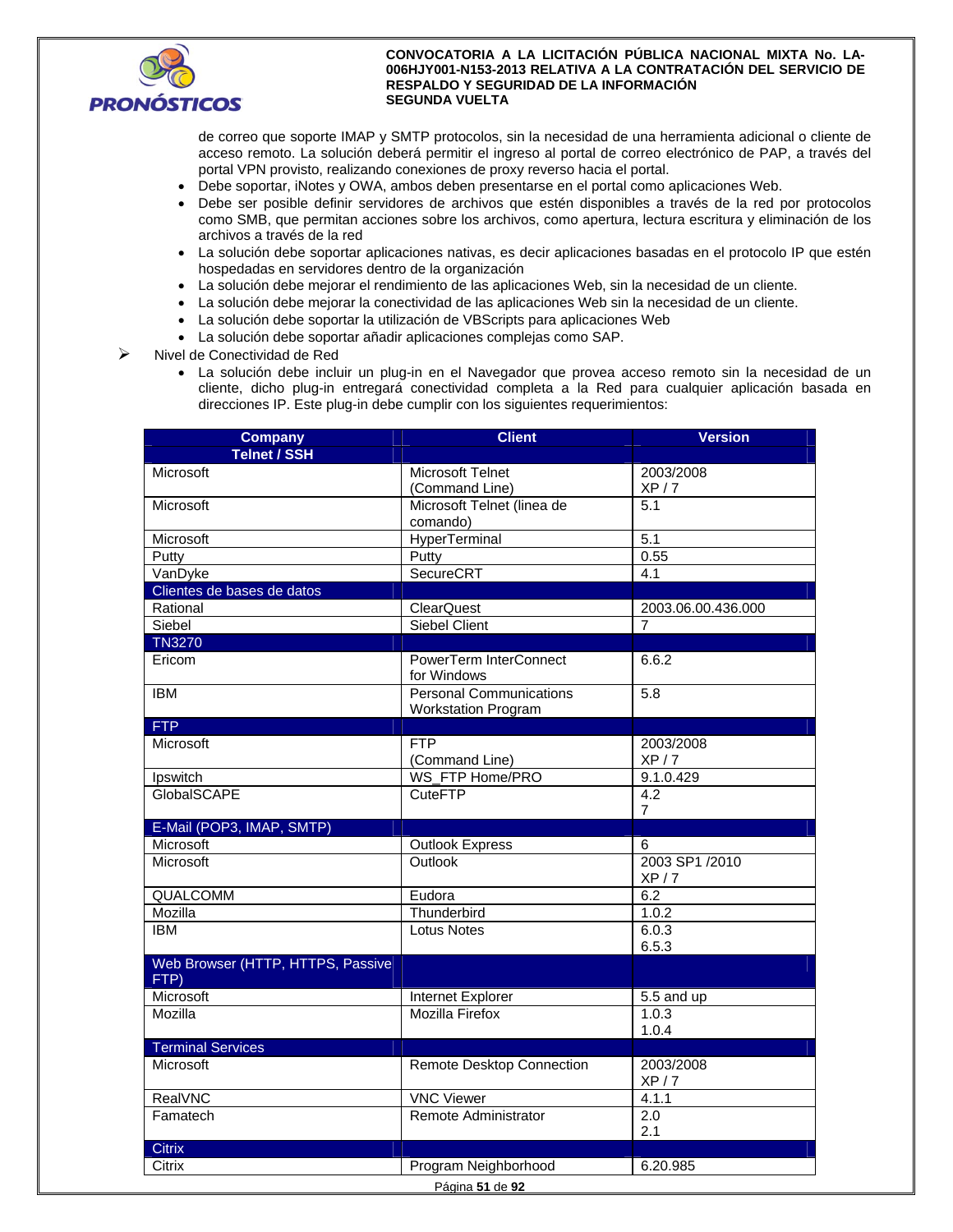

|                         |                        | 9.0.0.32649 |
|-------------------------|------------------------|-------------|
| Citrix                  | Java Connection Center | 8.0.1672    |
| Citrix                  | <b>JICA</b>            | 8.2.1684    |
| Citrix                  | ActiveX                | 8.0.24737.0 |
| Suites de productividad |                        |             |
| <b>IBM</b>              | Lotus Notes            | 6.0.3       |
|                         |                        | 6.5.3       |

La solución debe incluir aplicaciones de Red embebidas que permitan a los usuarios finales utilizar aplicaciones clienteservidor, sin requerir un cliente nativo instalado en los equipos. Como requerimientos la solución debe incluir las siguientes aplicaciones de Red embebidas: Telnet, SSH, TN3270, TN5250, Remote Desktop (RDP), Terminal (Putty), Jabber (mediante la opción de crear túneles VPN hacia el servidor interno de PAP, con lo cual se pueda utilizar el cliente Jabber que PAP decida), FTP, y/o soportar los protocolos para Telnet y/o SSH

- $\triangleright$  Clientes de VPN (Smart Phones)
	- La solución debe soportar la conectividad de Smart Phones, las siguientes plataformas, iPhone, iPad y Android. Permitiendo que todas las aplicaciones nativas puedan ser accedidas por clientes remotos desde el smart phone.
	- La solución debe soportar Active Sync.
- Autenticación y Autorización de Usuarios
	- La solución debe incluir una base de datos interna para autenticación
	- La solución debe incluir un método para remediación de contraseñas de Active Directory, alertando a los usuarios que su contraseña está a punto de expirar y permitiendo que la cambien
	- La solución debe prevenir que múltiples usuarios utilicen las mismas credenciales, en el mismo gateway en un mismo espacio de tiempo. Permitiendo que solo una de los usuarios permanezca activa
	- La solución debe soportar Single Sign On para aplicaciones que residan en el portal
	- Single Sign On debe soportar los siguientes protocolos
		- Acceso Básico
		- Acceso sumarizado
		- Autenticación Integrada con Windows
		- Forwarding de credenciales en los encabezados de HTTP
		- Basado en forma Web
- Acceso de los administradores:
	- La solución debe ser capaz de autenticar a los administradores, por las siguientes plataformas: Base de datos interna y servidor RADIUS
	- Los administradores pueden condicionar el acceso al portal y a aplicaciones específicas basados en cumplimientos con una política específica
- Alta Disponibilidad:
	- La solución debe poder ser puesta en Alta disponibilidad, ya sea en activo-activo o activo-pasivo. La distribución del tráfico entre los gateways debe hacerse sin la necesidad de incluir equipos externos o internos adicionales. Dicho mecanismo debe proveer al menos los siguientes requerimientos:
		- Modo transparente en caso de falla de Gateway
		- Cero caídas para ambientes de misión crítica.
		- Mejora de throughput (en modo Load Sharing)
		- Todos los Gateways en el Clúster deben estar al tanto de las conexiones que pasan en cada miembro del mismo. Los miembros del Clúster deben sincronizar sus conexiones e información de status a través de un canal seguro

## **3.2.1.3 Antivirus y Anti-Malware**

- $\triangleright$  El gateway antivirus debe realizar análisis de virus y bloquearlos en los siguientes protocolos: POP3, FTP, SMTP y HTTP.
- $\triangleright$  Debe incluir un anti-spyware basado en patrones.
- Debe permitir al administrador elegir la acción (scan, block o pass) para 70 diferentes tipos de archivos. La detección del tipo de archivo no debe ser basada en la extensión del mismo.
- El antivirus debe soportar descargas continuas, de manera que se comience a enviar el archivo escaneado antes de realizar el scan completo del archivo y de esta manera evitar timeouts cuando se realizan análisis sobre archivos grandes.
- Debe soportar archivos de 2GB con la opción de configurar un tamaño más pequeño de archivo. El administrador debe poder decidir el límite de tamaño de archivo antes de bloquearlo, o pasarlo sin ningún tipo de scan.
- $\triangleright$  Debe poder realizar descompresión de archivos, con la opción de poder configurar el máximo nivel de anidación y de compresión para evitar ataques DoS.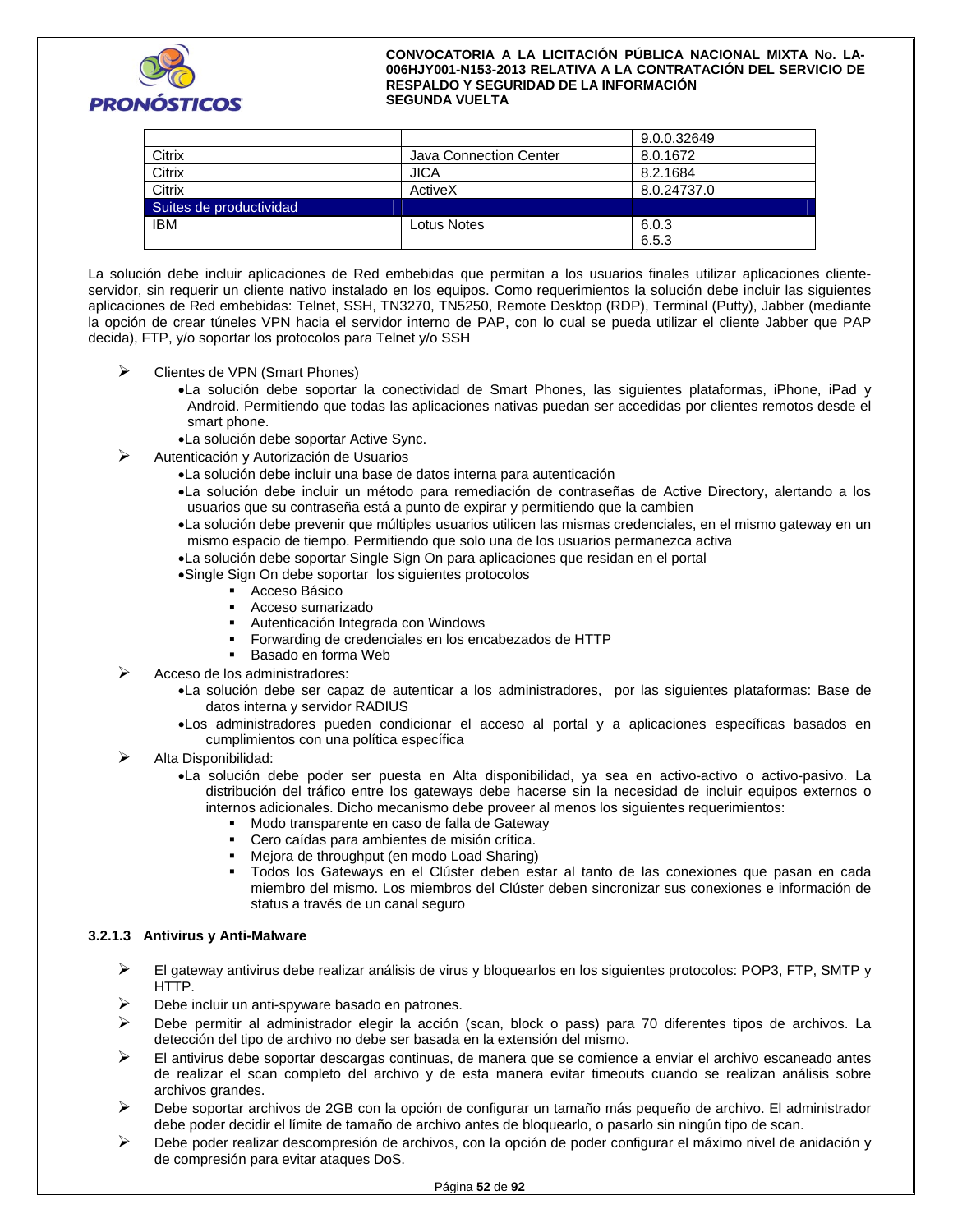

- $\triangleright$  Debe ofrecer al administrador la posibilidad de decidir qué tipos de archivos pueden usar las descargas continuas, y cuáles deben ser escaneados, en su totalidad, antes de iniciar la transferencia al cliente.
- Debe soportar el escaneo por dirección , es decir que el Gateway sea capaz de detectar y escanear archivos que se mueven en una dirección particular, por ejemplo de redes externas o cuando cruza una DMZ-\*\*\*
- El módulo de Antivirus & antimalware debe hacer escaneo en tiempo real tanto de antivirus como de antimalware.\*\*\*
- Se debe poder determinar acciones cuando el escaneo de archivos falle o haya sobre carga en el motor de antivirus.
- $\triangleright$  Debe hacer inspección sobre tráfico encriptado SSL.

# **3.2.1.4 AntiBot**

- $\triangleright$  La solución debe proveer una herramienta que haga descubrimiento de bots dentro de la red institucional. Dicha herramienta debe bloquear la comunicación que intenten establecer los bots con los atacantes.
- La solución debe poder detectar host infectados con bots, analizando el tráfico de la red utilizando una tecnología multicapa.
- $\triangleright$  La herramienta antibot debe analizar 250 millones de direcciones para descubrimiento de bots, que incluyan almenos, direcciones de: IP de Command and Control, URL y DNS
- $\triangleright$  Debe incluir 2000 patrones de comunicación de botnets
- $\triangleright$  La herramienta debe poder integrase con soluciones de IPS, AV, URL Filtering dentro del mismo equipo y sin necesidad de utilizar herramientas de terceros.
- La solución debe incluir los siguientes métodos de identificación:
	- Identificación de direcciones de Command and control utilizadas por los criminales para controlar los bots. Identificación de patrones de comunicación utilizada por cada familia de bots
	- Identificación de comportamiento de bots.
- $\triangleright$  La solución debe utilizar teconología de inspección multicapas.
- $\triangleright$  La herramienta debe contar con una base de datos en la nube para para la actualización de las firmas.
- Debe soportar Inspección de tráfico encriptado HTTPS tanto Inbound como Outbound.

## **3.2.1.5 Administración de las Políticas de Red**

- Las comunicaciones entre todos los componentes que pertenezcan a un solo dominio de administración (servidor de administración, gateways), deben establecer comunicaciones seguras a través del uso de certificados para el cifrado.
- $\triangleright$  Debe incluir una entidad CA (Certificate Authority) interna X.509, que genere certificados a los gateways y a los usuarios para una fácil autenticación en las VPN.
- Debe incluir una herramienta de búsqueda, que permita fácilmente filtrar objetos de red. Debe también incluir la opción de buscar objetos duplicados (con la misma IP) y objetos no usados (en una regla o política) y una lista de las reglas en que un objeto especifico es usado.

# **3.2.1.6 LOGGING & STATUS**

- Los logs, deben ser parte del mismo sistema de administración (incluido en el Servidor Administración de la seguridad) y opcionalmente los administradores deben poder instalar servidores de Logs por separado.
- $\triangleright$  Los logs deben poder estar en el servidor de administración o en un servidor separado.
- Debe poderse diferenciar entre logs de usuarios regulares y los logs propios de la administración.
- $\triangleright$  Los logs deben ser transferidos con seguridad entre los gateways y la el servidor de administración o el servidor de logs. De la misma manera desde y hacia la consola de administración del servidor.
- Debe poderse exportar los logs en formato de base de datos.
- Por cada coincidencia de una regla, se debe poder configurar alguna de las siguientes opciones: Log, Alert, Send and SNMP trap, send and email, o ejecutar una acción definida por el usuario (user defined script).

# **3.2.1.7 REPORTEO**

- $\triangleright$  Debe incluir la opción de que por seguridad deba generarse una regla para bloquear un tráfico en específico, sin embargo, el esquema de operación de la solución permita que dicha regla tome vigencia de inmediato (sin necesidad de hacer instalación / compilación de políticas, permitiéndose además terminar de manera selectiva aquellas conexiones que requiriesen ser bloqueadas por la nueva regla.
- $\triangleright$  Debe permitir la creación de filtros basados en cualquiera de las características del evento, tales como IP de origen y destino, servicio, tipo de evento, severidad del evento, nombre del ataque, país de origen o destino, etc. El administrador debe poder asignar estos filtros a diferentes líneas en un gráfico que sean actualizadas en intervalos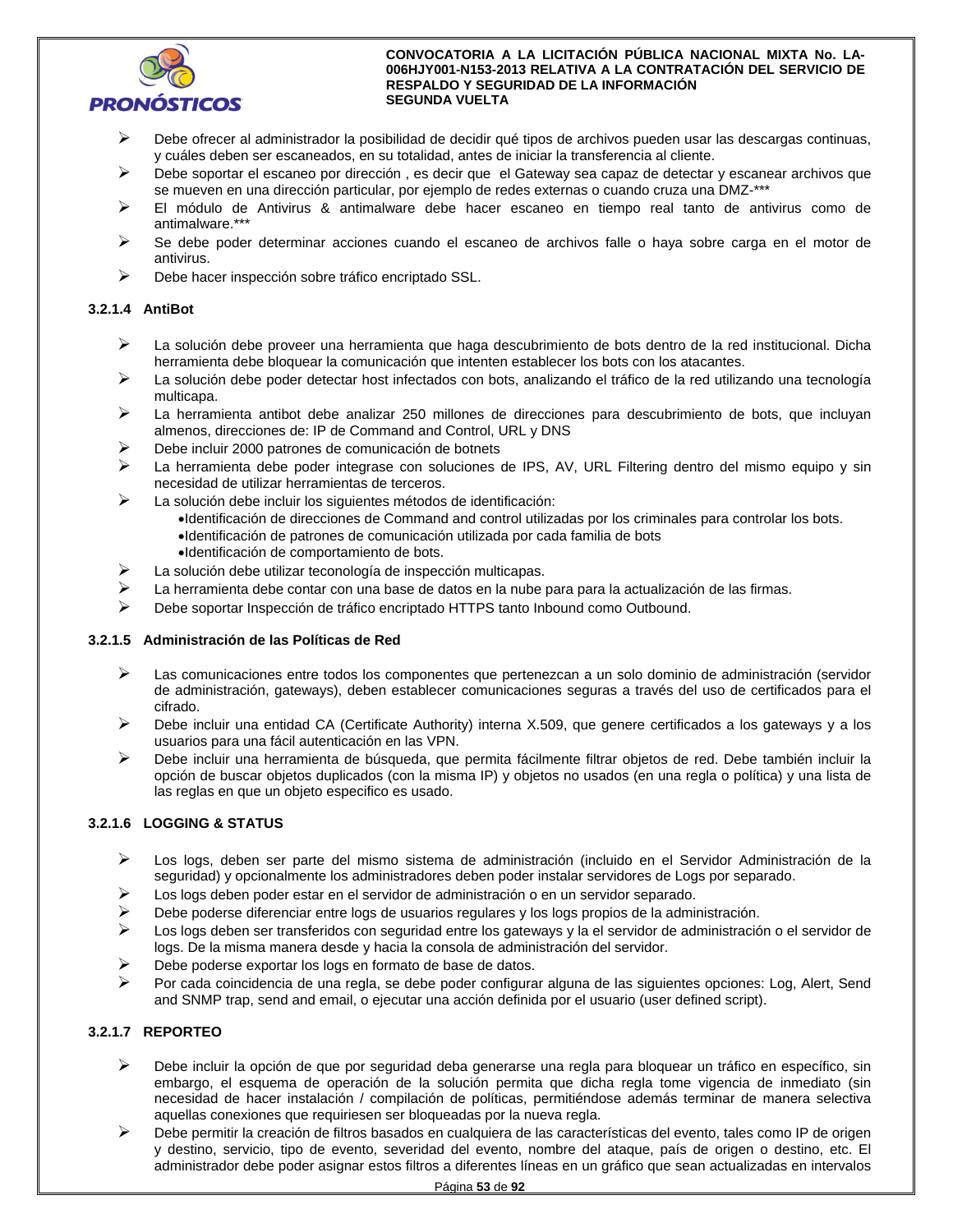

regulares mostrando todos los eventos que concuerdan con ese filtro. Permitiendo que el operador se focalice en los eventos más importantes

- Debe permitir agrupar los eventos en base a cualquier característica de los mismos, pudiendo agrupar en varios niveles
- Debe permitir realizar búsquedas dentro del listado de eventos
- $\triangleright$  Debe poder generar automáticamente pequeños gráficos o tablas de distribución de eventos, orígenes y destinos, en la vista del listado de eventos
- $\triangleright$  Debe incluir reportes predefinidos con los eventos detectados en la última hora, día, semana y mes
- La herramienta de reportes debe soportar al menos 20 filtros (ej. Origen, destino, nombre del ataque, número de regla) que permita personalizar los reportes predefinidos a las necesidades del administrador (ej. Actividades web de un usuario especifico)
- $\triangleright$  Debe permitir programar reportes para que se ejecuten automáticamente para extraer información en periodos regulares de tiempo (diarios, semanales y mensuales)
- Debe soportar los siguientes formatos de reportes: HTML, CSV y MHT
- Debe permitir la distribución automática de los reportes por correo electrónico, subiéndolos en un servidor FTP/Web y utilizando un script externo para la distribución del reporte por correo electrónico o subiendo lo a un servidor predeterminado.
- $\triangleright$  El sistema de reportes debe proveer información consolidada sobre al menos:
	- Top de eventos por origen
	- Top de eventos por destino
	- Eventos por fecha
	- Eventos por semana
	- Top de eventos por producto
	- Top de eventos por servicios
	- Severidad
	- Producto
- $\triangleright$  Debe proveer un reporteador en tiempo real basado en una línea de tiempo, para reportes predefinidos o a la medida, permitiendo al administrador realizar análisis de contenido en tiempo real
- $\triangleright$  Dichos reportes deben incluir una explicación acerca de las políticas que fueron violadas y que parte del contenido causó dicha violación
- Tanto Las soluciones de Firewall aplicativo como el Sistema de Detección y Prevención de Intrusos (IPS), preferentemente deben poder instalarse como equipos de propósito específico y como módulos dentro de la solución del Firewall.

## *3.3 Sistema de Detección y Prevención de Intrusos (IPS)*

El componente para la detección y prevención de intrusos en la red deberá contar con la capacidad de poder ser un equipo independiente de uso específico (Appliance) o por Software preferentemente, así como poder implementarse (habilitarse) como un módulo o componente dentro del Firewall, esto es para ofrecer la mejor efectividad de seguridad en su categoría, rendimiento en línea escalable y controles IPS de próxima generación que eliminen situaciones de riesgo para la administración de la seguridad de la información; así como para ofrecer protección contra malware, amenazas de tipo zeroday, ataques de denegación de servicio y redes de bots (botnets) entre otros.

Los licitantes deberán cumplir lo siguiente al suministrar el componente de detección y prevención de intrusos (IPS):

- $\triangleright$  El IPS, debe incluir al menos los siguientes mecanismos de defensa:
- o Prevenir el uso de aplicaciones específicas del usuario.
- o Protecciones que contienen ajustes que alteran el comportamiento de otras protecciones
- o grupo de protecciones que identifican cuando el tráfico no cumple con los estándares del protocolo.
- o grupo de protecciones que identifica el tráfico que intenta explotar una vulnerabilidad específica.
- Los módulos de IPS Integrado y de Firewall, deben estar integrados ofreciendo de esta manera, protección multicapa
- El administrador debe poder configurar la inspección, solo para el tráfico interno.
- $\triangleright$  El IPS debe proveer al menos dos políticas o perfiles precargados, para ser usados inmediatamente.
- Debe incluir una opción, que permita detener la inspección del IPS en el Gateway bajo condiciones de alta carga, definiendo estos límites basados en % de CPU y Memoria que el administrador decida.
- El IPS integrado, debe incluir la habilidad de detener temporalmente la inspección y bloqueo en el gateway, para efectos de "troubleshooting". Este procedimiento debe realizarse de una forma fácil y rápida.
- El administrador debe poder activar automáticamente nuevas firmas, basados en parámetros de configuración definidos previamente (impacto en el desempeño, severidad de la amenaza, tipo de protección: server o client)
- Debe poder detectar y bloquear las siguientes tipos de amenazas: : Protocol misuse, comunicaciones Outbound con malware, Intentos de Tunneling y ataques genéricos sin contar con firmas predefinidas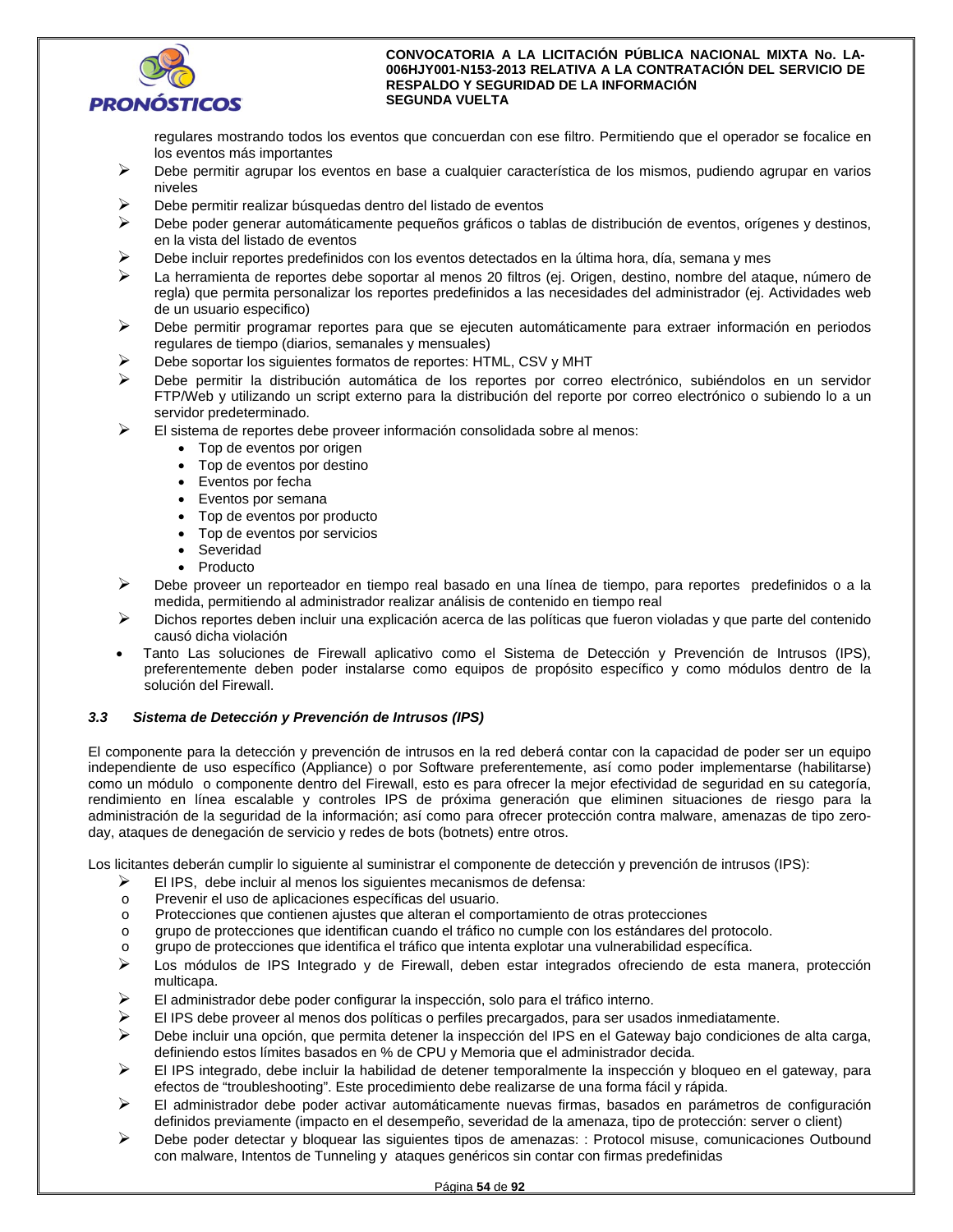

- Para cada protección se debe incluir la siguiente información: Tipo de protección (cliente o server), severidad de la amenaza, Impacto en el desempeño, y nivel de confidencia.
- $\triangleright$  Por cada protección o por todas las protecciones soportadas, debe permitir adicionar excepciones basadas en origen, destino, servicio o la combinación de los 3 factores.
- Debe poder realizar captura de paquetes para protecciones específicas.
- Debe detectar y bloquear ataques de red y de aplicación, protegiendo al menos los siguientes servicios: Email, DNS, FTP, servicios de Windows (Microsoft Networking) y SNMP.
- $\triangleright$  Debe estar en capacidad de detectar y bloquear tráfico peer to peer (P2P), incluso si la aplicación utiliza cambio de puertos. El administrador debe poder definir objetos de red y servicios a excluir.
- $\triangleright$  Debe proteger contra ataques tipo DNS Cache Poisoning, y de esa manera prevenir a los usuarios el acceso a dominios bloqueados.
- Debe incluir protecciones para los protocolos POP3 e IMAP.
- $\triangleright$  Debe soportar y proteger protocolos de VoIP (H.323, SIP, MGP y SCCP), asegurando que todos los paquetes de VoIP son estructuralmente válidos.
- $\triangleright$  Debe detectar y bloquear aplicaciones que realizan control remoto, incluyendo aquellas que son capaces de hacer tunneling en tráfico HTTP.
- $\triangleright$  El administrador debe poder permitir chat MSN Messenger pero bloquear el Video.
- Debe incluir protección a vulnerabilidades Citrix ICA e implementar cumplimientos de protocolo, lo anterior puede ser utilizando mecanismos de protección para identificar mediante patrones o firmas ataques o explotación de vulnerabilidades de la plataforma requerida.
- Debe permitir bloquear tráfico entrante, saliente o ambos correspondiente a determinados paises, sin necesidad de actualizar manualmente los rangos IP correspondientes a cada país.
- Con el fin de incrementar la estabilidad del Gateway de IPS, debe brindar un mecanismo que sea capaz de administrar la capacidad de la tabla de conexiones y el consumo de la memoria del Gateway, esto permitirá al Gateway manejar grandes cantidades de tráfico inesperado, por ejemplo en ataques de denegación de servicio.
- Debe soportar Inspección de tráfico encriptado HTTPS tanto Inbound como Outbound.
- Se debe incluir un appliance de propósito específico que detenga ataques de denegación de servicios y ataques distribuidos de denegación de servicios, al menos con las siguientes características:
	- o Comportamiento de denegación de servicio protege contra TCP, ICMP, UDP e IGMP
	- Protección de SYN bloqueo de ataques de denegación de servicio "SYN-Spoofed" para protección de servidores.
	- o Lista negra Bloque ataques desde origen o destino de Capa 3 y Capa 4
	- o Límite de taza de conexiones bloqueo de protocolos no estándar y a nivel de aplicación con base en umbrales
	- o Protección de SYN con "web challenge" protección contra ataques de denegación de servicio basado en HTTP
	- o Protecciones de analisis de comportamiento de DNS bloqueo de ataques de denegación de de servicio a través de búsquedas de DNS
- La solución de denegación de servicio debe tener al menos las siguientes características técnicas.
	- o 3 Gbps de throughput
	- o 2,000,000 de sesiones concurrentes
	- o Al menos 4 puertos 10/100/1000
- para mantener la integridad de la solución tanto el IPS como el equipo de denegación de servicio deben ser del mismo fabricante.
- La solución de IPS y Detención de ataques de denegación de servicio debe integrarse a la consola de logs del Firewall y Firewall aplicativo.

## *3.4 Filtrado de contenido de acceso a internet*

El componente para el sistema de filtrado de Contenido web con Control de Aplicaciones, deberá contar con la capacidad de poder ser un equipo independiente de propósito específico (Appliance) o por Software preferentemente, así como poder implementarse (habilitarse) como módulos o componentes dentro del Firewall, esto es para ofrecer la mejor efectividad de seguridad en su categoría.

Pronósticos para la Asistencia Pública cuenta con el servicio acceso a navegación a internet para todos los usuarios de su red interna, con un enlace centralizado, por lo que se requiere de un sistema de control de acceso a internet con control de aplicaciones.

Los licitantes deberán cumplir lo siguiente al suministrar el componente de filtrado de contenido de acceso a internet con control de aplicaciones: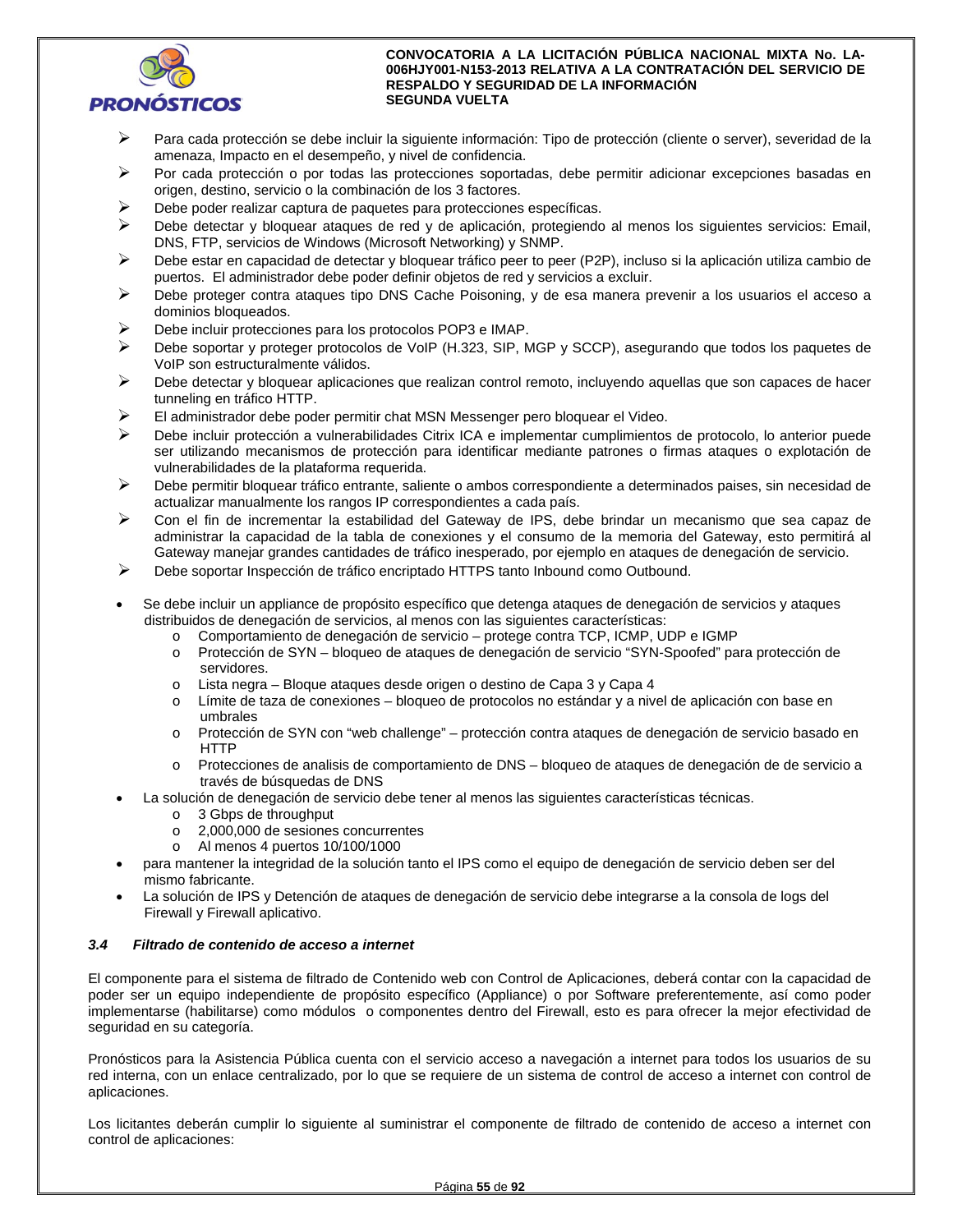

- 1. Tecnología de filtrado de contenido (URL) y control de aplicaciones desarrollada por el propio fabricante en el equipo.
- 2. Base de datos de conocimientos del fabricante públicamente disponible.
- 3. Contar con personal técnico certificado por el fabricante en la operación y administración del servicio.
- 4. Ofrecer una consola de registro y reporteo del filtrado de contenido y del control de aplicaciones.

La tabla 3, detalla las características técnicas requeridas.

## **Tabla 3. Requerimientos Técnicos**

#### **1 Filtrado de contenido de acceso a internet**

- Soporte funcionalidad de alta disponibilidad, sin incluir software o hardware de terceros
- Software en última versión liberada del sistema operativo del equipo propietario del fabricante
- El equipo debe incluir, Filtrado URL, Control de aplicaciones, identificación de usuarios a través de directorio activo, todas en un solo hardware con la posibilidad de ejecutar todas las funcionalidades al mismo tiempo.
- La licencia debe ser para usuarios ilimitados y direcciones IP ilimitadas
- El fabricante de hardware y del software de seguridad, debe ser el mismo
- El equipo debe tener una herramienta de diagnóstico de Hardware, ejecutable desde el LCD sin la necesidad de uso de cables o consolas, que permita las siguientes opciones: identificar fallas en el equipo, cargar las diferentes imágenes precargadas de fábrica, etc. Esta funcionalidad también puede ser realizada desde la consola del mismo.

 Debe contar con una interfaz de administración que permita las siguientes acciones sobre el equipo (para poder tener un control de forma remota, desde el SOC/NOC durante el monitoreo desde el SOC, y para ayuda de troubleshooting en caso de ser necesario):

- o Encender la caja de manera remota
- o Acceso remoto a través de consola virtual KVM
- o Instalación remota del sistema operativo
- o Para solución de problemas debe permitir el conocer el último estado de la caja antes de reiniciarse
- o Monitoreo de estado a través del protocolo SNMP
- El equipo debe ser accesible a través de SSH y de interfaz Web usando SSL
- Debe ofrecer administración centralizada de políticas, almacenando logs y monitoreando dos. Proporcionando la habilidad de distribuir centralizadamente las políticas
- La restauración a la configuración de fábrica, se debe poder hacer incluso desde el LCD del equipo
- La herramienta debe ser capaz de realizar backup/restores de la configuración, estos pueden ser almacenados localmente, y el administrador puede transferirlos vía TFTP o SCP
- El equipo debe ser capaz de almacenar más de una imagen, y debe permitir al administrador cambiar de una imagen a otra
- Para el caso de la solución como appliance o Software, Debe contar al menos con 4 interfaces 10/100/1000Mbps RJ-45
- Soportar puerto para conexión de consola serial RJ-45
- Soportar 256 VLAN por interface de red
- Debe ser capaz de manejar 32,000 sesiones concurrentes
- El equipo deberá montarse en un rack de 19 pulgadas y debe incluir el juego de accesorios necesarios para este fin sin modificaciones al rack ni al equipo
- Deberá de incluir un disco duro mínimo de 250 GB para posible implementación de consola de administración en el mismo equipo con capacidad de guardar 100 GB de logs en el mismo chasis, en caso de ya contar con la consola de administración integrada, el disco podrá ser de menor capacidad (al menos los 100 GB para los logs). También se aceptara una propuesta que incluya un equipo adicional específicamente diseñado para almacenamiento de Logs, que además brinda capacidades de búsqueda, correlación y reporteo
- El Filtrado URL debe cumplir con los siguiente requisitos:
	- o El filtrado de URL debe ser basado en categorías y debe poderse incluir como un bloque más.
	- o Deberá cubrir los sitios y categorías pre configuradas necesarias para que cumpla con los requerimientos de protección solicitadas, para lo cual la solución propuesta deberá permitir configurar las categorías personalizadas adicionales requeridas y generar las excepciones a URLs que fueran necesarias, de manera enunciativa más no limitativa se mencionan las siguientes: Adult, advertisements, arts, chat, computing, criminal, drugs, education, finance, food, gambling, games, glamour & intimate apparel, government, hacking, hate speech, health, hobbies, hosting sites, job search, kids sites, lifestyle & culture, motor vehicles, news, personals & dating, photo searches, real estate, reference, religion, remote proxies, search engines, sex education, shopping, sports, streaming media, travel, Usenet news, violence, weapons, web based e-mail.
	- o Debe incluir un mecanismo que permita al administrador, negar o permitir URLs específicos, que no necesariamente están definidos en una categoría, para poder ser utilizados en la definición de nuevas reglas
	- o Debe permitir la creación de excepciones basadas en la definición de objetos de red.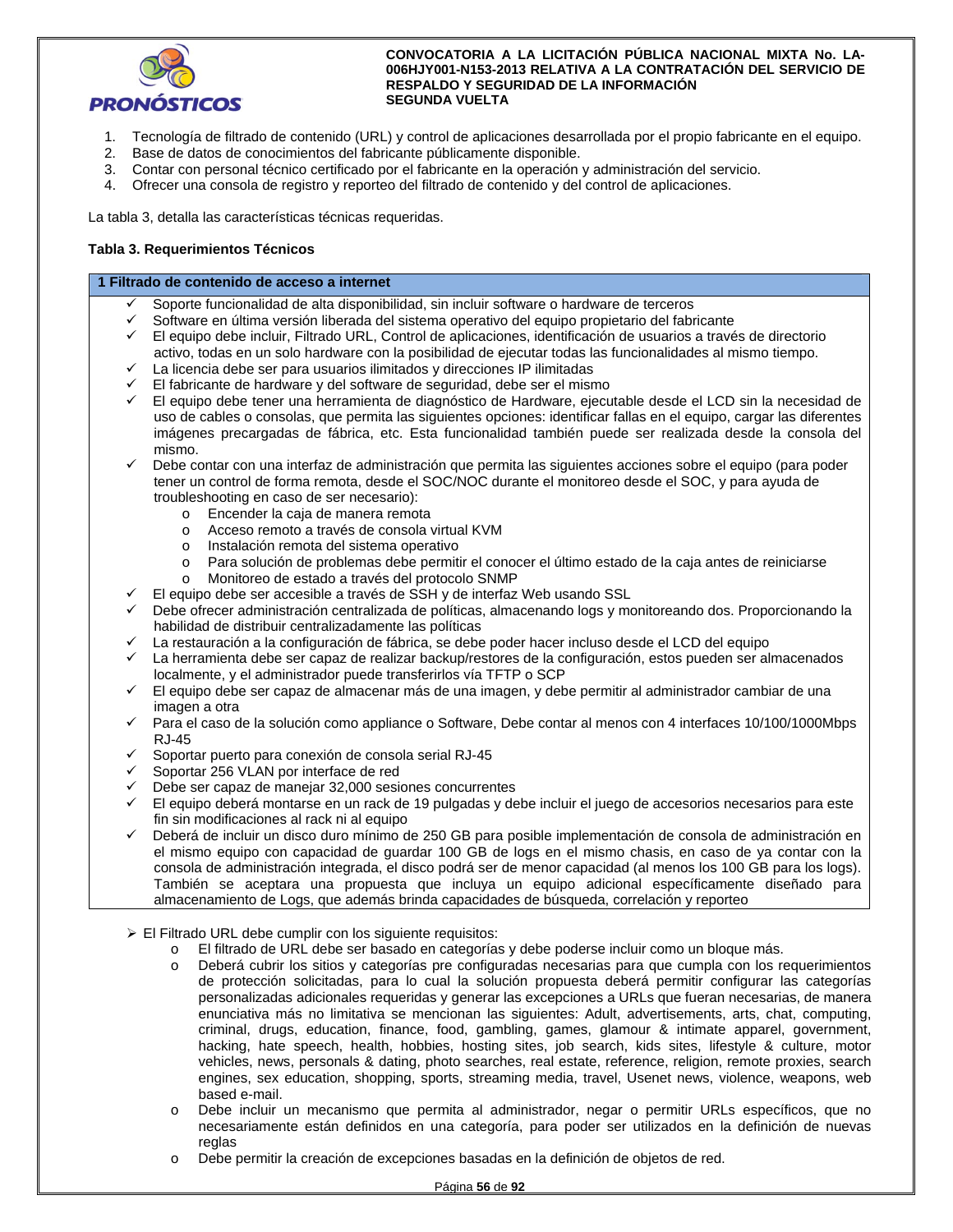

- o Debe proveer la opción de modificar la notificación de bloqueo y re direccionar al usuario a otra página.
- o El Filtrado de URL debe poder integrarse a un mecanismo, o bloque de seguridad, que permita controlar aplicaciones web 2.0 y widgets. Dicha integración debe ser dentro del mismo equipo sin el uso de herramientas de terceros o servidores separados.
- o El equipo debe tener la capacidad de bloquear granularmente sitios basado en Web 2.0.
- o Debe bloquear Malware sobre sitios Web y Web 2.0.
- o Debe incluir un método dinámico en la nube para la categorización de los sitios Web existentes y nuevos sitios emergentes.
- o Debe inspeccionar el tráfico HTTPS, con el fin de prevenir riesgos de seguridad relacionados con el protocolo SSL. El equipo debe hacer dicha inspección como si fuera texto claro, sin la necesidad de utilizar herramientas de terceros, servidores o licencias adicionales.
- o La solución debe integrar reglas de filtrado de URL y control aplicaciones en la misma licencia.
- o La solución debe ser capaz de identificar, permitir o bloquear aplicaciones y páginas Web.
- o La solución debe proveer una librería de aplicaciones que incluya aplicaciones Web 2.0, Widgets y base de datos de URL.
- o La administración debe centralizar las políticas de seguridad del control de aplicaciones y filtrado URL.
- o Debe tener la capacidad de hacer un análisis avanzado que incluya, tráfico por sitios, graficas, reporteo, estadísticas, etc.
- o Tiene que crear políticas granulares para sitios Web, Web 2.0 y control de aplicaciones.
- o Debe ser posible permitir o bloquear aplicaciones o sitios, de manera enunciativa más no limitativa, por los siguientes parámetros: Aplicación Individual, URL o aplicación, categorías, niveles de riesgo, reglas individuales y grupos de usuarios.
- o Debe inspeccionar el tráfico HTTPS, con el fin de prevenir riesgos de seguridad relacionados con el protocolo SSL. El Equipo debe hacer dicha inspección como si fuera texto plano.
- o Debe contar con un repositorio en línea para identificar URLs y aplicaciones no clasificadas.
- o Debe tener un servicio de clasificación basado en la nube que permita categorizar dinámicamente el tráfico **Web**
- o Debe ser posible definir nuevas aplicaciones y sitios web, así como categorías y grupos que no estén definidos dentro de la base de datos.
- o Debe ser posible integrar la solución con Directorio Activo para crear reglas de control de aplicaciones y filtrado URL basadas en: usuarios, grupos de Usuarios, maquinas, dirección IP, redes y todas las opciones combinadas.
- o Debe ser posible usar las siguientes cuatro acciones en una regla de control de aplicaciones y filtrado de URL: bloquear, monitorear, informar al usuario y preguntar al usuario.
- o Debe ser posible crear, por regla, un portal adaptable que permita interactuar con el usuario.
- o Debe permitir crear un portal diferente cuando la conexión provenga de dispositivos móviles.
- o Para todas las acciones que necesiten interacción con el usuario, la solución debe tener la opción de trabajar en "Modo de aprendizaje", esto quiere decir que la solución aprenderá la acción del usuario en la primera interacción y la recordará para los siguientes eventos similares, una vez autenticado el usuario no se solicitarían credenciales a este nuevamente, en tanto continúe vigente su sesión.
- o La solución debe ser una arquitectura cliente-servidor con la posibilidad de instalar la consola de administración en cualquier servidor, físico o virtual, de Windows u open Server, el cual será responsable de lanzar las políticas para los módulos de control de aplicaciones y filtrado URL.
- o En cualquier escenario de instalación, debe ser posible tener HA para los servidores de administración, esto quiere decir que si el servidor de administración primario falla, los equipos de control de aplicaciones y filtrado de URL usarán un servidor de administración secundario.
- o La solución debe proveer una arquitectura escalable y flexible, dando la posibilidad de dividir el repositorio de alertas, los equipos de control de aplicaciones y filtrado URL y la administración del sistema.
- o De ser necesario, los servidores de administración y de logs, pueden ser instalados en el mismo Hardware y posteriormente ser separados, dando la posibilidad de crecer dentro de la red.
- o El proceso de comunicación entre los componentes de toda la solución, debe ser encriptado en todos sus puntos, durante la transmisión de información.
- o La solución debe soportar la integración con la infraestructura de red y seguridad existente, como Firewalls y routers.
- o Para escalabilidad y flexibilidad, los Equipos de control de aplicaciones, filtrado URL y administración deben tener la posibilidad de instalarse en servidores comunes (con requerimientos específicos dados por el fabricante).
- o La solución debe controlar el ancho de banda de las aplicaciones por regla.
- o La solución debe permitir la creación de objetos de tiempo por aplicación o grupo de aplicaciones en las reglas, para que una acción definida se cumpla sólo durante tiempos especificados.
- Debe incluir una interfaz gráfica que permita adicionar, eliminar, remover, y editar usuarios que están almacenados en el directorio LDAP.
- El registro y reporteo de la solución deben cumplir con los siguiente requisitos:
	- o Los logs, deben ser parte del mismo sistema de administración (incluido en el Servidor Administración de la seguridad) y opcionalmente los administradores deben poder instalar servidores de logs por separado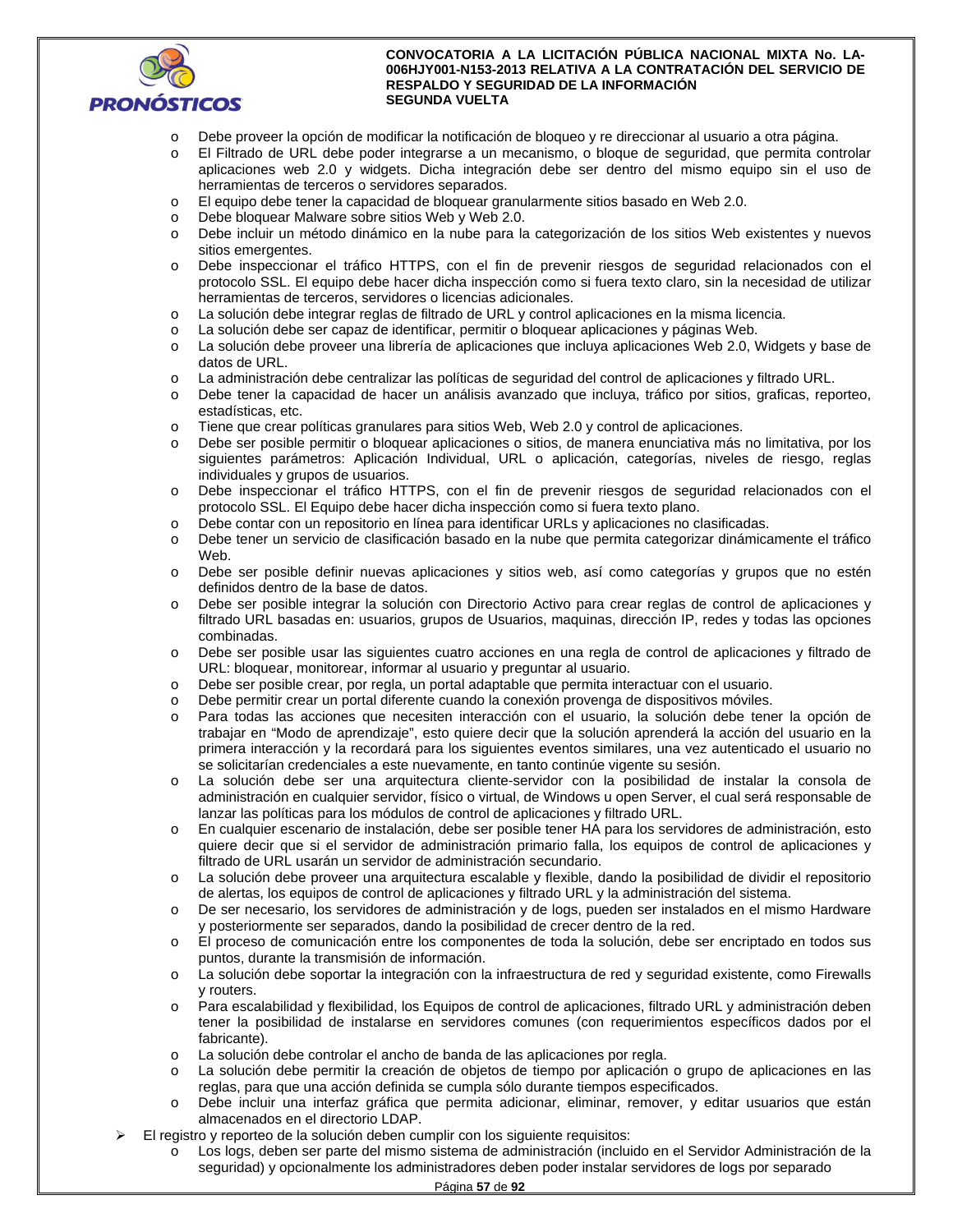

- o Los logs deben poder estar en el servidor de administración o en un servidor separado.
- o Debe poderse diferenciar entre logs de usuarios regulares y los logs propios de la administración
- o Los logs deben ser transferidos con seguridad entre los equipos y el servidor de administración o el servidor de logs. De la misma manera desde y hacia la consola de administración del servidor.
- o Debe poderse exportar los logs en formato de base de datos.
- o Debe poderse realizar un cambio automático de logs, basados en programaciones de tiempo o del tamaño del archivo.
- o Por cada coincidencia de una regla, se debe poder configurar alguna de las siguientes opciones: Log, Alert, Send and SNMP trap, send and email, o ejecutar un user defined script.
- o Debe incluir la opción que permita la creación de reglas donde se permita aceptar o específicamente denegar el tráfico definido en las mismas (mediante la definición de Ips, Puertos, FQDNs, Geografía, entre otros), y donde la acción por defecto de la solución es denegar todo el tráfico no implícitamente permitido.
- o Debe permitir la creación de filtros basados en cualquiera de las características del evento, tales como IP de origen y destino, servicio, tipo de evento, severidad del evento, nombre del ataque, país de origen o destino, etc. El administrador debe poder asignar estos filtros a diferentes líneas en un gráfico que sean actualizadas en intervalos regulares mostrando todos los eventos que concuerdan con ese filtro. Permitiendo que el operador se focalice en los eventos más importantes.
- o Debe permitir agrupar los eventos con base en cualquier característica de los mismos, pudiendo agrupar en varios niveles.
- o Debe permitir realizar búsquedas dentro del listado de eventos.
- o Debe poder generar automáticamente pequeños gráficos o tablas de distribución de eventos, orígenes y destinos, en la vista del listado de eventos.
- o Debe incluir reportes predefinidos con los eventos detectados en la última hora, día, semana y mes.
- o La herramienta de reportes debe soportar 25 filtros (ej. Origen, destino, nombre del ataque, número de regla) que permita personalizar los reportes predefinidos a las necesidades del administrador (ej. Actividades web de un usuario específico).
- o Debe permitir programar reportes para que se ejecuten automáticamente para extraer información en periodos regulares de tiempo (diarios, semanales y mensuales).
- o Debe soportar los siguientes formatos de reportes: HTML, CSV y MHT.
- o Debe permitir la distribución automática de los reportes por correo electrónico, subiéndolos en un servidor FTP/Web y utilizando un script externo para la distribución del reporte por correo electrónico o subiendo lo a un servidor predeterminado.
- El sistema de reportes debe proveer información consolidada sobre al menos:
	- Top de eventos por origen
	- Top de eventos por destino
	- Eventos por fecha
	- Eventos por semana
	- Top de eventos por producto
	- Top de eventos por servicios
	- Severidad
	- Producto
- o Debe proveer un reportador en tiempo real basado en una línea de tiempo, para reportes predefinidos o a la medida, permitiendo al administrador realizar análisis de contenido en tiempo real.
- o Dichos reportes deben incluir una explicación acerca de las políticas que fueron violadas y que parte del contenido causó dicha violación.

## *3.5 Administración de medios removibles y encripción de discos duros*

Para este componente se requiere un sistema de administración centralizada del uso de medios removibles (USB, CD-ROM, DVD, etc) para control de acceso de lectura y escritura y encripción de discos duros de equipos portátiles o escritorio.

Los licitantes deberán incluir toda la infraestructura necesaria y cumplir con lo siguiente al suministrar el componente de medios removibles y encripción de discos duros:

- La consola de administración deberá cumplir lo siguiente:
	- o Ser única para administrar de forma centralizada todas las características de seguridad.
	- o Basada en GUI que pueda instalarse sobre Windows 7 o superior o web
	- o Ser compatible con los servidores Windows 2008 32-bit, 64-bit y R2 o superior
	- o Soportar la opción para utilizar un segundo servidor que tenga todas las políticas para poder administrar de una mejor forma el flujo de tráfico, redundancia y escalabilidad.
	- o Deberá contar con la funcionalidad, no se requiere en este momento, de tener un segundo servidor que con la licencia adecuada pueda proveer un respaldo en línea que siempre esté disponible.
	- o Integrarse al Directorio Activo de Microsoft con el que cuenta PRONÓSTICOS.
	- El software que se instalará en la computadoras personales (cliente o agente) deberá cumplir con lo siguiente:
		- o Un solo agente unificado que muestre en una sola vista todas las características de seguridad.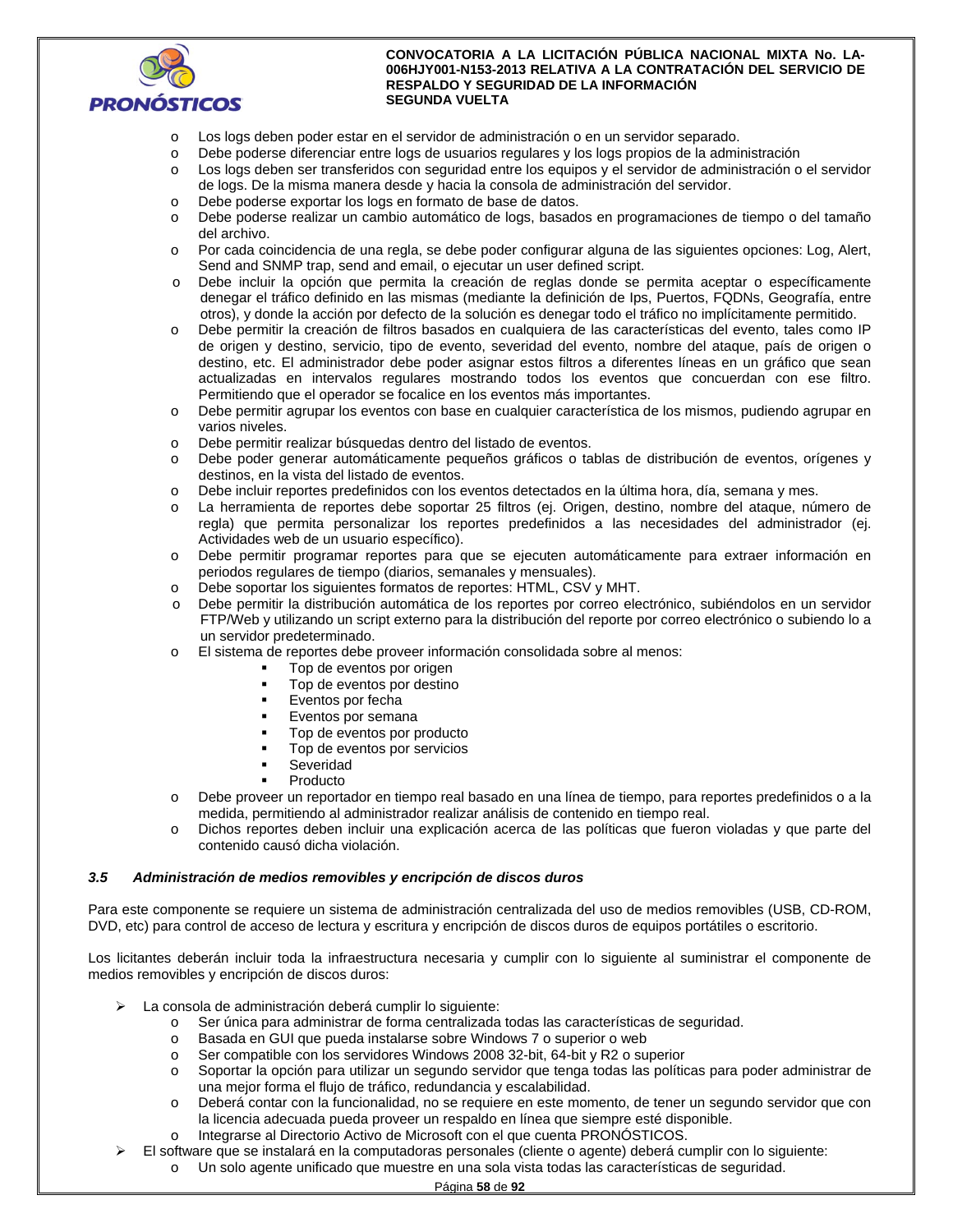

- o Se debe tener la opción de crear un agente inicial de instalación, debe ser el mismo para 32 y 64 bits y también debe existir la posibilidad de crear un agente con las características necesitadas por equipo.
- o Compatible con Sistemas Operativos Windows 7, 8 y superiores de 32 y 64 bits y Mac OS 10.6 o superior. Las características requeridas para la encripción de Medios y protección de puertos son:
	- o Definir excepciones y permisos para dispositivos removibles basado en su número de serie.
	- o Mostrar al usuario una alerta con las opciones disponibles según la política de seguridad al momento de conectar un dispositivo removible.
	- o Identificar el servidor en el cual el dispositivo removible fue encriptado para asegurar que la organización no autorice uso de medios en otras organizaciones.
	- o Se debe ofrecer soporte a dispositivos USB 3.0.
- Las características requeridas para la encripción del Disco Duro son:
	- o Soporte remoto para usuarios que olvidan sus contraseñas.
	- o Bloqueo de teclado y protector de pantalla.
	- o Número limitado de intentos de autentificación fallidos con bloqueo automático.
	- o Registro de intentos fallidos y exitosos a los equipos.
	- o Deberá soportar la autenticación vía tarjetas inteligentes (SmartCards) mediante la autenticación antes del proceso de arranque (preboot). Para en caso de llegar a requerirse se pueda implementar sin costo adicional. Será responsabilidad de PAP el tipo y tiempos de implementación de las tarjetas inteligentes, la funcionalidad propuesta deberá implementarla el licitante ganador una vez que PAP lo solicite y esté en condiciones de utilizarlas.

La tabla 4. Cantidad de equipos solicitados para la administración de medios removibles y encripción de discos duros

## **Tabla 4. Equipos solicitados**

| <b>Solución</b>                  | <b>Cantidad de equipos</b> |
|----------------------------------|----------------------------|
| Administración Medios removibles | 450                        |
| Encripción de discos duros       | 50                         |

## *3.6 Sistema antispam de correos de entrada y salida*

Pronósticos para la Asistencia Pública cuenta con el servicio de correo electrónico aproximadamente para 500 usuarios, con un servidor centralizado; en él se concentra la entrada y salida de todos los correos. Se requieren 2 sistemas de Filtrado de Contenido vía SMTP CON ANTISPAM y Antivirus en alta disponibilidad, para el sistema de correo de forma perimetral.

## **Características del servicio:**

- Los licitantes deben proporcionar el equipamiento necesario, la instalación, configuración, puesta en marcha, en el entendido de que todos los equipos o equipo requeridos formarán parte del servicio ofrecido por parte de los licitantes y que la Gerencia de Operación y Soporte no adquirirá ninguno de los mismos.
- La solución sobre la que el servicio debe trabajar, debe incluir dos equipos de uso específico (Appliance) que deberán contener las funciones que se enuncian el siguiente listado:
	- o Los equipo se podrán configurar de la siguiente forma:
		- Un equipo para la revisión de correo de entrada y un equipo para la revisión de correo de salida
		- Los 2 equipos operen en alta disponibilidad de entrada y salida.
	- o Filtrado de Anti-Spam en correo Entrante y Correo Saliente.
	- o Capacidad para poder operar en alta disponibilidad cuando así lo requiera la Gerencia de Operación y Soporte.
	- o Debe tener mínimo 3 capas de protección de antivirus.
	- o Análisis de exploración de correo basado en capas.
	- o Debe realizar una búsqueda DNS inversa en la dirección IP del remitente.
	- o Reportes, se anexa lista al final.
	- o Programación de reportes para ser entregados en períodos configurables vía email con tablas y gráficos, así como poder ser generados vía interfaz Web.
	- o Reglas para correo configurable.
	- o Hacer reglas por IP, dominio, usuarios y extensión de anexos o cualquier cadena de texto en un mensaje de correo.
	- o Reglas basadas en formato MIME.
	- o Reglas basadas en listas de bloqueo o de no-bloqueo, por IP, dominio, o remitente.
	- o Bloqueo automático de IP´s debido a alta cantidad de envío de SPAM, ataque tipo DHA (Directory Harvest Attack) o VIRUS, totalmente parametrizable a número de mensajes recibidos en un intervalo de tiempo determinado a discreción.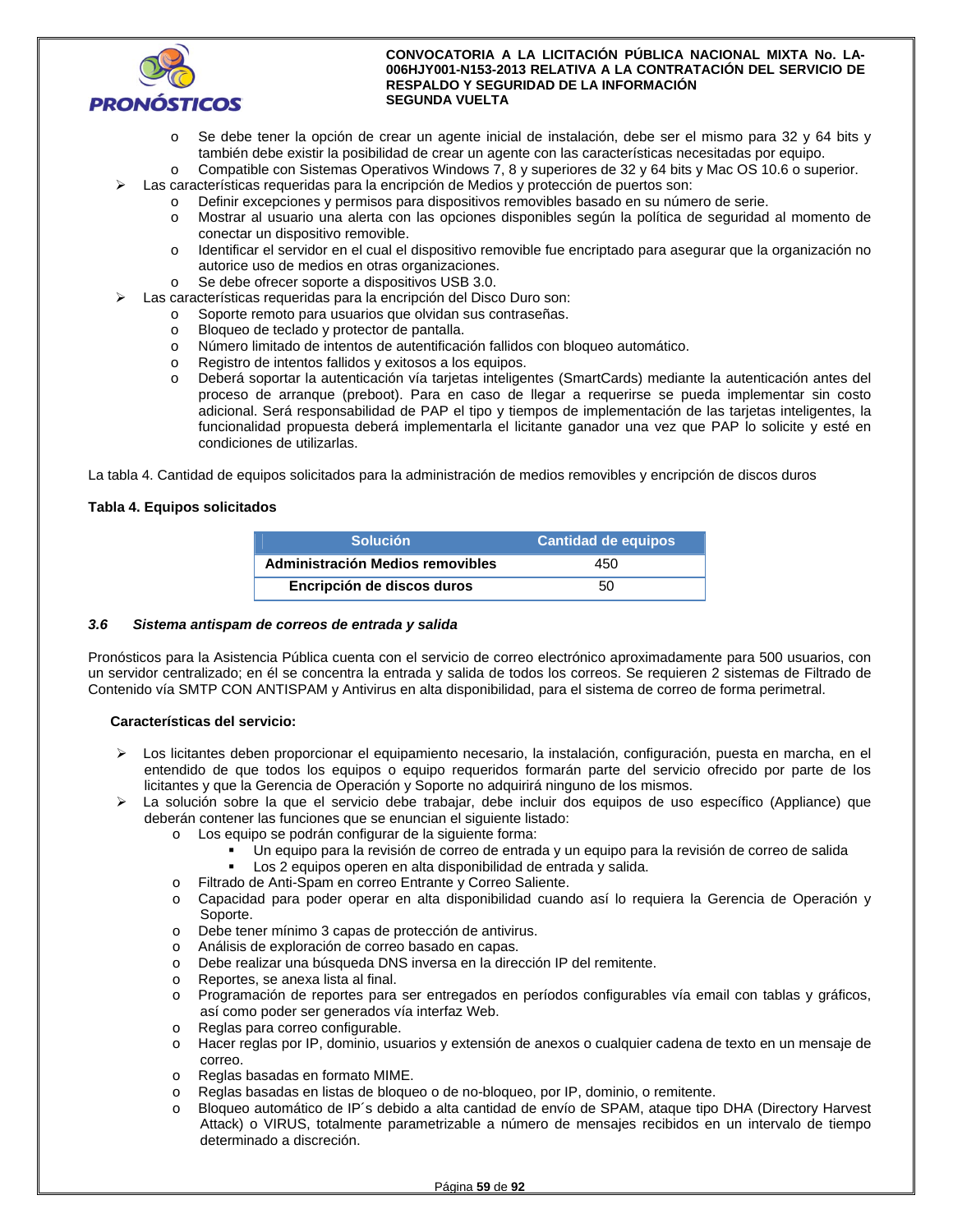

- o Creación de cuarentenas o carpetas de auditoría de correo en base a reglas del Antispam de correo. Mismas que deberán ser reciclables a intervalos de tiempo determinado por la Gerencia de Operación y Soporte.
- o Creación de listas negras o blancas independientes por usuario, accesibles por los mismos vía Web.
- o Eliminación de correo dirigido a usuarios inexistentes.
- o Creación de políticas a nivel global por grupos o por usuario.
- o Envío de mensajes de aviso de correo en cuarentena, personalizado a los usuarios, donde éstos puedan decidir qué hacer con su propia cuarentena.
- o Actualización de firmas de Spam y virus automáticamente.
- o Opción de respaldo de configuración de la solución.
- o Manejo de Multidominios 50 diferentes para la limpieza de correo de Spam y virus.
- o Protección anti-relay para correo de entrada o de salida.
- o Capacidad para enmascarar headers de los mensajes.
- o Revisión de mensajes en cuarentena basada en queries, por remitente, asunto, destinatario o IP, para su consulta, que permita revisar adjuntos y cuerpos de mensaje, en formato texto y html.
- o Revisión de logs de entrada y salida de tráfico de correo que permita realizar búsqueda de palabras, para su rápida consulta.
- o Análisis de correo no entregado temporalmente o en cola de salida.
- o Análisis de tipos de archivos para uso y creación de formatos MIME.
- o Sistema de calificación de Spam, que permita determinar qué calificación corresponde al correo Spam y cuál al correo no-Spam.
- o Administración vía Web con manejo de contraseñas que puedan determinar el nivel o jerarquía de acceso para administración y/o consulta para diversos tipos de usuarios.

Tipo de Reportes que deberá ofrecer la solución:

- o Informes de Trafico.
- o Informes de emisores de Spam más frecuentes.
- o Informes de destinatarios de Spam más frecuentes.
- o Informes de destinatarios más frecuentes.
- o Informes de virus.
- o Informes de mensajes controlados por control de tasa.
- o Top de archivos de adjuntos.
- o Top de violaciones SPF.
- o Top de política de filtrado por cuerpo del mensaje.
- o Top de política de filtrado por asunto del correo.
- o Top de listas RBL con mayor uso.
- o Desglose de marcador de Spam.
- o Top de remitente en función del tamaño del correo.
- o Top de IP de origen en función del tamaño del correo.
- o Top de salida de correo del remitente en función del volumen.
- o Top de salida de correo del remitente en función del tamaño del correo
- o Top de salida de la IP de origen en función del volumen.
- o Top de salida de la IP de origen en función del tamaño del correo.
- o Total de correo encriptado.
- o Detalle del correo encriptado.
- o Top de correos encriptados por remitente.
- o Top de correo encriptado por destinatarios.
- o Falsos positivos.
- o Falsos negativos.

El sistema de seguridad integral antispam de correo deberá incluir las siguientes características específicas:

- Soporte a tecnologías de red Fast Ethernet y Gigabyte Ethernet.
- > La solución antispam propuesta deberá poder enviar sus eventos vía snmp
- $\triangleright$  Sistema Operativo propietario (no de terceros), optimizado y personalizado para reducir vulnerabilidades, manteniendo su alto desempeño.
- $\triangleright$  Interfaz de administración Web segura (https).
- Soporte a múltiples Dominios y múltiples Servidores de Correo.
- Compatible con todos los servidores de Correo.
- Actualizaciones de listas de Spam y Virus Automáticamente.
- Soporte a Clúster para Balanceo de cargas y alta Disponibilidad.
- > Antivirus Propietario Integrado.
- $\triangleright$  Soporte para cuarentena Global.
- $\triangleright$  Soporte para cuarentena por usuario.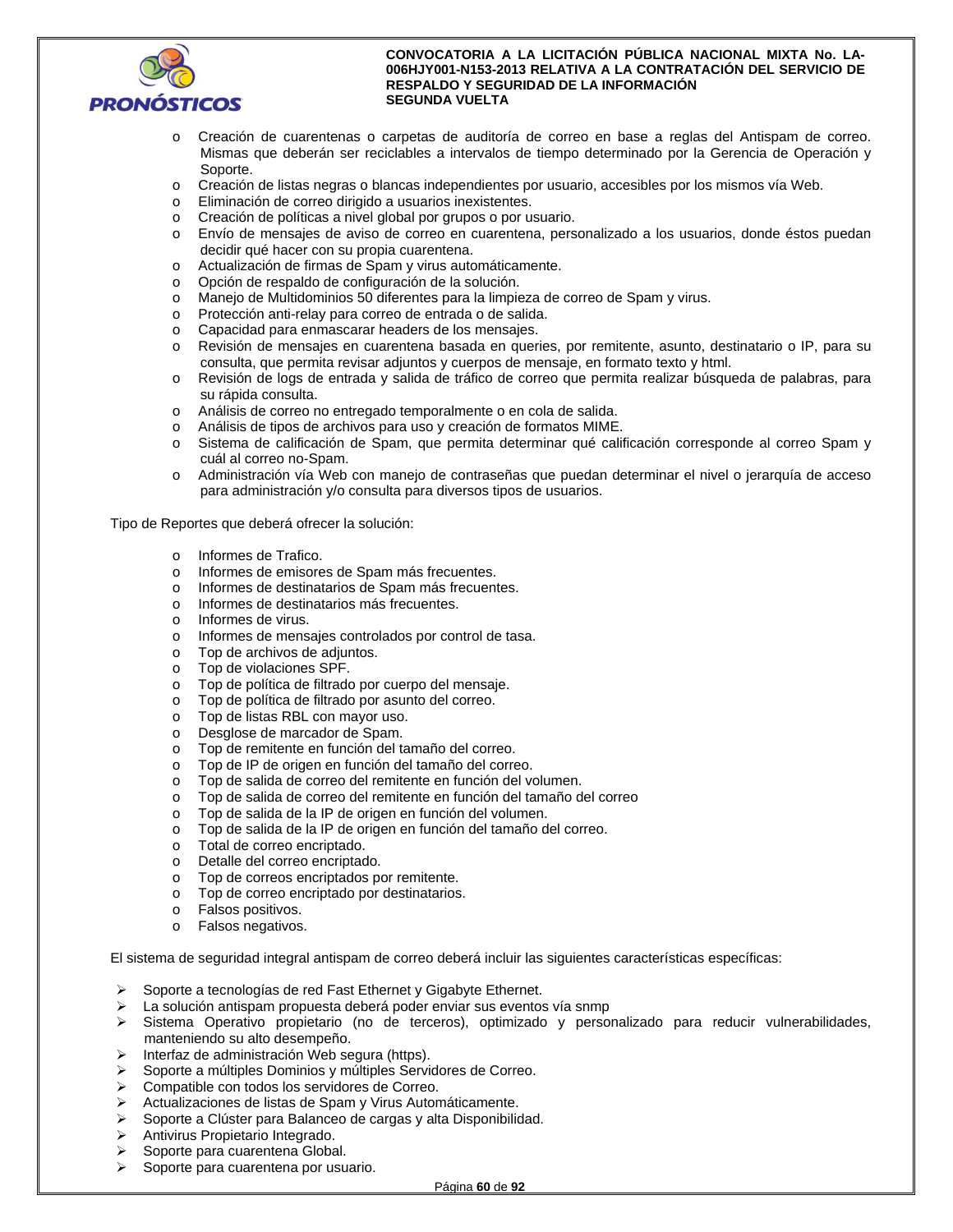

- capacidad de etiquetar correos por palabra clave en el asunto, cuerpo del mensaje y encabezado
- capacidad de mandar a cuarentena correos por palabra clave en el asunto, cuerpo del mensaje y encabezado.
- Capacidad de protección de tráfico de correo basándose en la IP Fuente y/o en la cuenta de correo remitente.
- Capacidad protección de tráfico de correo basándose en la cuenta de correo destinataria.
- Capacidad de protección de tráfico de correo basándose en la extensión del nombre de archivo en los archivos anexos (attachments).
- $\triangleright$  Soporte para escanear correos con formato MIME y HTML.
- Escaneo de correo con Tecnologías de Fingerprint.
- Escaneo de correo a través de Análisis Intencional y/o utilizando Algoritmo Bayesiano.
- Capacidad para validar la autenticidad del correo entrante (Fake Sender y Spoofing protection).
- Inter conectividad de trabajar con directorios LDAP para validación de cuentas, es decir, que las direcciones de correo estén almacenados en LDAP y el equipo pueda tomar esa información para protegerse de "ataques de directorio".
- Soporte a Sender Policy Framework (SPF) y/o Soporte a Microsoft Caller ID y/o.
- Soporte a SSL.
- Capacidad de Personalizar los correos de bloque por Spam y Virus (Bounce mail).

Debe contar con herramientas para el análisis de conectividad como:

- Ping.
- Telnet.
- Dig/NS-lookup.
- TCP Dump.
- Traceroute.

#### *3.7 Pruebas a la Seguridad "Hackeo Ético"*

Pronósticos para la Asistencia Pública requiere que los licitantes proporcionen durante la vigencia del contrato 2 pruebas de seguridad también conocidas como "hackeo ético" al año, programadas en conjunto con el Gerente de Operación y Soporte de Pronósticos, con el fin de descubrir y reportar las deficiencias relativas a seguridad y las vulnerabilidades desde el interior y exterior de la red de datos, sistemas informáticos, de servidores y seguridad física del centro de datos. Lo anterior, implica que se solamente se indicarán las deficiencias, en ningún momento se permitirá interrumpir la operación de los servicios y equipos que se analicen.

Los licitantes deberán entregar dentro de los siguientes 15 días hábiles el resultado de las pruebas por escrito y de manera electrónica, detallando el análisis realizado, su grado de riesgo y peligrosidad.

Asimismo, emitirá recomendaciones considerando las soluciones más apropiadas para cada una de ellas, con el fin de ser aplicadas por el personal designado por la Subdirección General de Informática de Pronósticos para la Asistencia Pública, considerando lo siguiente:

- 1. Realizar 6 escaneos de vulnerabilidades, durante la vigencia del contrato.
	- Pruebas de Penetración (no intrusivas) y Análisis de Vulnerabilidades: esta actividad será realizada por el licitante que resulte adjudicado y tiene como objetivo detectar la presencia de puntos débiles o brechas que pudieran ser explotadas, en los dispositivos de seguridad perimetral por algún ente interno/externo con intenciones desconocidas. El objetivo de esta actividad es garantizar que las políticas de prevención y mecanismos de protección operen de manera eficiente y permanentemente
	- Se deben utilizar herramientas públicas y herramientas comerciales
	- Se deben ejecutar pruebas automáticas y manuales
		- o Utilizando información de carácter público
		- o Utilizando información de uso interno (topología y configuración de la red)

#### **Tabla 5.- Equipos con los que se cuenta actualmente.**

|    | $N0$ Marca | <b>Modelo</b>       | <b>Nombre</b>     | No. de Serie      | <b>Sistema Operativo</b>               |
|----|------------|---------------------|-------------------|-------------------|----------------------------------------|
|    | HP.        | Proliant ML 530 G2  | DSS <sub>06</sub> | D339LP91H042      | Windows Server Enterprice 2003         |
|    | HP         | Proliant ML 530 G2  | DSS03             | D352LFZ1H001      | Windows Server Enterprice 2003         |
| 3  | HP.        | Proliant ML 530 G2  | DSS <sub>08</sub> | D251JQ21D056      | Windows Server Enterprice 2003         |
| 4  | HP.        | Proliant ML 530 G2  | DSS01             | D352LFZ1H036      | Windows Server Enterprice 2003         |
| 5  | HP.        | Proliant DL 360 G6  | PRONOSTICOS31     | MXQ02302GV        | Windows Server 2008 R2 Enterprice      |
| -6 | HP         | Proliant DL 360 G4P | PRONOSTICOS3      | USM63603F9        | Windows Server 2003 Enterprice 64 bits |
|    | HP.        | Proliant DL 360 G4P | PRONOSTICOS11     | <b>USM636008C</b> | Windows Server 2003 Enterprice         |
| 8  | HP         | Proliant DL 360 G4P | VMWARE1           | USM63603EM        | <b>VMWARE ESX</b>                      |
| 9  | HP         | Proliant DL 360 G4P | PronosDC1         | USM63603EL        | Windows Server 2008 Enterprice         |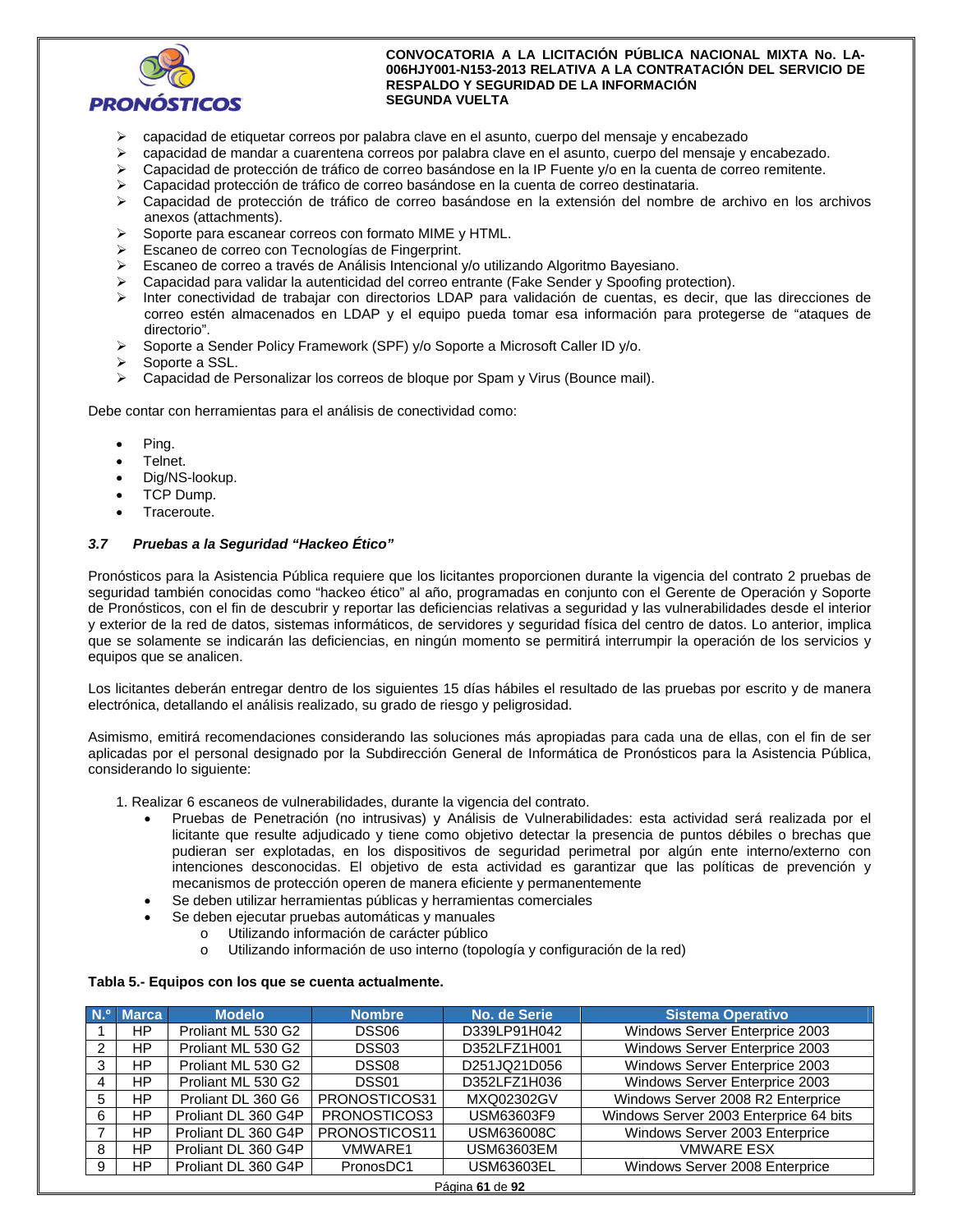

| 10 | HP | Proliant DL 380 G4 | Commanview EVA | <b>EYWEMVV15T</b> | Windows Server 2003 Enterprice            |
|----|----|--------------------|----------------|-------------------|-------------------------------------------|
|    | НP | Proliant DL 580 G5 | DSS10.         | USE835NF4K        | Windows Server Enterprice 2008 R2 64 bits |
|    | НP | Proliant ML 370 G5 | <b>DSS006</b>  | USE903N1P2        | Windows Server Enterprice 2008 64 bits    |
|    | HP | Proliant ML 370 G5 | DSS09          | USE842N30H        | Windows Server Enterprice 2008 64 bits    |
| 14 | НP | Proliant DL 580 G5 | DSS07          | USE613N2PQ        | Windows Server Enterprice 2003            |

Cabe mencionar que esta lista es a manera de ejemplo, ya que está en proceso de actualización de servidores y éstos cambiarán; se considera un crecimiento a 22 servidores físicos y aproximadamente 30 virtuales

## **4 REQUISITOS Y/O DOCUMENTOS QUE LOS LICITANTES DEBERÁN PRESENTAR JUNTO CON SU PROPUESTA**

- A. Escrito firmado por el representante legal, en el cual manifieste que cuentan con capacidad de respuesta inmediata y con los recursos técnicos, financieros y demás que sean necesarios y cuyas actividades comerciales o profesionales estén relacionados con la prestación del servicio objeto del contrato a celebrarse, para la prestación del servicio o entrega de los bienes o arrendamiento.
- B. Copia del acta constitutiva (personas morales) o de la cédula del registro federal de contribuyentes (personas físicas), con el fin de verificar que sus actividades comerciales o profesionales están relacionadas con los bienes, arrendamientos o servicios objeto del contrato a celebrar.
- C. En caso de encontrarse inscrito en la plataforma de compranet 5 indicar en su proposición su registro federal de contribuyentes, para el mismo efecto.
- D. Currículum que contenga un listado de empresas, dependencias o entidades de gobierno a las que haya prestado un servicio similar o la entrega de los bienes solicitados en el presente documento.
- E. Carta compromiso firmada por el representante legal que manifieste que la infraestructura, sistemas y componentes considerados como parte del servicio deberán ser nuevos, de tecnología reciente y estar instalados y operando a más tardar 4 semanas posteriores a la notificación del fallo de la licitación. Asimismo deberá manifestar su compromiso que de resultar adjudicado, deberá considerar que el Servicio actual no debe de interrumpirse en ningún momento a partir de la adjudicación del fallo y hasta la implementación, puesta a punto y liberación de su infraestructura propuesta.
- F. Carta original vigente en papel membretado firmada por el representante legal del fabricante en México (una carta por cada componente del servicio, puede ser una sola si los equipos o soluciones de los diferentes componentes que integran el servicio son de la misma marca, a excepción del Hackeo ético) en la que manifieste que el licitante es un distribuidor, que cuenta con la capacidad comercial y técnica necesaria para vender y para realizar la instalación y la implementación de los equipos necesarios para el servicio solicitado y que es un proveedor certificado y que cuenta con al menos 3 (tres) ingenieros de sistemas certificados por solución para soportar técnicamente la solución. Se deberán considerar al menos dos ingenieros por cada componente siempre y cuando sean marcas diferentes.
- Para cumplir con lo anterior los licitantes deberá entregar currículum vitae y copia del certificado de al menos tres ingenieros certificados, expedidas por el fabricante por cada componente de la solución propuesta.
- G. Contratos firmados por institución de gobierno o empresa privada en el que se pueda comprobar que las características específicas y condiciones son similares a las establecidas para el servicio solicitado
- H. Deberá incluir un plan de trabajo que establezca de manera general la instalación, configuración y puesta a punto de toda la solución
- I. Deberá incluir una matriz de escalamiento que incluya los nombres de los responsables de cada nivel de escalamiento para el soporte técnico y mesa de ayuda (indicando su cargo, correo electrónico, teléfono fijo y celular

Como parte del servicio, el licitante que resulte adjudicado deberá considerar lo siguiente:

- J. Suministrar, instalar, configurar y poner a punto los equipos de hardware, software y licencias necesarios e indispensable para la prestación del servicio ofertado, implementar y administrar la solución propuesta en cumplimiento con los niveles de servicio solicitados, considerando refacciones, partes y mano de obra sin cargos adicionales para Pronósticos.
- K. Entregar 5 días hábiles posteriores a la notificación del fallo los currículos de 3 (tres) ingenieros de soporte de entre los cuales la Subdirección General de Informática, elegirá uno, y lo notificará por escrito al licitante que resulte adjudicado en un plazo no mayor a 5 días hábiles posteriores a la recepción de los mismos. Con la finalidad de que el ingeniero seleccionado se incorpore desde la entrega de los equipos que forman parte del servicio solicitado.
- L. Los licitantes, deberán proporcionar un sistema de monitoreo del hardware de las soluciones del servicio, el cual deberá ofrecer la siguiente información de los mismos:
	- a. Monitoreo de Disponibilidad y el tiempo
	- b. Alertas vía email
	- c. Monitoreo de Windows Event Log
	- d. Alertas basadas en umbrales
	- e. Dashboards personalizables

## *4.1 Licenciamiento*

El licitante que resulte adjudicado incluirá el Hardware y el licenciamiento y el software de todos los equipos que integran los componentes del servicio, y conservarán en todo momento la propiedad de los mismos. Así mismo, se deberá demostrar ante el área usuaria que el Software y Hardware necesarios para cumplir con todo lo requerido por la convocante en estas bases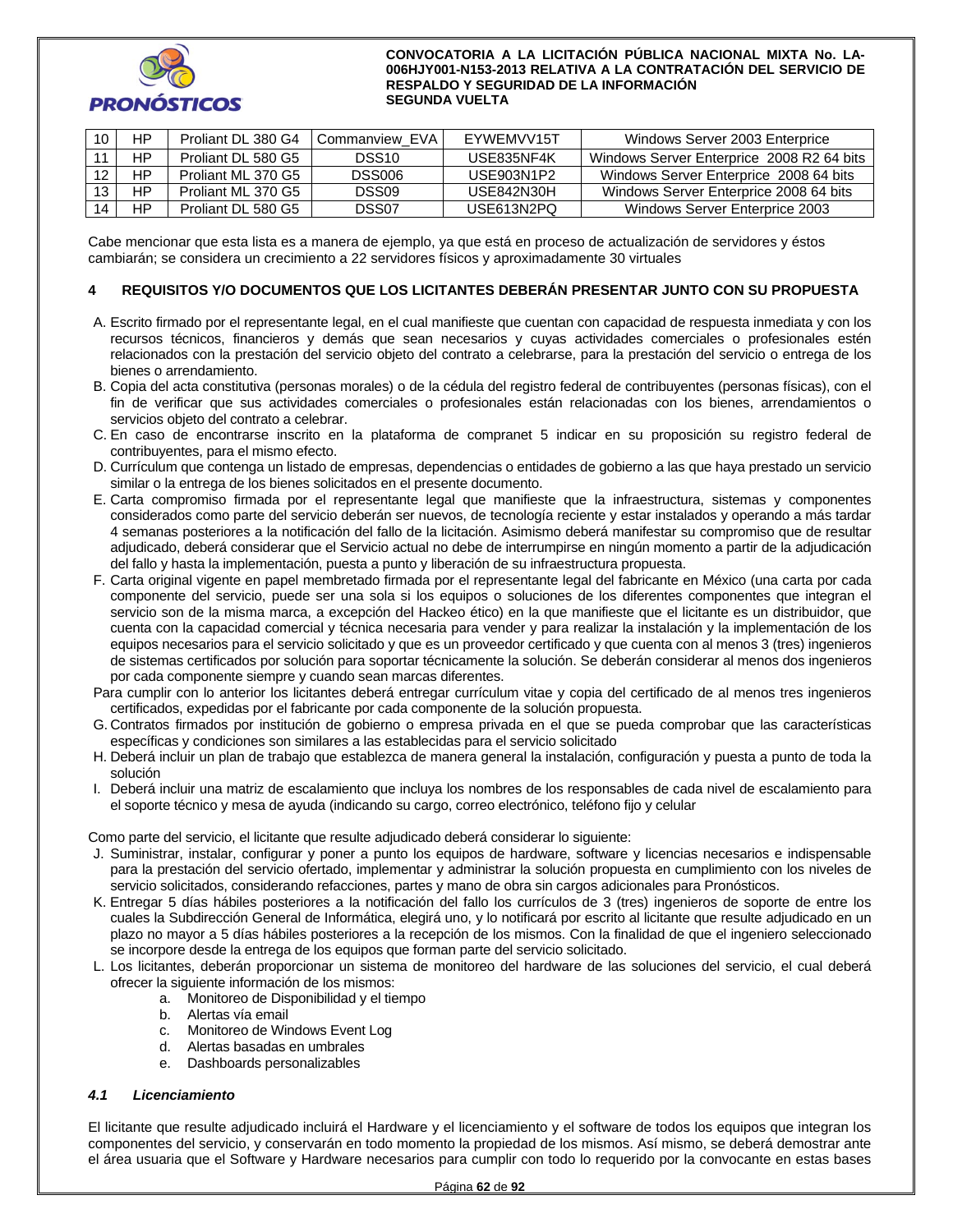

es legalmente adquirido a los respectivos fabricantes.

## *4.2 Mantenimiento*

El licitante que resulte adjudicado debe incluir el mantenimiento necesario al hardware y software de todos los componentes del servicio durante la vigencia del contrato considerando lo siguiente:

## **Para el hardware de la solución:**

- 1. Se deberá proporcionar un mantenimiento preventivo a los equipos (hardware) al año durante la vigencia del contrato, mismo que serán programado en conjunto con el Gerente de Operación y Soporte, quien deberá de tener como mínimo nivel de jefe de departamento.
- 2. Incluirá la limpieza, reparación, refacciones y mano de obra necesaria, así como procesos de verificación de su adecuado funcionamiento, utilizando software de diagnóstico para prevenir errores lógicos en las aplicaciones instaladas.

## **Para el software de la solución:**

- 1. Debe incluir el mantenimiento de software para todos los productos (upgrades, service packs, feature packs, parches) y notificarlo en cuanto éstos se encuentren disponibles; las ventanas de mantenimiento se programarán de común acuerdo con el Gerente de operación y Soporte, quien deberá de tener como mínimo nivel de jefe de departamento.
- 2. Descargas de software de mantenimiento disponibles vía Web para mayor rapidez en actualizaciones, mediante cuenta de acceso directo al sitio del fabricante, las actualizaciones se realizarán en las ventanas de mantenimiento programadas de común acuerdo con la Institución.
- 3. Actualizaciones necesarias de acuerdo a la última versión liberada, probada y garantizada por el fabricante.

Para lo anterior el licitante adjudicado deberá entregar un programa de manteniendo preventivo en el cual incluya la revisión del software y aplicación en su caso, mismo que será aprobado por la Gerencia de Operación y Soporte. De no cumplir con las fechas establecidas se aplicaran las penalizaciones correspondientes.

## *4.3 Soporte Técnico del Servicio*

Los licitantes deberán considerar que será su responsabilidad proporcionar Asistencia Técnica durante la vigencia del contrato, de tal forma que tendrá que presentar como parte de su propuesta técnica un esquema de servicio que incluya una mesa de servicios en un horario de atención de 5 x 15 con un horario de atención de lunes a viernes de 7 am a 10 pm, para cada uno de los componentes de la solución propuesta durante la vigencia del contrato desde un Centro de Operaciones de Seguridad (SOC), apegada además a lineamientos y mejores prácticas de ITIL para control y seguimiento de incidentes.

La Gerencia de Operación y Soporte podrá realizar una visita de inspección al SOC/NOC para validar y verificar que cumpla con las mejores condiciones favorables de operación para Pronósticos.

El licitante que resulte adjudicado deberá considerar como parte del soporte técnico la presencia de un ingeniero en Pronósticos durante la vigencia del contrato, en un horario de atención de lunes a viernes de 9 am a 7 pm. El ingeniero en sitio deberá contar con experiencia en cada uno de los componentes de la solución propuesta y deberá ser capaz de resolver los incidentes y problemas de primer nivel. En caso de que el incidente o problema no pueda ser resuelto por el ingeniero en sitio, éste deberá dar seguimiento y apoyarse en el soporte técnico que el prestador de servicio considere desde sus SOC/NOC para restablecer la operación del componente de la solución que se vea afectado.

Los licitantes deberán especificar los nombres de los responsables de cada nivel de escalamiento para el soporte técnico y mesa de ayuda (indicando su cargo, correo electrónico, teléfono fijo y celular).

Durante la vigencia del contrato, El licitante que resulte adjudicado deberá considerar y atender los siguientes supuestos de falla, para lo cual todos los licitantes deberán incluir en su propuesta técnica carta compromiso de cumplimiento de los mismos:

**1. Falla o incidente que no interrumpa la operación del algún componente.** Serán reportados por el ingeniero en sitio, quien realizará el primer nivel de diagnóstico y derivado de la detección de una falla física de hardware lo canalizará a la mesa de servicio del licitante en el SOC, quien se encargará de atender y resolver dicha falla. Se requiere que el licitante adjudicado cuente con un número telefónico y correo electrónico exclusivo para atender las llamadas para que la Gerencia de Operación y Soporte de Pronósticos efectúe las solicitudes de servicio, a los cuales se les asignará un folio.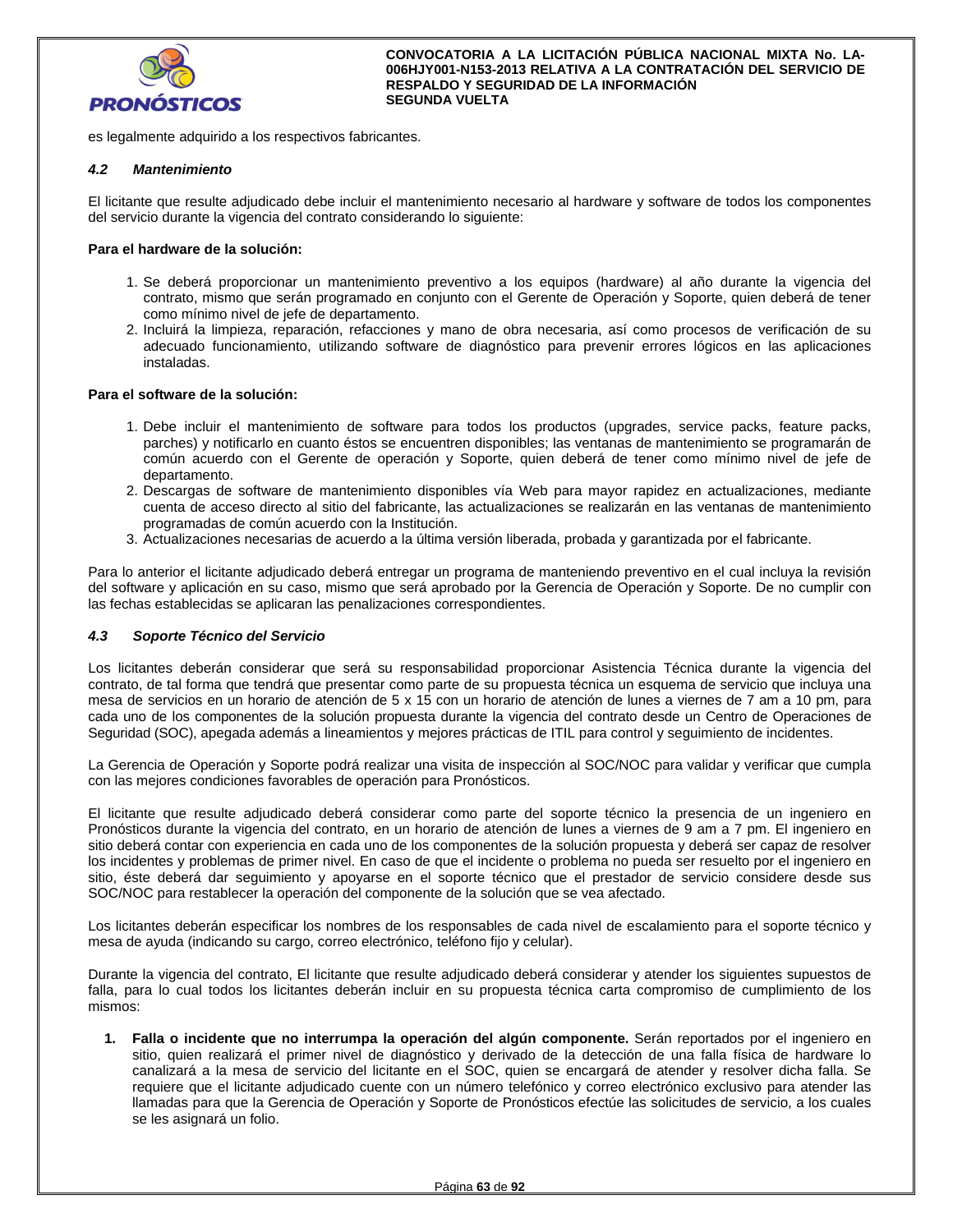

- **2. Falla o incidente que requiera remplazo de equipo.-** En el caso de que no sea posible restablecer el servicio en algunos de sus componentes con el soporte del ingeniero en sitio, y sea necesario realizar el remplazo del equipo, se debe considerar lo siguiente:
	- o Los equipos que no permitan el restablecimiento del servicio, o que hayan presentado 2 fallas que afecten su operación y rendimiento durante un periodo no mayor a 30 días naturales, deberán ser sustituidos por otro de características iguales o superiores al remplazado, procediendo el licitante adjudicado, a petición por escrito de la Gerencia de operación y Soporte, a realizar las acciones necesarias para garantizar que los programas, información y la configuración establecida, en el equipo se migren íntegramente al nuevo equipo sin pérdida de la misma, además de hacer el borrado seguro de la información del equipo sustituido.
	- o En caso de traslado del equipo derivado de alguna reparación y/o remplazo, los costos de envío y seguro serán por cuenta y responsabilidad del licitante adjudicado.

La tabla 6 muestra de forma resumida los supuestos de falla y los niveles de servicio comprometidos por los licitantes.

|  |  |  |  |  |  |  |  | Tabla 6. Tabla de supuestos de falla y compromiso de atención. |
|--|--|--|--|--|--|--|--|----------------------------------------------------------------|
|--|--|--|--|--|--|--|--|----------------------------------------------------------------|

| <b>Supuestos</b>                                                    | <b>Descripción</b>                                                                                                                                                      | <b>Compromiso de atención</b>                                                                               |
|---------------------------------------------------------------------|-------------------------------------------------------------------------------------------------------------------------------------------------------------------------|-------------------------------------------------------------------------------------------------------------|
|                                                                     | Mesa de servicio.                                                                                                                                                       | Levantamiento de incidentes (Tickets), vía<br>telefónica y/o vía web inmediato.                             |
| 1.- Falla o incidente que<br>no interrumpa la<br>operación de algún | Solución vía telefónica incidentes.                                                                                                                                     | Máximo 2 horas a partir de haber efectuado<br>el reporte a la mesa de servicio del licitante<br>adjudicado. |
| componente.                                                         | Solución presencial con un ingeniero de<br>soporte adicional al ingeniero que está en sitio                                                                             | Máximo 6 horas a partir de haber efectuado<br>el reporte a la mesa de servicio del licitante<br>adjudicado. |
| 2.- Falla o incidente que<br>requiera remplazo de<br>equipo.        | En caso de que no sea posible restablecer el<br>servicio en algunos de sus componentes con<br>el soporte del ingeniero en sitio y que requiera<br>el cambio del equipo. | En un plazo máximo de 24 horas a partir de<br>la determinación correspondiente.                             |

#### *4.4 Niveles de servicio de los componentes que Integran los Servicios de la Solución.*

Los componentes que integran la solución del servicio deberán garantizar los servicios contratados mediante niveles de servicio (SLA), como se especifica en la tabla 7:

## **Tabla 7. Niveles de servicio.**

| <b>Servicio por componente</b>                                          | <b>Nivel de Servicio</b>                                                                                                                                                                                                                                                                                                              |  |  |  |
|-------------------------------------------------------------------------|---------------------------------------------------------------------------------------------------------------------------------------------------------------------------------------------------------------------------------------------------------------------------------------------------------------------------------------|--|--|--|
| 1. Respaldo de información de equipos                                   | El servicio de respaldo deberá tener una disponibilidad de operación y                                                                                                                                                                                                                                                                |  |  |  |
| críticos y servidores.                                                  | funcionamiento de 99.5% al mes.                                                                                                                                                                                                                                                                                                       |  |  |  |
| 2. Firewall de alta disponibilidad                                      | El Servicio de FireWall deberá tener una disponibilidad de operación y<br>funcionamiento de 99.5% al mes.                                                                                                                                                                                                                             |  |  |  |
| 3. Sistema de detección y prevención de                                 | La solución de detección y prevención de intrusos (IPS) deberán tener una                                                                                                                                                                                                                                                             |  |  |  |
| intrusos (IPS)                                                          | disponibilidad de operación y funcionamiento de 99.5% al mes.                                                                                                                                                                                                                                                                         |  |  |  |
| 4. Filtrado de contenido de acceso a                                    | La solución de filtrado de contenido con Control de Aplicaciones deberán                                                                                                                                                                                                                                                              |  |  |  |
| internet                                                                | tener una disponibilidad de operación y funcionamiento de 99.5% al mes.                                                                                                                                                                                                                                                               |  |  |  |
| 5. Administración de medios removibles y<br>encripción de discos duros. | El servicio de administración de medios removibles y encripción de discos<br>duros deberá tener una disponibilidad de operación y funcionamiento de<br>99.5% al mes.                                                                                                                                                                  |  |  |  |
| 6. Sistema antispam de correos de                                       | El servicio de Antispam deberán estar en disponibilidad de operación y                                                                                                                                                                                                                                                                |  |  |  |
| entrada y salida                                                        | funcionamiento un 99.5 % al mes.                                                                                                                                                                                                                                                                                                      |  |  |  |
| 7. Pruebas a la Seguridad "Hackeo Ético"                                | 1.- Entrega en tiempo (15 días naturales posteriores a la realización de las<br>pruebas) de los reportes solicitados (ejecutivo y detallado) y minuta de la<br>reunión para presentar los resultados de las pruebas realizadas.<br>2.- El cumplimiento del 100% de las actividades solicitadas para la<br>realización de las pruebas. |  |  |  |

Es importante señalar que los niveles de servicio se validarán de acuerdo con lo establecido en la tabla 7. Pronósticos cuenta con una herramienta de monitoreo que permite validar la disponibilidad del servicio solicitado, misma que se usará para validar la información reportada por el licitante adjudicado, en caso de controversia en los reportes de disponibilidad mensual del servicio, la herramienta utilizada por Pronósticos prevalecerá como base para realizar el cálculo de las penalizaciones o deducciones que en su caso apliquen.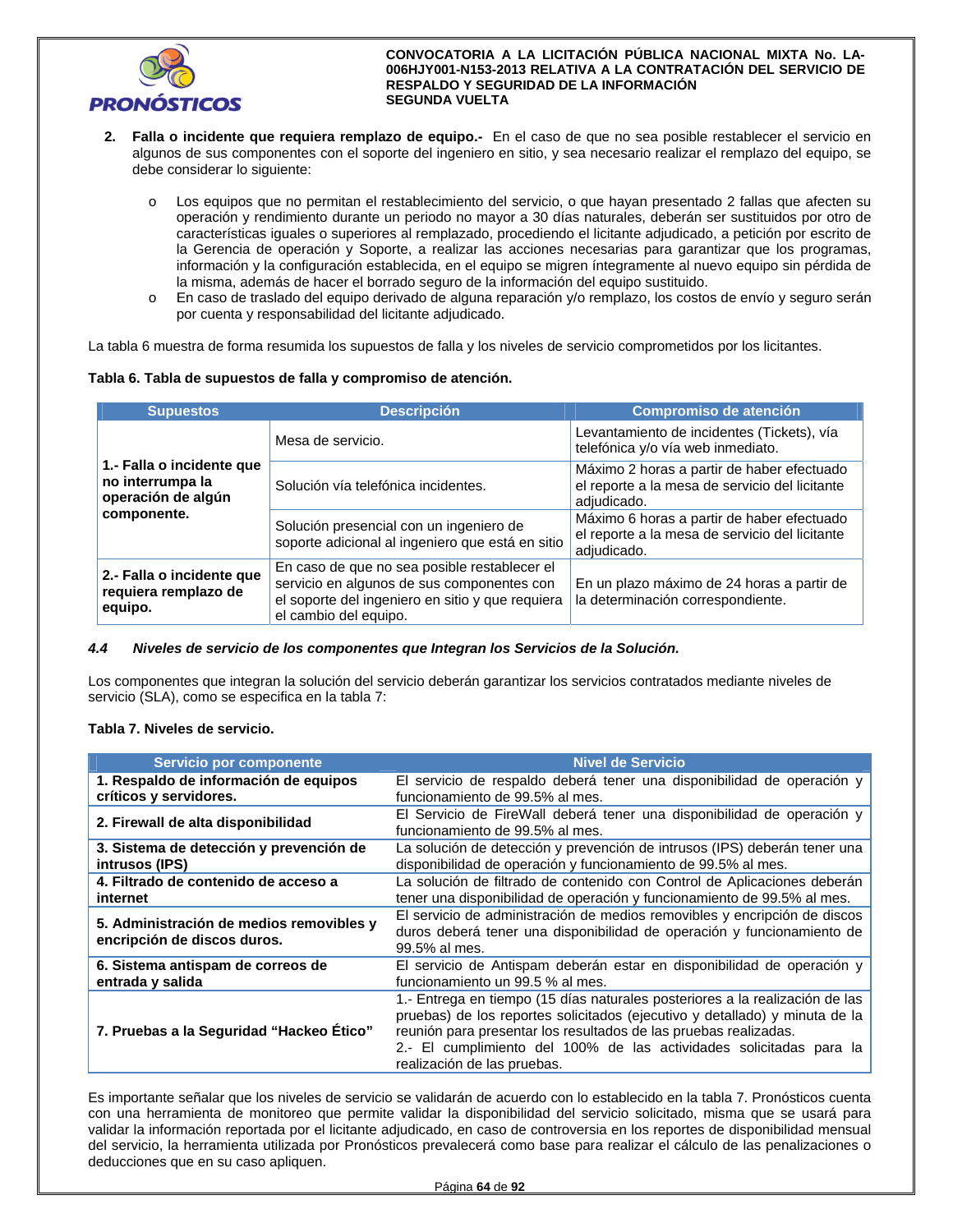

**Personal de soporte técnico**. Los licitantes deberán entregar una relación del personal que atenderá la solicitud de órdenes de servicio, dicha relación deberá contener nombre, correo electrónico y teléfono. Cualquier cambio del personal durante la vigencia del contrato, deberá hacerse del conocimiento a la Gerencia de Operación y Soporte de Pronósticos para la Asistencia Pública por medio escrito, con una anticipación de cuando menos cinco días hábiles para el registro correspondiente.

## *4.5 Entregables*

El licitante que resulte adjudicado deberá generar y entregar a la Gerencia de Operación y Soporte un entregable único y diversos entregables mensuales durante la vigencia del contrato como sigue:

## **Entregable único:**

 **Memoria Técnica de la solución de respaldo y seguridad de la Información en medios electrónicos (**CD, DVD, USB, etc.)

El licitante que resulte adjudicado deberá entregar en medios electrónicos la memoria técnica de la solución, dentro de los primeros 10 días hábiles posteriores a la puesta en operación de los equipos que forman parte del servicio solicitado para cada componente.

## **Entregables mensuales:**

El licitante que resulte adjudicado debe entregar a la Gerencia de Operación y Soporte el reporte mensual ejecutivo en papel dentro de los primeros 5 días hábiles de cada mes.

- Reporte ejecutivo del desempeño de los componentes del servicio:
	- o Gráficas de disponibilidad de los equipos
	- o Fallas presentadas y su propuesta de solución, así como el deslinde de responsabilidades (Pronósticos y del prestador) por cada componente del servicio
	- o Mantenimientos preventivos y correctivos realizados al hardware y software que son parte de la solución
	- o Gestión de cambios y procedimiento de gestión de incidentes por parte del licitante que resulte adjudicado
	- o Resumen de incidentes de la mesa de ayuda del licitante que resulte adjudicado
	- o Resumen de Pruebas de Seguridad "Hackeo Ético" realizadas de común acuerdo con Pronósticos, solo en los meses que aplique.

El licitante que resulte adjudicado debe entregar a la Gerencia de Operación y Soporte el reporte detallado en medios electrónicos con la información del desempeño de los servicios y disponibilidad de los equipos dentro de los primeros 5 días de cada mes.

- $\triangleright$  El reporte detallado de componentes del servicio que incluya lo siguiente:
	- o Detalle de la disponibilidad de los equipos considerados en el servicio
	- o Detalle de la fallas presentadas y su propuesta de solución, así como el deslinde de responsabilidades (Pronósticos y del prestador)
	- o Detalle de los mantenimientos preventivos y correctivos realizados al hardware y software que son parte de la solución.
	- o Detalle de la gestión de cambios y procedimiento de gestión de incidentes por parte del licitante que resulte adjudicado.
	- o Detalle de incidentes de la mesa de ayuda del licitante que resulte adjudicado
	- o Detalle de las pruebas a la Seguridad "Hackeo Ético" realizadas de común acuerdo con Pronósticos.

La entrega de dichos reportes se firmará por ambas partes (el licitante que resulte adjudicado y Pronósticos) con la aprobación del Gerente de Operación y Soporte.

#### *4.6 Condiciones de término del servicio*

Diez días hábiles previos al término del contrato se establecerá, de mutuo acuerdo con el licitante que resulte adjudicado, el plan de retiro y desinstalación de los equipos. En ese tiempo la información que se encuentre en los equipos propiedad del licitante que resulte adjudicado será transferida a equipos de Pronósticos para la Asistencia Pública, una vez validada dicha información se borrará de los equipos del licitante que resulte adjudicado, sin que esto genere costos adicionales para PRONÓSTICOS.

## **5 Penas Convencionales**

Se aplicarán penas convencionales a cargo del proveedor por incumplimiento del nivel de servicio de los componentes del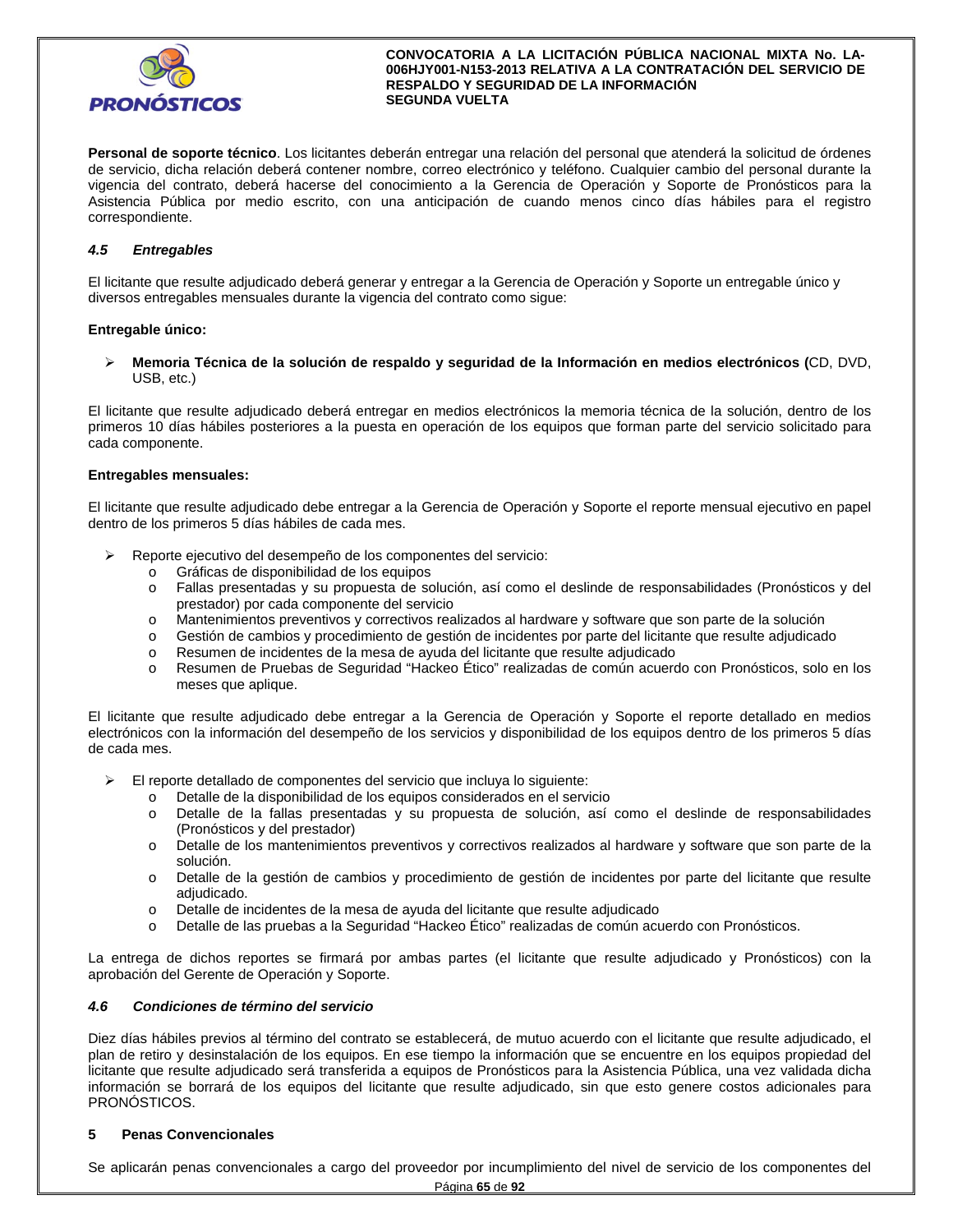

servicio solicitado. La pena convencional a aplicar por incumplimiento de la disponibilidad acordada para cada componente del servicio será del 1 % diario sobre el valor de los servicios no prestados por cada día de no disponibilidad. La aplicación de las penas convencionales no excederá del monto de la garantía de cumplimiento del contrato.

## *5.1 Deductivas*

En caso de que el proveedor cumpla parcial o deficientemente las obligaciones pactadas en el contrato o pedido, el Gerente de Operación y Soporte elaborará el documento en que consten las deducciones al pago de los servicios contratados y se estará al límite máximo de incumplimiento a partir del cual procederá la cancelación de partidas o la rescisión del contrato o pedido; en este supuesto, se le solicitará al proveedor o prestador de servicios que la incluya en su factura o que presente la nota de crédito correspondiente, acompañada de su comprobante fiscal.

## **Tabla 8.- Deductivas del servicio.**

| Servicio por componente<br>parcial                                       |                                                                                | Deficiencias en la funcionalidad o falla                                                                                                                                                                                                                                                           | <b>Deductivas</b>                                                                                                                                                               |  |  |  |
|--------------------------------------------------------------------------|--------------------------------------------------------------------------------|----------------------------------------------------------------------------------------------------------------------------------------------------------------------------------------------------------------------------------------------------------------------------------------------------|---------------------------------------------------------------------------------------------------------------------------------------------------------------------------------|--|--|--|
| Respaldo de<br>1.<br>información de<br>equipos críticos y<br>servidores. |                                                                                | Pérdida de información                                                                                                                                                                                                                                                                             | Se deberá recuperar la información y se aplicará<br>5%<br>del<br>mensual<br>proporcional<br>pago<br>al<br>componente del servicio, por cada TB de<br>información no recuperada  |  |  |  |
|                                                                          |                                                                                | Cintas defectuosas o dañadas                                                                                                                                                                                                                                                                       | Se aplicara un 5%<br>del<br>pago<br>mensual<br>proporcional al componente del servicio, por<br>cada cinta o juego de cintas cuya información no<br>pueda recuperarse.           |  |  |  |
| 2.                                                                       | Firewall de alta<br>disponibilidad                                             | Falla de alguno de las funcionalidades<br>o imposibilidad<br>de<br>solicitadas<br>aplicar<br>políticas<br>cambio<br>las<br>nuevas o<br>de<br>establecidas                                                                                                                                          | Se aplicará el 5% del pago mensual proporcional<br>al componente del servicio, por cada día de que<br>prevalezca la deficiencia del servicio.                                   |  |  |  |
| 3.                                                                       | Sistema de detección<br>y prevención de<br>intrusos (IPS)                      | Falla de alguno de las funcionalidades<br>solicitadas o imposibilidad<br>de aplicar<br>las<br>políticas<br>nuevas<br>$\circ$<br>cambio<br>de<br>establecidas                                                                                                                                       | Se aplicará el 5% del pago mensual proporcional<br>al componente del servicio, por cada día de que<br>prevalezca la deficiencia del servicio.                                   |  |  |  |
| 4.                                                                       | Filtrado de contenido<br>de acceso a internet                                  | Falla de alguno de las funcionalidades<br>solicitadas o imposibilidad<br>de aplicar<br>políticas<br>cambio<br>nuevas<br>$\Omega$<br>de<br>las<br>establecidas                                                                                                                                      | Se aplicará el 5% del pago mensual proporcional<br>al componente del servicio, por cada día de que<br>prevalezca la deficiencia del servicio.                                   |  |  |  |
| 5.                                                                       | Administración de<br>medios removibles y<br>encripción de discos<br>duros.     | Falla de alguno de las funcionalidades<br>solicitadas o imposibilidad<br>de<br>aplicar<br>políticas<br>nuevas o<br>cambio<br>las<br>de<br>establecidas                                                                                                                                             | Se aplicará el 5% del pago mensual proporcional<br>al componente del servicio, por cada día de que<br>prevalezca la deficiencia del servicio.                                   |  |  |  |
| 6.                                                                       | Sistema antispam de<br>correos de entrada y<br>salida                          | Falla de alguno de las funcionalidades<br>solicitadas o imposibilidad<br>de aplicar<br>políticas<br>cambio<br>de<br>nuevas<br>$\overline{O}$<br>las<br>establecidas                                                                                                                                | Se aplicará el 5% del pago mensual proporcional<br>al componente del servicio, por cada día de que<br>prevalezca la deficiencia del servicio.                                   |  |  |  |
| 7.                                                                       | Pruebas a la<br>Seguridad "Hackeo<br>Ético"                                    | El cumplimiento deficiente o incompleto de<br>actividades<br>solicitadas<br>la<br>las<br>para<br>realización de las pruebas.                                                                                                                                                                       | Para el caso de pruebas solicitadas y no<br>realizadas de acuerdo a lo especificado en el<br>anexo técnico, se aplicará el 1 % del pago<br>mensual del componente del servicio. |  |  |  |
| 8.                                                                       | Falla o incidente que<br>no interrumpa la<br>operación de algún<br>componente. | Solución a vía telefónica incidentes. Máximo<br>2 horas a partir de haber efectuado el reporte<br>a la mesa de servicio del licitante adjudicado.                                                                                                                                                  | Se aplicará el 0.1% de la facturación mensual por<br>cada incidente que exceda el tiempo de solución.                                                                           |  |  |  |
| 9.                                                                       | Falla o incidente que<br>requiera remplazo de<br>equipo.                       | En caso de que no sea posible restablecer el<br>servicio en algunos de sus componentes con<br>el soporte del ingeniero en sitio y que<br>requiera el cambio del equipo. Este será<br>reemplazado en un plazo máximo de 24<br>determinación<br>horas<br>a<br>partir<br>de<br>la<br>correspondiente. | Se aplicará el 0.1% de la facturación mensual por<br>cada incidente que exceda el tiempo de solución.                                                                           |  |  |  |

Es indispensable señalar que el cumplimiento de las deducciones se realizará mediante nota de crédito.

| <b>Método</b><br>utilizarà<br>para<br>realizar<br><sup>.</sup> Ias pruebas<br>que se | . .<br>Aplica<br>No. |
|--------------------------------------------------------------------------------------|----------------------|
|                                                                                      | Página 66 de 92      |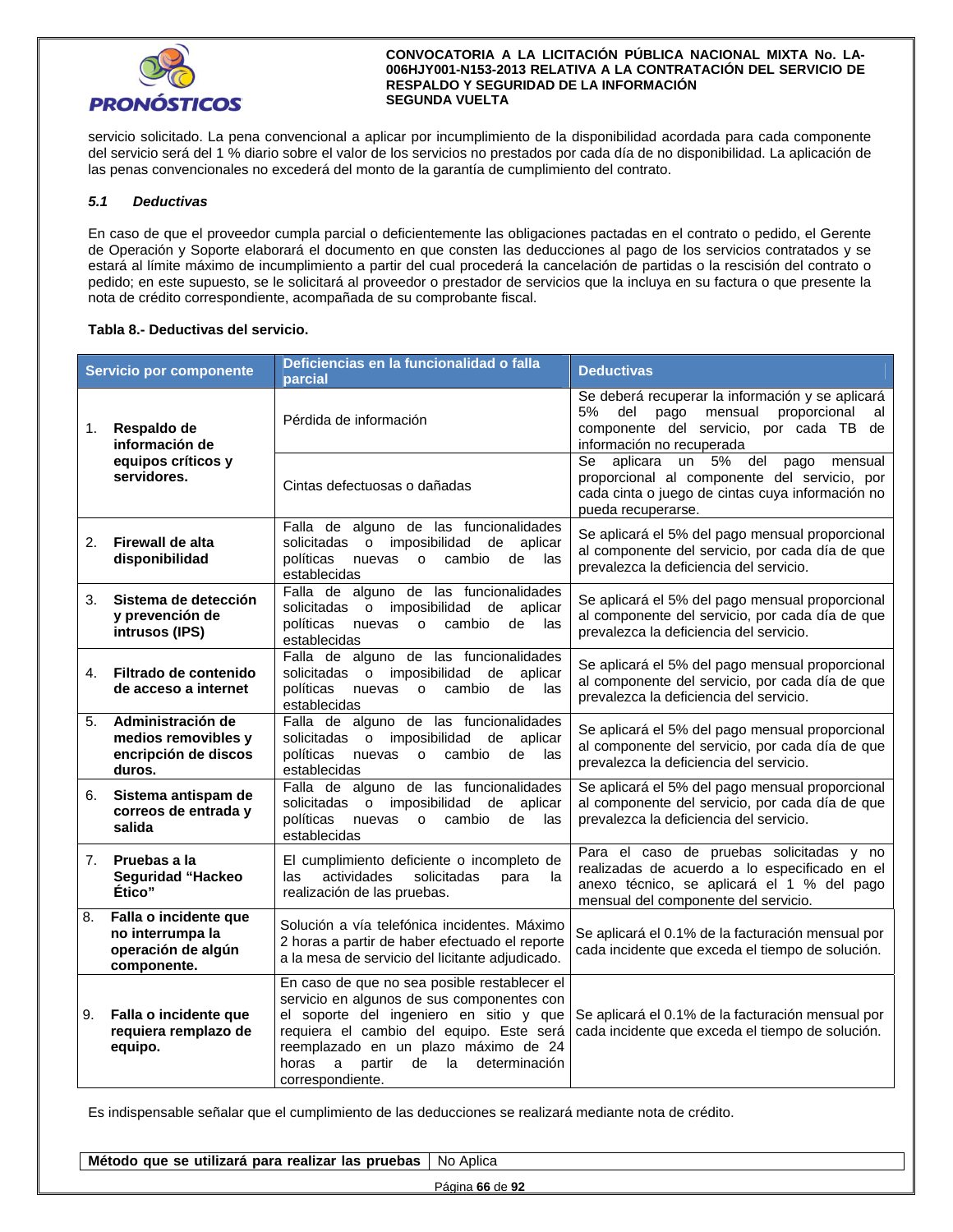

| que permitan verificar el cumplimiento de las                                              |                                                                                                                                                                                                                                                         |
|--------------------------------------------------------------------------------------------|---------------------------------------------------------------------------------------------------------------------------------------------------------------------------------------------------------------------------------------------------------|
| especificaciones de los bienes a adquirir o                                                |                                                                                                                                                                                                                                                         |
|                                                                                            |                                                                                                                                                                                                                                                         |
| arrendar o servicios a contratar:                                                          |                                                                                                                                                                                                                                                         |
| Normas que deben de cumplirse o Registros<br>Sanitarios o Permisos Especiales, en su caso: | De acuerdo a lo especificado en el anexo técnico para cada componente                                                                                                                                                                                   |
| Origen de los bienes:                                                                      | Nacional                                                                                                                                                                                                                                                |
| Instalación:                                                                               | De acuerdo a lo especificado en el anexo técnico                                                                                                                                                                                                        |
|                                                                                            | Los licitantes deberán incluir la transmisión de conocimiento a cuando                                                                                                                                                                                  |
| Capacitación:                                                                              | menos 3 personas de la Gerencia de Operación y Soporte en la<br>operación y administración de los diferentes componentes del servicio<br>solicitado, la cual deberá ser impartida dentro de los primeros 6 meses<br>dentro de la vigencia del servicio. |
| Puesta en marcha:                                                                          | De acuerdo a lo especificado en el anexo técnico                                                                                                                                                                                                        |
|                                                                                            | <b>CONDICIONES DE CONTRATACIÓN</b>                                                                                                                                                                                                                      |
| <b>Modalidad del contrato:</b>                                                             | Cerrado                                                                                                                                                                                                                                                 |
|                                                                                            | Pago en 36 mensualidades, a mes vencido de acuerdo con los servicios                                                                                                                                                                                    |
|                                                                                            | devengados, dentro de los 20 días naturales posteriores a la entrega de                                                                                                                                                                                 |
| Forma de pago:                                                                             | la factura, previa entrega de los bienes o prestación de los servicios a                                                                                                                                                                                |
|                                                                                            | satisfacción del área requirente.                                                                                                                                                                                                                       |
|                                                                                            | El servicio tendrá una vigencia de 36 meses a partir de la notificación                                                                                                                                                                                 |
|                                                                                            | del fallo.                                                                                                                                                                                                                                              |
|                                                                                            | Deberá entregar todos los componentes, del 1 al 6, del servicio                                                                                                                                                                                         |
|                                                                                            | solicitado a más tardar 4 semanas a partir de la notificación del fallo.                                                                                                                                                                                |
| Plazo de entrega o vigencia del servicio:                                                  | Así mismo deberá manifestar su compromiso que de resultar                                                                                                                                                                                               |
|                                                                                            | adjudicado, deberá considerar que el Servicio actual no debe de                                                                                                                                                                                         |
|                                                                                            | interrumpirse en ningún momento a partir de la adjudicación del                                                                                                                                                                                         |
|                                                                                            | fallo y hasta la implementación, puesta a punto y liberación de su                                                                                                                                                                                      |
|                                                                                            | infraestructura propuesta.                                                                                                                                                                                                                              |
|                                                                                            | El servicio deberá realizarse en el edificio de Pronósticos para la                                                                                                                                                                                     |
|                                                                                            | Asistencia Pública, ubicado actualmente en Insurgentes Sur 1397 piso 1                                                                                                                                                                                  |
| Lugar de entrega:                                                                          | Col. Insurgentes Mixcoac Del. Benito Juárez, México D.F., C.P. 03920,                                                                                                                                                                                   |
|                                                                                            | México, Distrito Federal, o bien, en el domicilio que Pronósticos designe                                                                                                                                                                               |
|                                                                                            | por escrito con la debida oportunidad.                                                                                                                                                                                                                  |
| Anticipo:                                                                                  | No habrá anticipo                                                                                                                                                                                                                                       |
|                                                                                            | La garantía de cumplimiento deberá ser del 10% del monto total del                                                                                                                                                                                      |
| Garantía de cumplimiento:                                                                  | contrato antes de IVA, de acuerdo a la normatividad vigente y será                                                                                                                                                                                      |
|                                                                                            | Indivisible.                                                                                                                                                                                                                                            |
| Otras garantías que se debe considerar, indicar el                                         |                                                                                                                                                                                                                                                         |
| o los tipos de garantía, o de responsabilidad civil                                        | No aplica.                                                                                                                                                                                                                                              |
| señalando su vigencia:                                                                     |                                                                                                                                                                                                                                                         |
|                                                                                            | En cada ocasión en que se actualice el incumplimiento, se impondrá                                                                                                                                                                                      |
| Penas convencionales:                                                                      | una pena del 1% (uno por ciento) del monto antes del I.V.A., de los                                                                                                                                                                                     |
|                                                                                            | bienes o servicios no prestados.                                                                                                                                                                                                                        |
| Deducciones al pago:                                                                       | De acuerdo a lo establecido en el anexo técnico                                                                                                                                                                                                         |
| Reposición de los servicios y/o entrega de los                                             |                                                                                                                                                                                                                                                         |
| bienes:                                                                                    | No habrá reposición del servicio                                                                                                                                                                                                                        |
| Forma y términos en que se realizará<br>la                                                 | La Gerencia de Operación y Soporte validara la disponibilidad (SLA) del                                                                                                                                                                                 |
| verificación de las especificaciones<br>la<br>$\mathbf{v}$                                 | servicio mediante la revisión de los entregables y por medio de una                                                                                                                                                                                     |
| aceptación de los bienes o servicios:                                                      | herramienta de monitoreo con la que cuenta Pronósticos.                                                                                                                                                                                                 |

Visita al SOC: La visita al SOC de los licitantes se realizará a partir del día hábil siguiente a la celebración del acto de apertura de proposiciones, durante este se calendarizara con los licitantes participantes la fecha y hora de la visita. Para validar la visita se utilizara el documento Lista de verificación del SOC, mismo que servirá de referencia para la ponderación del mismo.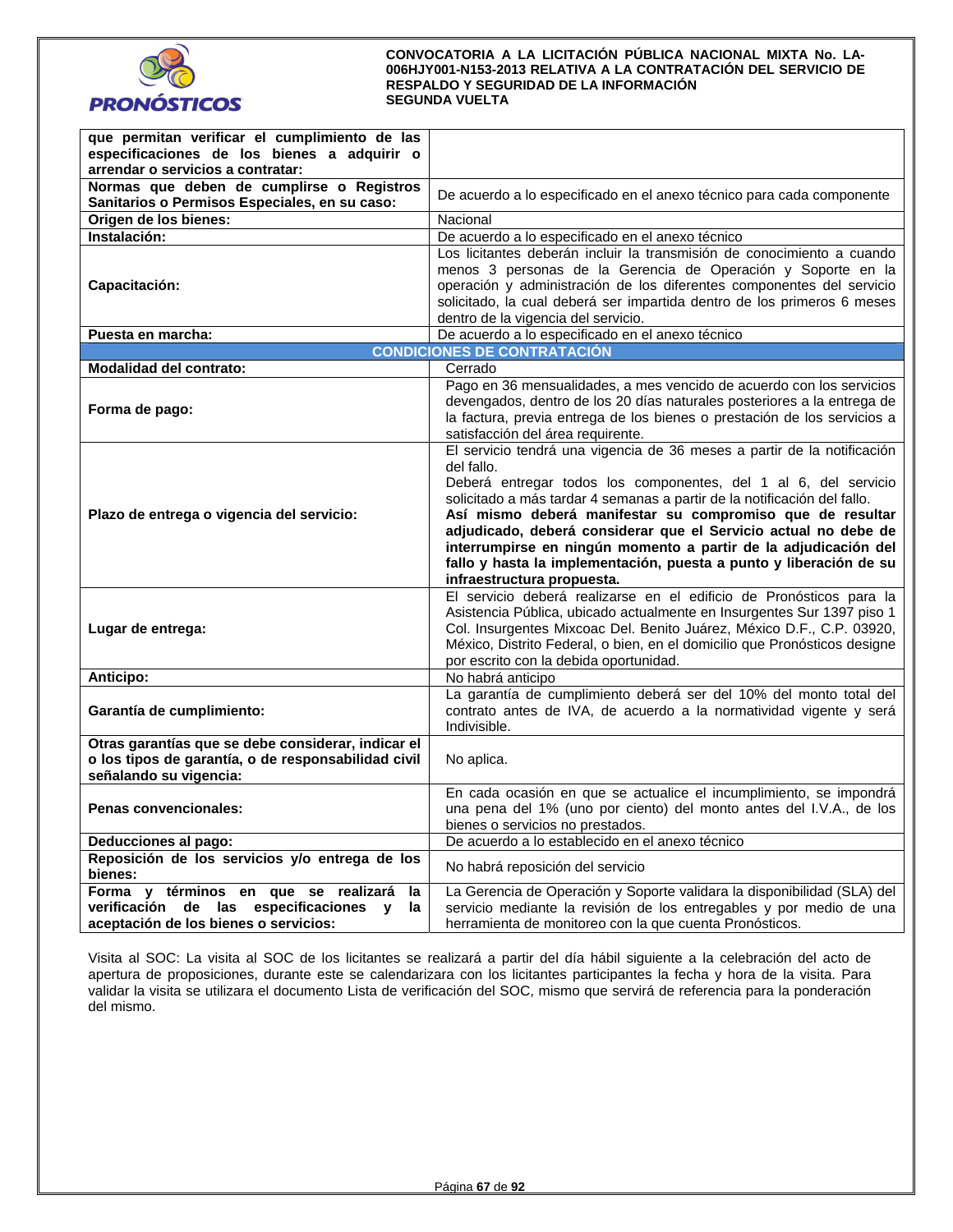

# **PRONÓSTICOS**

## **PRONÓSTICOS PARA LA ASISTENCIA PÚBLICA SUBDIRECCIÓN GENERAL DE INFORMÁTICA DIRECCIÓN DE TECNOLOGÍAS DE LA INFORMACIÓN Y COMUNICACIÓN GERENCIA DE OPERACIÓN Y SOPORTE**

**LISTA DE VERIFICACIÓN VISITA AL SOC** 

Licitación Pública Nacional No:\_<br>Licitante: **Licitante:\_\_\_\_\_\_\_\_\_\_\_\_\_\_\_\_\_\_\_\_\_\_\_\_\_\_\_\_\_\_\_\_\_\_\_\_\_\_\_\_\_\_\_\_\_\_\_\_\_\_\_\_\_\_\_\_\_\_\_\_\_\_\_\_\_\_\_\_\_\_\_\_\_** 

Fecha y hora:

| Requerimiento                                                    | Si | <b>No</b> | <b>Observaciones</b> |
|------------------------------------------------------------------|----|-----------|----------------------|
| La operación del SOC deberá estar instalada en la República      |    |           |                      |
| Mexicana con infraestructura propia, el LICITANTE.               |    |           |                      |
| El LICITANTE GANADOR deberá establecer las conexiones            |    |           |                      |
| desde su SOC a la red de la CONVOCANTE, a través de 2            |    |           |                      |
| enlaces dedicados y simétricos a Internet con diferentes         |    |           |                      |
| proveedores de servicio. La información relativa a los servicios |    |           |                      |
| de monitoreo y administración deberá viajar cifrada a través de  |    |           |                      |
| estos enlaces.                                                   |    |           |                      |
| Las instalaciones donde se ubica el SOC deberán contar con       |    |           |                      |
| Guardia de seguridad 7x24x365. Grabación en tiempo real 7x24     |    |           |                      |
| El Data Center del SOC debe contar con: los servidores,          |    |           |                      |
| equipos de comunicaciones, equipos de protección y sistemas      |    |           |                      |
| de almacenamiento de información                                 |    |           |                      |
| El Data Center del SOC debe contar con: un nivel de seguridad    |    |           |                      |
| física con las siguientes características mínimas:               |    |           |                      |
| Paredes sólidas (Es decir no falsas paredes como                 |    |           |                      |
| tablaroca, panel W, etc.)                                        |    |           |                      |
| Sin ventanas                                                     |    |           |                      |
| Sin acceso por plafones o piso falso                             |    |           |                      |
| Sin colindancia directa a la calle,                              |    |           |                      |
| Puerta de acero                                                  |    |           |                      |
| Detectores de humo, equipo de extinción automática               |    |           |                      |
| Equipo de aire acondicionado de precisión                        |    |           |                      |
| Control de acceso de doble factor que incluya biométricos        |    |           |                      |
| bidireccionales                                                  |    |           |                      |
| Al menos 3 cámaras de video vigilancia con sensor de             |    |           |                      |
| movimiento suficiente para cubrir tanto el acceso como los       |    |           |                      |
| componentes principales del data center.                         |    |           |                      |
| El Centro de Operaciones de Seguridad contará con:               |    |           |                      |
| Analistas de seguridad                                           |    |           |                      |
| Pantallas de monitoreo                                           |    |           |                      |
| Consolas de los dispositivos de seguridad administrados          |    |           |                      |
| Estaciones de trabajo necesarias para monitorear y               |    |           |                      |
| administrar la seguridad de los dispositivos involucrados        |    |           |                      |
| en el servicio                                                   |    |           |                      |
| Bitácora de operación                                            |    |           |                      |
| Deberá contar con los siguientes elementos de seguridad          |    |           |                      |
| mínimos:                                                         |    |           |                      |
| Equipo de aire acondicionado                                     |    |           |                      |
| Sin ventanas a la calle                                          |    |           |                      |
| Control de acceso de doble factor de acceso que incluya          |    |           |                      |
| biométrico y cualquier otro                                      |    |           |                      |
| Al menos 1 cámara de video vigilancia.                           |    |           |                      |
| Deberá contar con seguridad perimetral con:                      |    |           |                      |
| <b>Firewall HA</b>                                               |    |           |                      |
| <b>IPS HA</b>                                                    |    |           |                      |
| <b>Antispam HA</b>                                               |    |           |                      |
| Filtrado de Contenido WEB HA                                     |    |           |                      |
| Respaldos en disco                                               |    |           |                      |
| Respaldo en Cinta                                                |    |           |                      |
|                                                                  |    |           |                      |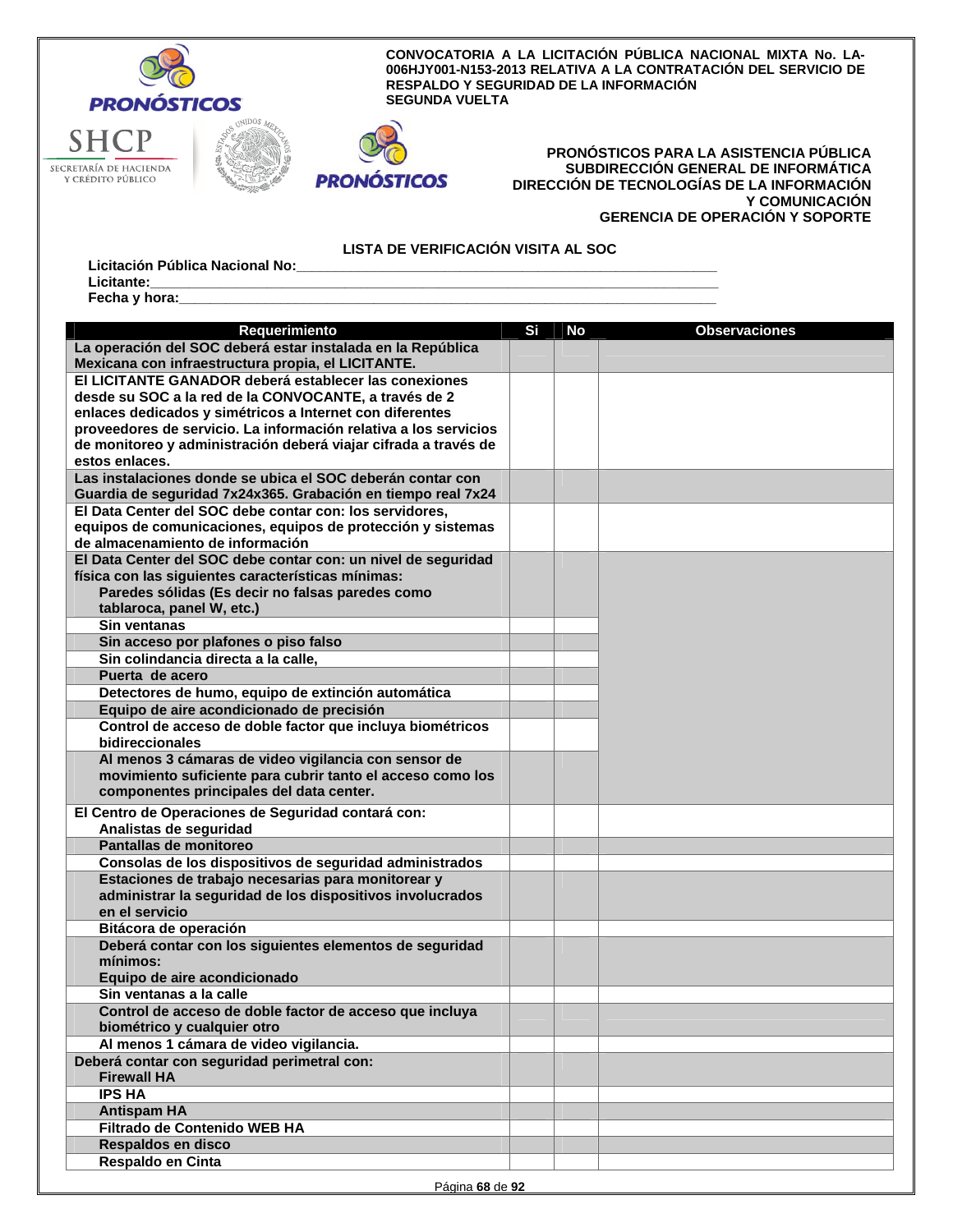



| Requerimiento                                                                                                             | Si | No | <b>Observaciones</b> |
|---------------------------------------------------------------------------------------------------------------------------|----|----|----------------------|
| Deberán contar con enlace a Internet                                                                                      |    |    |                      |
| Deberá contar con al menos un UPS suficiente para mantener                                                                |    |    |                      |
| en operación el equipo mientras entra en operación el                                                                     |    |    |                      |
| generador de electricidad capaz de mantener la operación por                                                              |    |    |                      |
| 24 horas. Estas facilidades deberán estar disponibles 7x24x365.                                                           |    |    |                      |
| El SOC del LICITANTE deberá contar con procesos                                                                           |    |    |                      |
| documentados y mesa de servicios certificada en ITIL:                                                                     |    |    |                      |
| Administración de incidentes                                                                                              |    |    |                      |
| Administración de problemas                                                                                               |    |    |                      |
| Administración de cambios                                                                                                 |    |    |                      |
| Administración de niveles de servicio                                                                                     |    |    |                      |
| Administración de capacidades                                                                                             |    |    |                      |
| El SOC deberá recibir, por parte del cliente la apertura de                                                               |    |    |                      |
| tickets para solicitar cambios o reportar incidentes por las                                                              |    |    |                      |
| siguientes vías:                                                                                                          |    |    |                      |
| Vía Portal WEB con navegación segura y certificado HTTPS                                                                  |    |    |                      |
| y autenticación.                                                                                                          |    |    |                      |
| Vía correo electrónico seguro S/MIME y/o PGP                                                                              |    |    |                      |
| Vía telefónica a través de un número telefónico local para la                                                             |    |    |                      |
| Cd. De México y un número 01 800 para acceder desde                                                                       |    |    |                      |
| cualquier parte del país sin costo para CONVOCANTE.                                                                       |    |    |                      |
| EL SOC del LICITANTE deberá recolectar los eventos de                                                                     |    |    |                      |
| seguridad que registren las herramientas de seguridad                                                                     |    |    |                      |
| (dispositivos, consolas de administración y el correlacionador                                                            |    |    |                      |
| de eventos) y deberá realizar un análisis de ellos a efecto de                                                            |    |    |                      |
| identificar el tráfico de la red y el flujo de información que                                                            |    |    |                      |
| afecte o pudiera afectar la integridad, confidencialidad y                                                                |    |    |                      |
| disponibilidad de los activos informáticos con base en las                                                                |    |    |                      |
| políticas y estándares de seguridad definidos por la                                                                      |    |    |                      |
| <b>CONVOCANTE.</b>                                                                                                        |    |    |                      |
| EL SOC del LICITANTE será el responsable de realizar las altas,                                                           |    |    |                      |
| bajas y cambios de las soluciones de seguridad, así mismo                                                                 |    |    |                      |
| será responsable del soporte remoto y en su caso de coordinar                                                             |    |    |                      |
| los esfuerzos de soporte en sitio.                                                                                        |    |    |                      |
| El SOC del LICITANTE, en caso que resulte adjudicado, deberá                                                              |    |    |                      |
| contar con un laboratorio con la misma infraestructura                                                                    |    |    |                      |
| propuesta donde sea posible replicar ambientes productivos<br>para identificar y replicar fallas, incidentes y problemas. |    |    |                      |
| Porcentaje de cumplimiento:                                                                                               |    |    |                      |
| Cumple con<br>de los 43 reactivos solicitados                                                                             |    |    |                      |
|                                                                                                                           |    |    |                      |
|                                                                                                                           |    |    |                      |

| Nombre y Firma                                      | Nombre y Firma              |
|-----------------------------------------------------|-----------------------------|
| Representante de la Gerencia de operación y Soporte | Representante del Licitante |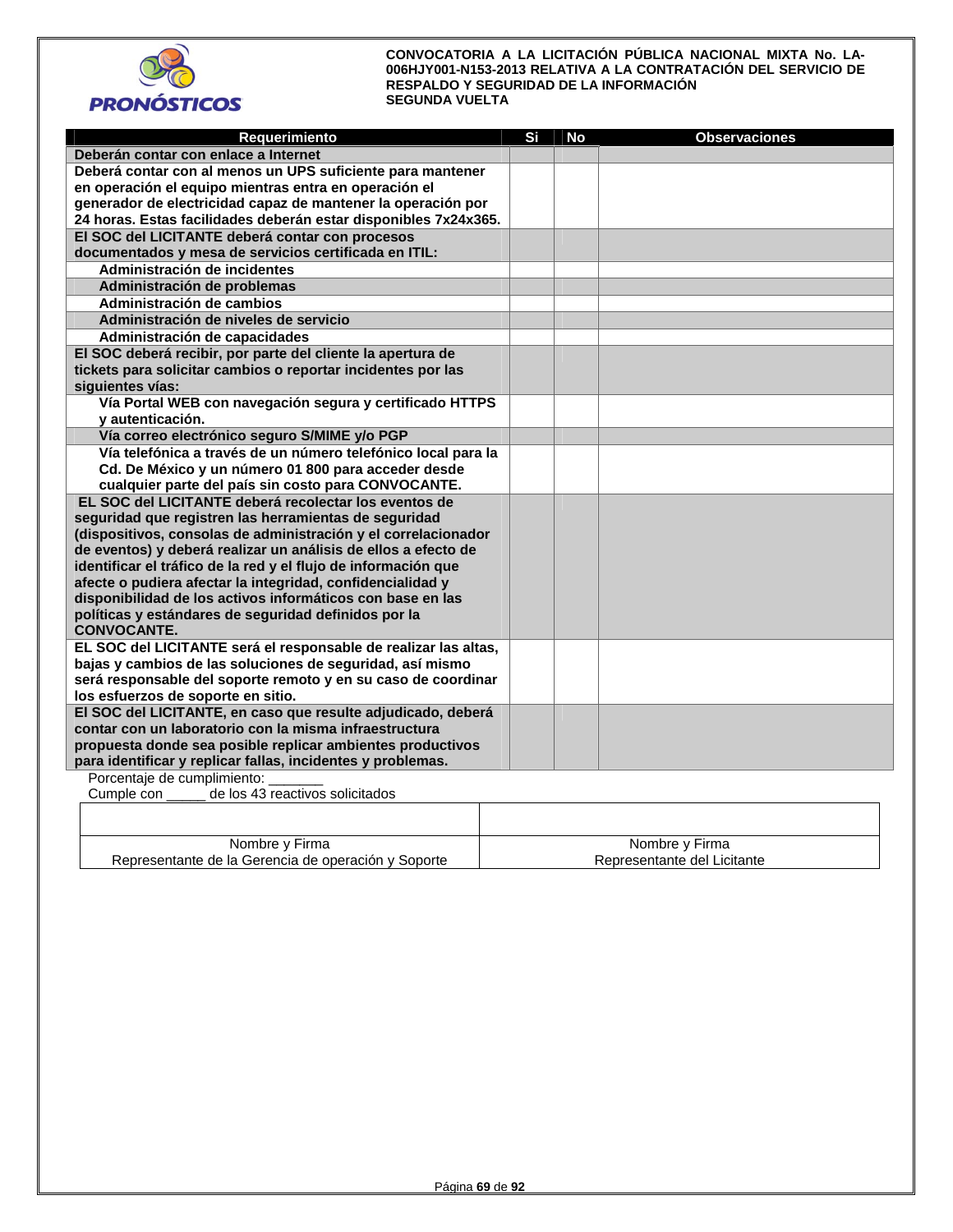

# **ANEXO 13-A**

# **CRITERIOS PARA EVALUAR LAS PROPUESTAS TÉCNICAS**

Se realizarán la evaluación técnica de las ofertas utilizando la evaluación de puntos y porcentajes en apego a las características técnicas solicitadas en el **Anexo 13**.

Con fundamento en el artículo 29 fracción XIII de "La Ley", y al "Acuerdo por el que se emiten diversos Lineamientos en Materia de Adquisiciones, Arrendamientos y Servicios y de Obras Públicas y Servicios relacionados con las mismas" publicado en el Diario Oficial de la Federación el 9 de septiembre de 2010, la presente licitación se adjudicará bajo los criterios de puntos y porcentajes, conforme al artículo Segundo numeral décimo.

Para la evaluación de la propuesta técnica, el área requirente ha determinado los conceptos a evaluar con el puntaje correspondiente, conforme se detalla en la tabla siguiente.

## **Tabla 8.- Criterios para la Evaluación de la Propuesta técnica por puntos:**

| <b>CONCEPTOS A EVALUAR</b>                                                                                                                                                                                               | <b>COMPROBANTES</b>                                                                                                                                                        | <b>Puntos</b><br><b>Subrubro</b> | <b>Puntos</b><br><b>Máximos</b> |
|--------------------------------------------------------------------------------------------------------------------------------------------------------------------------------------------------------------------------|----------------------------------------------------------------------------------------------------------------------------------------------------------------------------|----------------------------------|---------------------------------|
| 1.- Capacidad del Licitante                                                                                                                                                                                              |                                                                                                                                                                            |                                  | 24                              |
| a.- Capacidad de Recursos Humanos                                                                                                                                                                                        |                                                                                                                                                                            |                                  |                                 |
| Experiencia respecto al servicio solicitado<br>$\bullet$                                                                                                                                                                 |                                                                                                                                                                            |                                  |                                 |
| Cuenta con 3 o más profesionales certificados en Seguridad<br>Perimetral (Firewall, Antispam, Filtrado de Contenido, IPS y Monitoreo<br>de Red) solicitados en el anexo técnico, en los últimos 3 años.                  | Acreditación<br>copia<br>de<br>con<br>currículos de los profesionales<br>certificados, anexando copia de<br>diplomas, títulos y/o certificados<br>de<br>especialidad<br>la | 5                                |                                 |
| Cuenta con 2 profesionales certificados en Seguridad Perimetral<br>(Firewall, Antispam, Filtrado de Contenido, IPS y Monitoreo de Red)<br>solicitados en el anexo técnico, en los últimos 3 años.                        |                                                                                                                                                                            | 3                                |                                 |
| Cuenta sólo con 1 profesional certificado en Seguridad Perimetral<br>(Firewall, Antispam, Filtrado de Contenido, IPS y Monitoreo de Red)<br>solicitados en el anexo técnico, en los últimos 3 años.                      | correspondiente.                                                                                                                                                           | $\mathbf{1}$                     |                                 |
| Cuenta con 3 o más profesionales certificados en Infraestructura de<br>Respaldo de Servidores y PC's solicitados en el anexo técnico, en los<br>últimos 3 años. Tanto HW como Software requeridos para este<br>apartado. | Acreditación con copia de                                                                                                                                                  | 3                                |                                 |
| Cuenta sólo con 2 profesionales certificados en Infraestructura de<br>Respaldo de Servidores y PC's solicitados en el anexo técnico, en los<br>últimos 3 años. Tanto HW como Software requeridos para este<br>apartado.  | currículos de los profesionales<br>certificados, anexando copia de<br>diplomas, títulos y/o certificados<br>de la especialidad<br>correspondiente.                         | 2                                |                                 |
| Cuenta sólo con 1 profesional certificado en Infraestructura de<br>Respaldo de Servidores y PC's solicitados en el anexo técnico, en los<br>últimos 3 años. Tanto HW como Software requeridos para este<br>apartado.     |                                                                                                                                                                            | 1                                |                                 |
| Cuenta con 3 o más profesionales certificados en las pruebas de<br>Hackeo Etico solicitados en el anexo técnico, en los últimos 3 años.                                                                                  | Acreditación<br>con<br>copia<br>de<br>currículos de los profesionales<br>certificados, anexando copia de<br>diplomas, títulos y/o certificados                             | 2.8                              |                                 |
| Cuenta con 2 profesionales certificados en las pruebas de Hackeo<br>Etico solicitados en el anexo técnico, en los últimos 3 años.                                                                                        |                                                                                                                                                                            | 2                                |                                 |
| Cuenta sólo con 1 profesional especializado en las pruebas de Hackeo<br>Etico solicitados en el anexo técnico, en los últimos 3 años.                                                                                    | especialidad<br>de<br>la<br>correspondiente.                                                                                                                               | $\mathbf{1}$                     |                                 |
| b) Capacidad de los recursos económicos y de equipamiento                                                                                                                                                                |                                                                                                                                                                            |                                  | 12                              |
| Capacidad de los recursos económicos                                                                                                                                                                                     |                                                                                                                                                                            |                                  |                                 |
| Utilidad Neta Acumulada en México por parte de EL LICITANTE<br>durante el último año                                                                                                                                     | La última declaración fiscal anual<br>y la última declaración fiscal<br>provisional del impuesto sobre la                                                                  | 3                                |                                 |
| Superior a \$4,000,000.01 MXN                                                                                                                                                                                            | renta                                                                                                                                                                      |                                  |                                 |
| Entre \$3,000,000.01 MXN y \$4,000,000.00MXN                                                                                                                                                                             | presentadas por el licitante ante                                                                                                                                          | $\boldsymbol{2}$                 |                                 |
| Entre \$1,500,000.01 MXN y \$3,000,000.00MXN                                                                                                                                                                             | la Secretaría                                                                                                                                                              | $\overline{1}$                   |                                 |
| Inferior a \$1'500,000.00 MXN                                                                                                                                                                                            |                                                                                                                                                                            | 0.5                              |                                 |
| Capacidad de equipamiento<br>$\bullet$                                                                                                                                                                                   |                                                                                                                                                                            | $\boldsymbol{9}$                 |                                 |
| Cuenta con un SOC<br>Se realizó la visita y cumple al 100% o excede la lista de verificación                                                                                                                             | Acta de visita y cumplimiento de<br>la lista de verificación del SOC                                                                                                       | 9                                |                                 |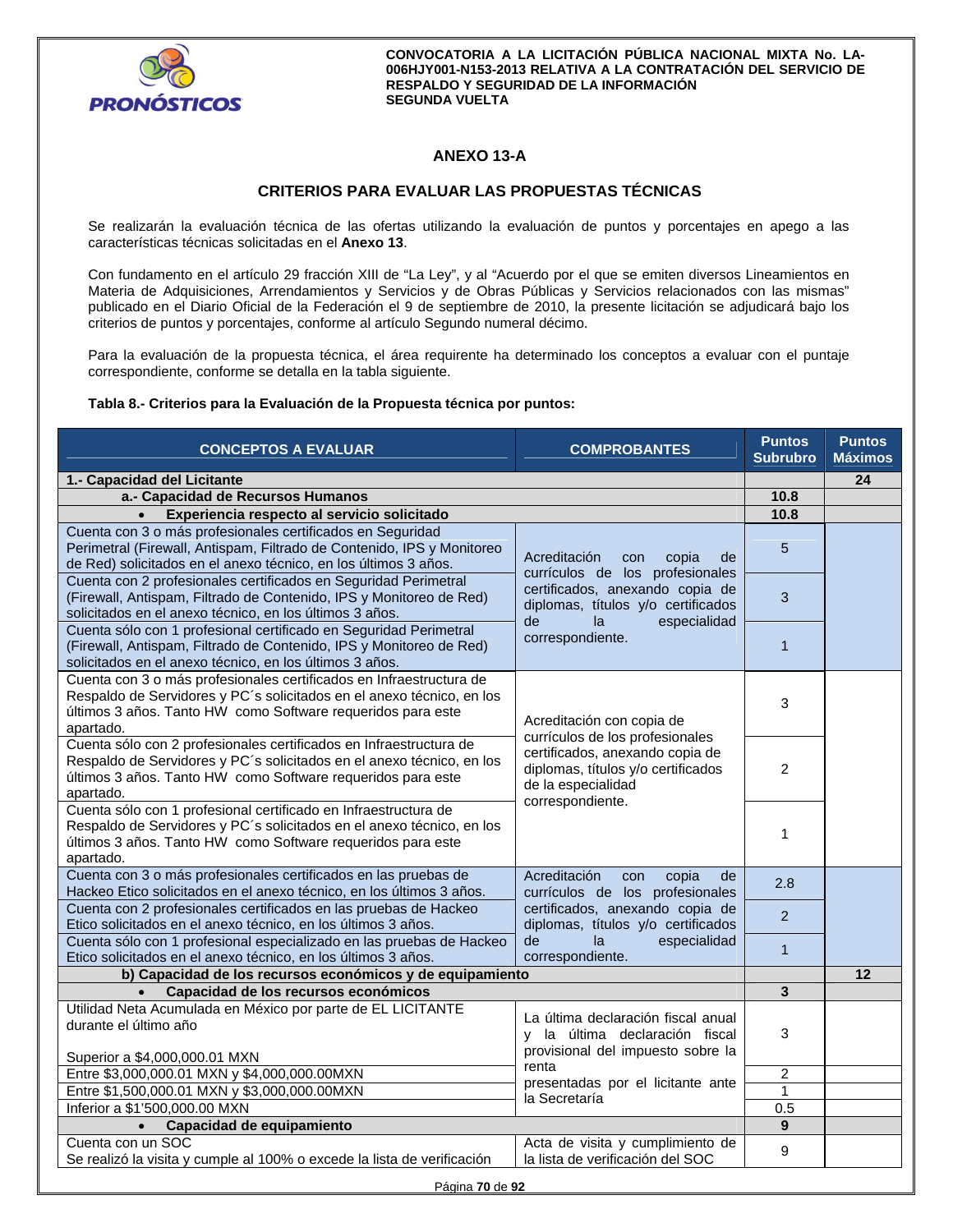

| <b>CONCEPTOS A EVALUAR</b>                                                                                                                                                                                                                                               | <b>COMPROBANTES</b>                                                                                                                                                                                                                                                | <b>Puntos</b><br><b>Subrubro</b> | <b>Puntos</b><br><b>Máximos</b> |
|--------------------------------------------------------------------------------------------------------------------------------------------------------------------------------------------------------------------------------------------------------------------------|--------------------------------------------------------------------------------------------------------------------------------------------------------------------------------------------------------------------------------------------------------------------|----------------------------------|---------------------------------|
| del SOC                                                                                                                                                                                                                                                                  |                                                                                                                                                                                                                                                                    |                                  |                                 |
| Cuenta con un SOC<br>Se realizó la visita y cumple ente el 75% y el 99.99% de la lista de<br>verificación del SOC                                                                                                                                                        |                                                                                                                                                                                                                                                                    | 6                                |                                 |
| Cuenta con un SOC<br>Se realizó la visita y cumple entre el 50% y el 74.99% de la lista de<br>verificación del SOC                                                                                                                                                       |                                                                                                                                                                                                                                                                    | 3                                |                                 |
| c) Participación de discapacitados o empresas que cuenten con trabajadores con<br>discapacidad.                                                                                                                                                                          |                                                                                                                                                                                                                                                                    |                                  | 0.6                             |
| Cuenta con al menos 5% del personal con discapacidad.                                                                                                                                                                                                                    | Documento por parte de la<br>entidad de Salud correspondiente<br>que acredite la discapacidad de la<br>persona o personas y documento<br>por parte del licitante donde<br>acredite que la persona o<br>personas<br>forman<br>parte<br>actualmente de su plantilla. | 0.6                              |                                 |
| d) Participación de MIPYMES que produzcan bienes con innovación tecnológica<br>relacionados directamente con la prestación del servicio de que se trate                                                                                                                  |                                                                                                                                                                                                                                                                    |                                  | 0.6                             |
| Si el licitante es una empresa micro, pequeña o mediana, que<br>produzca bienes con innovación tecnológica relacionados<br>directamente con la prestación del servicio de que se trate.                                                                                  | El licitante deberá entregar copia<br>de la constancia emitida por el<br>Mexicano<br>de<br>Instituto<br>la<br>Propiedad Industrial, la cual no<br>podrá tener una vigencia mayor a<br>cinco años                                                                   | 0.6                              |                                 |
| 2.- Experiencia y especialidad del licitante                                                                                                                                                                                                                             |                                                                                                                                                                                                                                                                    |                                  | 18                              |
| a) Experiencia                                                                                                                                                                                                                                                           |                                                                                                                                                                                                                                                                    | 14                               |                                 |
| Cuenta con al menos 3 años prestando servicios con<br>las<br>características específicas y en condiciones similares a<br>las<br>establecidas en la presente convocatoria en Seguridad Perimetral<br>(Firewall, Antispam, Filtrado de Contenido, IPS y Monitoreo de Red). |                                                                                                                                                                                                                                                                    | 6                                |                                 |
| Cuenta con 2 años prestando servicios con las características<br>específicas y en condiciones similares a las establecidas en la<br>presente convocatoria en Seguridad Perimetral (Firewall, Antispam,<br>Filtrado de Contenido, IPS y Monitoreo de Red).                | Acreditación<br>contrato.<br>con<br>convenio,<br>pedido,<br>orden<br>de<br>trabajo y/o acuerdo.                                                                                                                                                                    | 4                                |                                 |
| Cuenta sólo con 1 año prestando servicios con las características<br>específicas y en condiciones similares a las establecidas en la<br>presente convocatoria en Seguridad Perimetral (Firewall, Antispam,<br>Filtrado de Contenido, IPS y Monitoreo de Red).            |                                                                                                                                                                                                                                                                    | $\overline{2}$                   |                                 |
| Cuenta con al menos 3 contratos de servicios con las características<br>específicas y en condiciones similares a las establecidas en la<br>presente convocatoria en infraestructura de respaldo (Respaldo de<br>Servidores y PC's).                                      |                                                                                                                                                                                                                                                                    | 6                                |                                 |
| Cuenta con 2 contratos de servicios con las características específicas<br>y en condiciones similares a las establecidas en la presente<br>convocatoria en infraestructura de respaldo (Respaldo de Servidores y<br>$PC's$ ).                                            | Acreditación<br>contrato,<br>con<br>convenio,<br>pedido,<br>orden<br>de<br>trabajo y/o acuerdo.                                                                                                                                                                    | 4                                |                                 |
| Cuenta con sólo 1 contrato de servicios con las características<br>específicas y en condiciones similares a las establecidas en la<br>presente convocatoria en infraestructura de respaldo (Respaldo de<br>Servidores y PC's).                                           |                                                                                                                                                                                                                                                                    | 2                                |                                 |
| Cuenta con al menos 1 contrato de servicios con las características<br>específicas y en condiciones similares a las establecidas en la<br>presente convocatoria en Hackeo Etico.                                                                                         | Acreditación<br>contrato,<br>con<br>pedido,<br>orden<br>convenio,<br>de<br>trabajo y/o acuerdo.                                                                                                                                                                    | 2                                |                                 |
| b) Especialidad                                                                                                                                                                                                                                                          |                                                                                                                                                                                                                                                                    | 4                                |                                 |
| Cuentan con una mesa de servicios y un SOC / NOC en un horario de<br>atención de 5 x 15 con un horario de atención de lunes a viernes de 7<br>am a 10 pm, para cada uno de los componentes de la solución                                                                | Acreditación<br>Carta<br>del<br>representante en México<br>del<br>fabricante de la mesa de ayuda                                                                                                                                                                   | 4                                |                                 |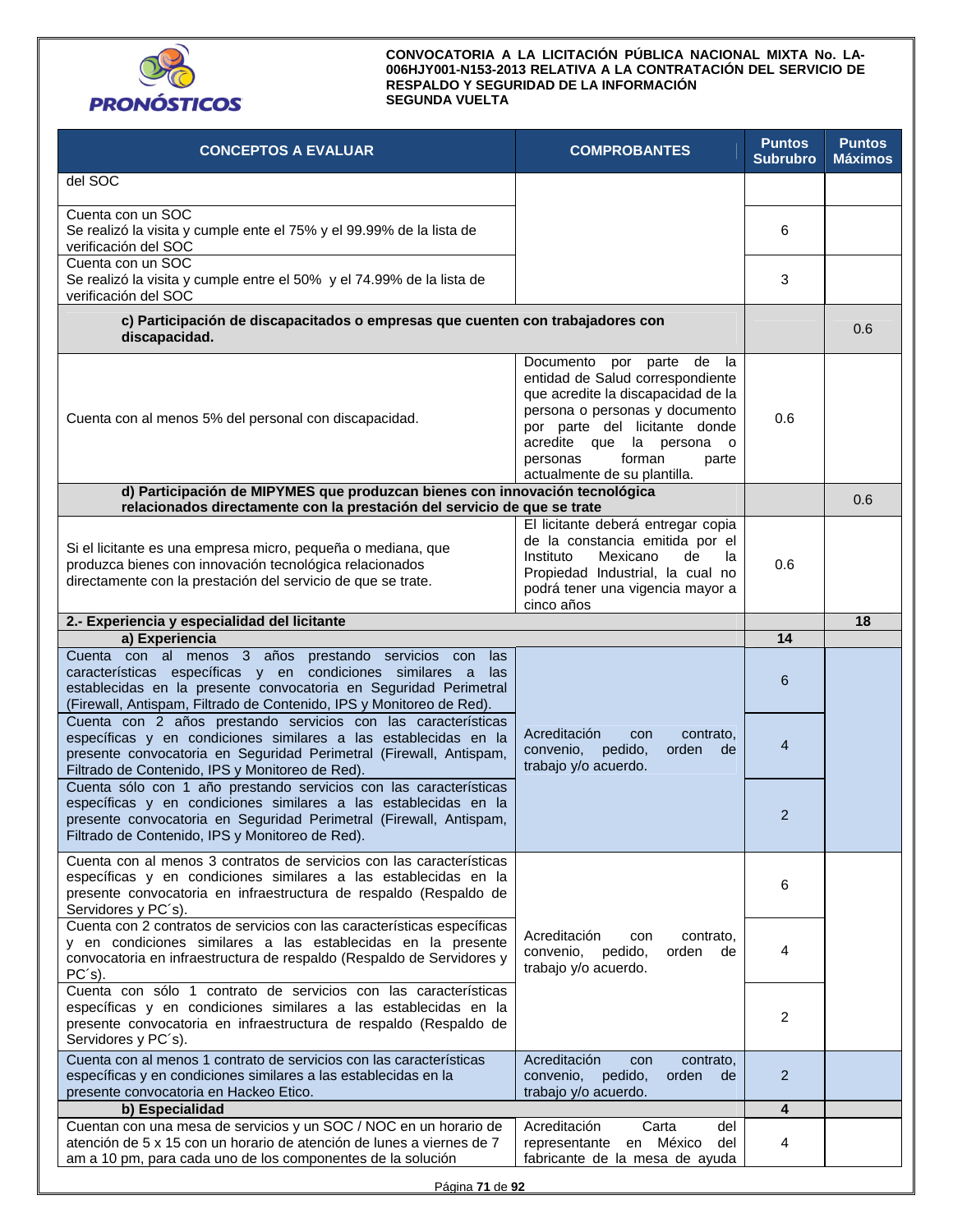

| <b>CONCEPTOS A EVALUAR</b>                                                                                                                                                                                                                                                                                                                                       | <b>COMPROBANTES</b>                                                                                                                                                                                                                    | <b>Puntos</b><br><b>Subrubro</b> | <b>Puntos</b><br><b>Máximos</b> |
|------------------------------------------------------------------------------------------------------------------------------------------------------------------------------------------------------------------------------------------------------------------------------------------------------------------------------------------------------------------|----------------------------------------------------------------------------------------------------------------------------------------------------------------------------------------------------------------------------------------|----------------------------------|---------------------------------|
| propuesta apegada a lineamientos y mejores prácticas de ITIL para<br>control y seguimiento de incidentes vía WEB. Además de Contar<br>preferentemente con al menos un Ingeniero Certificado para cada uno<br>de las siguientes certificados en CISSP, ITIL, Ethical Hacking                                                                                      | en la que indique el cumplimiento<br>de al menos 5 criterios de ITIL V<br>3                                                                                                                                                            |                                  |                                 |
| 3.- Propuesta de Trabajo                                                                                                                                                                                                                                                                                                                                         |                                                                                                                                                                                                                                        |                                  | 9                               |
| Presenta una propuesta de trabajo que incluye la metodología, el plan<br>de trabajo, el organigrama, los niveles de servicio, y cualquier otro<br>documento para cumplir con el servicio, objeto de la presente<br>convocatoria.                                                                                                                                 | Propuesta de Trabajo.                                                                                                                                                                                                                  | 9                                |                                 |
| 4.- Cumplimiento de contratos                                                                                                                                                                                                                                                                                                                                    |                                                                                                                                                                                                                                        |                                  | 9                               |
| Cuenta con al menos 5 contratos satisfactoriamente cumplidos de<br>servicios con las características específicas y en condiciones similares<br>a las establecidas en la presente convocatoria en Seguridad<br>Perimetral (Firewall, Antispam, Filtrado de Contenido, IPS y Monitoreo<br>de Red).                                                                 | Documento en el que conste la<br>cancelación de la garantía de                                                                                                                                                                         | 4                                |                                 |
| Cuenta con 3 o 4 contratos satisfactoriamente cumplidos de servicios<br>con las características específicas y en condiciones similares a las<br>establecidas en la presente convocatoria en Seguridad Perimetral<br>(Firewall, Antispam, Filtrado de Contenido, IPS y Monitoreo de Red).<br>Cuenta con 1 o 2 contratos satisfactoriamente cumplidos de servicios | cumplimiento respectiva o<br>la<br>manifestación<br>expresa<br>de<br>la<br>contratante sobre el cumplimiento<br>obligaciones<br>total<br>de<br>las<br>contractuales.                                                                   | $\overline{2}$                   |                                 |
| con las características específicas y en condiciones similares a las<br>establecidas en la presente convocatoria en Seguridad Perimetral<br>(Firewall, Antispam, Filtrado de Contenido, IPS y Monitoreo de Red).                                                                                                                                                 |                                                                                                                                                                                                                                        | 1                                |                                 |
| Cuenta con al menos 5 contratos satisfactoriamente cumplidos de<br>servicios con las características específicas y en condiciones similares<br>a las establecidas en la presente convocatoria en Respaldo de<br>Servidores y PC's.                                                                                                                               | Documento en el que conste la<br>cancelación de la garantía de                                                                                                                                                                         | $\overline{4}$                   |                                 |
| Cuenta con 3 o 4 contratos satisfactoriamente cumplidos de servicios<br>con las características específicas y en condiciones similares a las<br>establecidas en la presente convocatoria en Respaldo de Servidores y<br>PC's                                                                                                                                     | cumplimiento respectiva o<br>la<br>manifestación expresa<br>de<br>la<br>contratante sobre el cumplimiento<br>total<br>de<br>las<br>obligaciones                                                                                        | $\overline{2}$                   |                                 |
| Cuenta con 1 o 2 contratos satisfactoriamente cumplidos de servicios<br>con las características específicas y en condiciones similares a las<br>establecidas en la presente convocatoria en Respaldo de Servidores y<br>PC's                                                                                                                                     | contractuales.                                                                                                                                                                                                                         | $\mathbf{1}$                     |                                 |
| Cuenta con al menos 1 contrato satisfactoriamente cumplido de<br>servicios con las características específicas y en condiciones similares<br>a las establecidas en la presente convocatoria en Hackeo Etico.                                                                                                                                                     | Documento en el que conste la<br>cancelación de la garantía de<br>cumplimiento respectiva o<br>la<br>manifestación<br>expresa<br>de<br>la<br>contratante sobre el cumplimiento<br>total<br>de<br>las<br>obligaciones<br>contractuales. | 1                                |                                 |
| TOTAL DE LA PROPUESTA TÉCNICA                                                                                                                                                                                                                                                                                                                                    |                                                                                                                                                                                                                                        |                                  | 60                              |

## NOTAS:

El puntaje a obtener en la propuesta técnica para ser considerada solvente y, por tanto, no ser desechada, será de cuando menos 45 de los 60 puntos máximos que se pueden obtener en su evaluación.

Sera requisito indispensable para la evaluación por puntos y porcentajes que los licitantes presenten la totalidad de los documentos cuya presentación es de carácter obligatorio; si no se presenta la documentación probatoria en el concepto a evaluar, el licitante obtendrá calificación de 0 en dicho concepto. La propuesta que no obtengan 45 o más puntos será desechada.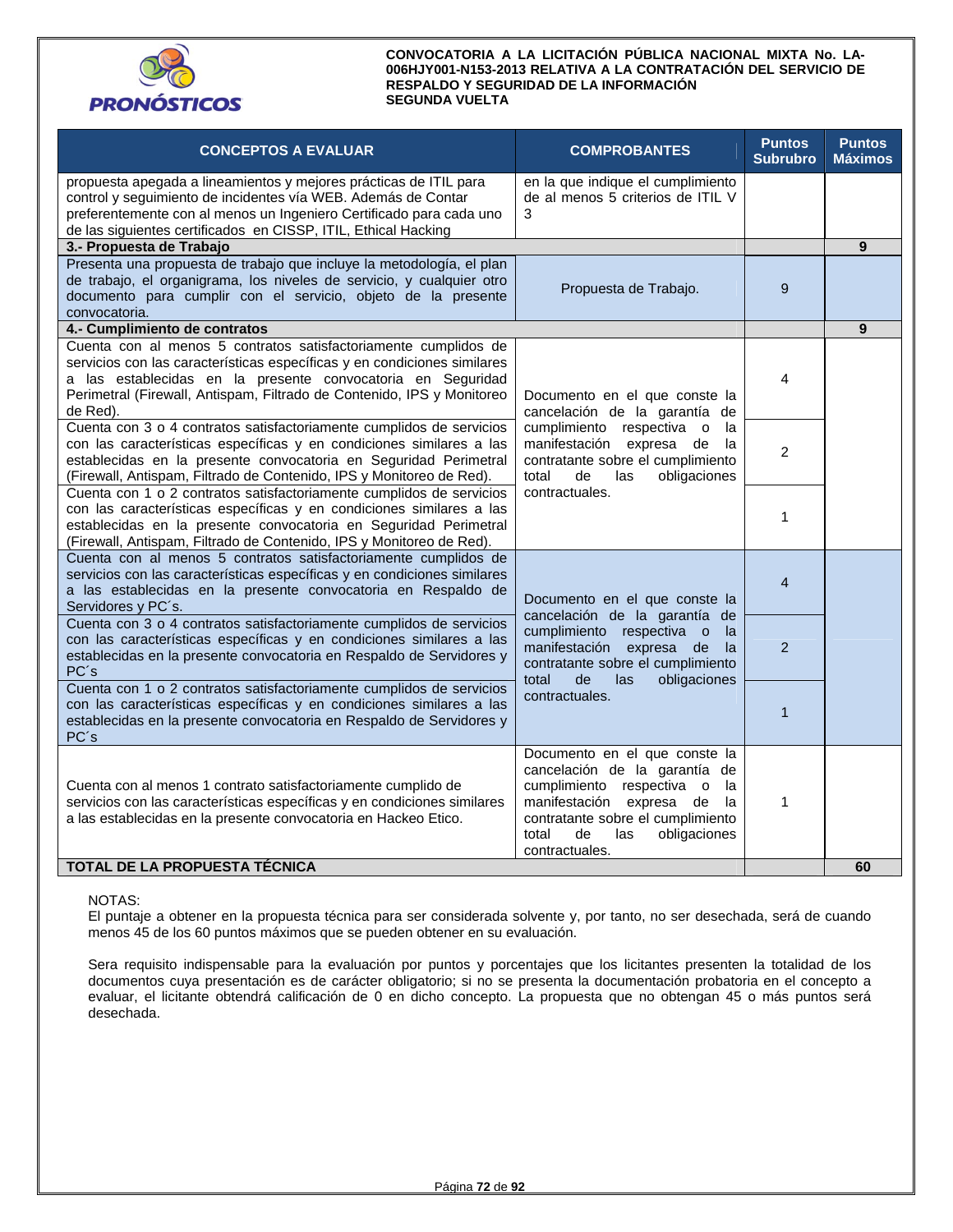

# **ANEXO 14 MODELO DE PROPUESTA ECONÓMICA**

**MÉXICO, D.F., \_\_\_\_\_\_DE \_\_\_\_\_\_\_ 2013** 

**PRONÓSTICOS PARA LA ASISTENCIA PÚBLICA AV. INSURGENTES SUR No. 1397, COL. INSURGENTES MIXCOAC, DELEGACIÓN BENITO JUÁREZ C.P. 03920, MÉXICO, D.F. P R E S E N T E** 

EN RELACIÓN CON LA LICITACIÓN PÚBLICA NACIONAL MIXTA No. LA-006HJY001-N153-2013 RELATIVA A LA CONTRATACIÓN DEL SERVICIO DE RESPALDO Y SEGURIDAD DE LA INFORMACIÓN, SEGUNDA VUELTA.

A NOMBRE DE (NOMBRE DEL LICITANTE), A QUIEN REPRESENTO, ME PERMITO PRESENTARLE NUESTRA SIGUIENTE PROPOSICIÓN ECONÓMICA:

| <b>COMPONENTE</b>                                                                              | <b>CANTIDAD</b> | <b>UNIDAD</b><br><b>DE</b><br><b>MEDIDA</b> | <b>PRECIO</b><br><b>UNITARIO</b><br><b>MENSUAL</b> | <b>PRECIO</b><br><b>TOTAL</b><br><b>MENSUAL</b> | <b>PRECIO</b><br>2013<br>(4 MESES) | <b>PRECIO</b><br>2014<br>(12)<br><b>MESES)</b> | <b>PRECIO</b><br>2015<br>(12)<br>MESES) | <b>PRECIO</b><br>2016<br>(8 MESES) | <b>PRECIO</b><br><b>POR</b><br><b>LOS 36</b><br><b>MESES</b> |
|------------------------------------------------------------------------------------------------|-----------------|---------------------------------------------|----------------------------------------------------|-------------------------------------------------|------------------------------------|------------------------------------------------|-----------------------------------------|------------------------------------|--------------------------------------------------------------|
| 1. Respaldo y<br>almacenamiento<br>de información de<br>servidores y<br>equipos de<br>cómputo. | 1               | <b>SISTEMA</b>                              | \$                                                 | \$                                              |                                    |                                                |                                         |                                    |                                                              |
| 2. Firewall en alta<br>disponibilidad.                                                         | 2               | <b>SISTEMA</b>                              | \$                                                 | \$                                              |                                    |                                                |                                         |                                    |                                                              |
| 3. Sistema de<br>detección y<br>prevención de<br>intrusos (IPS).                               | 1               | <b>SISTEMA</b>                              | \$                                                 | \$                                              |                                    |                                                |                                         |                                    |                                                              |
| 4. Filtrado de<br>contenido de<br>acceso a Internet<br>(500 usuarios).                         | 1               | <b>SISTEMA</b>                              | \$                                                 | \$                                              |                                    |                                                |                                         |                                    |                                                              |
| 5. Encripción de<br>discos duros (50)<br>Administración de<br>medios<br>removibles (450).      | 1               | <b>SISTEMA</b>                              | \$                                                 | \$                                              |                                    |                                                |                                         |                                    |                                                              |
| 6. Sistema<br>antispam de<br>correos de<br>entrada y salida                                    | 2               | <b>SISTEMA</b>                              | \$                                                 | \$                                              |                                    |                                                |                                         |                                    |                                                              |
|                                                                                                | \$              |                                             |                                                    |                                                 |                                    |                                                |                                         |                                    |                                                              |
|                                                                                                | \$              |                                             |                                                    |                                                 |                                    |                                                |                                         |                                    |                                                              |
|                                                                                                | A)              |                                             | TOTAL COMPONENTES 1 A 6                            | \$                                              |                                    |                                                |                                         |                                    |                                                              |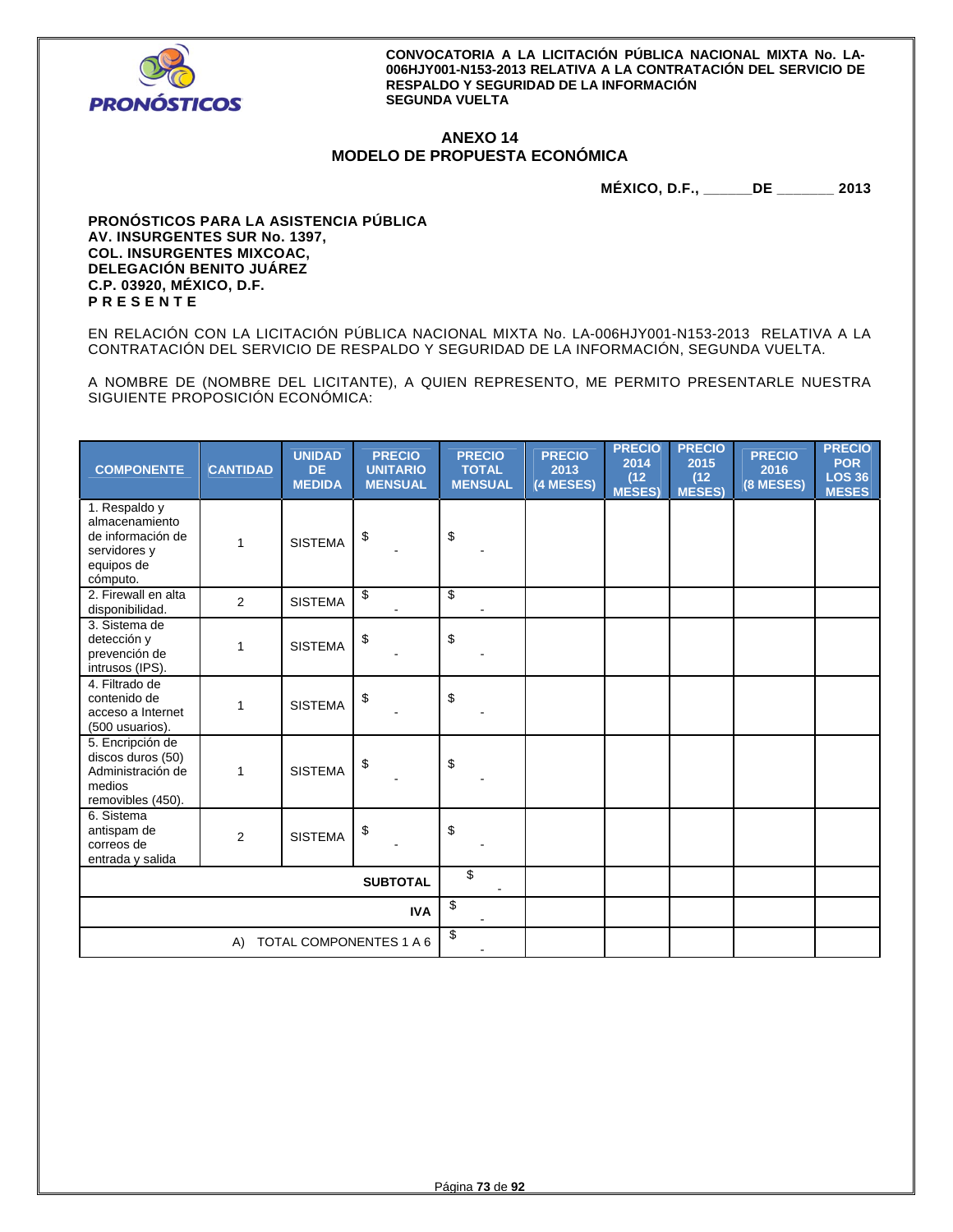

| <b>COMPONENTE</b>                              | <b>CANTIDAD</b>                              | <b>UNIDAD</b><br>DE.<br><b>MEDIDA</b> | <b>PRECIO</b><br><b>UNITARIO</b><br><b>POR</b><br><b>EVENTO</b> | <b>PRECIO</b><br>2013<br><b>1 EVENTO</b> | <b>PRECIO</b><br>2014<br>$\overline{2}$<br><b>EVENTOS</b> | <b>PRECIO</b><br>2015<br><b>EVENTOS</b> | <b>PRECIO</b><br>2016<br><b>EVENTO</b> | <b>PRECIO POR</b><br>LOS <sub>6</sub><br><b>EVENTOS</b><br><b>DURANTE</b><br><b>LOS 36</b><br><b>MESES</b> |
|------------------------------------------------|----------------------------------------------|---------------------------------------|-----------------------------------------------------------------|------------------------------------------|-----------------------------------------------------------|-----------------------------------------|----------------------------------------|------------------------------------------------------------------------------------------------------------|
| 7. Pruebas a la<br>Seguridad "Hackeo<br>Ético" | 6                                            | <b>EVENTOS</b>                        | \$                                                              |                                          |                                                           |                                         |                                        |                                                                                                            |
|                                                |                                              |                                       | <b>SUBTOTAL</b>                                                 |                                          |                                                           |                                         |                                        |                                                                                                            |
| <b>IVA</b>                                     |                                              |                                       |                                                                 |                                          |                                                           |                                         |                                        |                                                                                                            |
| TOTAL COMPONENTE 7<br>B)                       |                                              |                                       |                                                                 |                                          |                                                           |                                         |                                        |                                                                                                            |
|                                                | COSTO TOTAL DE LOS 7 COMPONENTES A 36 MESES: |                                       |                                                                 |                                          | $A + B$                                                   |                                         |                                        |                                                                                                            |
| COSTO TOTAL MENSUAL DE LOS 7 COMPONENTES<br>D) |                                              |                                       |                                                                 |                                          |                                                           |                                         | C/36                                   |                                                                                                            |

## **EXPRESAR:**

EN LETRA EL TOTAL DE LA PROPOSICIÓN. QUE LOS PRECIOS OFERTADOS SERÁN FIJOS DURANTE EL PERIODO DE PRESTACIÓN DE LOS SERVICIOS, O BIEN HASTA QUE EL CONTRATO RESPECTIVO SE EXTINGA. QUE LOS PRECIOS UNITARIOS SON MONEDA NACIONAL.

> **\_\_\_\_\_\_\_\_\_\_\_\_\_\_\_\_\_\_\_\_\_\_\_\_\_\_\_\_\_\_\_\_\_\_\_\_\_\_\_\_\_\_\_\_\_\_**  NOMBRE Y FIRMA DEL REPRESENTANTE LEGAL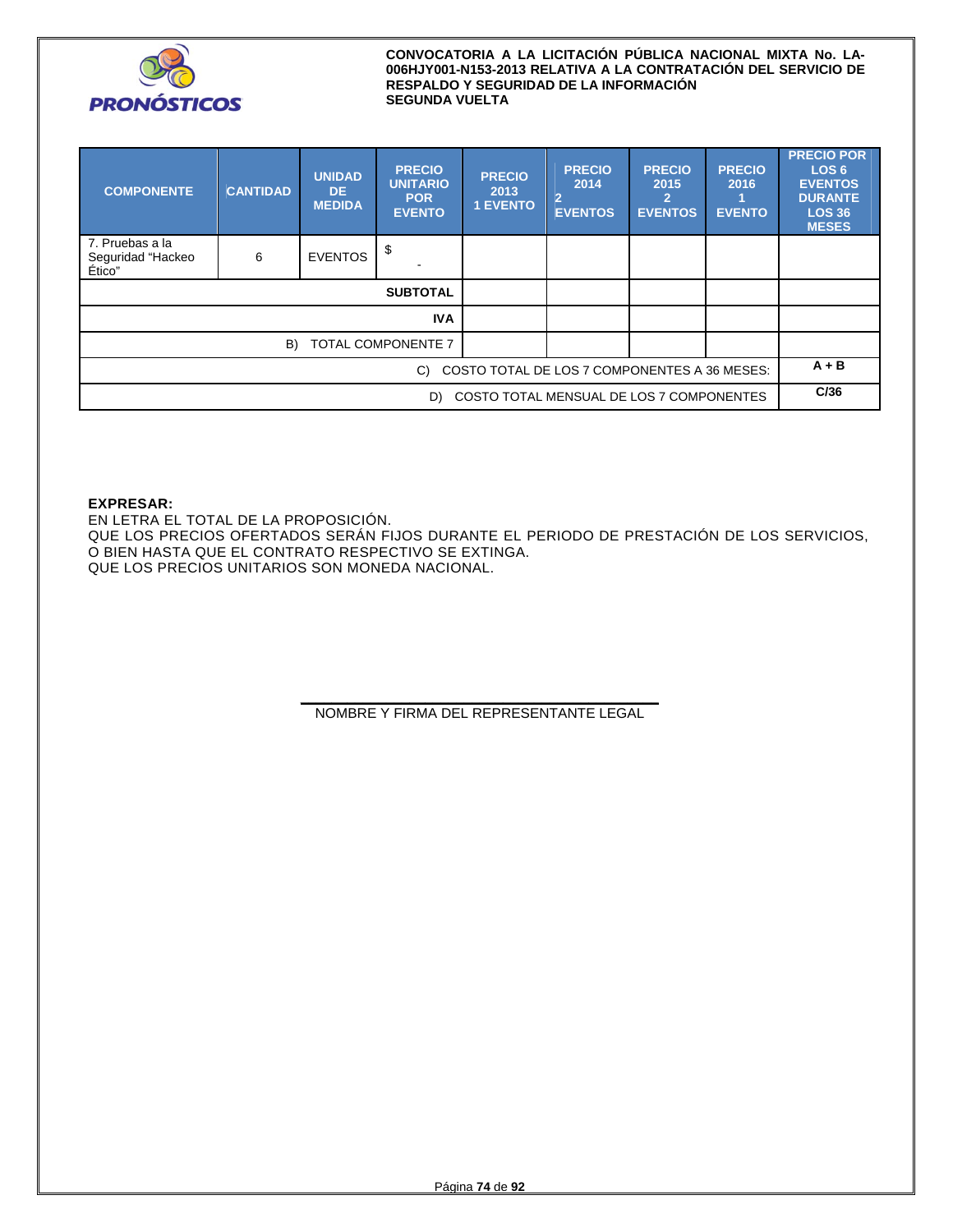

# **ANEXO 15-A JUNTA DE ACLARACIONES**

## **ENCUESTA DE TRANSPARENCIA DE LA LICITACIÓN PÚBLICA NACIONAL MIXTA No. LA-006HJY001- N153-2013, RELATIVA A LA CONTRATACIÓN DEL SERVICIO DE RESPALDO Y SEGURIDAD DE LA INFORMACIÓN, SEGUNDA VUELTA.**

EN EL MARCO DEL PROGRAMA DE TRANSPARENCIA Y RENDICIÓN DE CUENTAS, PRONÓSTICOS PARA LA ASISTENCIA PÚBLICA OBTENDRÁ LA OPINIÓN DE LOS PROVEEDORES DE BIENES Y PRESTADORES DE SERVICIOS QUE HAYAN ESTABLECIDO CONTACTO CON PRONÓSTICOS CON MOTIVO DE SUS PROCESOS DE ADQUISICIONES O DE CONTRATACIÓN DE SERVICIOS, POR LO QUE LE AGRADECEREMOS SE SIRVA RESPONDER LA SIGUIENTE ENCUESTA Y HACERLA LLEGAR (EN FORMA ANÓNIMA, SI ASÍ LO CONSIDERA PERTINENTE) AL ÓRGANO INTERNO DE CONTROL, A TRAVÉS DE LOS MEDIOS QUE SE INDICAN A CONTINUACIÓN:

- VÍA CORREO ELECTRÓNICO DIRIGIDO AL TITULAR DEL ÓRGANO INTERNO DE CONTROL, A LA SIGUIENTE DIRECCIÓN: **o.valdes@pronosticos.gob.mx**
- BUZONES DEL ÓRGANO INTERNO DE CONTROL UBICADOS EN EL VESTÍBULO DE LA SALA DE SORTEOS (PLANTA BAJA) Y EN LOS PISOS 10 Y 11 DEL EDIFICIO SEDE DE LA INSTITUCIÓN.
- EN LAS OFICINAS DEL ÓRGANO INTERNO DE CONTROL, QUE SE ENCUENTRAN UBICADAS EN AVENIDA INSURGENTES SUR NO. 1397, 8º PISO, COLONIA INSURGENTES MIXCOAC, CÓDIGO POSTAL 03920, DELEGACIÓN BENITO JUÁREZ, MÉXICO, D. F.
- AL REPRESENTANTE EN TURNO DEL ÓRGANO INTERNO DE CONTROL, UNA VEZ TERMINADO EL EVENTO DE JUNTA DE ACLARACIONES.

INSTRUCCIONES: FAVOR DE CALIFICAR DEL 1 AL 10 CONSIDERANDO QUE 10 ES LA MÁXIMA CALIFICACIÓN POSITIVA O FAVORABLE.

NOMBRE DE LA PERSONA QUE REPRESENTA AL LICITANTE PARTICIPANTE \_\_\_\_\_\_\_\_\_\_\_\_\_\_\_\_\_\_\_\_\_\_\_\_\_\_

NOMBRE DEL LICITANTE PARTICIPANTE: \_\_\_\_\_\_\_\_\_\_\_\_\_\_\_\_\_\_\_\_\_\_\_\_\_\_\_\_\_\_\_\_\_\_\_\_\_\_\_\_\_\_\_\_\_\_\_\_\_\_

| <b>EVENTO</b>                          | <b>CONCEPTOS A EVALUAR</b>                                                                                                                                                                                                 | <b>CALIFICACIÓN</b> | <b>COMENTARIOS</b> |
|----------------------------------------|----------------------------------------------------------------------------------------------------------------------------------------------------------------------------------------------------------------------------|---------------------|--------------------|
| <b>LICITACIÓN</b>                      | COMO CALIFICA UD. LA CLARIDAD DE LA<br>LICITACION EN LA QUE SU EMPRESA<br>PARTICIPO.                                                                                                                                       |                     |                    |
|                                        | COMO CALIFICA UD. LA ESTRUCTURA, EL<br>CONTENIDO Y LA CLARIDAD DE LA<br>CONVOCATORIA DE LA LICITACIÓN.                                                                                                                     |                     |                    |
| <b>JUNTA DE</b><br><b>ACLARACIONES</b> | COMO CALIFICA UD. LA SUFICIENCIA<br>CLARIDAD O TRANSPARENCIA CON QUE<br>LOS.<br><b>FUERON</b><br><b>ATENDIDOS</b><br>CUESTIONAMIENTOS FORMULADOS POR<br>LOS LICITANTES EN RELACIÓN CON EL<br>CONTENIDO DE LA CONVOCATORIA. |                     |                    |

SI USTED DESEA AGREGAR ALGÚN COMENTARIO O SUGERENCIA, FAVOR DE ANOTARLO EN EL SIGUIENTE CUADRO O EN HOJAS ADICIONALES: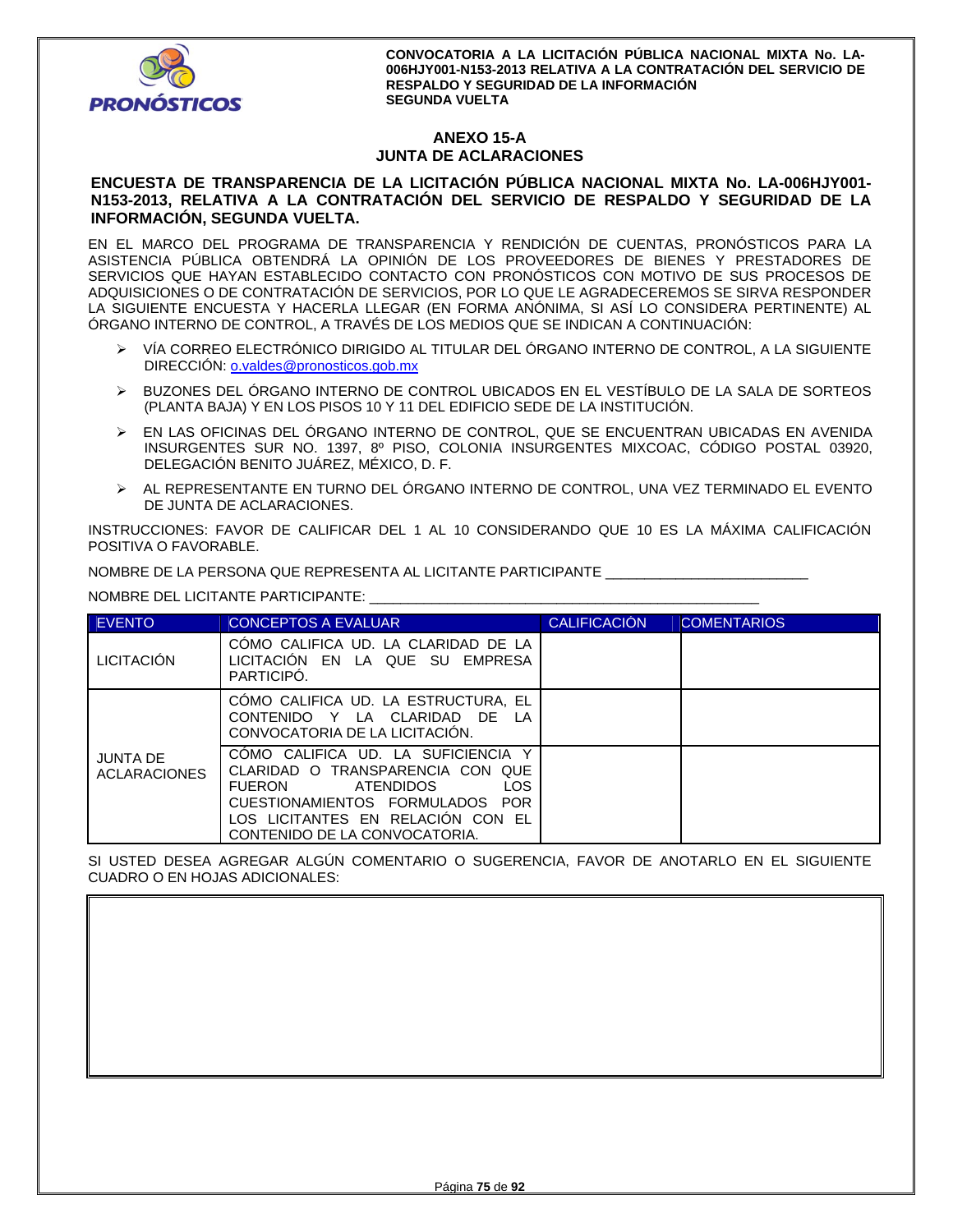

# **ANEXO 15-B PRESENTACIÓN Y APERTURA DE PROPOSICIONES**

## **ENCUESTA DE TRANSPARENCIA DE LA LICITACIÓN PÚBLICA NACIONAL MIXTA No. LA-006HJY001- N153-2013, RELATIVA A LA CONTRATACIÓN DEL SERVICIO DE RESPALDO Y SEGURIDAD DE LA INFORMACIÓN, SEGUNDA VUELTA.**

EN EL MARCO DEL PROGRAMA DE TRANSPARENCIA Y RENDICIÓN DE CUENTAS, PRONÓSTICOS PARA LA ASISTENCIA PÚBLICA OBTENDRÁ LA OPINIÓN DE LOS PROVEEDORES DE BIENES Y PRESTADORES DE SERVICIOS QUE HAYAN ESTABLECIDO CONTACTO CON PRONÓSTICOS CON MOTIVO DE SUS PROCESOS DE ADQUISICIONES O DE CONTRATACIÓN DE SERVICIOS, POR LO QUE LE AGRADECEREMOS SE SIRVA RESPONDER LA SIGUIENTE ENCUESTA Y HACERLA LLEGAR (EN FORMA ANÓNIMA, SI ASÍ LO CONSIDERA PERTINENTE) AL ÓRGANO INTERNO DE CONTROL, A TRAVÉS DE LOS MEDIOS QUE SE INDICAN A CONTINUACIÓN:

- VÍA CORREO ELECTRÓNICO DIRIGIDO AL TITULAR DEL ÓRGANO INTERNO DE CONTROL, A LA SIGUIENTE DIRECCIÓN: o.valdes@pronosticos.gob.mx
- BUZONES DEL ÓRGANO INTERNO DE CONTROL UBICADOS EN EL VESTÍBULO DE LA SALA DE SORTEOS (PLANTA BAJA) Y EN LOS PISOS 10 Y 11 DEL EDIFICIO SEDE DE LA INSTITUCIÓN.
- EN LAS OFICINAS DEL ÓRGANO INTERNO DE CONTROL, QUE SE ENCUENTRAN UBICADAS EN AVENIDA INSURGENTES SUR NO. 1397, 8º PISO, COLONIA INSURGENTES MIXCOAC, CÓDIGO POSTAL 03920, DELEGACIÓN BENITO JUÁREZ, MÉXICO, D. F.
- AL REPRESENTANTE EN TURNO DEL ÓRGANO INTERNO DE CONTROL, UNA VEZ TERMINADO EL EVENTO DE PRESENTACIÓN Y APERTURA DE PROPOSICIONES.

INSTRUCCIONES: FAVOR DE CALIFICAR DEL 1 AL 10 CONSIDERANDO QUE 10 ES LA MÁXIMA CALIFICACIÓN POSITIVA O FAVORABLE.

NOMBRE DE LA PERSONA QUE REPRESENTA AL LICITANTE PARTICIPANTE \_\_\_\_\_\_\_\_\_\_\_\_\_\_\_\_\_\_\_\_\_\_\_\_\_\_

NOMBRE DEL LICITANTE PARTICIPANTE: \_\_\_\_\_\_\_\_\_\_\_\_\_\_\_\_\_\_\_\_\_\_\_\_\_\_\_\_\_\_\_\_\_\_\_\_\_\_\_\_\_\_\_\_\_\_\_\_\_\_\_

| <b>EVENTO</b>                           | CONCEPTO A EVALUAR                                                                                                                                                                                                                                                                                                      | <b>CALIFICACIÓN</b> | <b>COMENTARIOS</b> |
|-----------------------------------------|-------------------------------------------------------------------------------------------------------------------------------------------------------------------------------------------------------------------------------------------------------------------------------------------------------------------------|---------------------|--------------------|
| PRESENTACIÓN DE<br><b>PROPOSICIONES</b> | COMO CALIFICA UD. LA TRANSPARENCIA Y EL<br>APEGO POR PARTE DE LOS SERVIDORES<br>PUBLICOS DE PRONOSTICOS A LA LEY DE<br>ADQUISICIONES. ARRENDAMIENTOS<br>v<br>SERVICIOS DEL SECTOR PUBLICO Y A SU<br>REGLAMENTO. DURANTE EL DESARROLLO<br>DEL ACTO DE PRESENTACIÓN Y APERTURA DE<br>PROPOSICIONES TÉCNICAS Y ECONÓMICAS. |                     |                    |

SI USTED DESEA AGREGAR ALGÚN COMENTARIO O SUGERENCIA, FAVOR DE ANOTARLO EN EL SIGUIENTE CUADRO O EN HOJAS ADICIONALES:

| CONDITO O LIVITIOJAJ ADICIONALLO. |  |  |  |
|-----------------------------------|--|--|--|
|                                   |  |  |  |
|                                   |  |  |  |
|                                   |  |  |  |
|                                   |  |  |  |
|                                   |  |  |  |
|                                   |  |  |  |
|                                   |  |  |  |
|                                   |  |  |  |
|                                   |  |  |  |
|                                   |  |  |  |
|                                   |  |  |  |
|                                   |  |  |  |
|                                   |  |  |  |
|                                   |  |  |  |
|                                   |  |  |  |
|                                   |  |  |  |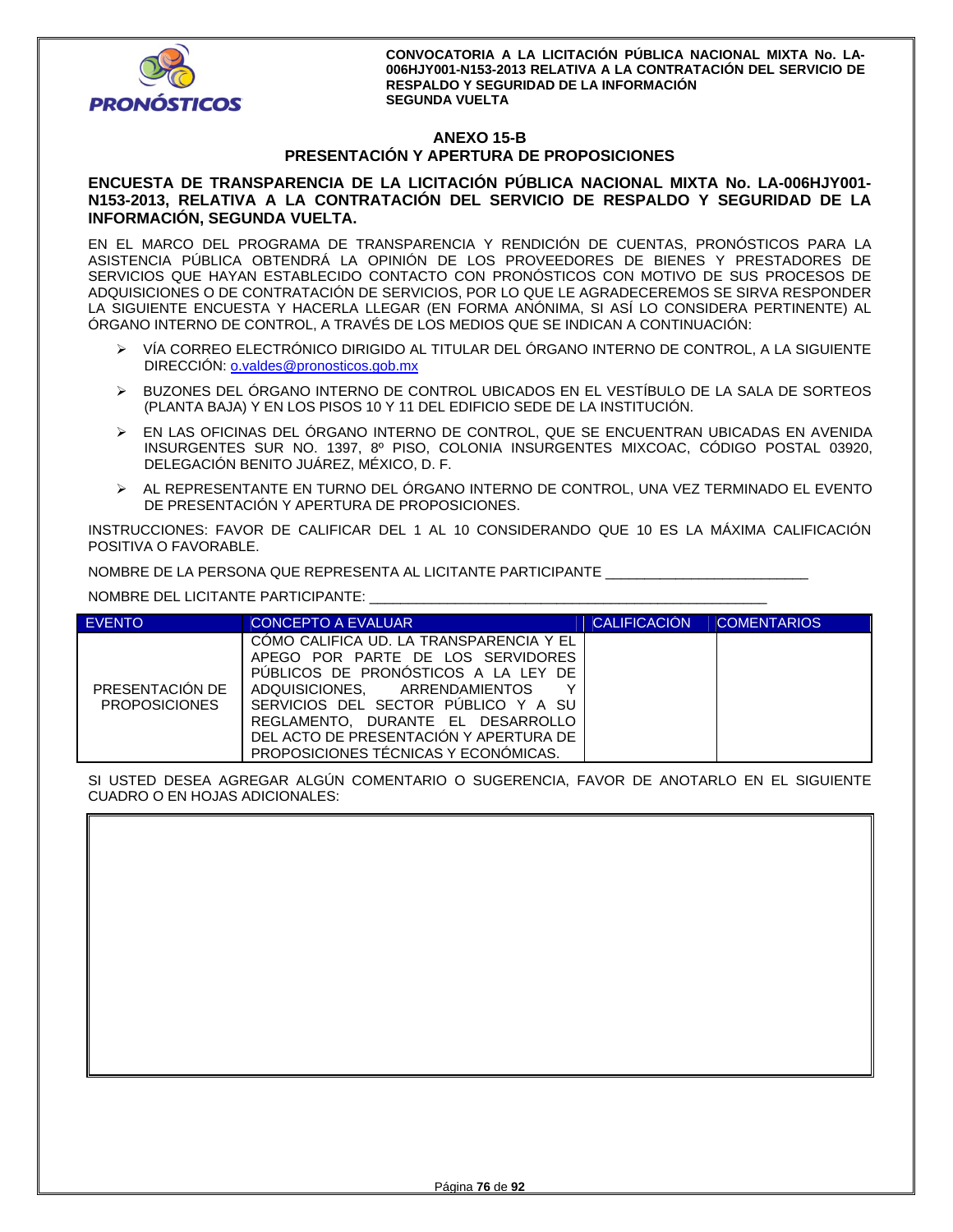

# **ANEXO 15-C FALLO**

## **ENCUESTA DE TRANSPARENCIA DE LA LICITACIÓN PÚBLICA NACIONAL MIXTA No. LA-006HJY001- N153-2013, RELATIVA A LA CONTRATACIÓN DEL SERVICIO DE RESPALDO Y SEGURIDAD DE LA INFORMACIÓN, SEGUNDA VUELTA.**

EN EL MARCO DEL PROGRAMA DE TRANSPARENCIA Y RENDICIÓN DE CUENTAS, PRONÓSTICOS PARA LA ASISTENCIA PÚBLICA OBTENDRÁ LA OPINIÓN DE LOS PROVEEDORES DE BIENES Y PRESTADORES DE SERVICIOS QUE HAYAN ESTABLECIDO CONTACTO CON PRONÓSTICOS CON MOTIVO DE SUS PROCESOS DE ADQUISICIONES O DE CONTRATACIÓN DE SERVICIOS, POR LO QUE LE AGRADECEREMOS SE SIRVA RESPONDER LA SIGUIENTE ENCUESTA Y HACERLA LLEGAR (EN FORMA ANÓNIMA, SI ASÍ LO CONSIDERA PERTINENTE) AL ÓRGANO INTERNO DE CONTROL, A TRAVÉS DE LOS MEDIOS QUE SE INDICAN A CONTINUACIÓN:

- VÍA CORREO ELECTRÓNICO DIRIGIDO AL TITULAR DEL ÓRGANO INTERNO DE CONTROL, A LA SIGUIENTE DIRECCIÓN: o.valdes@pronosticos.gob.mx
- BUZONES DEL ÓRGANO INTERNO DE CONTROL UBICADOS EN EL VESTÍBULO DE LA SALA DE SORTEOS (PLANTA BAJA) Y EN LOS PISOS 10 Y 11 DEL EDIFICIO SEDE DE LA INSTITUCIÓN.
- EN LAS OFICINAS DEL ÓRGANO INTERNO DE CONTROL, QUE SE ENCUENTRAN UBICADAS EN AVENIDA INSURGENTES SUR NO. 1397, 8º PISO, COLONIA INSURGENTES MIXCOAC, CÓDIGO POSTAL 03920, DELEGACIÓN BENITO JUÁREZ, MÉXICO, D. F.
- AL REPRESENTANTE EN TURNO DEL ÓRGANO INTERNO DE CONTROL, UNA VEZ TERMINADO EL EVENTO DE FALLO.

INSTRUCCIONES: FAVOR DE CALIFICAR DEL 1 AL 10 CONSIDERANDO QUE 10 ES LA MÁXIMA CALIFICACIÓN POSITIVA O FAVORABLE.

NOMBRE DE LA PERSONA QUE REPRESENTA AL LICITANTE PARTICIPANTE \_\_\_\_\_\_\_\_\_\_\_\_\_\_\_\_\_\_\_\_\_\_\_\_\_\_

NOMBRE DEL LICITANTE PARTICIPANTE: \_\_\_\_\_\_\_\_\_\_\_\_\_\_\_\_\_\_\_\_\_\_\_\_\_\_\_\_\_\_\_\_\_\_\_\_\_\_\_\_\_\_\_\_\_\_\_\_\_\_\_\_\_\_\_\_

| <b>EVENTO</b> | CONCEPTO A EVALUAR                                                                                                                                                     | <b>CALIFICACION</b> | <b>COMENTARIOS</b> |
|---------------|------------------------------------------------------------------------------------------------------------------------------------------------------------------------|---------------------|--------------------|
| <b>FALLO</b>  | COMO CALIFICA UD. LA TRANSPARENCIA DEL<br>ACTO DE FALLO Y LA EXPOSICION DE LOS<br>FUNDAMENTOS QUE SUSTENTARON<br>ADJUDICACION DEL CONTRATO AL LICITANTE<br>ADJUDICADO. |                     |                    |

SI USTED DESEA AGREGAR ALGÚN COMENTARIO O SUGERENCIA, FAVOR DE ANOTARLO EN EL SIGUIENTE CUADRO O EN HOJAS ADICIONALES: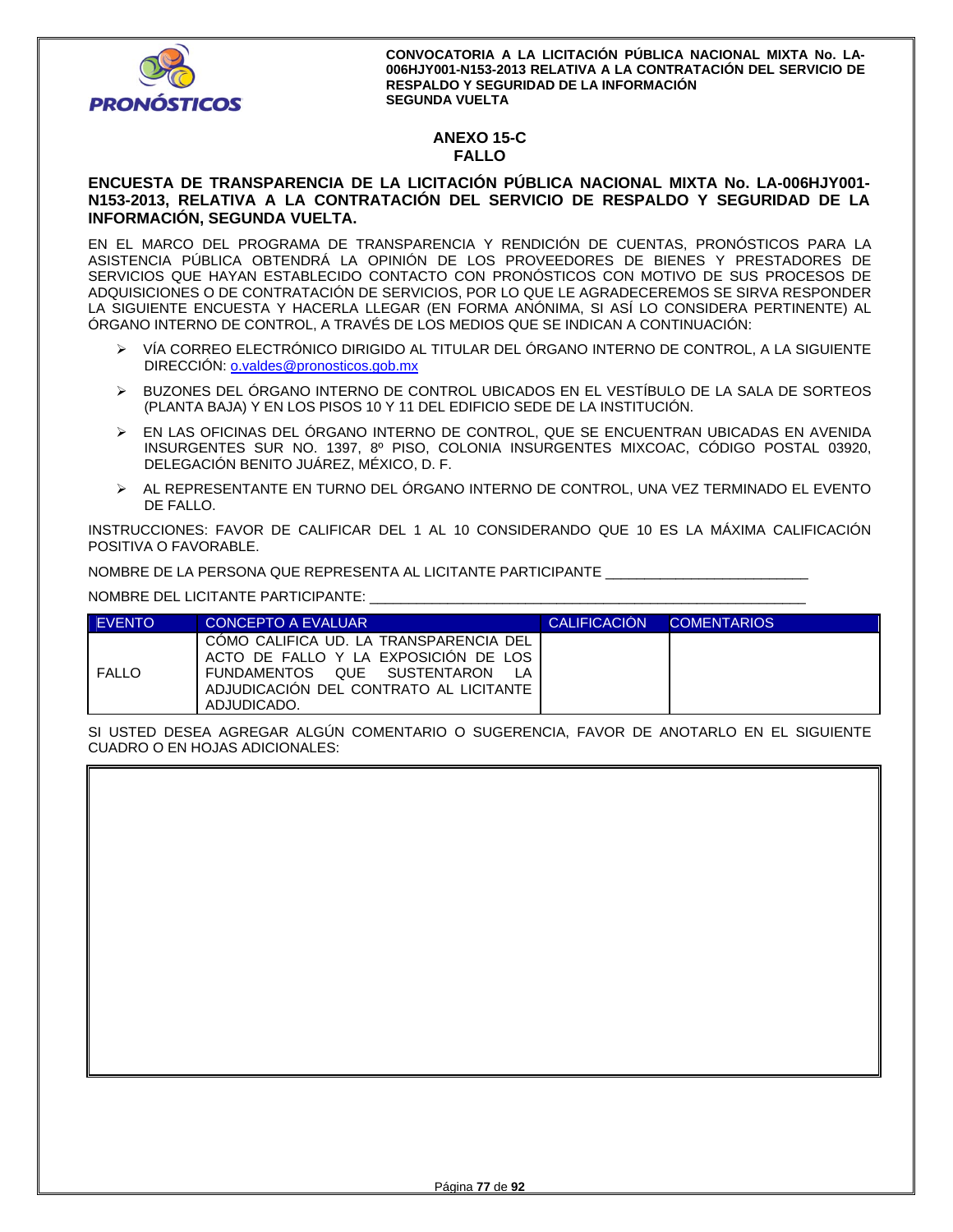

# **ANEXO 16 MODELO DE CONTRATO**

Contrato cerrado de SERVICIO DE RESPALDO Y SEGURIDAD DE LA INFORMACIÓN, SEGUNDA VUELTA, que celebran por una parte Pronósticos para la Asistencia Pública, Organismo Descentralizado del Gobierno Federal, representado por el Licenciado José Manuel Pablo Rendón de la Mata, en su carácter de Subdirector General de Administración y Finanzas, a quien en lo sucesivo se le denominará "Pronósticos", y por la otra parte \_\_\_\_\_\_\_\_\_\_\_\_\_\_\_\_\_\_\_\_\_\_\_\_\_\_\_\_\_\_\_, representada en este acto por su apoderado legal este este en este acto por su este electrónico en el este electrónico se le denominará "El prestador de servicios" de acuerdo con las siguientes declaraciones y cláusulas:

### **Declaraciones**

I. "Pronósticos" declara:

I.1 Que es un Organismo Público Descentralizado del Gobierno Federal, creado mediante decreto publicado en el Diario Oficial de la Federación el 24 de febrero de 1978 y reformado por diversos publicados en el mismo órgano informativo, de fechas 15 de junio de 1979, 17 de agosto de 1984, 16 de noviembre de 2004, 23 de febrero de 2006 y 04 de agosto de 2011, con personalidad jurídica y patrimonio propios, cuyo objeto principal es la obtención de recursos destinados a la asistencia pública mediante la organización y/o participación en la operación y celebración a nivel nacional e internacional de concursos y sorteos con premios en efectivo o en especie, organizados por la propia institución o por terceros, y los demás que expresamente se señalan en el Artículo Segundo de su decreto de creación, así como los de carácter prioritario que en su caso le encomiende el Ejecutivo Federal.

I.2 Que la Licenciada María Esther de Jesús Scherman Leaño, en su carácter de Directora General de Pronósticos para la Asistencia Pública, cuenta con facultades suficientes para otorgar poderes a nombre del organismo, según lo previsto en el artículo 22, fracción VII de la Ley Federal de las Entidades Paraestatales, en el Artículo Octavo del decreto mencionado en la declaración que antecede, así como en el artículo 17 fracción XVIII del Estatuto Orgánico de la Entidad.

I.3 Que la representación legal del organismo para los efectos derivados de este contrato está a cargo de su Subdirector General de Administración y Finanzas, el Licenciado José Manuel Pablo Rendón de la Mata, quien cuenta con la facultad para suscribirlo, según lo previsto en el artículo 24 fracción X del Estatuto Orgánico de Pronósticos para la Asistencia Pública, publicado en el Diario Oficial de la Federación el 09 de julio de 2013, en relación con el testimonio notarial 57,962 de fecha 04 de marzo de 2013, otorgado ante la fe del Notario Público número 173 del Distrito Federal, Licenciado Francisco Xavier Arredondo Galván, quien declara que las facultades otorgadas en dichos instrumentos no le han sido, en forma alguna, revocadas, limitadas o modificadas y manifiesta que es voluntad de su representada celebrar este

contrato.<br>I.4 Que cuenta con los recursos necesarios autorizados para cumplir con las obligaciones derivadas del presente contrato, mismos que se encuentran contemplados en la partida presupuestal número \_\_\_\_\_, denominada ", del Clasificador por Objeto de Gasto para la Administración Pública Federal, vigente.

I.5 Que la adjudicación del presente contrato se realizó mediante el procedimiento de \_\_\_\_\_\_\_\_\_\_\_\_\_\_\_\_\_\_\_\_\_\_, con

fundamento en los artículos \_\_\_\_\_\_\_\_\_\_\_\_\_\_\_\_\_\_\_\_\_\_\_\_\_\_\_ de la Ley de Adquisiciones, Arrendamientos y Servicios del Sector Público.

I.6 Que requiere del servicio objeto de este contrato en virtud de que no cuenta con los elementos suficientes para realizarlo.

I.7 Que su clave del Registro Federal de Contribuyentes es PAP-840816-3V2.

I.8 Que para el ejercicio y cumplimiento de los derechos y obligaciones a su cargo, que se deriven del presente instrumento señala como su domicilio legal el ubicado en Avenida Insurgentes Sur número 1397, Colonia Insurgentes Mixcoac, Delegación Benito Juárez, México, Distrito Federal, Código Postal 03920.

II. "El prestador de servicios" declara:

| II.1 Que es una sociedad legalmente constituida de acuerdo con la legislación de los Estados Unidos Mexicanos, tal                            |            |
|-----------------------------------------------------------------------------------------------------------------------------------------------|------------|
| como lo acredita con el testimonio del Instrumento Notarial número _________ de fecha __ de ________ de ______,                               |            |
| otorgado ante la fe del Notario Público número ___ de la Ciudad de ________, ____________,                                                    | Licenciado |
| el Registro Público de Comercio de (entidad), inscrito en el folio mercantil número en el merco del Registro Público de Comercio de (entidad) |            |
| federativa).                                                                                                                                  |            |
|                                                                                                                                               |            |
| su personalidad con la exhibición de la escritura pública número ___________, de fecha ___________, otorgado                                  |            |
| ante la fe del Notario Público número ___ de la Ciudad de ___________, _________________,                                                     | Licenciado |
| quien manifiesta que cuenta con las facultades para celebrar este contrato y que no le han (in the han                                        |            |
| sido revocadas, limitadas o modificadas, en forma alguna.                                                                                     |            |
| II.3 Que entre sus objetivos sociales se encuentra:                                                                                           |            |

\_\_\_\_\_\_\_\_\_\_\_\_\_\_\_\_\_\_\_\_\_\_\_\_\_\_\_\_\_\_\_\_\_\_\_\_\_\_\_\_\_\_\_\_\_\_\_\_\_\_\_\_\_\_\_\_\_\_\_\_\_\_. II.4 Que ha considerado todos los factores que intervienen en la prestación satisfactoria del servicio contratado, así como las especificaciones contenidas en \_\_\_(señalar los anexos)\_\_ de este instrumento.

\_\_\_\_\_\_\_\_\_\_\_\_\_\_\_\_\_\_\_\_\_\_\_\_\_\_\_\_\_\_\_\_\_\_\_\_\_\_\_\_\_\_\_\_\_\_\_\_\_\_\_\_\_\_\_\_\_\_\_\_\_\_\_\_\_\_\_\_\_\_\_\_\_\_\_\_\_\_\_\_\_\_\_\_\_\_\_\_\_\_\_\_\_\_\_\_\_\_\_\_

II.5 Que conoce las disposiciones de tipo legal, administrativo y técnico que norman la celebración y ejecución del presente contrato y acepta someterse a las mismas sin reserva alguna, disponiendo para ello de los elementos técnicos, humanos y materiales necesarios para el desarrollo eficaz del objeto del presente instrumento contractual.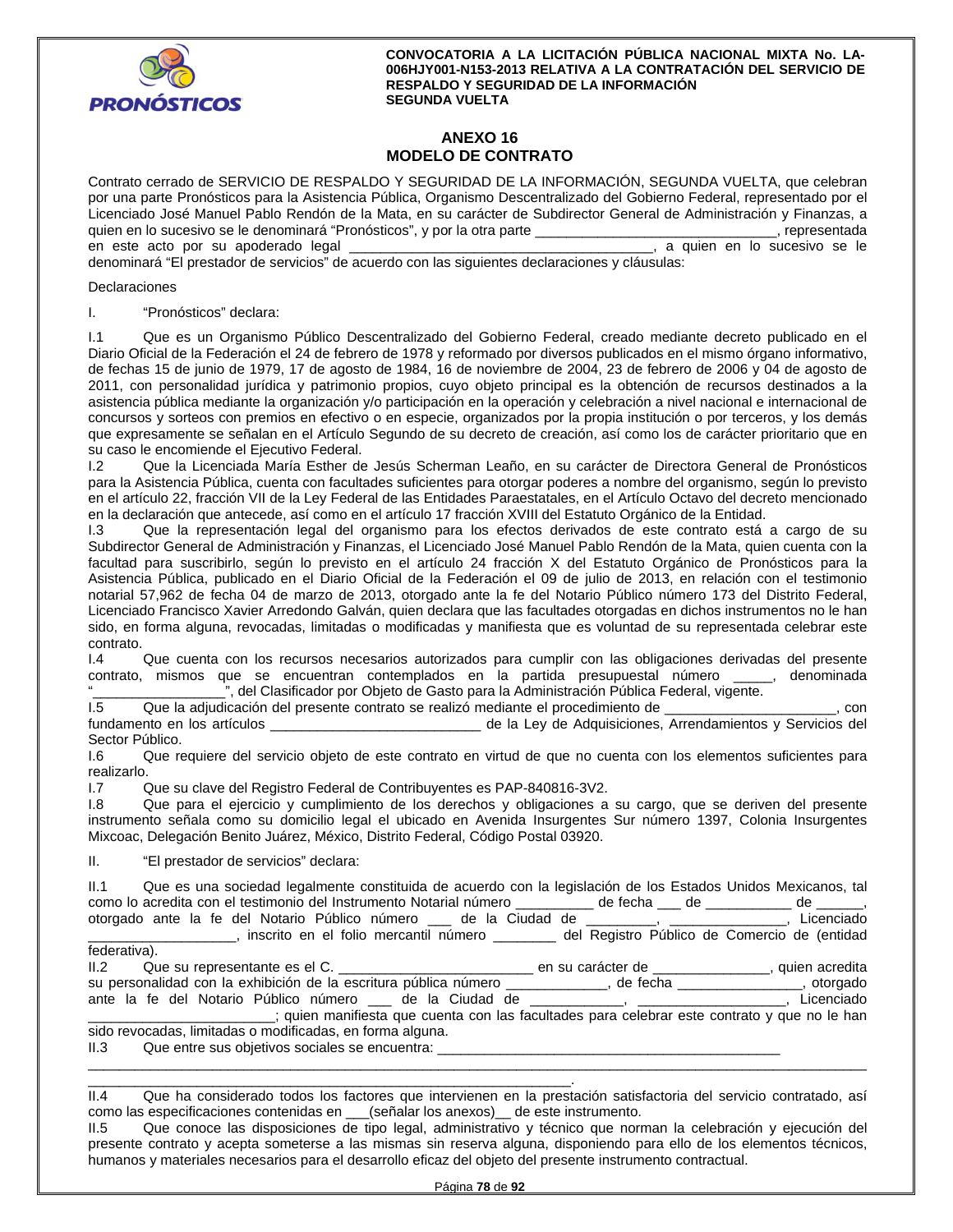

II.6 Que cuenta con la concesión, licencias, autorizaciones y permisos necesarios para la prestación de los servicios objeto del presente contrato.

II.7 Bajo protesta de decir verdad manifiesta que no se encuentra en ninguno de los supuestos previstos en los artículos 50 y 60 de la Ley de Adquisiciones, Arrendamientos y Servicios del Sector Público.

II.8 Que para los efectos de lo previsto por el artículo 32-D del Código Fiscal de la Federación, ha presentado a "Pronósticos" el documento vigente expedido por el Sistema de Administración Tributaria, en el que se emite la opinión del cumplimiento de obligaciones fiscales.

II.9 Que su clave del Registro Federal de Contribuyentes es

| II.10    |       |       |        |  |                |       |  |  |                 | Que para el cumplimiento de los derechos y obligaciones que se desprenden del presente instrumento, bajo |    |
|----------|-------|-------|--------|--|----------------|-------|--|--|-----------------|----------------------------------------------------------------------------------------------------------|----|
| protesta | de de | decir | verdad |  | manifiesta que | su su |  |  | domicilio es el | ubicado                                                                                                  | en |
|          |       |       |        |  |                |       |  |  |                 |                                                                                                          |    |

\_\_\_\_\_\_\_\_\_\_\_\_\_\_\_\_\_\_\_\_\_\_\_\_\_\_\_\_\_\_\_\_\_\_\_\_\_\_\_\_\_\_\_\_\_\_\_\_\_\_\_\_\_\_\_\_\_\_\_\_\_\_\_, el cual señala para oír y recibir todo tipo de

notificaciones y documentos y que asimismo lo señala para la práctica de notificaciones, aún las de carácter personal, que se deriven de este contrato.

Igualmente "El prestador de servicios" manifiesta expresamente su aceptación de que dicho domicilio podrá ser verificado en cualquier momento por "Pronósticos"; conviniendo que en el caso de que llegase a cambiar su domicilio lo notificará a "Pronósticos" dentro de los 15 (quince) días naturales siguientes a aquel en que se produzca dicho cambio.

Hechas las declaraciones que anteceden las partes convienen en obligarse y contratar al tenor de las siguientes:

Cláusulas

Primera. Objeto.

"Pronósticos" encomienda a "El prestador de servicios" y éste se obliga con el Organismo a prestar el servicio de \_\_\_\_\_\_\_\_\_\_\_\_\_\_\_\_\_\_\_\_\_\_\_\_\_\_\_\_\_\_\_\_\_\_\_\_\_\_\_\_\_\_, hasta su debida conclusión, conforme a las modalidades, especificaciones y características contenidas en \_\_(señalar anexos)\_, el que debidamente rubricado y firmado por las partes forma parte integrante del presente instrumento contractual.

Segunda. Relación de anexos.

Son parte integrante de este contrato los anexos que a continuación se mencionan:

Anexos:

En caso de discrepancia entre las estipulaciones establecidas en el presente contrato y las condiciones previstas en la convocatoria a la licitación y su junta de aclaraciones, prevalecerá lo estipulado en éstas

Las modificaciones que lleguen a hacerse a los anexos que debidamente firmados por las partes son parte integral del presente contrato, deberán hacerse por escrito y de común acuerdo entre las mismas.

## Tercera. Importe del contrato.

Las partes convienen que el monto total de los servicios objeto del presente contrato asciende a: (cantidad en número) (cantidad en letra) antes del impuesto al valor agregado.

Los precios unitarios de los servicios contratados se consideran fijos hasta que concluya la relación contractual, y se detallan en el anexo \_(señalar anexo) el que debidamente firmado y rubricado por las partes se agrega a este instrumento para formar parte integrante del mismo.

El monto total incluye todos los costos involucrados considerando todos los conceptos del servicio que requiere "Pronósticos", por lo que "El prestador de servicios" no podrá agregar ningún costo extra y serán inalterables durante la vigencia del contrato.

## Cuarta. Forma de pago.

"Pronósticos" pagará a "El prestador de servicios", \_\_(señalar periodicidad de pagos)\_\_ en moneda nacional y mediante facturación, en un plazo que no podrá exceder de 20 (veinte) días naturales contados a partir de la entrega de la factura respectiva, previa validación de los servicios prestados, que efectúe el área usuaria y administradora de "Pronósticos".

Para que se tengan por validados los servicios "El prestador de servicios" deberá entregar la siguiente documentación: \_\_(señalar entregables en caso de que sean requeridos)\_\_ .

Los entregables (en caso de ser requeridos) así como la factura, se presentarán en \_(área que validará la información)\_ de "Pronósticos", dentro de los cinco primeros días del mes siguiente, quien validará la documentación.

En caso de existir discrepancia entre los documentos presentados no se tendrán por validados los servicios prestados, hasta en tanto se rectifique dicha situación. "Pronósticos" de haber recibido la prestación de los servicios en tiempo y forma, manifestará por escrito su entera satisfacción, para que ésta realice los trámites de pago de la factura que se trate.

En caso de incumplimiento en los pagos por parte de "Pronósticos", a solicitud de "El prestador de servicios", "Pronósticos" deberá pagar gastos financieros conforme al procedimiento establecido en la Ley de Ingresos de la Federación para el ejercicio fiscal 2013, como si se tratara del supuesto de prórroga para el pago de créditos fiscales. Dichos gastos se calcularán sobre las cantidades no pagadas y se computarán por días naturales desde que se venció el plazo pactado, hasta que se pongan efectivamente las cantidades a disposición de "El prestador de servicios".

Tratándose de pagos en exceso que haya recibido "El prestador de servicios" éste deberá de reintegrar las cantidades pagadas en exceso, más los intereses correspondientes, conforme a lo señalado en el párrafo anterior. Los cargos se calcularán sobre las cantidades pagadas en exceso en cada caso y se computarán por días naturales desde la fecha del pago hasta la fecha que se pongan efectivamente las cantidades a disposición de "Pronósticos".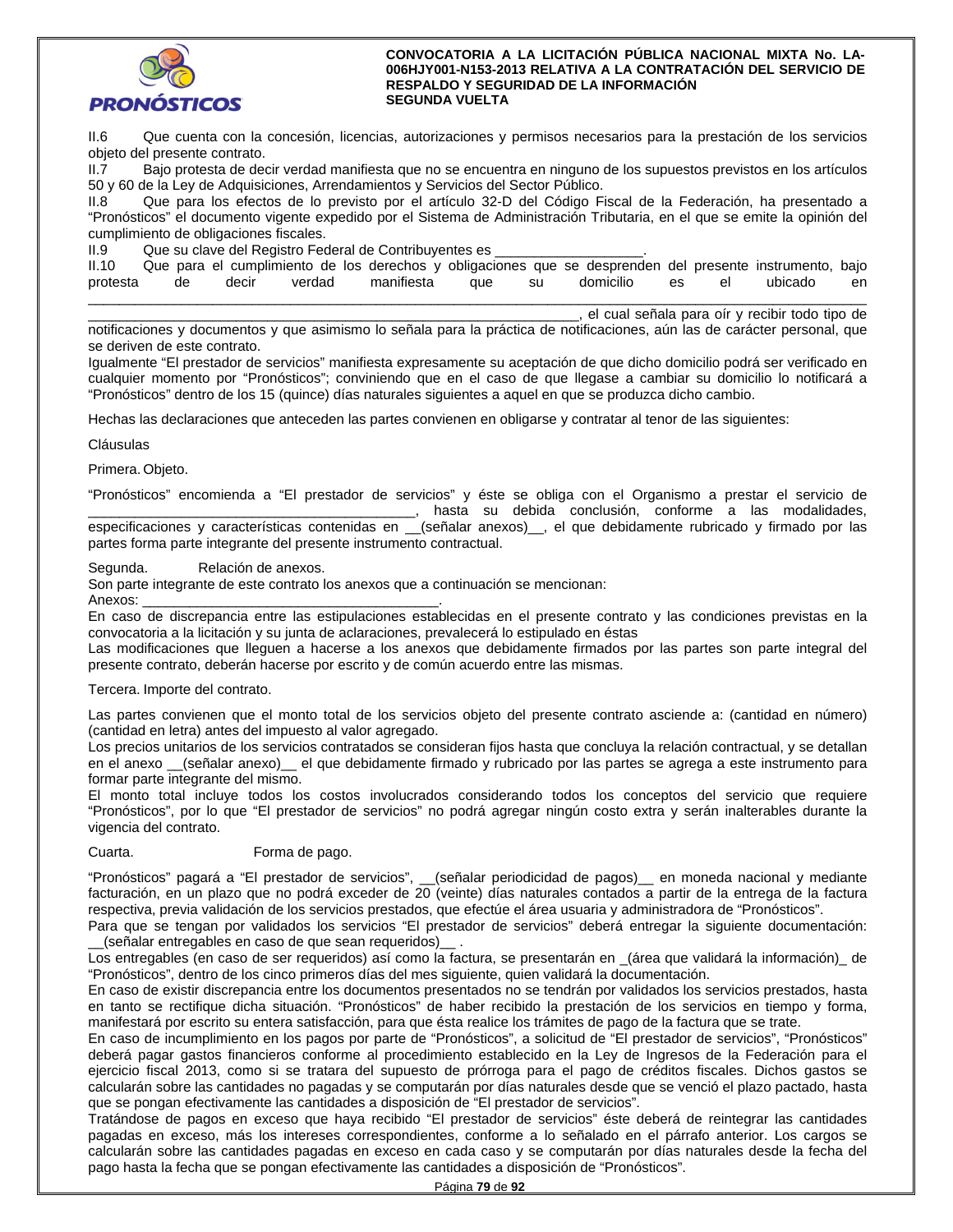

Quinta. Vigencia.

"El prestador de servicios" se obliga a iniciar la prestación de los servicios objeto del presente contrato a partir del (día) de (mes) de (año) y a terminarlos el (día) de (mes) de (año), es decir, \_\_\_\_\_ días naturales.

Las estipulaciones contenidas en el presente contrato se tendrán por vigentes hasta en tanto "El prestador de servicios" no ejecute totalmente los servicios objeto del presente instrumento contractual y "Pronósticos" realice la verificación de las especificaciones y la aceptación de los mismos, de conformidad con lo establecido en el anexo (señalar anexo), conviniéndose por las partes que hasta en tanto ello no se cumpla, éstos no se tendrán por recibidos o aceptados.

Sexta. Garantías.

"El prestador de servicios" se obliga a garantizar el cumplimiento de las obligaciones derivadas del presente contrato, mediante fianza expedida por Institución Afianzadora Mexicana, debidamente autorizada para ello, a favor de Pronósticos para la Asistencia Pública, por un importe equivalente al 10% del monto total del presente contrato sin incluir el Impuesto al Valor Agregado, debiendo cubrir el plazo de vigencia del mismo, así como el periodo de garantía de los servicios contratados. En caso de incumplimiento imputable a "El prestador de servicios", "Pronósticos" hará efectiva dicha garantía por el monto total de las obligaciones garantizadas.

"El prestador de servicios" queda obligado a entregar a "Pronósticos", la fianza en cuestión dentro de los 10 (diez) días naturales siguientes a la firma del presente instrumento.

En el supuesto de que el monto de este contrato se modifique, "El prestador de servicios" se obliga a mantener la fianza en el porcentaje que se menciona en el párrafo primero de la presente cláusula.

La póliza de fianza deberá contener las siguientes declaraciones expresas de la Institución Afianzadora:

1. Que la fianza se otorga para garantizar todas las obligaciones, incluyendo la entrega, penas convencionales y el periodo de garantía de funcionamiento, atendiendo además todas las estipulaciones contenidas en el contrato.

2. Que la vigencia de la póliza de fianza será determinada y comprenderá la vigencia del contrato garantizado y que en caso de reclamación se deberá realizar dentro de los 180 días naturales siguientes, contados a partir de la terminación de la vigencia del contrato celebrado entre "El prestador de servicios" y "Pronósticos, lo anterior conforme a lo dispuesto en el artículo 120 de la Ley Federal de Instituciones de Fianzas.

3. En el caso de que exista prórroga, espera, ampliación al monto o al plazo de prestación de los servicios, "El prestador de servicios" previo a las modificaciones antes señaladas tendrá la obligación de presentar la modificación a la fianza, de conformidad con el artículo 103 fracción II del Reglamento de la Ley de Adquisiciones, Arrendamientos y Servicios del Sector Público, debiendo la Institución de Fianzas manifestar su consentimiento para evitar que se extinga la obligación de la afianzadora y no se actualice lo establecido por el artículo 119 de la Ley Federal de Instituciones de Fianzas.

4. Que acepta expresamente someterse a lo previsto en los artículos 93, 95, 95 Bis y 118 de la Ley Federal de Instituciones de Fianzas en vigor.

5. Que permanecerá vigente durante la substanciación de cualquier recurso o juicio que se interponga hasta que se dicte resolución definitiva y firme por autoridad competente.

6. Que para liberar la fianza, será requisito indispensable la manifestación expresa y por escrito de "Pronósticos" por medio de la Gerencia de Recursos Materiales.

7. Que la afianzadora acepta expresamente someterse a los procedimientos establecidos en la Ley Federal de Instituciones de Fianzas, aún para el caso de que procediera el cobro de intereses con motivo del pago extemporáneo del importe de la póliza de fianza requerida.

8. Que en caso de que exista finiquito y existan saldos a cargo de "El prestador de servicios" y éste efectúe la totalidad del pago en forma incondicional "Pronósticos" deberá liberar la fianza respectiva que se haya otorgado.

9. Que la fianza garantiza la ejecución total del objeto del contrato.

10. Que la afianzadora se someterá expresamente a la jurisdicción y competencia de los Tribunales Federales de la Ciudad de México, D. F., renunciando al fuero que pudiera corresponderle en razón de su domicilio presente o futuro, o por cualquier otra causa.

11. Que en las condiciones generales del contrato de fianza, el fiado se obligue a rembolsar las cantidades que la afianzadora haya decidido pagar incluso si las obligaciones garantizadas se encuentran sujetas a plazo, condición o situación controvertida.

Las obligaciones cuyo cumplimiento se garantiza son (señalar si son divisibles o indivisibles), en consecuencia, en caso de incumplimiento, así como cuando se determine la rescisión, la garantía se hará efectiva (de manera proporcional al monto de las obligaciones incumplidas o por el monto total de la obligación garantizada, según sean divisibles o indivisibles, respectivamente).

(En caso de que el área requirente lo solicite) Asimismo, "El prestador de servicios" contratará a favor de Pronósticos para la Asistencia Pública, una póliza de responsabilidad civil que ampare daños por un monto no menor a \$ (cantidad en número) (cantidad en letra \_\_/100 M.N.).

Séptima. Administración y vigilancia del contrato.

"Pronósticos" determina que de conformidad con lo establecido en el artículo 84, séptimo párrafo, del Reglamento de la Ley de Adquisiciones, Arrendamientos y Servicios del Sector Público, y para los efectos que en dicho ordenamiento legal se señalan, el servidor público que se encargará de la administración y vigilancia del cumplimiento del presente contrato, es el que para dichos efectos se determina en las cláusulas Octava y Vigésima Cuarta del mismo.

"El prestador de servicios", por su parte, conviene en que a partir de la fecha de inicio del contrato nombrará un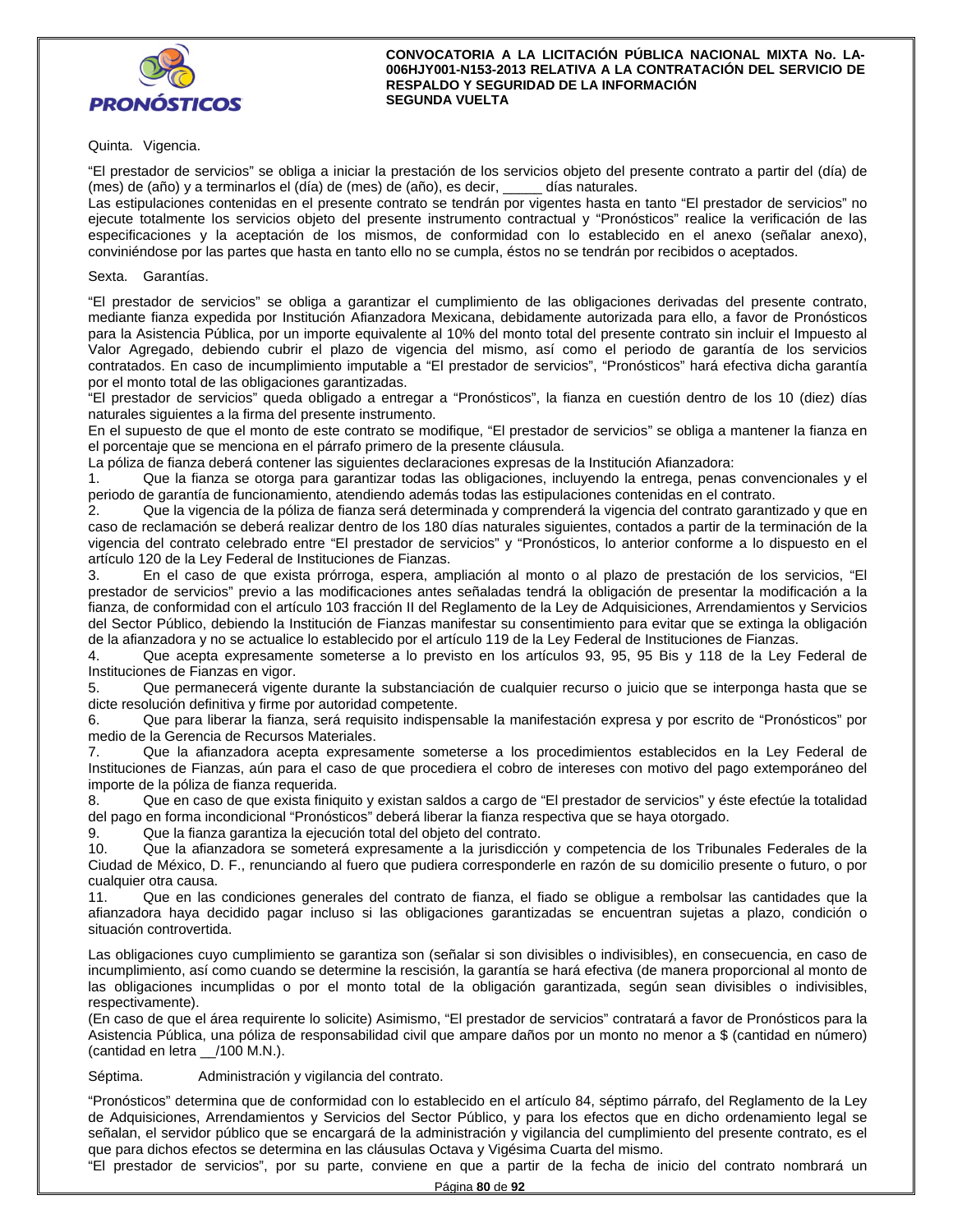

administrador con el objeto de que vigile conjuntamente con el servidor público designado por "Pronósticos" la correcta ejecución del presente contrato; manteniendo comunicación regular entre las partes para todos los efectos a que haya lugar. Las partes podrán nombrar sustitutos de las personas designadas, dando aviso a la otra por escrito con 15 (quince) días naturales de anticipación.

Ambas partes mantendrán los registros necesarios de las actividades realizadas con motivo de la ejecución del objeto del presente contrato.

"Pronósticos", a través del servidor público que para el efecto designe, tendrá en todo tiempo el derecho de supervisar la ejecución de los servicios contratados y dará por escrito a "El prestador de servicios" las instrucciones que estime pertinentes en relación con su ejecución.

Es facultad de "Pronósticos" realizar la inspección de los recursos materiales y tecnológicos que vayan a utilizarse en la ejecución de la prestación de los servicios objeto de este instrumento, teniendo las facultades para juzgar acerca de la calidad técnica y cumplimiento de las especificaciones, aceptando o rechazando por escrito y con razones técnicamente fundadas los servicios que no estén conforme a lo estipulado en este documento y sus anexos. En este supuesto, "Pronósticos" elegirá libremente entre: (1) ordenar que se sustituyan los servicios, las refacciones, partes y accesorios o que se realicen nuevamente los servicios; (2) retener las cantidades pendientes por pagar; (3) hacer efectiva la fianza o (4) ejercitar las acciones correspondientes por daños y perjuicios.

Octava. Responsabilidades de "El prestador de servicios".

"El prestador de servicios" será el único responsable de que la prestación de los servicios se realice de conformidad con lo estipulado en el (señalar anexo) del presente instrumento; así como a presentar los entregables descritos en la cláusula Cuarta y de conformidad con el anexo (señalar anexo), y a las instrucciones que por escrito le comunique "Pronósticos", para lo cual la persona facultada para girar instrucciones relacionadas con los servicios objeto del presente contrato, es el (nombre del servidor público), en su carácter de (cargo del servidor público), o bien, el servidor público que lo sustituya en el cargo, o a quien para tales efectos dicho (cargo del servidor público) instruya; en caso contrario "El prestador de servicios" procederá a realizar las modificaciones o reposiciones necesarias, mismas que serán por su cuenta, sin que tenga derecho a retribución alguna por concepto de dichas modificaciones o reposiciones.

Si "El prestador de servicios" no atendiere los requerimientos de "Pronósticos", este último podrá encomendar a un tercero la modificación o reposición de que se trate, con cargo a "El prestador de servicios".

Los entregables descritos en la cláusula Cuarta se deberán entregar en la (unidad administrativa de Pronósticos en la que se presentarán los entregables, de ser el caso) de "Pronósticos", sita en Avenida Insurgentes Sur No. 1397, piso \_\_, Colonia Insurgentes Mixcoac, Delegación Benito Juárez, México, Distrito Federal, C.P. 03920.

Asimismo, "El prestador de servicios" quedará obligado ante "Pronósticos" a responder de los defectos y de la calidad de los servicios, así como de asumir cualquier responsabilidad en que hubiere incurrido, en los términos señalados en este contrato, de conformidad con lo previsto por el segundo párrafo del artículo 53 de la Ley de Adquisiciones, Arrendamientos y Servicios del Sector Público.

Si durante o al término de la vigencia del contrato existieren responsabilidades en contra de "El prestador de servicios", sus importes se deducirán del saldo a su favor, pero si este último no fuera suficiente, "Pronósticos" hará efectiva la garantía a que alude la cláusula Sexta de este contrato.

## Novena. Daños y Perjuicios.

"El prestador de servicios" se obliga a responder por su cuenta y riesgo de los daños y perjuicios que por inobservancia o negligencia de su parte se lleguen a causar a "Pronósticos" o a terceros, en cuyo caso se obliga a resarcir los daños y perjuicios causados.

Décima. Cesión.

"El prestador de servicios" se obliga a no ceder, traspasar o enajenar en forma parcial ni total en favor de cualquier persona los derechos y obligaciones derivadas del presente contrato, a excepción de los derechos de cobro, en cuyo caso se deberá de contar con el consentimiento previo de "Pronósticos".

### Décimo Primera. Impuestos.

Los impuestos que se generen por la prestación de los servicios objeto del presente contrato, se pagarán y enterarán por quien los cause, conforme a la normatividad fiscal vigente y aplicable.

Décimo Segunda. Ejecución de los Servicios.

"El prestador de servicios" se obliga a proporcionar los servicios que se deriven del presente contrato, empleando su máximo esfuerzo, experiencia, organización y personal especializado, asimismo se obliga a que la prestación de dichos servicios sea de la mejor calidad.

De igual modo "El prestador de servicios" se obliga a entregar a "Pronósticos" (periodicidad en que el área requirente solicite se presente la información, de ser el caso), toda la información de los servicios objeto del presente instrumento que hayan sido realizados durante el periodo del informe, quedando entendido que no se autorizará pago alguno de no acompañarse el reporte, los informes y los entregables descritos en la cláusula Cuarta aprobados por "Pronósticos".

Décimo Tercera. Propiedad de la Información.

La información fuente proporcionada por "Pronósticos", así como la que resulte de la prestación del servicio objeto de este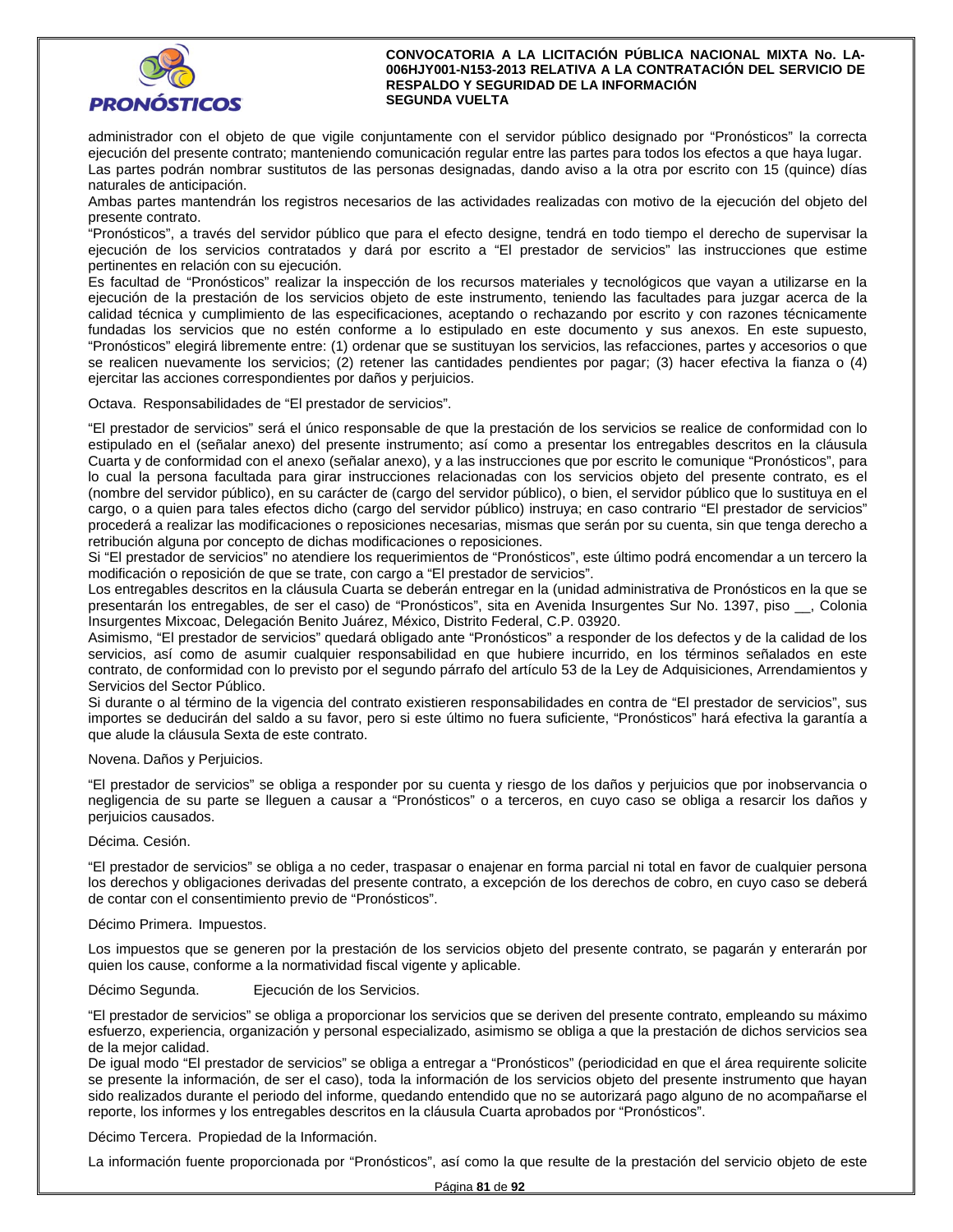

contrato, será en todo momento propiedad exclusiva de "Pronósticos", a excepción de los derechos de autor u otros derechos exclusivos y reservados de "El prestador de servicios"; en razón de lo anterior "El prestador de servicios" se obliga a guardar total y absoluta reserva de la información que se le proporcione o a la que tenga acceso con motivo de los servicios objeto de este contrato, comprometiéndose a utilizar dicha información exclusivamente para los fines del mismo, por lo que no podrá divulgarla en provecho propio o de terceros.

"El prestador de servicios" deberá proporcionar a la Secretaría de la Función Pública y al Órgano Interno de Control en "Pronósticos", la información y/o documentación relacionada con el presente contrato, que en su momento se le requiera con motivo de las auditorías, visitas o inspecciones que practiquen.

Décimo Cuarta. Lugar de Prestación del Servicio.

Los servicios objeto de este contrato se prestarán en **entrato en el contrato en el contrato en el contrato**, con las características y especificaciones descritas en el anexo (señalar anexo).

Décimo Quinta. Modificaciones al contrato.

Las modificaciones que por razones fundadas pudieran realizarse al presente contrato, incluidas las adecuaciones por incremento en la cantidad de los servicios objeto del mismo, deberán constar por escrito en atención a lo dispuesto en el artículo 52 de la Ley de Adquisiciones, Arrendamientos y Servicios del Sector Público:

"Pronósticos" notificará a "El prestador de servicios" el incremento en cuanto a la cantidad de los servicios a ejecutar, en forma desglosada, detallando las especificaciones correspondientes; observándose que el monto total de las modificaciones no rebase, en conjunto, el 20% (veinte por ciento) del monto o cantidad total de los conceptos y volúmenes establecidos originalmente en el presente contrato y el precio de los servicios sea igual al pactado originalmente.

En su caso se formalizarán los convenios modificatorios correspondientes, debiendo "El prestador de servicios" comprometerse expresamente a entregar la modificación respectiva de la garantía de cumplimiento por dicha modificación al momento de la formalización del convenio respectivo, lo cual deberá estipularse en el cuerpo de dicho convenio modificatorio.

### Décimo Sexta. Pena convencional.

De conformidad con lo dispuesto en el artículo 53 de la Ley de Adquisiciones, Arrendamientos y Servicios del Sector Público, "Pronósticos" aplicará, a cargo de "El prestador de servicios", una pena convencional del 1% (uno por ciento) por cada día de atraso en la prestación de los servicios.

Dichas penalizaciones no excederán del importe de la garantía a que alude la cláusula Sexta de este instrumento, se determinarán en función de los servicios no prestados oportunamente y en la aplicación de las mismas se deberá observar lo establecido en el anexo (señalar anexo) del presente contrato.

Las penas convencionales se podrán hacer efectivas con cargo al importe de los servicios realizados pendientes de pago y/o mediante la ejecución de la garantía otorgada, a partir del momento que se haga exigible el cumplimiento de la obligación.

Asimismo, "El prestador de servicios" se obliga con "Pronósticos" a responder de los defectos y vicios ocultos de los bienes y de la calidad de los servicios, así como de cualquier otra responsabilidad en que hubiere incurrido, en los términos señalados en el presente contrato y en la legislación aplicable.

Conforme a lo dispuesto en el artículo 95 del Reglamento de la Ley de Adquisiciones, Arrendamientos y Servicios del Sector Público, el pago de los servicios objeto del presente contrato quedará condicionado, proporcionalmente, al pago que "El prestador de servicios" deba efectuar por concepto de penas convencionales por atraso, en el entendido de que en el supuesto de que sea rescindido el contrato, no procederá el cobro de dichas penas.

En términos de lo dispuesto en el penúltimo párrafo del artículo 54 de la Ley de Adquisiciones, Arrendamientos y Servicios del Sector Público, en los casos en que un servicio o parte del mismo no es efectuado y la pena convencional por atraso, rebase el monto de la pena establecida de manera proporcional respecto de la parte no realizada en las fechas pactadas, "Pronósticos", previa notificación al "El prestador de servicios", sin rescindir el contrato correspondiente, podrá modificarlo, cancelando los servicios no realizados de que se trate, o bien parte de los mismos, aplicando a "El prestador de servicios" una sanción por cancelación, equivalente a la pena convencional por atraso máxima que correspondería en el caso de que los servicios hubieran sido entregados en fechas posteriores a la pactada para la entrega, siempre y cuando la suma total del monto de las cancelaciones no rebase el cinco por ciento del importe total del contrato. En el supuesto de que sea rescindido el contrato, no procederá la contabilización de dicha sanción al hacer efectiva la garantía de cumplimiento.

El área responsable elaborará los informes sobre los atrasos totales, parciales o deficientes en los servicios que no se hayan efectuado conforme a lo establecido en el presente contrato, a efecto de notificárselo a la Gerencia de Recursos Materiales de "Pronósticos" para que ésta realice la tramitación correspondiente.

Décimo Séptima. Deducciones al pago. (de ser establecido por el área requirente)

"Pronósticos" aplicará deducciones al pago de los servicios con motivo del incumplimiento parcial o deficiente en que pudiera incurrir "El prestador del servicios", con fundamento en el artículo 53 bis de la Ley de Adquisiciones, Arrendamientos y Servicios del Sector Público.

Por lo anterior, se harán descuentos a los pagos de los servicios de acuerdo a lo establecido en el anexo (señalar anexo).

Décimo Octava. Terminación anticipada.

Las partes convienen en que "Pronósticos" podrá dar por terminado el presente contrato en cualquier momento, sin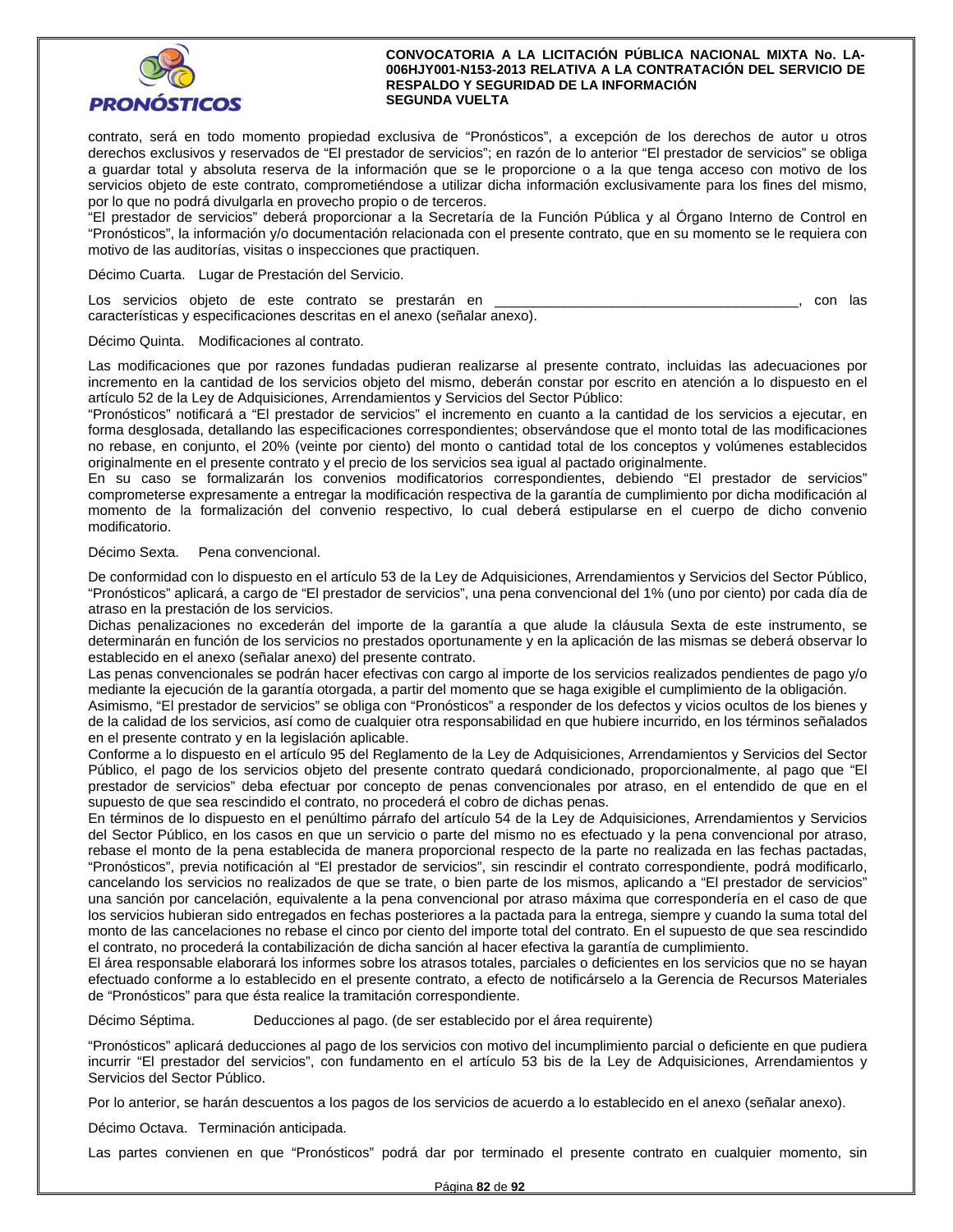

responsabilidad para el organismo, por razones de interés general, o bien cuando por causas justificadas se extinga la necesidad de requerir los servicios originalmente contratados, y se demuestre que de continuar con el cumplimiento de las obligaciones pactadas, se ocasionaría algún daño o perjuicio a "Pronósticos" o al Estado, o cuando se determine la nulidad de los actos que dieron origen al contrato, con motivo de la resolución de una inconformidad o intervención de oficio emitida por la Secretaría de la Función Pública.

Para efectos de lo anterior se emitirá un dictamen debidamente fundado y motivado, dando aviso a "El prestador de servicios", por escrito con 15 (quince) días naturales de anticipación.

En caso de que "Pronósticos" decida terminar anticipadamente el presente contrato, rembolsará a "El prestador de servicios" los gastos no recuperables en que haya incurrido, siempre que éstos sean razonables, estén debidamente comprobados y se relacionen directamente con este contrato.

Décimo Novena. Rescisión administrativa.

"Pronósticos" podrá rescindir administrativamente el presente contrato cuando "El prestador de servicios" incurra en una o varias de las causas que a continuación se enumeran:

1. Porque no otorgue en tiempo y forma la fianza a que se refiere la cláusula Sexta.

2. Si no inicia en la fecha convenida la prestación de los servicios objeto de este contrato, o suspenda injustificadamente la ejecución de los mismos.

3. Por prestar los servicios deficientemente o por no apegarse a lo estipulado en el presente contrato y sus anexos, o sin motivo justificado no atienda las instrucciones que "Pronósticos" le indique en términos de lo establecido en la cláusula Octava de este instrumento contractual.

4. Si no brinda a "Pronósticos" y/o a las dependencias que tengan que intervenir, los datos necesarios para la inspección de los servicios objeto del presente contrato.

5. Si se comprueba que la manifestación a que se refiere su declaración II.7 se realizó con falsedad, o bien resulta falsa la información proporcionada en su propuesta de servicios.

6. En el caso de que alguna autoridad competente lo declare en concurso mercantil, o en quiebra, suspensión de pagos, concurso de acreedores o cualquier otra figura análoga, o bien se encuentre en cualquier otra situación que afecte a su patrimonio en forma tal que le impida cumplir con las obligaciones contraídas en virtud de este contrato.

7. Porque transmita, total o parcialmente, los derechos y obligaciones derivados de este contrato.

8. En general porque incumpla cualquiera de las obligaciones consignadas en este contrato o de las disposiciones de la Ley de Adquisiciones, Arrendamientos y Servicios del Sector Público y su Reglamento.

La rescisión administrativa a que alude esta cláusula podrá iniciarse en cualquier momento durante la vigencia de este contrato.

"Pronósticos" podrá determinar no dar por rescindido el presente contrato, cuando durante el procedimiento advierta que la rescisión del contrato pudiera ocasionar algún daño o afectación a las funciones que tiene encomendadas. En este supuesto, "Pronósticos" deberá elaborar un dictamen en el cual justifique que los impactos económicos o de operación que se ocasionarían con la rescisión del contrato resultarían más inconvenientes.

Al no dar por rescindido el contrato "Pronósticos" establecerá con "El prestador de servicios", otro plazo, que le permita subsanar el incumplimiento que hubiere motivado el inicio del procedimiento.

Cuando por motivo del atraso en la prestación de los servicios, o el procedimiento de rescisión se ubique en un ejercicio fiscal diferente a aquél en que hubiere sido adjudicado el contrato, "Pronósticos" podrá recibir los servicios objeto del presente contrato, previa verificación de que continúa vigente la necesidad de los mismos y se cuenta con partida y disponibilidad presupuestaria del ejercicio fiscal vigente, debiendo modificarse la vigencia del contrato con los precios originalmente pactados, cualquier pacto en contrario a lo dispuesto en el artículo 54 de la Ley de Adquisiciones, Arrendamientos y Servicios del Sector Público se considerará nulo.

Ambas partes convienen expresamente que en caso de rescisión del presente contrato, la aplicación de la garantía de cumplimiento será proporcional al monto de las obligaciones incumplidas, salvo que por las características de los bienes o servicios entregados, éstos no puedan funcionar o ser utilizados por la entidad, por estar incompletos, en cuyo caso, la aplicación será por el total de la garantía correspondiente.

### Vigésima. Procedimiento de rescisión.

Si "Pronósticos" considera que "El prestador de servicios" ha incurrido en alguna de las causas de rescisión consignadas en la cláusula que antecede, o en su caso se hubiere agotado el monto límite de aplicación de penas convencionales, lo comunicará por escrito a éste para que en un término de 5 (cinco) días hábiles exponga lo que a su derecho convenga respecto del incumplimiento de su obligación y aporte en su caso las pruebas que estime convenientes; si transcurrido el término en mención "El prestador de servicios" no hace manifestación alguna en su defensa, o si después de analizar las razones aducidas por éste, "Pronósticos" estima que las mismas no son pertinentes, en un término de 15 (quince) días hábiles dictará la resolución que en derecho proceda, de conformidad con lo dispuesto en el artículo 54 de la Ley de Adquisiciones, Arrendamientos y Servicios del Sector Público.

Si previamente a la determinación de dar por rescindido el presente contrato se prestaran los servicios conforme al mismo, el procedimiento de rescisión iniciado quedará sin efecto, previa aceptación y verificación de "Pronósticos" de que continúa vigente la necesidad de los mismos, y que se hayan aplicado, en su caso, las penas convencionales correspondientes.

Concluido el procedimiento de rescisión, se formulará el finiquito correspondiente, dentro de los 20 (veinte) días naturales siguientes a la fecha en que se notifique la rescisión, a efecto de hacer constar los pagos que deban efectuarse y demás circunstancias del caso. Al efecto deberá considerarse lo dispuesto en los artículos 54, fracción III de la Ley de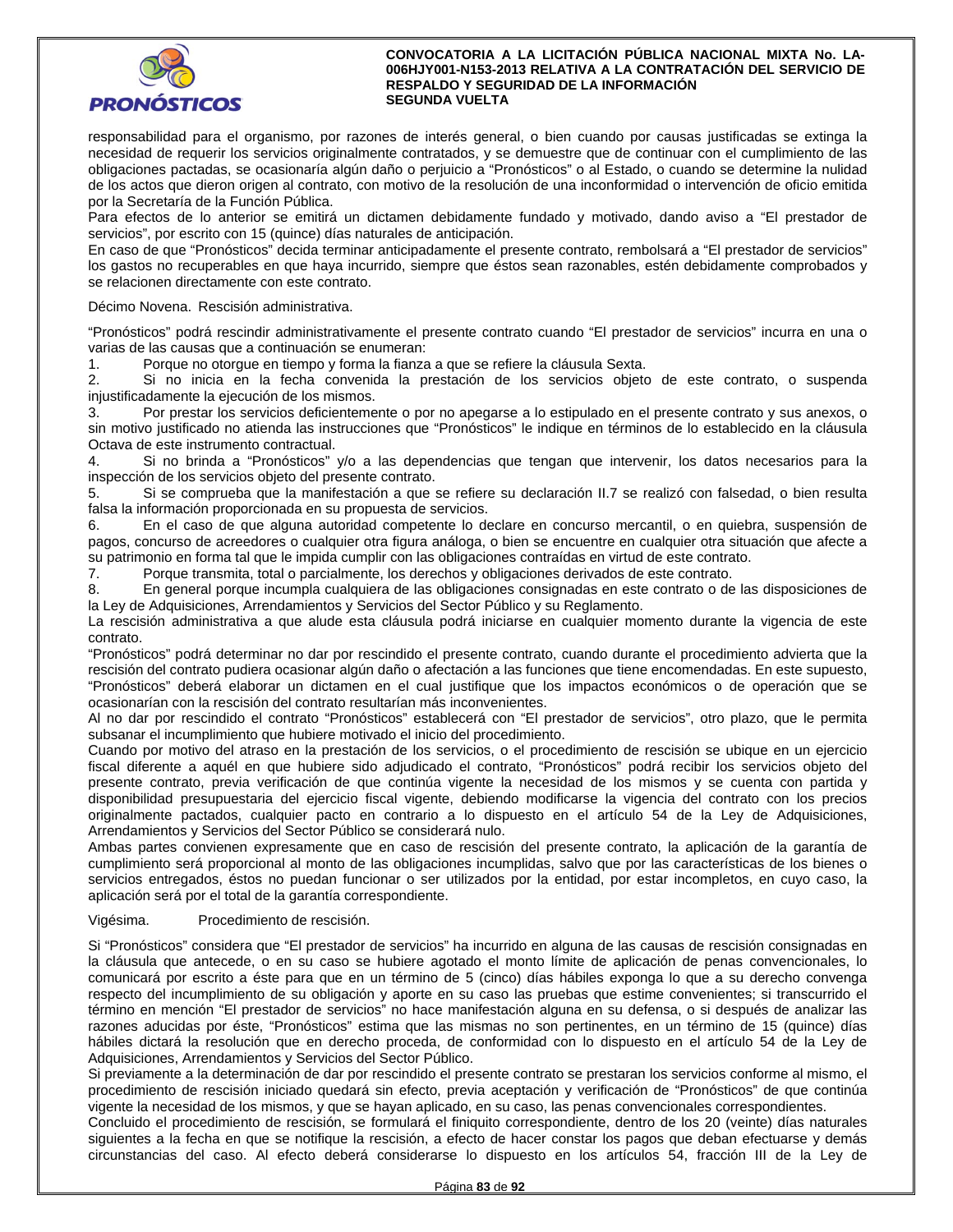

Adquisiciones, Arrendamientos y Servicios del Sector Público; 99, 103, fracción III del Reglamento de la Ley de Adquisiciones, Arrendamientos y Servicios del Sector Público, ello sin perjuicio de lo dispuesto en el artículo 60, fracción III, de la referida Ley.

Podrá suspender el trámite del procedimiento de rescisión, cuando se hubiere iniciado un procedimiento de conciliación respecto del contrato materia de la rescisión.

Vigésimo Primera. Patentes y derechos de autor.

"El prestador de servicios" asume toda la responsabilidad por las violaciones que en materia de patentes y derechos de autor, se ocasionen por la ejecución total o parcial de los servicios descritos en la cláusula Primera de este contrato.

En caso de litigio como consecuencia de lo anterior, "El prestador de servicios" garantiza la continuidad de los servicios materia del presente contrato, obligándose a subsanar en su totalidad la o las referidas violaciones.

En caso de que lo anterior no fuese posible, "Pronósticos" podrá rescindir el presente contrato aplicando el procedimiento establecido en la cláusula Vigésima del presente instrumento.

Vigésimo Segunda. Caso fortuito o fuerza mayor.

Ninguna de las partes en este contrato será responsable por el retraso en el cumplimiento de sus obligaciones debido a caso fortuito o fuerza mayor.

Se entiende por caso fortuito el acontecimiento natural inevitable, previsible o imprevisible, que impide en forma absoluta el cumplimiento de la obligación (terremotos, inundaciones, etc.) siendo enunciativas más no limitativas.

Se entiende por fuerza mayor, el hecho del hombre previsible o imprevisible, pero inevitable que impide también en forma absoluta el cumplimiento de la obligación (huelgas, guerras, restricciones gubernamentales, etc.) siendo enunciativas más no limitativas.

En los términos del artículo 55 Bis de la Ley de Adquisiciones, Arrendamientos y Servicios del Sector Público, cuando en la prestación del servicio objeto del presente contrato se presente caso fortuito o de fuerza mayor, "Pronósticos", bajo su responsabilidad, podrá suspender la prestación del servicio, en cuyo caso únicamente se pagarán aquellos servicios que hubiesen sido efectivamente prestados.

En cualquiera de los casos previstos en el mencionado artículo, en su caso se pactará por las partes el plazo de suspensión, a cuyo término podrá iniciarse, de ser procedente el procedimiento de terminación anticipada de este contrato.

Cuando la suspensión obedezca a causas imputables a "Pronósticos", éste pagará a "El prestador de servicios" los gastos no recuperables durante el tiempo que dure la misma, siempre y cuando se compruebe fehacientemente que fueron efectivamente erogados en relación al presente contrato y como consecuencia directa de la suspensión referida; pactándose asimismo que para efectos del pago correspondiente se estará a los plazos que establezca la Ley de Adquisiciones, Arrendamientos y Servicios del Sector Público.

## Vigésimo Tercera. Relaciones laborales.

"El prestador de servicios", como empresario y patrón del personal que ocupe con motivo de la prestación de los servicios objeto de este contrato, conviene expresamente en que es el único responsable de las obligaciones laborales y de seguridad social que surjan de las relaciones existentes con su personal, tales como salarios, indemnizaciones y riesgos profesionales o de cualquier otra obligación o por la prestación de servicios que derive de las citadas actividades según sea el caso, y también será el único responsable de las obligaciones derivadas de las disposiciones legales y demás ordenamientos en materia de trabajo y seguridad social, siendo enunciativas, más no limitativas.

Consecuentemente en ningún caso y por ningún concepto podrá considerarse a "Pronósticos" como patrón directo o sustituto del personal de "El prestador de servicios", por lo que éste asume cualquier tipo de responsabilidad que con motivo de la realización del objeto de este contrato pudiera derivarse de su relación laboral con el personal que los ejecuta, relevando de toda responsabilidad obrero-patronal a "Pronósticos"; en tal virtud "El prestador de servicios" se hace responsable de todas las reclamaciones individuales o colectivas que por cualquier razón puedan presentar sus trabajadores, así como las sanciones que pudieran imponerles las autoridades administrativas o judiciales del trabajo, sacando a "Pronósticos" en paz y a salvo frente a toda reclamación, demanda, litigio o sanción que su personal o cualquier autoridad pretendiese fincar o entablar en su perjuicio a consecuencia de la citada relación laboral.

Vigésimo Cuarta. Designación de Servidores Públicos para la administración, verificación y vigilancia del contrato y para recibir notificaciones.

Para efectos de lo establecido en la cláusula Octava de este instrumento contractual, "Pronósticos" designa a los servidores públicos que a continuación se determinan, para los efectos de la administración, verificación y vigilancia del cumplimiento del presente contrato. Asimismo "El prestador de servicios" designa, a la persona que se indica, para la recepción de notificaciones relacionadas con la ejecución del mismo.

Cualquier notificación, solicitud o comunicado que deba ser entregado o elaborado de acuerdo con lo dispuesto en este contrato y sus anexos, se formulará por escrito, y se considerarán efectivos únicamente si son entregados en forma personal o por transmisión electrónica, y en este último caso siempre y cuando sean debidamente entregados los originales al día siguiente de su transmisión, en horas de oficina a las personas y en los domicilios que se consignan en las declaraciones correspondientes de ambas partes, del modo siguiente: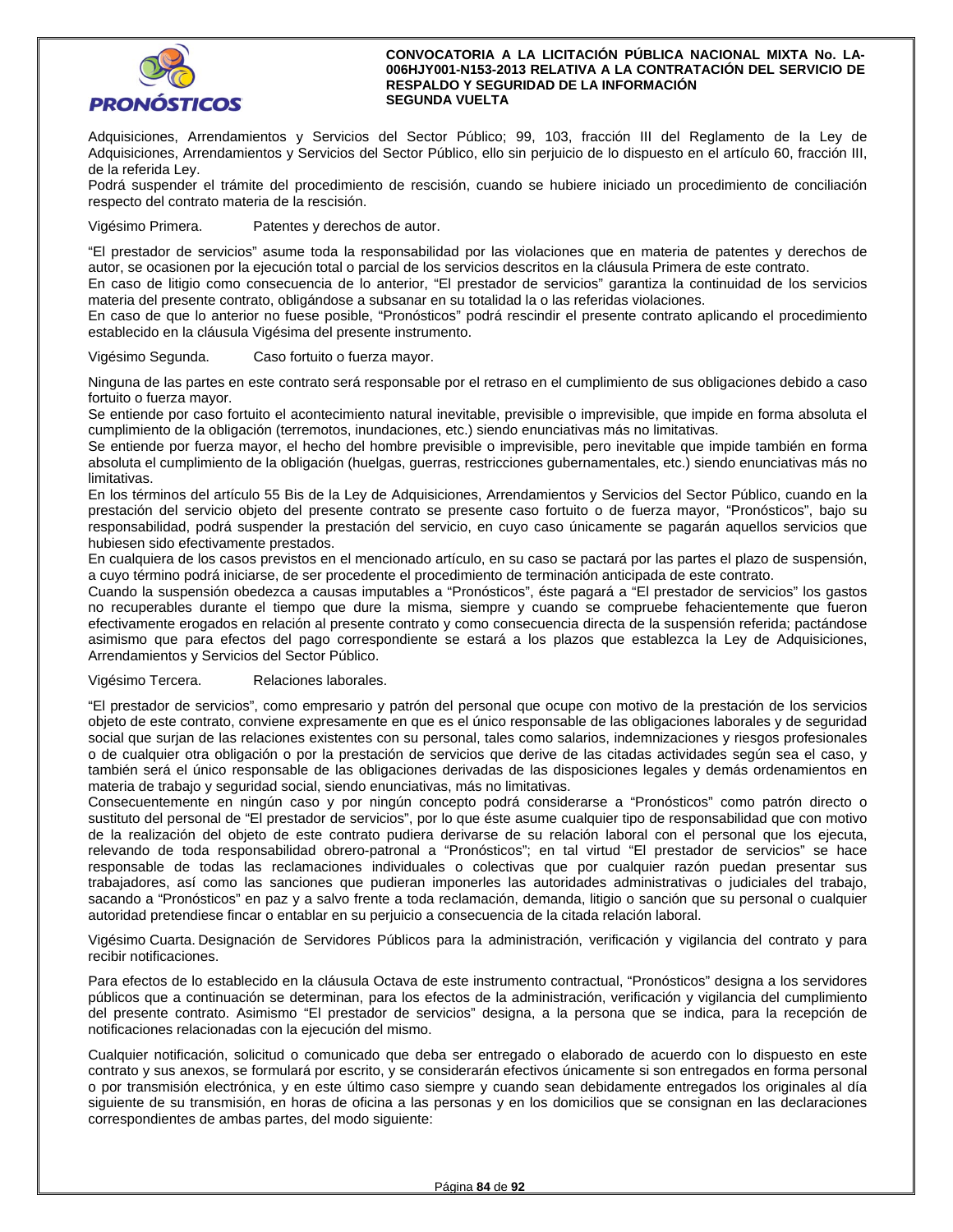

| Para efectos |                                                                  | Por "Pronósticos" Por "El prestador de servicios" |                                                                                                                                                                                                                                |
|--------------|------------------------------------------------------------------|---------------------------------------------------|--------------------------------------------------------------------------------------------------------------------------------------------------------------------------------------------------------------------------------|
|              | Para efectos                                                     | <b>Por "Pronósticos"</b>                          | Por "El prestador de servicios"                                                                                                                                                                                                |
|              | De la administración, verificación y<br>vigilancia del contrato. | Nombre: $\qquad \qquad$<br>sustituya en el cargo. |                                                                                                                                                                                                                                |
|              |                                                                  |                                                   | Cargo: the contract of the contract of the contract of the contract of the contract of the contract of the contract of the contract of the contract of the contract of the contract of the contract of the contract of the con |
|              |                                                                  | Teléfono: <u>________________</u> .               | Teléfono: www.com/watch?com/watch?com/                                                                                                                                                                                         |

Vigésimo Quinta. Ley aplicable.

Para la interpretación y cumplimiento del presente contrato, las partes se obligan a sujetarse estrictamente para la prestación de los servicios objeto del mismo, a todas y cada una de las cláusulas y anexos que lo integran; a los términos, lineamientos, procedimientos y requisitos que establece la Ley de Adquisiciones, Arrendamientos y Servicios del Sector Público, y su Reglamento; a las disposiciones administrativas aplicables en la materia.

Vigésimo Sexta. Jurisdicción.

Para la interpretación, y cumplimiento del presente contrato, en caso de controversia, las partes se someten a la jurisdicción y competencia de los Tribunales Federales de la Ciudad de México, Distrito Federal, renunciando a cualquier otra que pudiere corresponderles en razón de su domicilio presente o futuro o por cualquier otra causa.

Previa lectura del contenido del presente contrato, las partes aceptan quedar obligadas en todos sus términos y condiciones, los cuales se constituyen en la expresión completa de su voluntad y lo firman de conformidad en cuatro ejemplares originales, en la Ciudad de México, Distrito Federal, el día \_\_ de \_\_\_\_\_\_\_\_\_\_\_ de 2013.

**POR "PRONÓSTICOS" POR "EL PRESTADOR DE SERVICIOS"**

**LIC. JOSE MANUEL PABLO RENDON DE LA MATA SUBDIRECTOR GENERAL DE ADMINISTRACIÓN Y FINANZAS REPRESENTANTE LEGAL** 

**\_\_\_\_\_\_\_\_\_\_\_\_\_\_\_\_\_\_\_\_\_\_\_\_\_\_\_\_\_\_\_\_\_\_\_\_ APODERADO LEGAL** 

| (NOMBRE)                                         |
|--------------------------------------------------|
| (CARGO)                                          |
| <b>COMO ÁREA REQUIRENTE Y RESPONSABLE DE LAS</b> |
| <b>ESPECIFICACIONES TÉCNICAS</b>                 |

**\_\_\_\_\_\_\_\_\_\_\_\_\_\_\_\_\_\_\_\_\_\_\_\_\_\_\_\_\_\_\_\_\_\_ TESTIGO** 

## **LIC. JUAN ANTONIO ARAUJO URCELAY VALIDADO DESDE EL PUNTO DE VISTA JURÍDICO**

Las antefirmas y firmas que anteceden corresponden al contrato de prestación del servicio \_ constante de \_\_ (\_\_\_\_\_\_\_) fojas útiles y celebrado entre **Pronósticos para la Asistencia Pública** "Pronósticos" y **\_\_\_\_\_\_\_\_\_\_\_\_\_\_\_\_\_\_\_\_\_\_,** "El Prestador de Servicios", conste.-----------------------------------------------------------------------------------------------------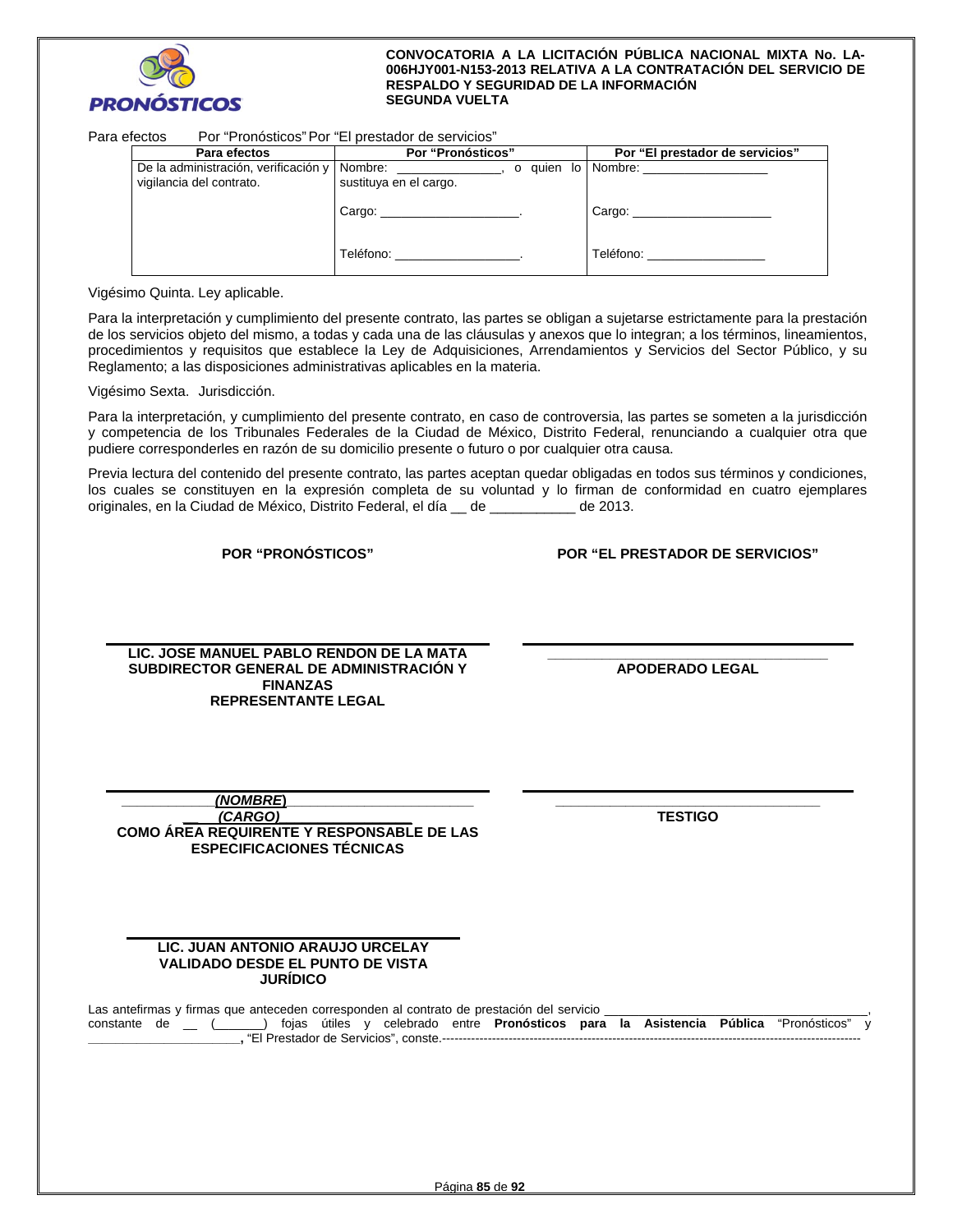

## **ANEXO 17**

# **MODELO DE FIANZA DE GARANTÍA DE CUMPLIMIENTO DEL CONTRATO**

## **(DEBEN ESTABLECERSE LOS DATOS DE IDENTIFICACIÓN DE LA PÓLIZA)**

NOMBRE O RAZÓN SOCIAL DE LA AFIANZADORA LA FIANZA SE OTORGA A FAVOR DE PRONOSTICOS PARA LA ASISTENCIA PUBLICA

EN EJERCICIO DE LA AUTORIZACIÓN QUE LE OTORGÓ EL GOBIERNO FEDERAL POR CONDUCTO DE LA SECRETARÍA DE HACIENDA Y CRÉDITO PÚBLICO, EN LOS TÉRMINOS DE LOS ARTÍCULOS 5º Y 6º DE LA LEY FEDERAL DE INSTITUCIONES DE FIANZAS, **(NOMBRE O RAZÓN SOCIAL DE LA AFIANZADORA)** SE CONSTITUYE FIADORA, PARA GARANTIZAR POR **(NOMBRE COMPLETO O RAZÓN SOCIAL DEL PRESTADOR DE SERVICIOS)**, "EL PRESTADOR DE SERVICIOS"; CON **R.F.C. NO. \_\_\_\_,** CON DOMICILIO EN **(DOMICILIO EXACTAMENTE COMO APARECE EN EL CONTRATO)** LA **CALLE \_\_\_, NÚMERO \_\_, COLONIA \_\_\_, DELEGACIÓN \_\_\_, (CIUDAD), (ESTADO), CÓDIGO POSTAL \_\_\_,** HASTA POR LA EXPRESADA CANTIDAD DE **\$(MONTO TOTAL SIN IVA) (MONTO TOTAL SIN IVA CON LETRA, PESOS 00/100 M.N.)**, EQUIVALENTE AL 10% DEL MONTO MÁXIMO Y/O TOTAL DEL CONTRATO ANTES DE I.V.A., EL FIEL Y EXACTO CUMPLIMIENTO DE TODAS Y CADA UNA DE LAS OBLIGACIONES A SU CARGO DERIVADAS DEL CONTRATO DE **(OBJETO DEL CONTRATO, TAL Y COMO APARECE EN EL MISMO)** NO. **\_\_\_\_\_\_**, DE FECHA **(DIA) DE (MES) DE 2013**, POR LA CANTIDAD MÁXIMA Y/O TOTAL DE **\$(MONTO TOTAL SIN IVA)** (**MONTO TOTAL SIN IVA CON LETRA PESOS 00/100 M.N)**, ANTES I.VA., CELEBRADO CON PRONÓSTICOS PARA LA ASISTENCIA PÚBLICA, A TRAVÉS DE SU **(PUESTO DEL REPRESENTANTE LEGAL DE PRONÓSTICOS), (NOMBRE DEL REPRESENTANTE LEGAL DE PRONÓSTICOS),** CUYO OBJETO ES **(OBJETO DEL CONTRATO TAL Y COMO APARECE EN EL MISMO)**, COMO SE PRECISA EN EL REFERIDO CONTRATO Y SE DETALLA EN LA OFERTA ECONÓMICA DE LA EMPRESA PROVEEDORA AFIANZADA, DERIVADO DE LA **LICITACIÓN PÚBLICA NACIONAL MIXTA No. LA-006HJY001-N153-2013 RELATIVA A LA CONTRATACIÓN DEL SERVICIO DE RESPALDO Y SEGURIDAD DE LA INFORMACIÓN, SEGUNDA VUELTA**.

 **(NOMBRE DE LA AFIANZADORA)** EXPRESAMENTE DECLARA:

A) QUE LA FIANZA SE OTORGA ATENDIENDO A TODAS LAS ESTIPULACIONES CONTENIDAS EN EL CONTRATO Y SUS ANEXOS, POR LO QUE GARANTIZA LA TOTAL PRESTACIÓN DE LOS SERVICIOS OBJETO DEL CONTRATO.

B) QUE LA FIANZA SE OTORGA DE CONFORMIDAD CON LO DISPUESTO POR LOS ARTÍCULOS 48 FRACCIÓN II Y ÚLTIMO PÁRRAFO, Y 49 FRACCIÓN II DE LA LEY DE ADQUISICIONES, ARRENDAMIENTOS Y SERVICIOS DEL SECTOR PÚBLICO Y DEMÁS NORMATIVIDAD APLICABLE EN LOS TÉRMINOS DEL CONTRATO **DE (OBJETO DEL CONTRATO TAL Y COMO APARECE EN EL MISMO) NO. \_\_\_\_\_\_\_\_\_\_\_,** Y SE HARÁ EFECTIVA CUANDO "EL PRESTADOR DE SERVICIOS" NO CUMPLA CON LAS OBLIGACIONES ESTABLECIDAS EN DICHO INSTRUMENTO, O INCURRA EN ALGUNO O ALGUNOS DE LOS SUPUESTOS DE INCUMPLIMIENTO ESTABLECIDOS EN EL CITADO CONTRATO.

C) QUE **(NOMBRE DE LA AFIANZADORA)** ACEPTA EXPRESAMENTE SOMETERSE A LOS PROCEDIMIENTOS DE EJECUCIÓN PREVISTOS EN LA LEY FEDERAL DE INSTITUCIONES DE FIANZAS PARA LA EFECTIVIDAD DE LAS FIANZAS, AÚN PARA EL CASO DE QUE PROCEDA EL COBRO DE INDEMNIZACIÓN POR MORA, CON MOTIVO DEL PAGO EXTEMPORÁNEO DEL IMPORTE DE LA PÓLIZA DE FIANZA REQUERIDA.

D) QUE LA FIANZA PERMANECERÁ VIGENTE DURANTE EL CUMPLIMIENTO DE LA OBLIGACIÓN QUE GARANTICE Y CONTINUARÁ VIGENTE EN CASO DE QUE SE OTORGUE PRÓRROGA AL CUMPLIMIENTO DEL CONTRATO, ASÍ COMO DURANTE LA SUBSTANCIACIÓN DE TODOS LOS RECURSOS LEGALES O DE LOS JUICIOS QUE SE INTERPONGAN Y HASTA QUE SE DICTE RESOLUCIÓN DEFINITIVA QUE QUEDE FIRME.

E) QUE LA FIANZA CONTINUARÁ VIGENTE EN CASO DE DEFECTOS Y/O DAÑOS Y/O PERJUICIOS HASTA QUE SE CORRIJAN LOS DEFECTOS Y SE REZARSAN LOS DAÑOS O PERJUICIOS.

F) QUE PARA CANCELAR LA FIANZA SERÁ REQUISITO CONTAR CON LA CONSTANCIA DE CUMPLIMIENTO TOTAL DE LAS OBLIGACIONES CONTRACTUALES.

G) QUE TODA ESTIPULACIÓN QUE APAREZCA IMPRESA POR FORMATO POR PARTE DE **(NOMBRE DE LA AFIANZADORA)** QUE CONTRAVENGA LAS ESTIPULACIONES ASENTADAS EN DICHA FIANZA SE CONSIDERARÁ COMO NO PUESTA.

H) QUE **(NOMBRE DE LA AFIANZADORA)** ACEPTA SOMETERSE EXPRESAMENTE A LA JURISDICCIÓN DE LOS TRIBUNALES FEDERALES DE LA CIUDAD DE MÉXICO, DISTRITO FEDERAL RENUNCIANDO A LA QUE PUDIERA CORRESPONDERLE POR RAZÓN DE SU DOMICILIO PRESENTE O FUTURO O POR CUALQUIER OTRA CAUSA.=FIN DE TEXTO=

**(ESTABLECER LA FECHA DE EMISIÓN DE LA PÓLIZA DE FIANZA PARA DETERMINAR QUE SE HAYA EXPEDIDO EN TÉRMINOS DE LEY)** 

**(FIRMA DEL REPRESENTANTE DE LA INSTITUCIÓN DE FIANZA, NOMBRE Y CARGO)**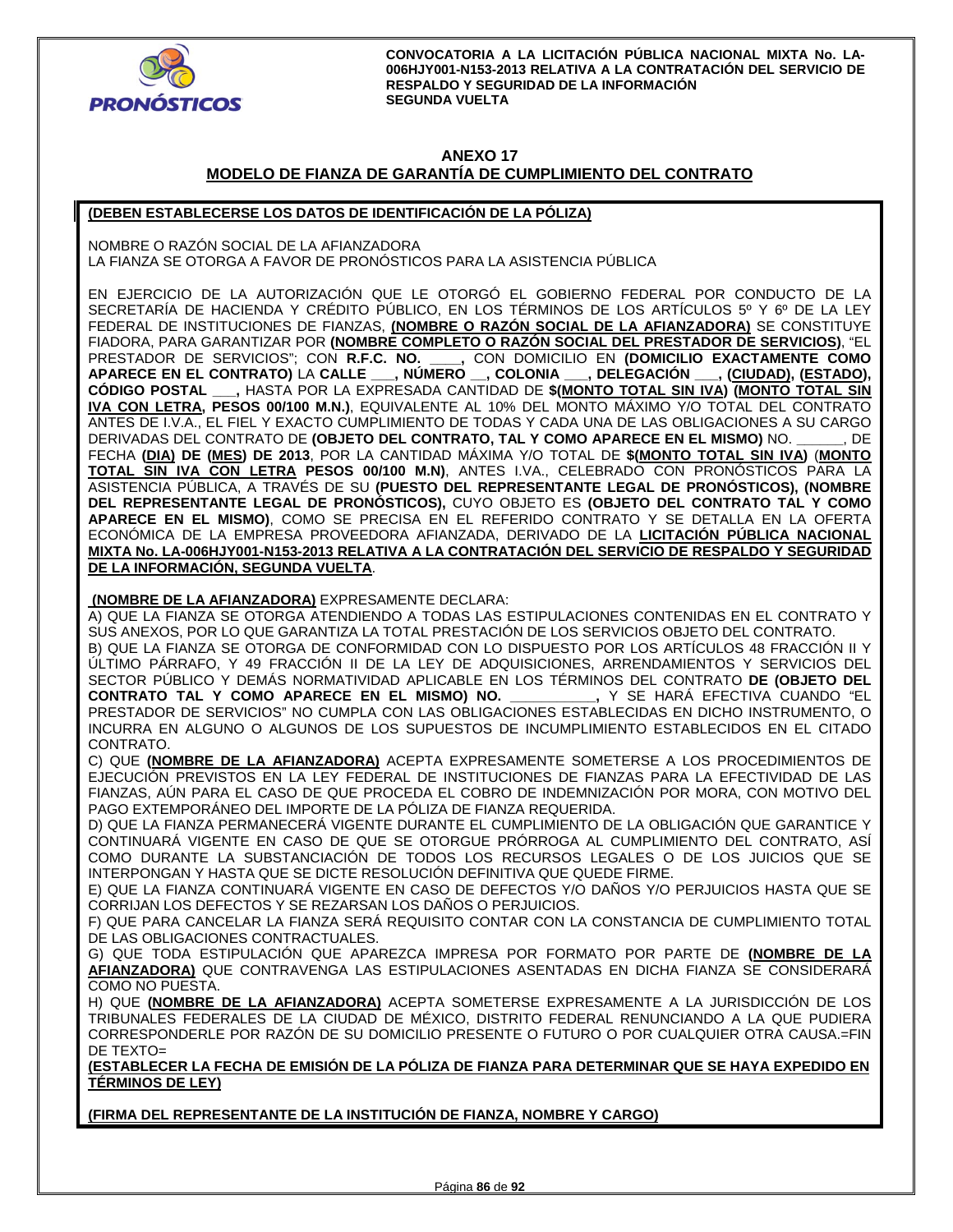

## **ANEXO 18**

## **Nota informativa para participantes de países miembros de la Organización para la Cooperación y el Desarrollo Económico (OCDE) y firmantes de la Convención para combatir el Cohecho de Servidores Públicos Extranjeros en Transacciones comerciales Internacionales**

El compromiso de México en el combate a la corrupción ha transcendido nuestras fronteras y el ámbito de acción del gobierno federal. En el plano internacional y como miembro de la Organización para la Cooperación y el Desarrollo Económico (OCDE) y firmante de la *Convención para combatir el cohecho de servidores públicos extranjeros en transacciones comerciales internacionales***,** hemos adquirido responsabilidades que involucran a los sectores público y privado.

Esta Convención busca establecer medidas para prevenir y penalizar a las personas y a las empresas que prometan o den gratificaciones a funcionarios públicos extranjeros que participan en transacciones comerciales internacionales. Su objetivo es eliminar la competencia desleal y crear igualdad de oportunidades para las empresas que compiten por las contrataciones gubernamentales.

La OCDE ha establecido mecanismos muy claros para que los países firmantes de la Convención cumplan con las recomendaciones emitidas por ésta y en el caso de México, iniciará en **noviembre de 2003** una segunda fase de **evaluación**  –la primera ya fue aprobada– en donde un grupo de expertos verificará, entre otros:

- La compatibilidad de nuestro marco jurídico con las disposiciones de la Convención.
- El conocimiento que tengan los sectores público y privado de las recomendaciones de la Convención.

El resultado de esta evaluación **impactará** el grado de inversión otorgado a México por las agencias calificadoras y la atracción de inversión extranjera.

Las **responsabilidades** del **sector público** se centran en:

- Profundizar las reformas legales que inició en 1999.
- Difundir las recomendaciones de la Convención y las obligaciones de cada uno de los actores comprometidos en su cumplimiento.
- Presentar casos de cohecho en proceso y concluidos (incluyendo aquellos relacionados con lavado de dinero y extradición).

Las responsabilidades del sector privado contemplan:

• **Las empresas:** adoptar esquemas preventivos como el establecimiento de códigos de conducta, de mejores prácticas corporativas (controles internos, monitoreo, información financiera pública, auditorias externas) y de mecanismos que prevengan el ofrecimiento y otorgamiento de recursos o bienes a servidores públicos, para obtener beneficios particulares o para la empresa.

• **Los contadores públicos:** realizar auditorias; no encubrir actividades ilícitas (doble contabilidad y transacciones indebidas, como asientos contables falsificados, informes financieros fraudulentos, transferencias sin autorización, acceso a los activos sin consentimiento de la gerencia); utilizar registros contables precisos; informar a los directivos sobre conductas ilegales.

• **Los abogados:** promover el cumplimiento y revisión de la Convención (imprimir el carácter vinculatorio entre ésta y la legislación nacional); impulsar los esquemas preventivos que deben adoptar las empresas.

Las **sanciones** impuestas a las personas físicas o morales (privados) y a los servidores públicos que incumplan las recomendaciones de la Convención, implican entre otras, privación de la libertad, extradición, decomiso y/o embargo de dinero o bienes.

Asimismo, es importante conocer que el pago realizado a servidores públicos extranjeros es perseguido y castigado independientemente de que el funcionario sea acusado o no. Las investigaciones pueden iniciarse por denuncia, pero también por otros medios, como la revisión de la situación patrimonial de los servidores públicos o la identificación de transacciones ilícitas, en el caso de las empresas.

El culpable puede ser perseguido en cualquier país firmante de la Convención, independientemente del lugar donde el acto de cohecho haya sido cometido.

En la medida que estos lineamientos sean conocidos por las empresas y los servidores públicos del país, estaremos contribuyendo a construir estructuras preventivas que impidan el incumplimiento de las recomendaciones de la Convención y por tanto la comisión de actos de corrupción.

Por otra parte, es de señalar que el Código Penal Federal sanciona el cohecho en los siguientes términos: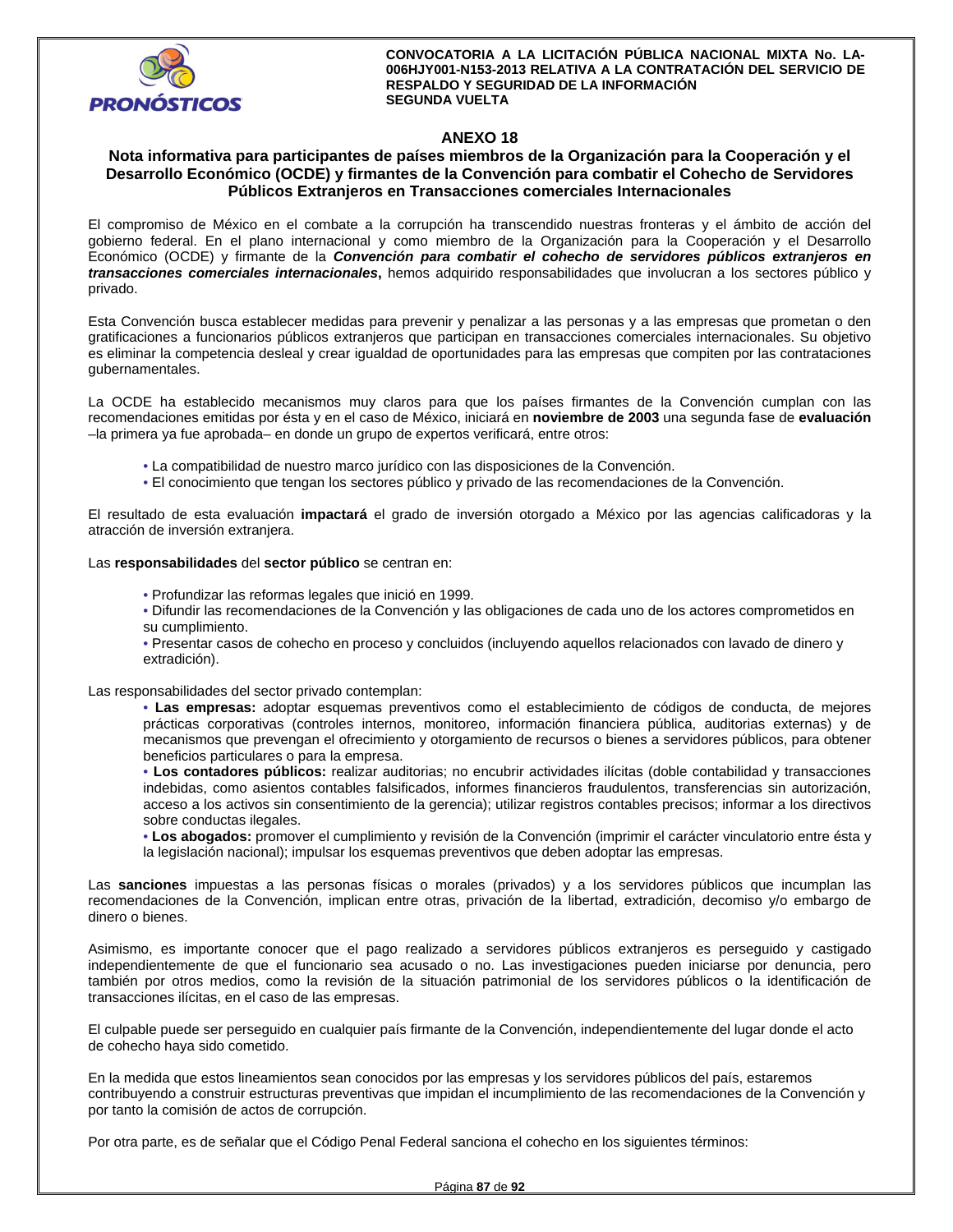

## "Artículo 222

Cometen el delito de cohecho:

I.- El servidor público que por sí, o por interpósita persona solicite o reciba indebidamente para sí o para otro, dinero o cualquiera otra dádiva, o acepte una promesa, para hacer o dejar de hacer algo justo o injusto relacionado con sus funciones, y

II.- El que de manera espontánea dé u ofrezca dinero o cualquier otra dádiva a alguna de las personas que se mencionan en la fracción anterior, para que cualquier servidor público haga u omita un acto justo o injusto relacionado con sus funciones.

Al que comete el delito de cohecho se le impondrán las siguientes sanciones:

Cuando la cantidad o el valor de la dádiva o promesa no exceda del equivalente de quinientas veces el salario mínimo diario vigente en el Distrito Federal en el momento de cometerse el delito, o no sea valuable, se impondrán de tres meses a dos años de prisión, de treinta a trescientos días multa y destitución e inhabilitación de tres meses a dos años para desempeñar otro empleo, cargo o comisión públicos.

Cuando la cantidad o el valor de la dádiva, promesa o prestación exceda de quinientas veces el salario mínimo diario vigente en el Distrito Federal en el momento de cometerse el delito, se impondrán de dos a catorce años de prisión, de trescientos a mil días multa y destitución e inhabilitación de dos a catorce años para desempeñar otro empleo, cargo o comisión públicos.

En ningún caso se devolverá a los responsables del delito de cohecho, el dinero o dádivas entregadas, las mismas se aplicarán en beneficio del Estado.

Capítulo XI

Cohecho a servidores públicos extranjeros

Artículo 222 bis

Se impondrán las penas previstas en el artículo anterior al que con el propósito de obtener o retener para sí o para otra persona ventajas indebidas en el desarrollo o conducción de transacciones comerciales internacionales, ofrezca, prometa o dé, por sí o por interpósita persona, dinero o cualquiera otra dádiva, ya sea en bienes o servicios:

I.- A un servidor público extranjero o a un tercero que éste determine, para que dicho servidor público gestione o se abstenga de gestionar la tramitación o resolución de asuntos relacionados con las funciones inherentes a su empleo, cargo o comisión;

II.- A un servidor público extranjero, o a un tercero que éste determine, para que dicho servidor público lleve a cabo la tramitación o resolución de cualquier asunto que se encuentre fuera del ámbito de las funciones inherentes a su empleo, cargo o comisión, o

III. A cualquier persona para que acuda ante un servidor público extranjero y le requiera o le proponga llevar a cabo la tramitación o resolución de cualquier asunto relacionado con las funciones inherentes al empleo, cargo o comisión de este último.

Para los efectos de este artículo se entiende por servidor público extranjero, toda persona que desempeñe un empleo, cargo o comisión en el poder legislativo, ejecutivo o judicial o en un órgano público autónomo en cualquier orden o nivel de gobierno de un Estado extranjero, sea designado o electo; cualquier persona en ejercicio de una función para una autoridad, organismo o empresa pública o de participación estatal de un país extranjero; y cualquier funcionario o agente de un organismo u organización pública internacional.

Cuando alguno de los delitos comprendidos en este artículo se cometa en los supuestos a que se refiere el artículo 11 de este Código, el juez impondrá a la persona moral hasta mil días multa y podrá decretar su suspensión o disolución, tomando en consideración el grado de conocimiento de los órganos de administración respecto del cohecho en la transacción internacional y el daño causado o el beneficio obtenido por la persona moral."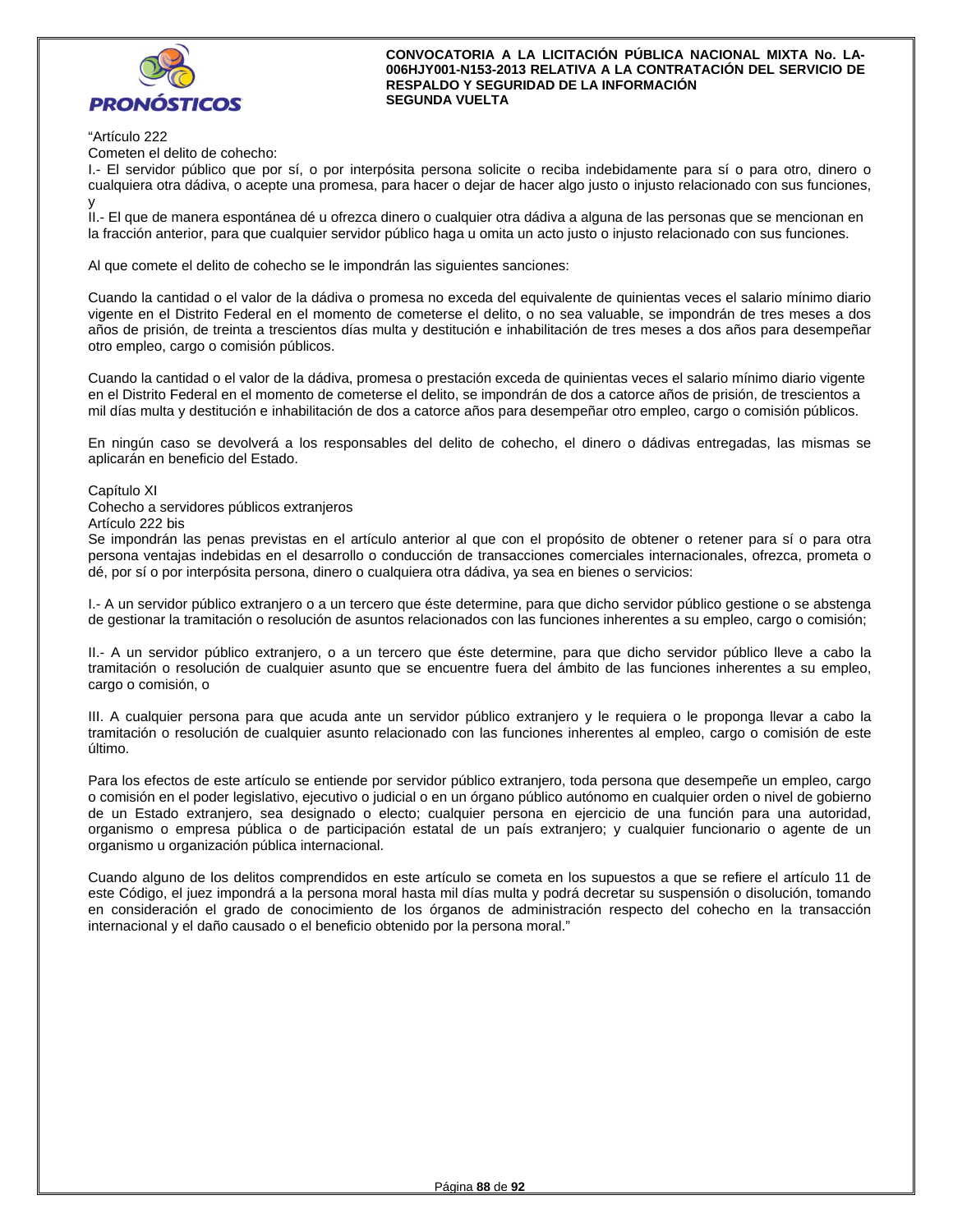

# **ANEXO 19 PROGRAMA DE CADENAS PRODUCTIVAS DEL GOBIERNO FEDERAL**

El programa de Cadenas Productiva es una solución integral que tiene como objeto fortalecer el desarrollo de las macro, pequeñas y medias empresas de nuestro país, con herramientas que les permitan incrementar su capacidad productiva y de gestión.

Al incorporarte a Cadenas Productivas tendrás acceso a los siguientes beneficios:

- Conoce oportunamente al consultar desde la comodidad de tu negocio los pagos que te realizarán las dependencias o entidades con la posibilidad de obtener la liquidez que requieres sobre tus cuentas por cobrar derivadas de la proveeduría de bienes y servicios. Si requieres Capital de Trabajo podrás acceder a los programas de financiamiento que Nacional Financiera instrumenta a través de los bancos
- Incrementa tus ventas, al pertenecer al Directorio de Prestador de servicios del Gobierno Federal, mediante el cual las Dependencias y/o Entidades u otras empresas podrán consultar tu oferta de productos y servicios en el momento que lo requieran, al mismo tiempo, conocerás otras empresas con la posibilidad de ampliar tu base de prestador de servicios.
- Profesionaliza tu negocio, a través de los cursos de capacitación en línea a presenciales, sobre temas relacionados al proceso de compra del Gobierno Federal que te ayudarán a ser más efectivo al presentar tus propuestas.
- Identifica oportunidades de negocio, al conocer las necesidades de compra del Gobierno Federal a través de nuestros boletines electrónicos.

Para mayores informes sobre el particular llamar desde el área metropolitana al 5089-6107 o al 01 800 623-4572 sin costo desde el interior de la república o bien a través de la página de internet www.nafin.com.

## **3.2 PROMOCIÓN A LOS PRESTADOR DE SERVICIOS Y CONTRATISTAS PARA AFILIARSE AL PROGRAMA DE CADENAS PRODUCTIVA**

México, D. F. de \_\_\_\_ de \_\_\_\_

#### Nombre de la empresa

En Nacional Financiera, S. N. C., estamos coordinado una iniciativa sin duda histórica para apoyar a las PyMES en el país. La estrategia principal consiste en establecer un Programa Obligatorio de Compras del Gobierno Federal hacia las pequeñas y medias empresas mexicanas. Dicho programa pretende que en el año de 2012, el 35% de las adquisiciones públicas se analicen a este segmento productivo, principal generador del Producto interno Bruto y de empleo.

Para tal fin, un primer paso es la incorporación obligatoria de todas las Dependencias y Entidades al Programa Cadenas Productivas de Nacional Financiera, S. N. C., lo que nos permitirá conocer en forma consolidada la situación actual de la proveeduría gubernamental y proponer metas anuales en materia de compras de gobierno a PyMES a partir del 2008.

En este contexto, tengo el agrado de invitar a incorporar tu empresa al programa, para que goce de los beneficios que éste le brinda.

Cadenas Productivas ofrece:

- Adelantar el cobro de las facturas mediante el descuento electrónico
- Obtener liquidez para realizar más negocios
- Mejorar la eficiencia del capital de trabajo
- Agilizar y reducir los costos de cobranza
- Realizar los transacciones desde la empresa en un sistema amigable y sencillo, www.nafin.com
- Realizar en caso necesario, operaciones vía telefónica a través del Call Center 50 89 61 07 y 01800 NAFINSA (623 46 72)
- Acceder a capacitación y asistencia técnica gratuita
- Recibir información
- Formar parte del Directorio de compras del Gobierno Federal

Características descuentos o factoraje electrónico:

- Anticipar la totalidad de su cuenta por cobrar (documento)
- Descuentos aplicables a tasas preferenciales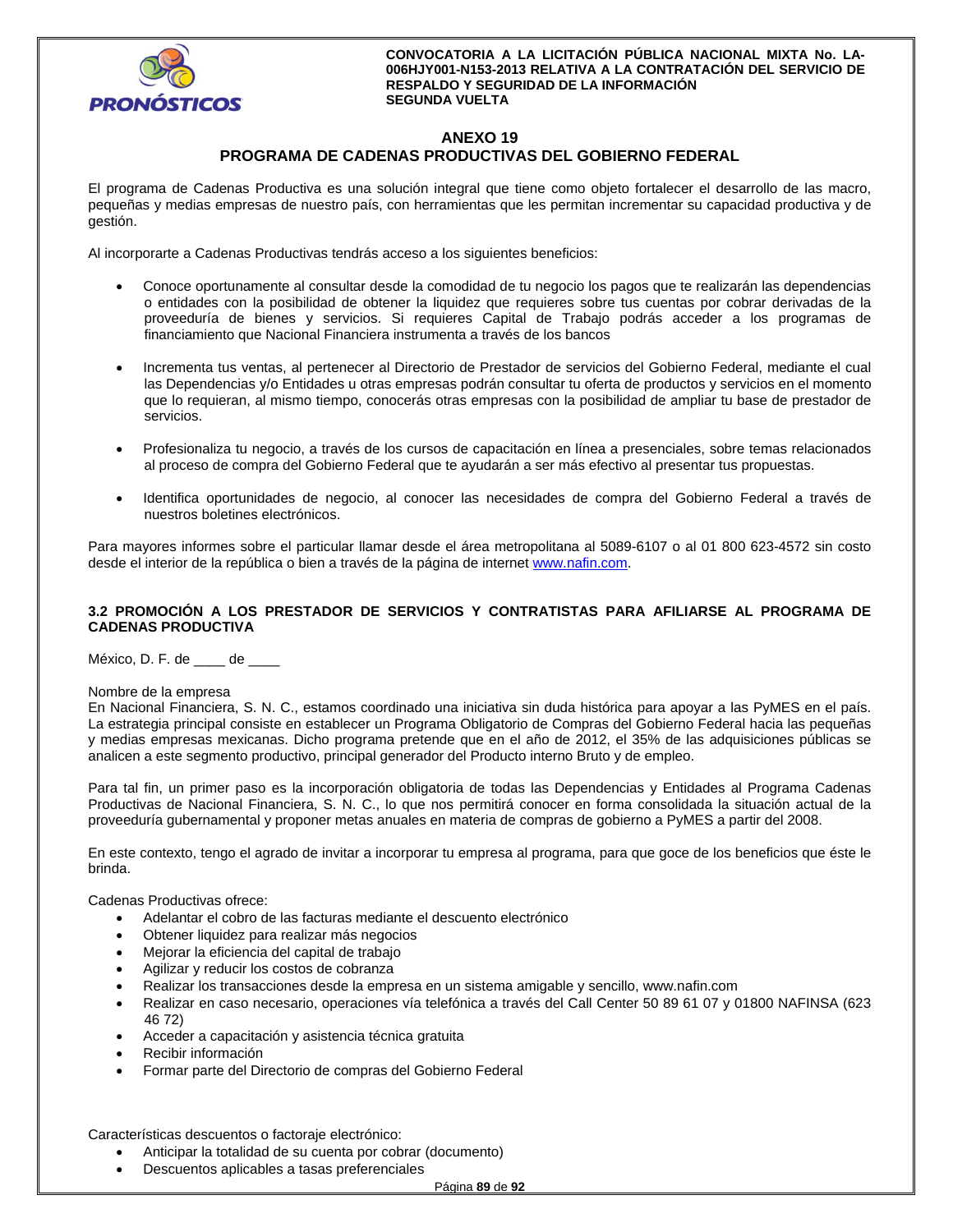

- Sin garantías, ni otros costos o comisiones adicionales
- Contar con la disposición de los recursos en un plazo no mayor de 24 hrs., en forma electrónica y eligiendo al intermediario financiero de su preferencia.

Afiliarse al programa es por única vez y no es necesario realizar el proceso nuevamente en alguna otra dependencia o entidad, no tiene ningún costo; en caso de requerirlo podrás hacer el cobro anticipado en la página www.nafin.com o bien vía telefónica.

A fin de facilitar tu afiliación, te agradeceré comunicarte a los teléfonos 50.89.61.07 y 08100 NAFINSA, donde el personal de Nacional Financiera, S. N. C., te orientará para la entrega de los documentos relacionados en el documento anexo y la formalización del convenio en un término de cinco días.

Al concretar tu afiliación tendrás como beneficio formar parte del Directorio de Compras y contar con la oportunidad de ampliar tus ventas a todas las dependencias y entidades del Gobierno Federal.

Reiteramos nuestro agradecimiento por tu participación y aprovecho la ocasión para enviarte un cordial saludo.

#### Atentamente

## **LISTA DE DOCUMENTOS PARA LA INTEGRACIÓN DEL EXPEDIENTE DE AFILIACIÓN AL PROGRAMAS PRODUCTIVAS.**

- 1. Carta Requerimiento de Afiliación, Fallo o Pedido Debidamente firmada por el área usuaria compradora
- 2. \*\* Copia simple del Acta Constitutiva (Escritura con la que se constituye o crea la empresa) Esta escritura debe estar debidamente inscrita en el Registro Público de la Propiedad y de Comercio. Debe anexarse completa y legible en todas las hojas.
- 3. \*\*Copia simple de la Escritura de Reformas (modificaciones a los estatutos de la empresa) Cabios de razón social, fusiones, cambios de administración, etc. Estar debidamente inscrita en el Registro Público de la Propiedad y de Comercio. Completa y legible en todas las hojas.
- 4. \*\*Copia simple de la escritura pública mediante el cual se haga constar los Poderes y Facultades del Representante Legal para Actos de Dominio. Esta escritura debe estar debidamente inscrita en el Registro Público de la Propiedad y de Comercio. Debe anexarse completa y legible en todas las hojas.
- 5. Comprobante de domicilio Fiscal Vigencia no mayor a 2 meses Comprobante de domicilio oficial (Recibo de agua, Luz, Teléfono fijo, predio) Debe estar a nombre de la empresa, en caso de no ser así adjuntar contrato de arrendamiento, comodato.
- 6. Identificación Oficial Vigente del (los) represente(es) legal(es) , con actos de dominio Credencial de elector, pasaporte vigente ó FM2 (para extranjeros) La firma deberá coincidir con la del convenio
- 7. Alta en Hacienda y sus modificaciones Formato R-1 ó R-2 en caso de haber cambios de situación fiscal (razón social o domicilio fiscal) En caso de no tener las actualizaciones, podrán obtenerlas de la página del SAT.
- 8. Cédula del Registro Federal del Contribuyente (RFC, Hoja Azul)
- 9. Estado de Cuenta Bancario donde se depositaran los recursos Sucursal, plaza, CLABE interbancaria Vigencia no mayor a 2 meses Estados de cuenta que emite la Institución Financiera y llega su domicilio

La documentación arriba descrita, es necesaria para que la promotoría genere los contratos que le permitirán terminar el proceso de afiliación una vez firmados, los cuales constituyen una parte fundamental del expediente:

Contratos de descuento automático Cadenas Productivas Firmado por el representante legal con poderes de dominio.

Página **90** de **92**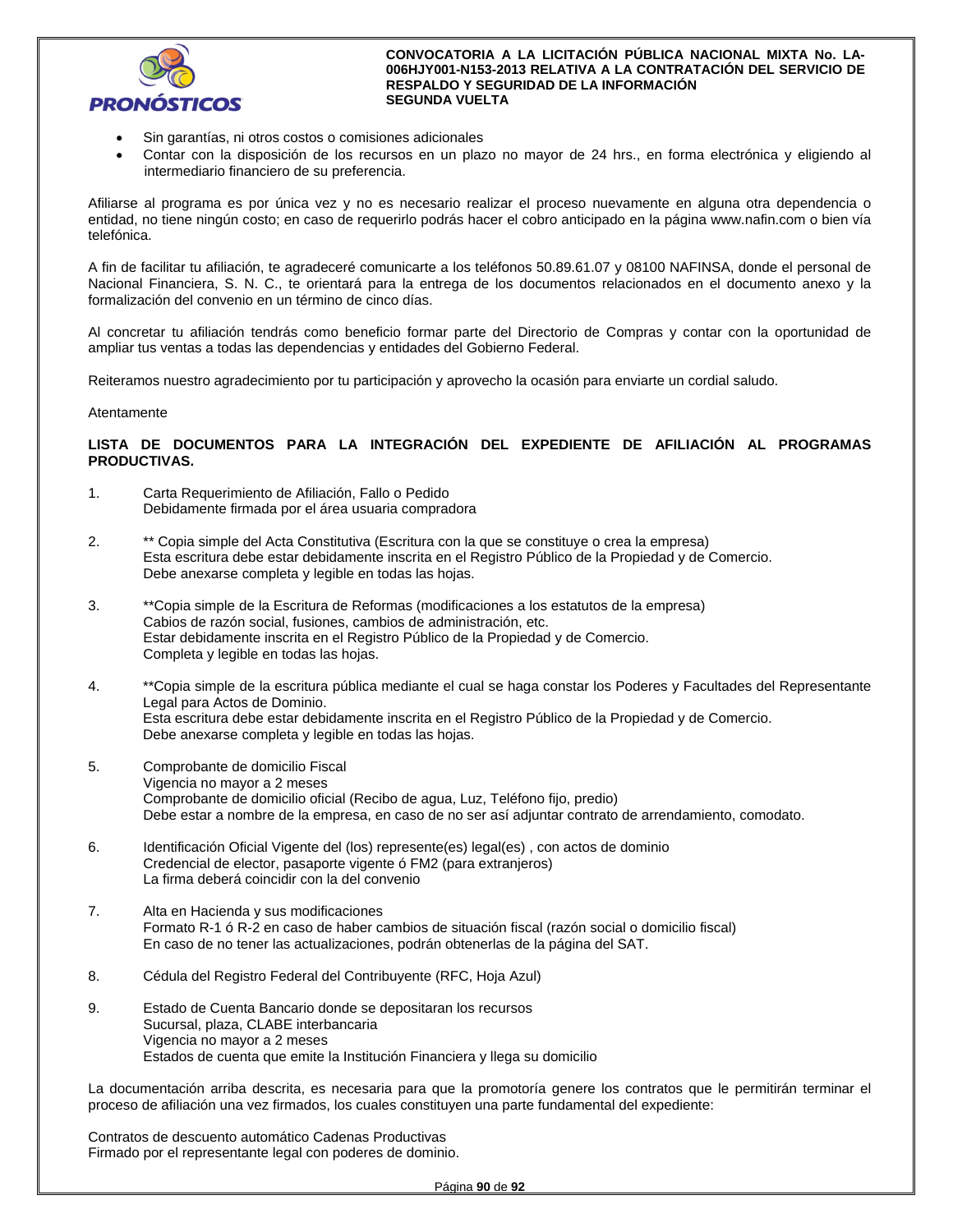

2 convenios con firmas originales

Contratos Originales de cada Intermedio Financiero. Firmado por el representante legal con poderes de dominio.

(\*\* Únicamente, para personas Morales)

Usted podrá contactarse con la Promotoría que va a afiliarlo llamando al 01-800-NAFINSA (01-800-6234672) ó al 50-89-61- 07; ó acudir a las oficinas de Nacional Financiera en:

Av. Insurgentes Sur no. 1971, Col. Guadalupe Inn, C.P.01020, Delegación Álvaro Obregón, en el Edificio Anexo, nivel Jardín, área de Atención a Clientes.

Estimado Prestador de servicios del Gobierno Federal:

Con el propósito de iniciar su proceso de afiliación a la Cadena Productiva, es importante que me proporcione la información abajo indicada, con lo anterior, estaré en posibilidades de generar los contratos y convenios, mismos que a la brevedad le enviaré vía correo electrónico.

Información requerida para Afiliación a la Cadena Productiva Cadena(s) a la que desea afiliarse:

\* \* \*

Numero(s) de prestador de servicios (opcional):

```
* 
- 
*
```
\*

- Datos generales de la empresa.

Razón Social: Fecha de alta SHCP: R.F.C.: Domicilio Fiscal: Calle: No.: C.P.: Colonia: Ciudad: Teléfono (incluir clave LADA): Fax (incluir clave LADA): e-mail: Nacionalidad: Datos de constitución de la sociedad: (Acta Constitutiva / Persona Moral) No. de la Escritura: Fecha de la Escritura: \_\_\_\_\_\_ Datos del Registro Público de Comercio Fecha de inscripción: Entidad Federativa: Delegación o municipio: Folio: Fecha del folio: Libro: Partida: Fojas: Nombre del Notario Público: No. de Notaria: Entidad del Corredor o Notario: Delegación o municipio del Corredor o Notario: Datos de inscripción y registro de poderes para actos de dominio (Persona Moral): (Acta de poderes y/o acta constitutiva) No. de la Escritura: Fecha de la Escritura: Tipo de Poder: Único ( ) Mancomunado ( ) Consejo ( )